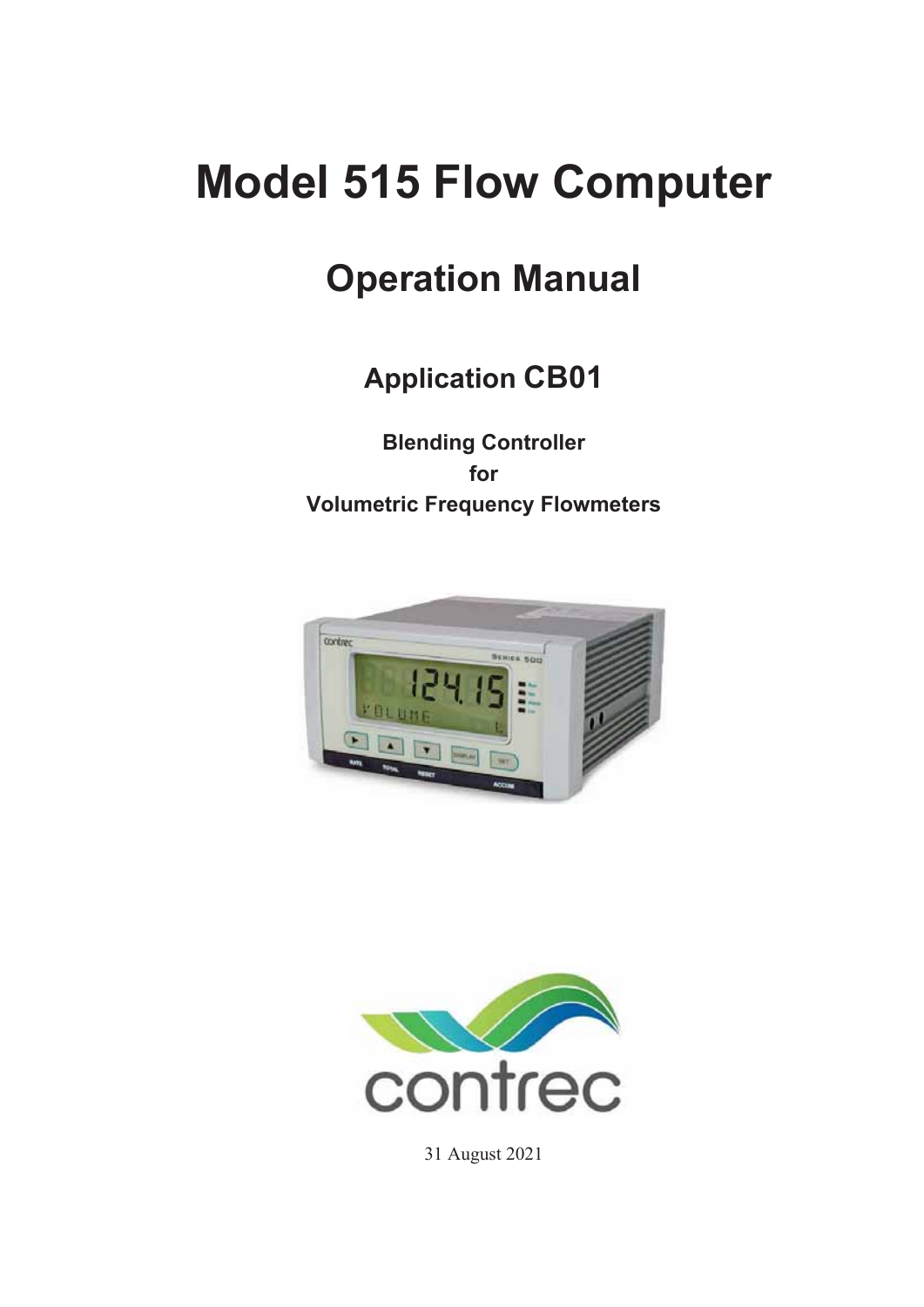#### **Model 515 Flow Computer - Operation Manual**

#### © Contrec Limited 2021

The instructions given herein cover the general description, installation, operation and maintenance of the subject equipment. Contrec Limited. reserves the right, without prior notice, to make engineering refinements that may not be reflected in this manual.

Should any questions arise which cannot be answered specifically by this manual, they should be directed to Contrec Limited for further detailed information and technical assistance.

Contrec Limited will not accept any liability for either direct or consequential damages resulting from the use or misapplication of the contents of this manual.

Part of the software embedded in this product is eCos - Embedded Configurable Operating System, a trademark of Red Hat. Portions created by Red Hat are Copyright © 1998, 1999, 2000 Red Hat, Inc. (http://www.redhat.com). All rights reserved

The software in this product was in part provided by Red Hat and any express or implied warranties, including, but not limited to, the implied warranties of merchantability and fitness for a particular purpose are disclaimed. In no event shall the author be liable for any direct, indirect, incidental, special, exemplary, or consequential damages (including, but not limited to, procurement of substitute goods or services; loss of use, data, or profits; or business interruption) however caused and on any theory of liability, whether in contract, strict liability, or tort (including negligence or otherwise) arising in any way out of the use of this software, even if advised of the possibility of such damage.

#### **Contrec Limited**

Riverside, Canal Road, Sowerby Bridge, West Yorkshire HX6 2AY UNITED KINGDOM Tel: +44 1422 829944 Email: sales@contrec.co.uk

#### **Website: www.contrec.co.uk**

**Contrec Systems Pty Ltd** 5 Norfolk Avenue Ringwood, Melbourne 3134 AUSTRALIA Tel: +61 4 413 505 114 Email: info@contrec.com.au

## **Contrec - USA, LLC**

916 Belcher Drive Pelham AL 35124 USA Tel: +1 (205) 685 3000 Fax: +1 (205) 685 3001 Email: contrec@contrec-usa.com



**Publication No: 515-CB01-OM - 31 August 2021**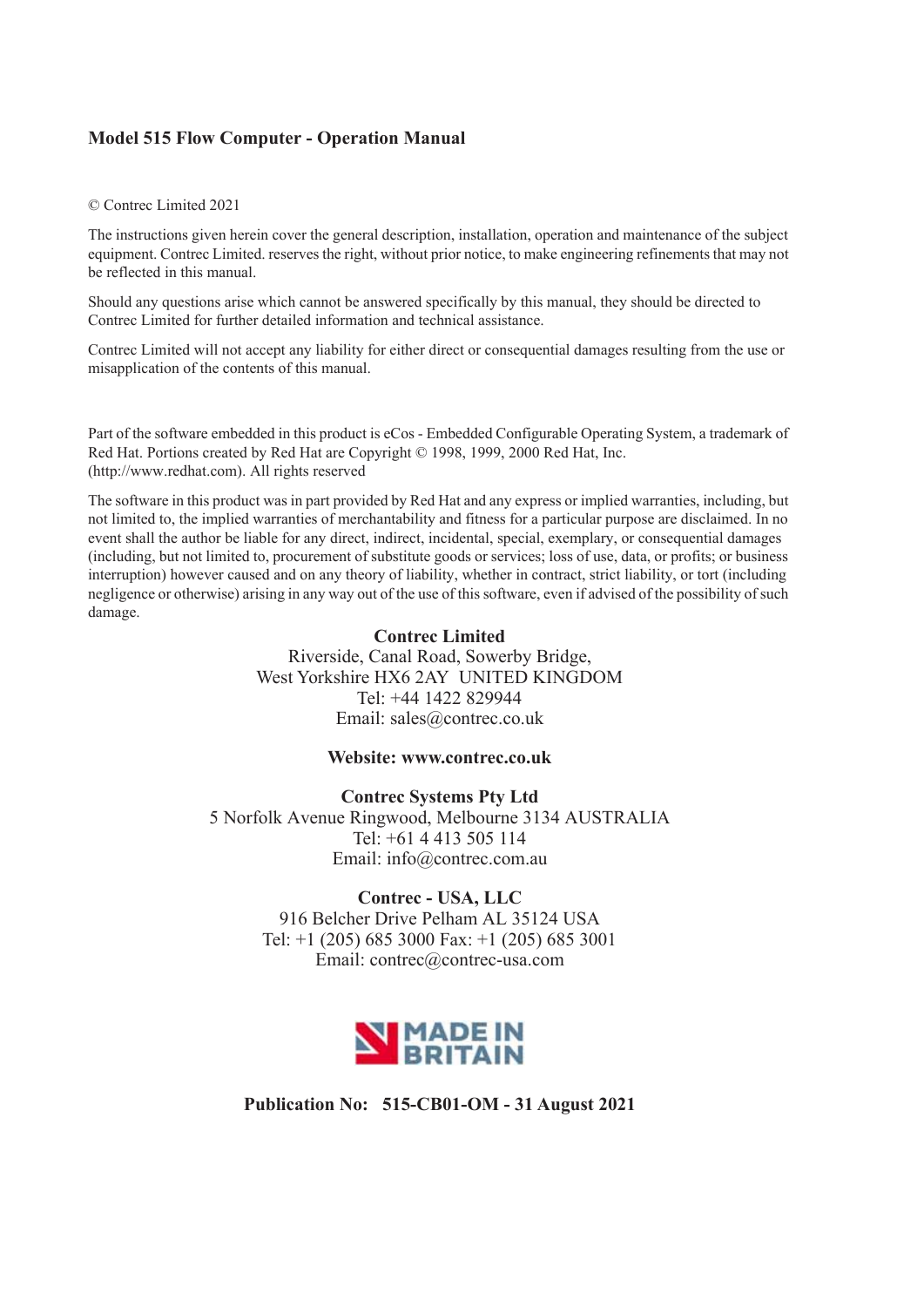

#### **The information in this safety notice is for the prevention of injury to personnel and damage to the instrument.**

#### **The manufacturer assumes no liability for injury or damage caused by misuse of the instrument or for modifications made to the instrument.**

This document must be consulted in all cases where the following "Caution" safety symbol is used :  $\bigwedge$ 

### **Qualified Personnel**

The instrument must be installed, operated and serviced by persons who have been properly trained and authorised. Personnel must read and understand this manual prior to installation and operation of the instrument. Refer to section 3 for further information regarding permitted maintenance operations. The safety of any system incorporating the equipment is the responsibility of the assembler of the system.

#### **Static Hazard**

The 500 series flow computer uses high speed CMOS circuitry which is sensitive to static damage. The user should observe accepted safety practices for handling electronic devices, especially during servicing. Once the unit is installed, grounded and interconnected, the chances of static damage are greatly reduced.

#### **Voltage Hazard**

Before connecting power to the instrument, ensure that the supply voltage for the AC or DC input is suitable. The AC voltage rating is as stated on the instrument rating plate. Personnel should take all due care to avoid electric shock. **For safe operation it is essential to connect a mains safety earth to the A.C. power inlet.** Do not operate at altitudes above 2000m.

#### **Welding Hazard**

Do not perform electric welding in close proximity to the instrument or its interconnecting cables. If welding in these areas must be performed, disconnect all cables from the instrument. Failure to do so may result in damage to the unit.

#### **Moisture Hazard**

To avoid electrical faults and corrosion of the instrument, do not allow moisture to remain in contact with the instrument. Operate only in a clean, dry and pollutant-free environment.

#### **Operating & Storage Temperature**

Operating: If a heater is being used, **DO NOT** isolate the instrument in temperatures below  $-20^{\circ}$ C.

Storage: **DO NOT** store the equipment below -20°C.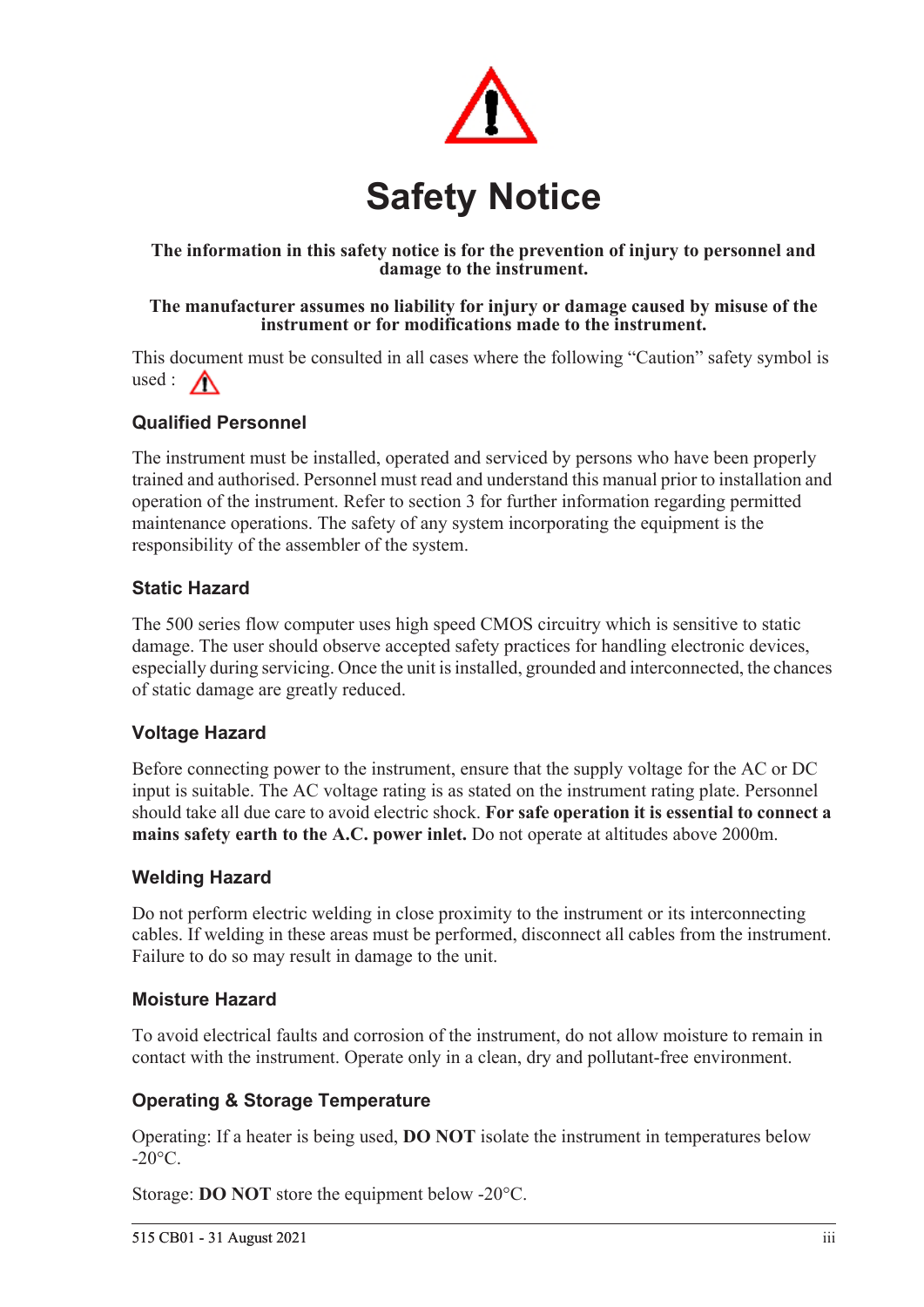#### **Disconnection Device**

When powered from a mains supply this unit requires the provision of a suitable mains isolation device, capable of interrupting both poles of the supply and meeting your local wiring regulations, to be suitably located and easily accessible near to the installed instrument. It must be marked as the disconnecting device for the equipment. It must be suitably rated with respect to the cross sectional area of the supply conductors.

#### **Instrument Disposal**

Contrec instrumentation should not be thrown into the general waste system.

If within EU member states, this instrument should be disposed of according to the guidelines set by the WEEE (Waste Electrical and Electronic Equipment) directive 2012/19/EU. If outside of the EU, this equipment should be responsibly disposed of according to local and national regulations for EEE (Electrical and Electronic Equipment).

By not discarding of this product along with other house hold waste you are preserving natural resources and reducing waste sent to landfill and incinerators.

Remove batteries and dispose of separately (see *Disposal of Batteries*) before disposal of Contrec instrumentation.

#### **Disposal of Batteries**

Batteries have an environmental impact. Safe and responsible disposal should be undertaken.

In all EU member states, as per Directive 2006/66/EC, batteries must not be thrown away with general waste. Contact your local environmental authority for information regarding disposal or recycling of used batteries, alternatively they can be returned directly to Contrec Ltd. for disposal.

Please Contact Contrec Ltd before returning batteries for disposal.

## **Explanation of IEC Symbols Used**

You should familiarise yourself with the following symbols which are used both within this manual and on the instrument itself.



 This document must be consulted in all cases where the following "Caution" safety symbol is used.





AC Input (AC).



Protective Earth Terminal.



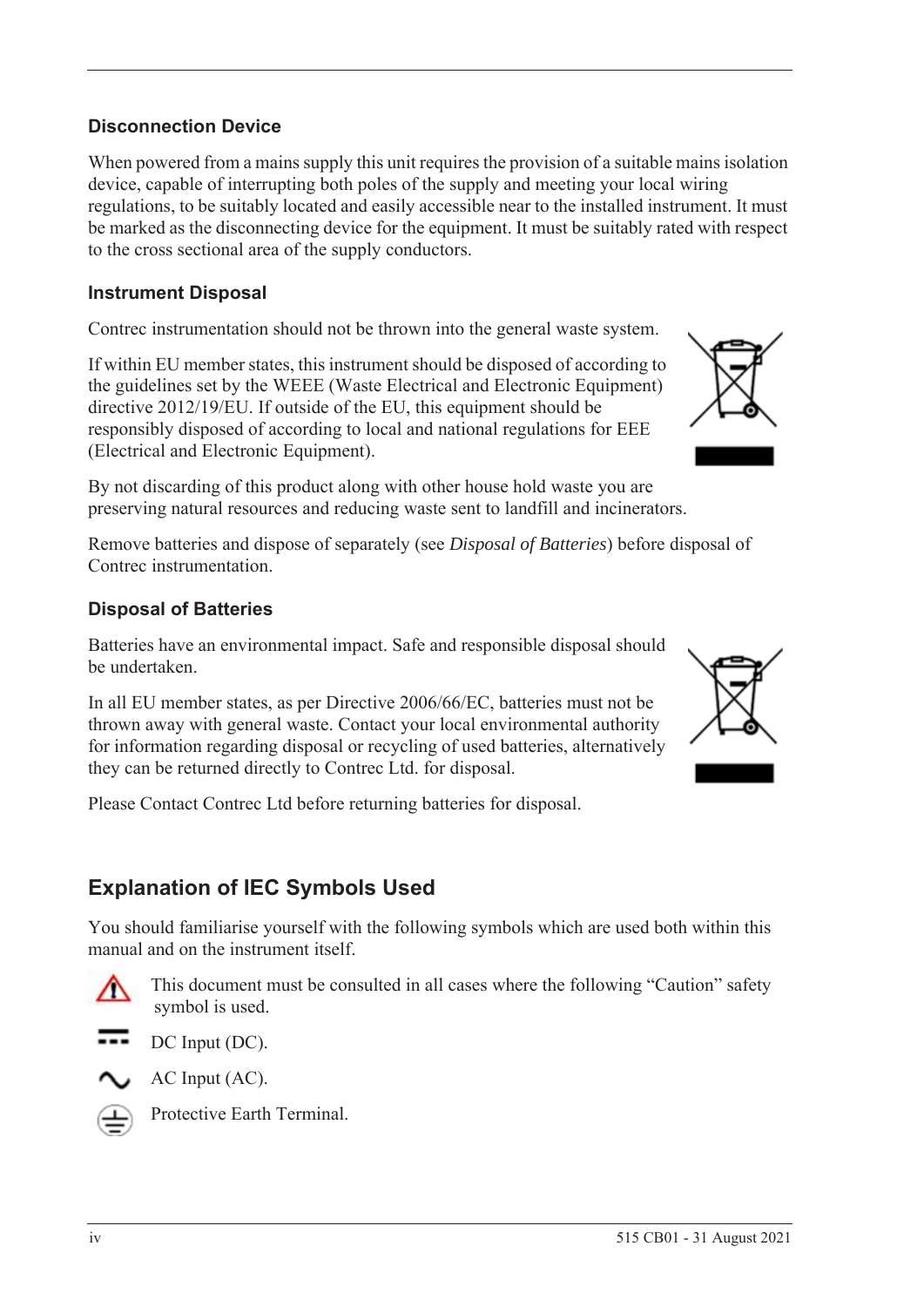# **Contents**

| 1 Introduction                                                                                                                                                                                                                       |  |
|--------------------------------------------------------------------------------------------------------------------------------------------------------------------------------------------------------------------------------------|--|
| Features<br>. The contract of the contract of the contract of the contract of the contract of $\mathcal{A}$                                                                                                                          |  |
|                                                                                                                                                                                                                                      |  |
| Calculations de la commune de la commune de la commune de la commune de la commune de 2                                                                                                                                              |  |
| Displayed Information and a contract of the contract of the contract of the contract of the contract of the contract of the contract of the contract of the contract of the contract of the contract of the contract of the co       |  |
|                                                                                                                                                                                                                                      |  |
| Communications research and containing the contract of the contract of the contract of the 3                                                                                                                                         |  |
| Isolated Outputs and a contract the contract of the contract of the contract of the contract of the 3                                                                                                                                |  |
|                                                                                                                                                                                                                                      |  |
|                                                                                                                                                                                                                                      |  |
| Approvals received a construction of the contract of the construction of 4                                                                                                                                                           |  |
|                                                                                                                                                                                                                                      |  |
| 2 Specifications                                                                                                                                                                                                                     |  |
|                                                                                                                                                                                                                                      |  |
| 3 Installation & Maintenance                                                                                                                                                                                                         |  |
| <b>Installation Instructions</b>                                                                                                                                                                                                     |  |
| Cleaning and Decontamination and the contract of the contract of the contract of the state of the Second Second Second Second Second Second Second Second Second Second Second Second Second Second Second Second Second Secon       |  |
| Panel Mounting received a contract of the contract of the contract of the contract of the P                                                                                                                                          |  |
| Electrical Connection and the set of the set of the set of the set of the set of the set of the set of the set of the set of the set of the set of the set of the set of the set of the set of the set of the set of the set o       |  |
| Rear Panel Connections and a constant of the contract of the contract of the contract of the contract of the contract of the contract of the contract of the contract of the contract of the contract of the contract of the c       |  |
| 11<br>Terminal Designations and a contract the contract of the contract of the contract of the contract of the contract of the contract of the contract of the contract of the contract of the contract of the contract of the contr |  |
| 12<br>Terminal Wiring Insulation and a contract of the contract of the contract of the contract of the contract of the contract of the contract of the contract of the contract of the contract of the contract of the contract of t |  |
| 12<br>Relay Wiring The Late and Late and Late and Late and Late and Late and Late and                                                                                                                                                |  |
| 12<br>Mains Power Wiring Mathews Allen and Allen and Allen and Allen and Allen and Allen and Allen and Allen and Allen                                                                                                               |  |
| 13<br>.<br>In the second complete the second complete the second complete the second complete the second complete the second<br>Inputs                                                                                               |  |
| 13<br>Frequency Input Connection and a contract the contract of the contract of the contract of the contract of the contract of the contract of the contract of the contract of the contract of the contract of the contract of the  |  |
| 14<br>Logic Input Connection and a construction of the contract of the contract of the contract of the contract of the contract of the contract of the contract of the contract of the contract of the contract of the contract of t |  |
| 14                                                                                                                                                                                                                                   |  |
| 4-20 mA Output Connection and a constant of the contract of the contract of the contract of the contract of the contract of the contract of the contract of the contract of the contract of the contract of the contract of th<br>14 |  |
|                                                                                                                                                                                                                                      |  |
| 16<br>Control Relays (Alarms) and a control of the control of the control of the control of the control of the control of the control of the control of the control of the control of the control of the control of the control of t |  |
| RC Network for Interference Suppression and a substitution of the set of the set of the set of the set of the<br>17                                                                                                                  |  |
| Communications<br>18<br>.<br>In the second complete state of the second complete state of the second complete state of the second complete                                                                                           |  |
| 18<br>COM-1 RS-232 Port                                                                                                                                                                                                              |  |
| COM-2 RS-485 Port Option<br>18<br>.<br>The contract of the contract of the contract of the contract of the contract of the contract of the contract of                                                                               |  |
| 19<br>COM-2 Ethernet Port Option<br>.<br>In de la casa de la casa de la casa de la casa de la casa de la casa de la casa de la casa de la casa de la ca                                                                              |  |
| <b>Mains Connection</b><br>19<br>.<br>In the second complete state of the second complete state of the second complete state of the second complete                                                                                  |  |
| Earthing and Shielding<br>19<br>والمتعاونة والمتعاونة والمتعاونة والمتعاونة والمتعاونة والمتعاونة والمتعاونة والمتعاونة والمتعاونة والمتعاونة                                                                                        |  |
| <b>Disconnection Device</b><br>19                                                                                                                                                                                                    |  |
|                                                                                                                                                                                                                                      |  |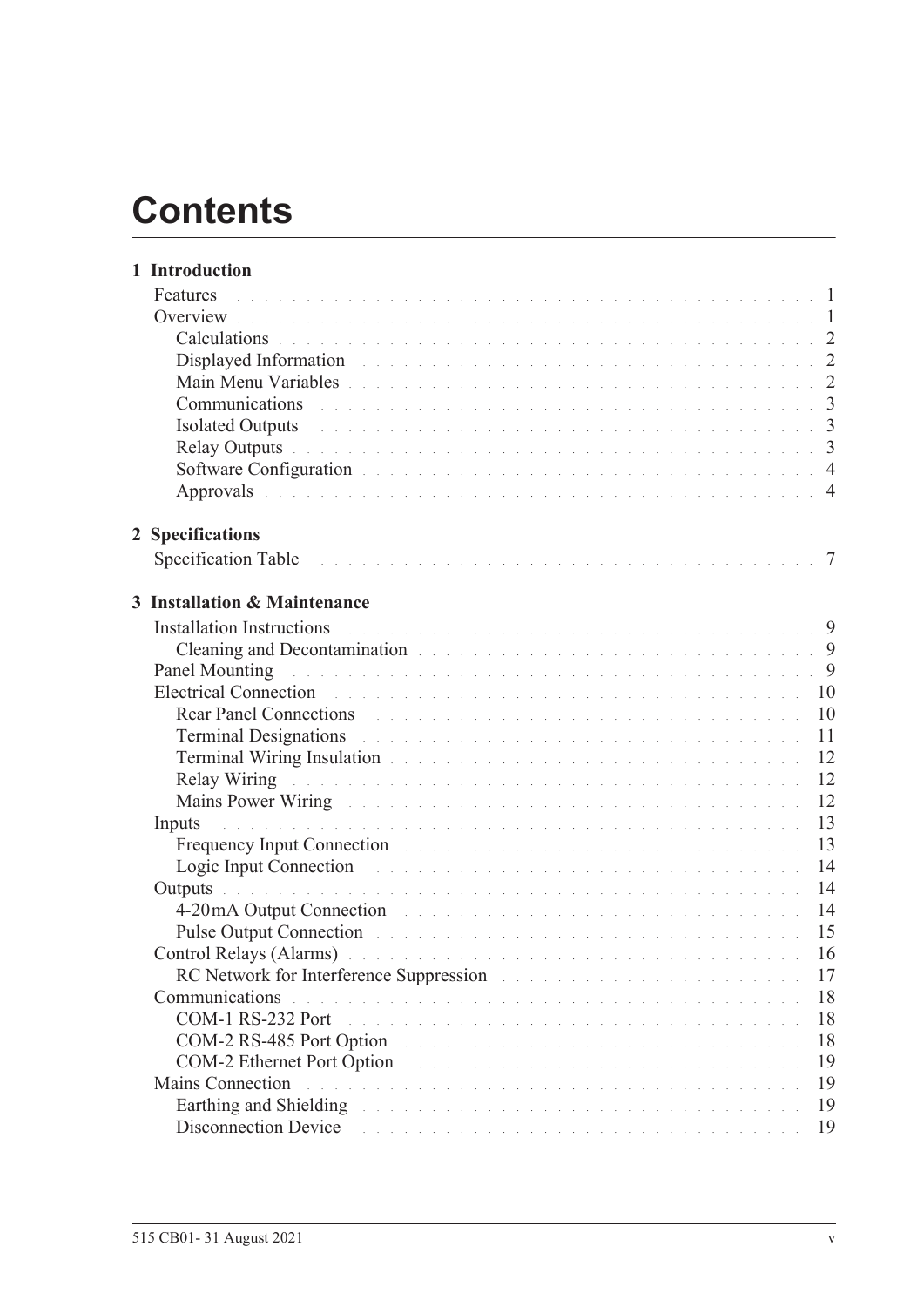| Maintenance Instructions and the contract of the contract of the contract of the contract of the contract of the contract of the contract of the contract of the contract of the contract of the contract of the contract of t | - 19     |
|--------------------------------------------------------------------------------------------------------------------------------------------------------------------------------------------------------------------------------|----------|
| Battery Replacement and a subsequent of the state of the state of the state of the state of the state of the state of the state of the state of the state of the state of the state of the state of the state of the state of  | 20       |
| Battery Type and a substitution of the state of the state of the state of the state of the state of the state of the state of the state of the state of the state of the state of the state of the state of the state of the s | 20       |
|                                                                                                                                                                                                                                |          |
| 4 Operation                                                                                                                                                                                                                    |          |
|                                                                                                                                                                                                                                | 21       |
| Default Variable & Total enterprise and a series of the series of the series of 21                                                                                                                                             |          |
| Status LEDs experiences and the second contract of the second contract of the second contract of the second contract of the second contract of the second contract of the second contract of the second contract of the second |          |
| Front Panel Keys and a contract the contract of the contract of the contract of 22                                                                                                                                             |          |
|                                                                                                                                                                                                                                | 22       |
| Main Menu Items research and contract the contract of the contract of the contract of the contract of the contract of the contract of the contract of the contract of the contract of the contract of the contract of the cont | 23       |
| Detail and Basic Menu recommended to the commence of the community of the community of the community of the community of the community of the community of the community of the community of the community of the community of | 24       |
| <b>Setting the Batch Preset Activities and Setting the Batch Preset Activities and Setting the Batch Preset Activities</b>                                                                                                     | 24       |
|                                                                                                                                                                                                                                |          |
| Data Logs de la componentación de la componentación de la componentación de 25                                                                                                                                                 |          |
| Model Information and the contract of the contract of the contract of the contract of the contract of the contract of the contract of the contract of the contract of the contract of the contract of the contract of the cont |          |
| Blending Operation and the contract of the contract of the contract of the contract of the 27                                                                                                                                  |          |
| ON-OFF Mode of Operation and a substitution of the state of the state of the 28                                                                                                                                                |          |
| PRESET Mode of Operation and a contract the contract of the contract of the 29                                                                                                                                                 |          |
| Typical Blending Configurations and a contract of the contract of the contract of the 30                                                                                                                                       |          |
|                                                                                                                                                                                                                                |          |
| Logic Input Control and an annual contract the contract of the contract of the South of the South of the South of the South of the South of the South of the South of the South of the South of the South of the South of the  |          |
| press and hold the RESET keyDigital Control Valve Connection and the same of 31                                                                                                                                                |          |
| Blending Errors and a contract the contract of the contract of the contract of the 31                                                                                                                                          |          |
|                                                                                                                                                                                                                                |          |
| <b>5 Instrument Calibration</b>                                                                                                                                                                                                |          |
| Introduction                                                                                                                                                                                                                   |          |
| Calibration View Mode and a construction of the construction of the construction of the Calibration of the Calibration of the Calibration of the Calibration of the Calibration of the Calibration of the Calibration of the C | 34       |
| <b>Calibration Set Mode</b><br>.<br>The contract of the contract of the contract of the contract of the contract of the contract of the contract o                                                                             | 34       |
| Changing the Instrument Settings and the contract of the contract of the state of the 36                                                                                                                                       |          |
| Program Backup & Reports and the contract of the contract of the contract of the 27                                                                                                                                            |          |
|                                                                                                                                                                                                                                | 37       |
| Backup via 500 Series Program Manager and a construction of the construction of                                                                                                                                                |          |
| Printing Configuration Report<br>المتعاونة والمتعاونة والمتعاونة والمتعاونة والمتعاونة والمتعاونة والمتعاونة والمتعاونة والمتعاونة والمتعاونة                                                                                  | 37<br>37 |
|                                                                                                                                                                                                                                |          |
| Upload and Clone of Application Software Figure 1 and the set of the set of the set of the set of the set of the set of the set of the set of the set of the set of the set of the set of the set of the set of the set of the |          |
|                                                                                                                                                                                                                                | 38       |
| Instrument Settings and a contract of the contract of the contract of the contract of the contract of the contract of the contract of the contract of the contract of the contract of the contract of the contract of the cont | 40       |
| Units of Measurement                                                                                                                                                                                                           | 40       |
| Parameters<br>in a cardio de la cardio de la cardio de la cardio de la cardio de la cardio de la cardio de la cardio de la                                                                                                     | 41       |
| Inputs<br>in the second contract of the second contract of the second contract of the second contract of the second                                                                                                            | 42       |
| Outputs<br>a constitución de la constitución de la constitución de la constitución de la constitución de la constitución                                                                                                       | 46       |
| Alarms<br>a constitution de la constitución de la constitución de la constitución de la constitución de la constitución                                                                                                        | 48       |
| Communications<br>in the second contract of the contract of the contract of the contract of the contract of                                                                                                                    | 50       |
| Time Settings and Data Logging and Library and the contract of the Settings and Data Logging                                                                                                                                   | 52       |
| General Setup Parameters and a construction of the construction of the construction                                                                                                                                            | 54       |
| Test Menu de la propone de la propone de la propone de la propone de la propone de                                                                                                                                             | 56       |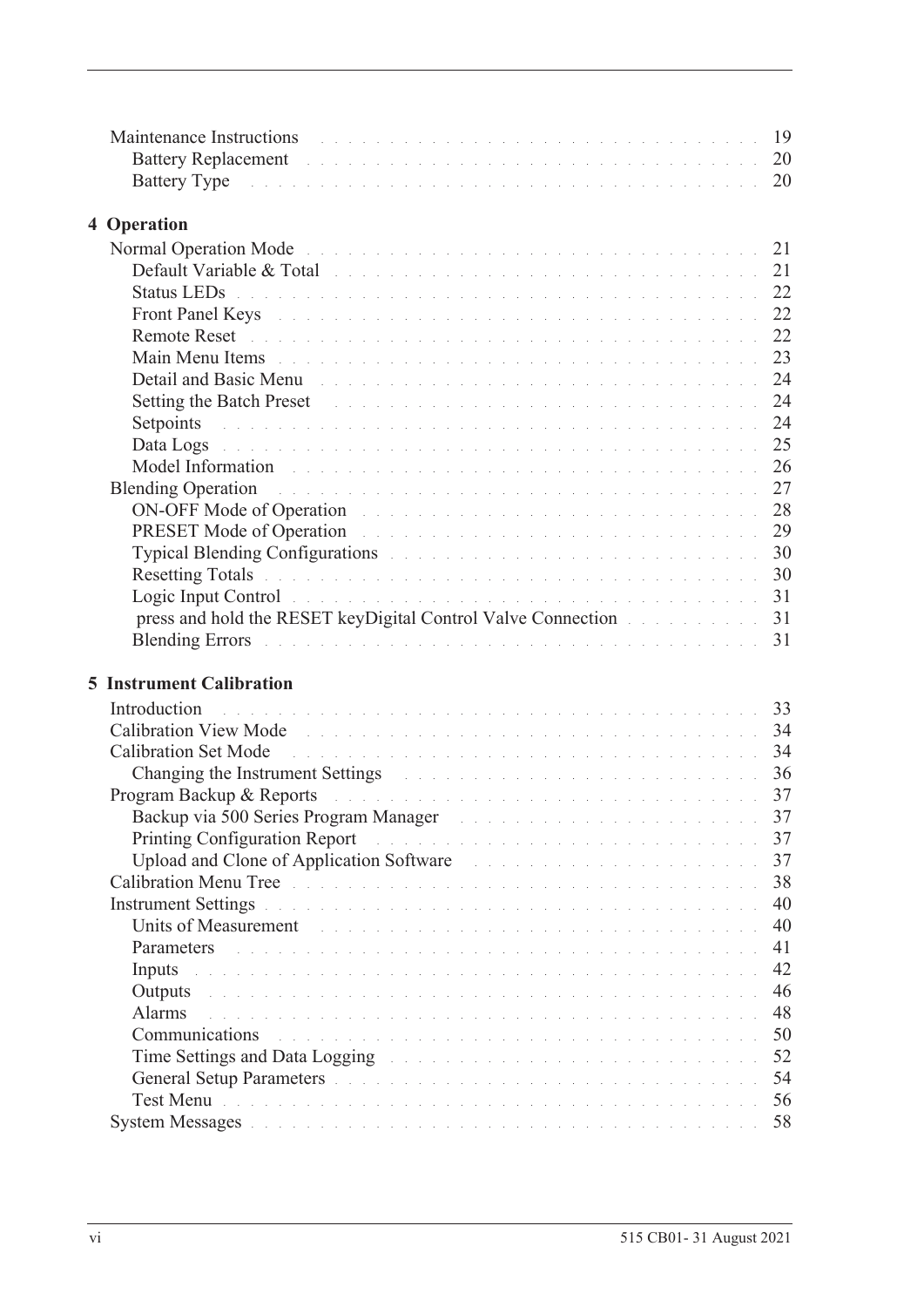| Warning Messages and a contract the contract of the contract of the contract of the contract of the contract of the contract of the contract of the contract of the contract of the contract of the contract of the contract o | 58<br>59 |
|--------------------------------------------------------------------------------------------------------------------------------------------------------------------------------------------------------------------------------|----------|
| <b>6</b> Communications                                                                                                                                                                                                        |          |
|                                                                                                                                                                                                                                | 61       |
| Hardware Interconnection and the contract of the contract of the contract of the contract of the contract of the contract of the contract of the contract of the contract of the contract of the contract of the contract of t | 61       |
| Protocols and an annual contract of the contract of the contract of the contract of the contract of the contract of the contract of the contract of the contract of the contract of the contract of the contract of the contra | 63       |
| Simple ASCII Protocol and a subsequently assumed to the contract of the set of the set of the set of the set of the set of the set of the set of the set of the set of the set of the set of the set of the set of the set of  | 63       |
| Requests Format enterprise the content of the content of the content of the content of the content of the content of the content of the content of the content of the content of the content of the content of the content of  | 63       |
| Instrument Responses and a contract the contract of the contract of the contract of the contract of the contract of the contract of the contract of the contract of the contract of the contract of the contract of the contra | 64       |
| Corrupted or Invalid Requests and the contract of the contract of the contract of the contract of the contract of the contract of the contract of the contract of the contract of the contract of the contract of the contract | 68       |
| Modbus RTU Protocol and the contract of the contract of the contract of the contract of the contract of the contract of the contract of the contract of the contract of the contract of the contract of the contract of the co | 69       |
| List of Data Registers and containing the containing the containing of the containing the contact of the contact of the contact of the contact of the contact of the contact of the contact of the contact of the contact of t | 71       |
| Printer Protocol and a construction of the construction of the construction of the construction of the construction of the construction of the construction of the construction of the construction of the construction of the | 75       |
| Types of Printouts and the contract of the contract of the contract of the contract of the contract of the contract of the contract of the contract of the contract of the contract of the contract of the contract of the con | 75       |
| Printer Data Control and a control of the control of the control of the control of the control of the control of the control of the control of the control of the control of the control of the control of the control of the  | 79       |
| <b>Appendix A Glossary</b>                                                                                                                                                                                                     |          |
| Glossary because the contract of the contract of the contract of the contract of the contract of the contract of the contract of the contract of the contract of the contract of the contract of the contract of the contract  | 81       |
| <b>Appendix B Model Numbers</b>                                                                                                                                                                                                |          |
| Product Codes and an annual contract the contract of the contract of the contract of the contract of the contract of the contract of the contract of the contract of the contract of the contract of the contract of the contr | 83       |
| Custom Version Codes and a contract the contract of the contract of the contract of the contract of the contract of the contract of the contract of the contract of the contract of the contract of the contract of the contra | 84       |
|                                                                                                                                                                                                                                | 84       |
| <b>Appendix C Ethernet Port &amp; Setup</b>                                                                                                                                                                                    |          |
| Ethernet Port and a communication of the communication of the communication of the communication of the communication of the communication of the communication of the communication of the communication of the communication | 86       |
| Connecting 515 Ethernet to Networks/Routers and a substitution of the state of the state of the state of the state of the state of the state of the state of the state of the state of the state of the state of the state of  | 86       |
| Connecting DataMod via Ethernet and a substitution of the set of the set of the set of the set of the set of the set of the set of the set of the set of the set of the set of the set of the set of the set of the set of the | 87       |
| <b>Index</b><br>in de la caractería de la caractería de la caractería de la caractería de la caractería de la caractería de la                                                                                                 | 89       |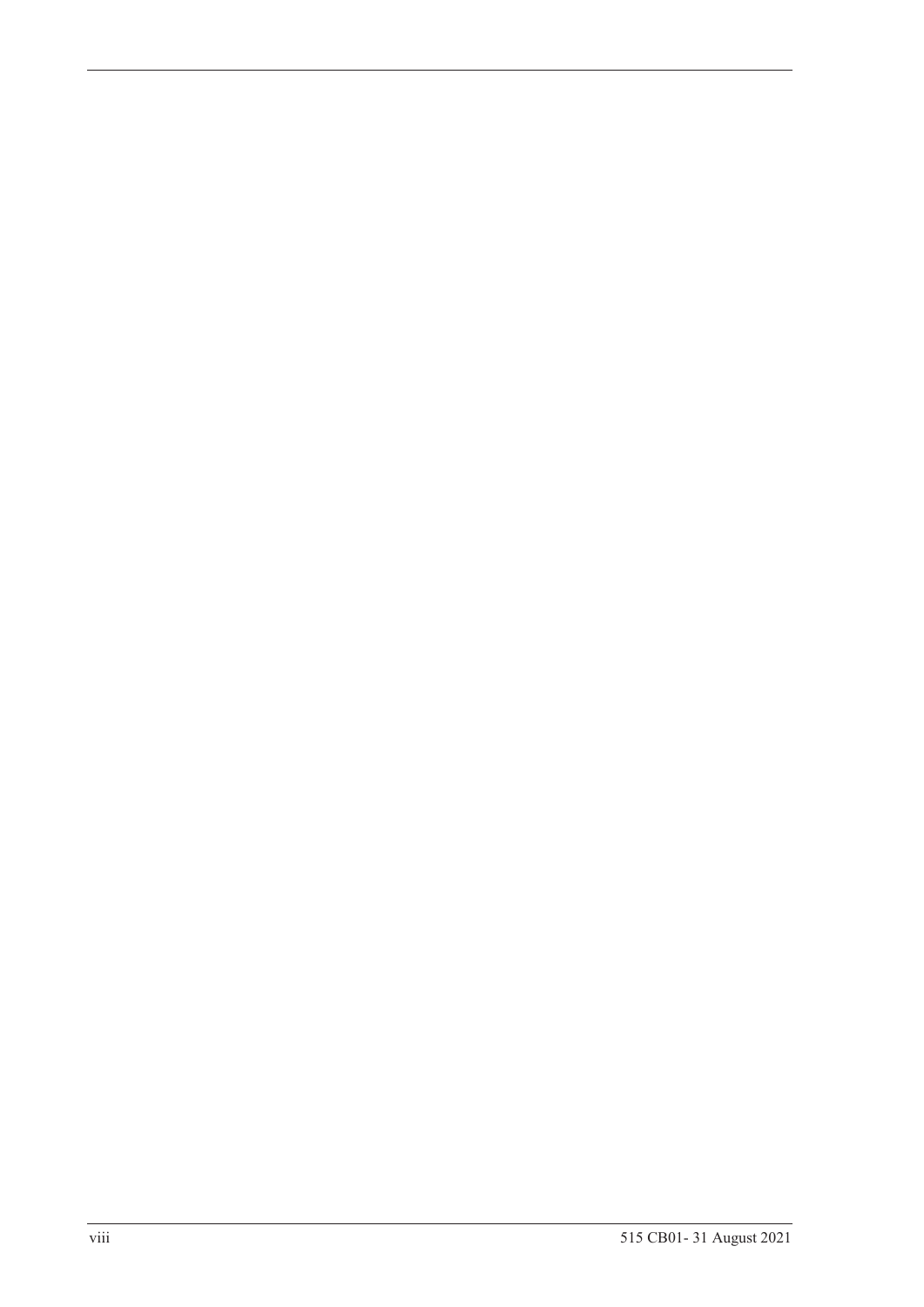# **List of Figures**

| 1                     | <b>Typical Application Diagram</b> and the contract of the contract of the state of the state of the state of the state of the state of the state of the state of the state of the state of the state of the state of the state of  |    |
|-----------------------|-------------------------------------------------------------------------------------------------------------------------------------------------------------------------------------------------------------------------------------|----|
| $\mathcal{D}_{\cdot}$ | 500 Series Instrument Panel Mounting Material Communication of the Series of the Series of the Series of the S                                                                                                                      |    |
| 3                     | <b>Rear Panel Connections - Original</b>                                                                                                                                                                                            |    |
| 4                     | Rear Panel Connections - New RS-485 Version                                                                                                                                                                                         | 10 |
| 5                     | Rear Panel Connections - New Ethernet Version and a substitution of the 11                                                                                                                                                          |    |
| 6                     | Logic Inputs Connection Diagram and a contract the contract of the 14                                                                                                                                                               |    |
|                       | Output 4-20mA Connection Diagram                                                                                                                                                                                                    |    |
| 8                     | Output Pulse Connection Diagram and a connection of the Connection of the Connection of the Connection of the Connection of the Connection of the Connection of the Connection of the Connection of the Connection of the Conn      | 15 |
| 9                     | Relay Connection Diagram and a connection of the connection of the connection of the connection of the connection of the connection of the connection of the connection of the connection of the connection of the connection       | 16 |
| 10                    |                                                                                                                                                                                                                                     |    |
| 11                    | Blending Operation in ON-OFF Mode                                                                                                                                                                                                   |    |
| 12                    | Blending Operation in PRESET Mode                                                                                                                                                                                                   | 29 |
| 13                    | <b>Calibration Menu Tree Sheet 1</b> and the same of the same of the same of the same of the same of the same of the same of the same of the same of the same of the same of the same of the same of the same of the same of the sa |    |
| 14                    | Calibration Menu Tree Sheet 2 and the contract of the contract of the contract of the contract of the contract of the contract of the contract of the contract of the contract of the contract of the contract of the contract      | 39 |
| 15                    | 61<br>RS-232 Cable Connections to a Computer enterprise and a series of the series of the series of the RS-232 Cable Connections to a Computer                                                                                      |    |
| 16                    | RS-485 Connections and a subsequently applied to the contract of the set of the set of the set of the set of the set of the set of the set of the set of the set of the set of the set of the set of the set of the set of the      | 62 |
| 17                    | DataMod - Modbus Connection Settings and the contract of the state of the 87                                                                                                                                                        |    |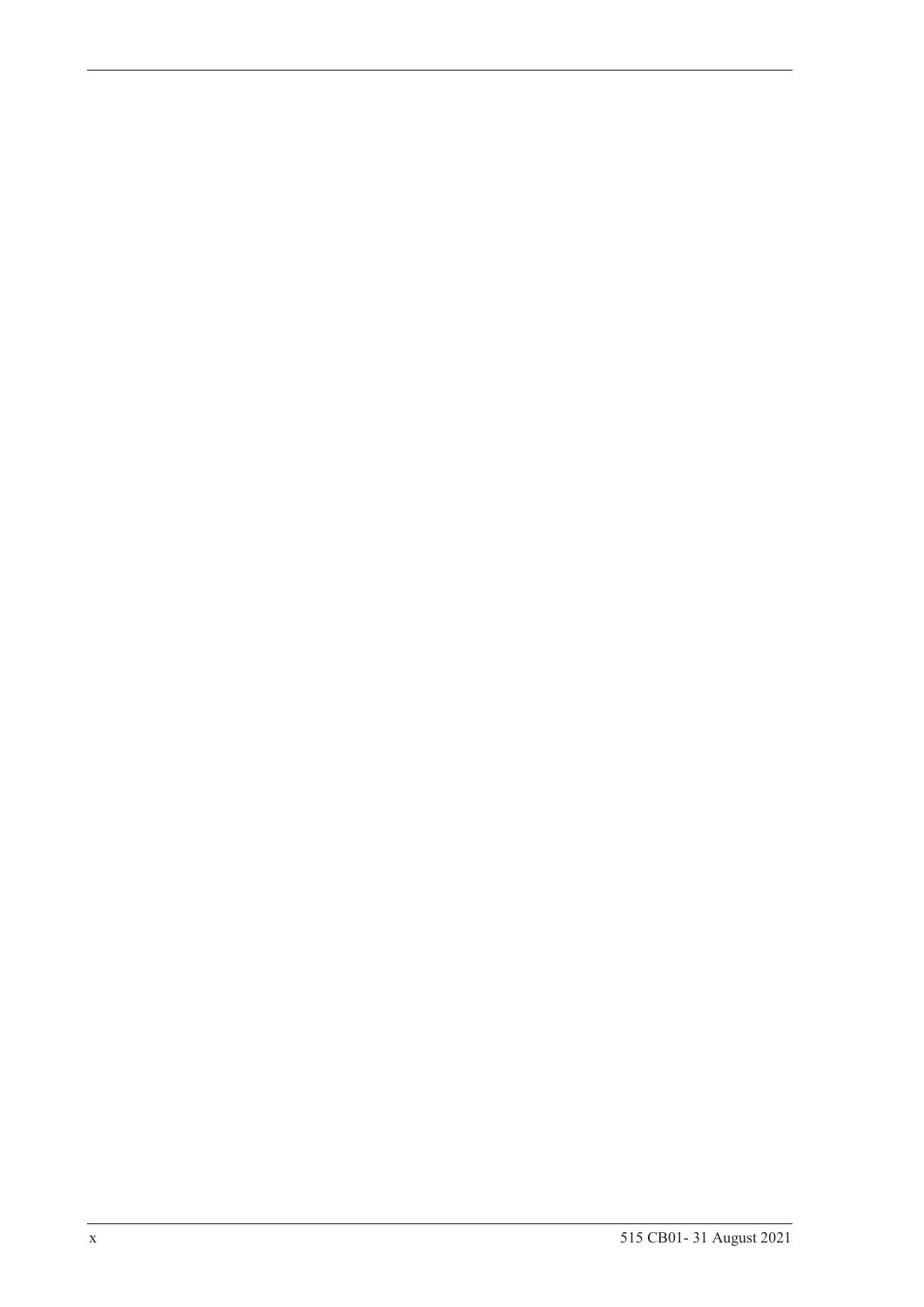# <span id="page-10-0"></span>**Chapter 1 Introduction**

# <span id="page-10-1"></span>**Features**

- Tailored for volumetric frequency flow input
- **•** Pump demand contact
- **•** Selection of various modes of operation
- Process line control via DCV (digital control valve)
- **•** Remote PERMISSIVE input to control delivery's state
- **•** PRESET and FLUSH volume parameters to automatically adjust ratio setpoint
- Allows for non-linear correction
- **•** Storage of 1000 transactions with time and date stamp
- **•** Selection of Detail or Basic main menu to suit operator and application
- **•** Selection of second language and user tags
- **•** Pulse width and scaling of pulse output
- **•** 4-20 mA retransmission
- **•** Available protocols on communication ports including Printers, Modbus RTU and TCP/IP
- **•** Front panel adjustment of 8-24 V DC output voltage
- **•** Backlit display with LCD backup

## <span id="page-10-2"></span>**Overview**

The 515 CB01 application is a blending controller measuring the volume flow in a main and process lines using frequency flow inputs.

The blending controller can operate in PRESET, ON-OFF (manual) and RELEASE mode of operation. The latest mode allows for easier tuning of the control loop.

The main and process flows are used to determine the net volume flow. The operator can view the ratio of totals as well as the ratio of flow rates.

The control of the process flow is via a digital control valve. The control responsiveness and flowrate deadband can be adjusted to reduce wear on valves.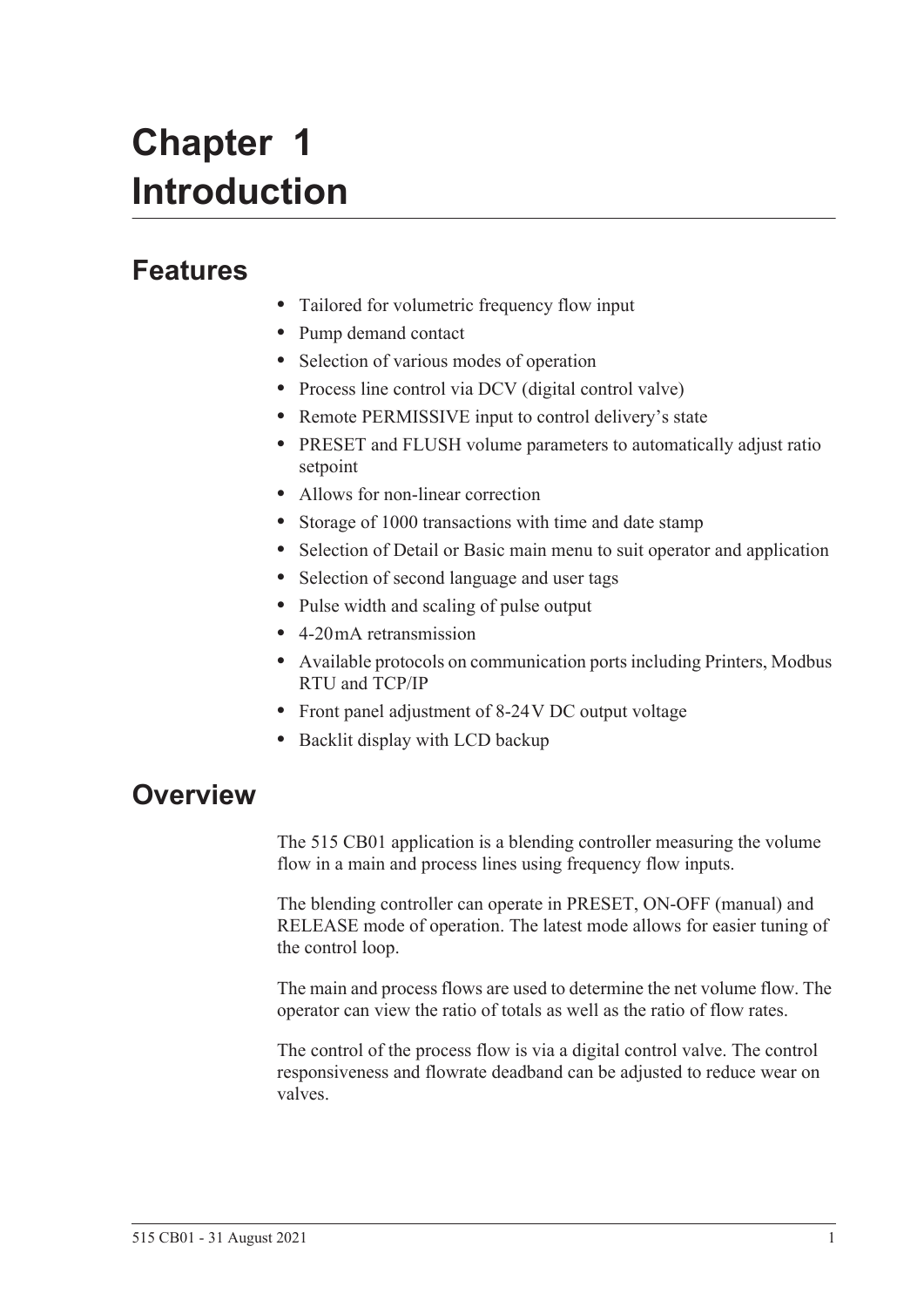## <span id="page-11-0"></span>**Calculations**

Blend Point Location.

The controller caters for blending points before and after the main flowmeter. The process flow is a ratio of the net (combined) flow (0 to 80% range).

$$
Ratio\% = \frac{P_{flow}}{Net_{flow}} \times 100
$$

During delivery the ratio setpoint is modified to cater for the flush volume:

 $SP_{ratio}(mod.) = P_{ratio} \cdot \frac{Present}{Present - Flux}$ 

### <span id="page-11-1"></span>**Displayed Information**

The front panel display shows the current values of the input variables and the results of the calculations.

The instrument can be supplied with a real-time clock for storage of up to 1000 transactions with time and date stamps.

### <span id="page-11-2"></span>**Main Menu Variables**

| Main Menu<br>Variables            | <b>Default</b><br><b>Units</b> | <b>Variable</b><br>Type |
|-----------------------------------|--------------------------------|-------------------------|
| l Net Volume                      |                                | Total                   |
| Net Flowrate                      | L/min                          | Rate                    |
| Main Line Volume                  |                                | Total                   |
| Main Line Flowrate                | L/min                          | Rate                    |
| Process Line Volume               |                                | Total                   |
| <b>Process Line Flowrate</b>      | L/min                          | Rate                    |
| Process Volumetric Ratio          | $\frac{0}{0}$                  | Rate                    |
| Process Flowrate Ratio            | $\%$                           | Rate                    |
| <b>Process Flowrate Deviation</b> | 1/min                          | Rate                    |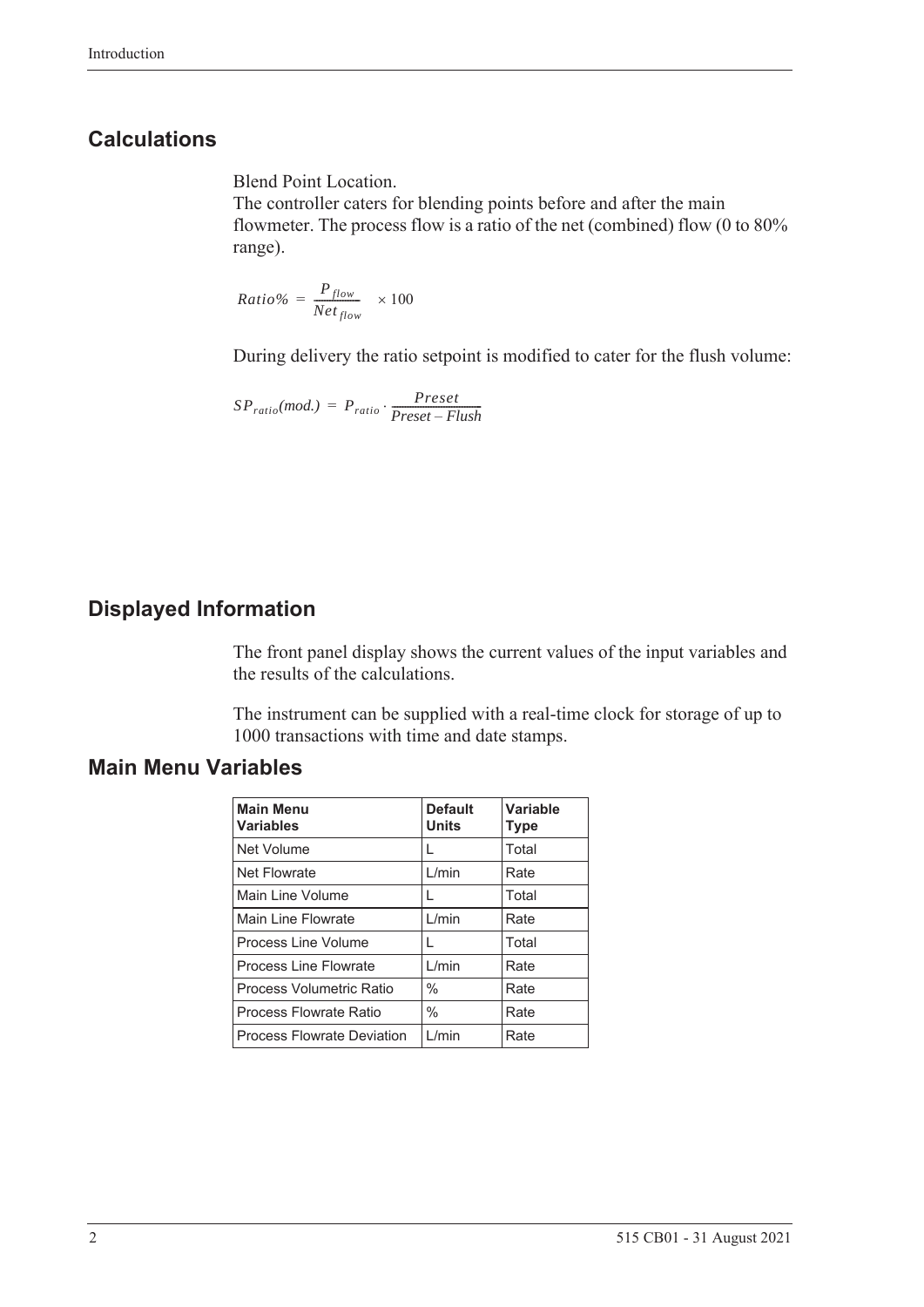#### **Units of Measurement**

In the 500 Series instruments there is a wide range of available units of measurement to be selected from. These can be viewed and selected either during initial Software Configuration via the 500 Series Program Manager (see below) or from within the instrument's calibration settings (if access has been granted) as per **[Units of Measurement](#page-49-2)** on page 40.

#### <span id="page-12-0"></span>**Communications**

There are two communication ports available as follows:

- **•** COM-1 RS232 port
- **•** COM-2 RS485 port (optional) or Ethernet (optional)

The ports can be used for remote data reading, printouts and for uploading and downloading of the application software to the instrument.

#### <span id="page-12-1"></span>**Isolated Outputs**

The opto-isolated outputs can re-transmit any main menu variable. Totals are output as pulses and rates are output as 4-20 mA signals. Alternatively, the outputs can be configured to provide application specific digital signals like flow error, pump demand, etc.

### <span id="page-12-2"></span>**Relay Outputs**

The relay outputs 3 and 4 control the blending flow via a digital control valve. The relay output 2 provides a pump demand contact and the relay 1 can be used as a fully programmable alarm for any rate type variable.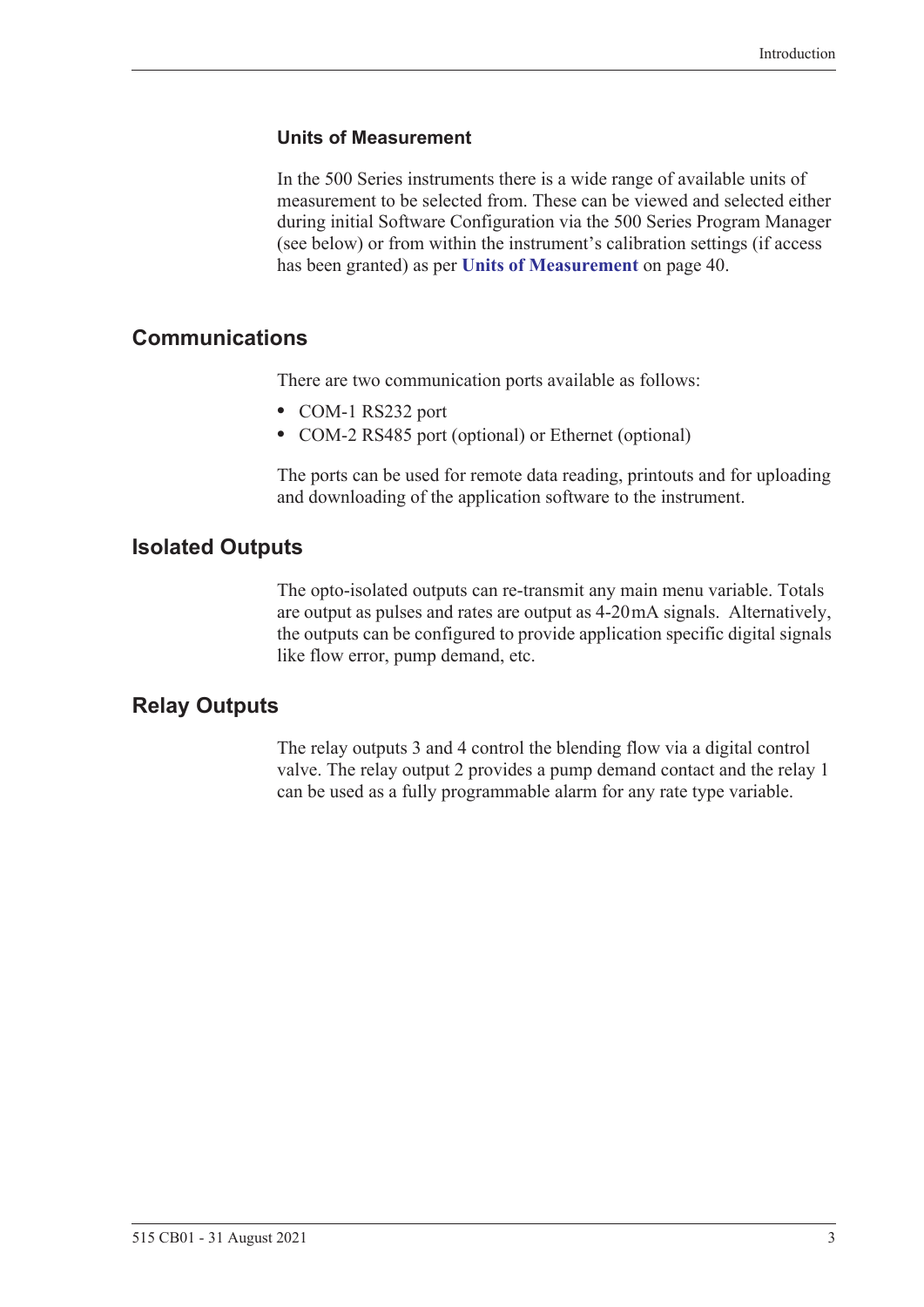### <span id="page-13-0"></span>**Software Configuration**

The instrument can be programmed to suit the particular application needs and the flexible I/O can be assigned as required. Program settings can be changed either via the front panel (depending on assigned access levels) or via the 500 Series Program Manager (500-PM software).

The 500-PM software is a free comprehensive configuration tool and resource centre that can be used to further tailor an instrument to suit specific application needs including units of measurement, custom tags and text, access levels and more.

The software is a Windows based program that is freely available from the download section of the Contrec website. The program can be used to create a custom version of an existing application to be saved for backup purposes and/or to generate a PDF of configuration report for record keeping.

The instrument stores all set-up parameters, totals and logged data in nonvolatile memory with at least 30 years retention.



*Figure 1 Typical Application Diagram*

### <span id="page-13-1"></span>**Approvals**

<span id="page-13-2"></span>This instrument conforms to the EMC-Directive of the Council of European Communities 2014/30/EU, the LVD safety directive 2014/35/EU and the following standards:

- **•** *EN61326:2013* Electrical equipment for measurement, control and laboratory use – EMC requirements: Industrial Environment.
- **•** *EN61010:2010* Safety requirements for electrical equipment for measurement, control, and laboratory use.

In order to comply with these standards, the wiring instructions in **[Chapter](#page-18-5)  [3 - Installation & Maintenance](#page-18-5)** must be followed.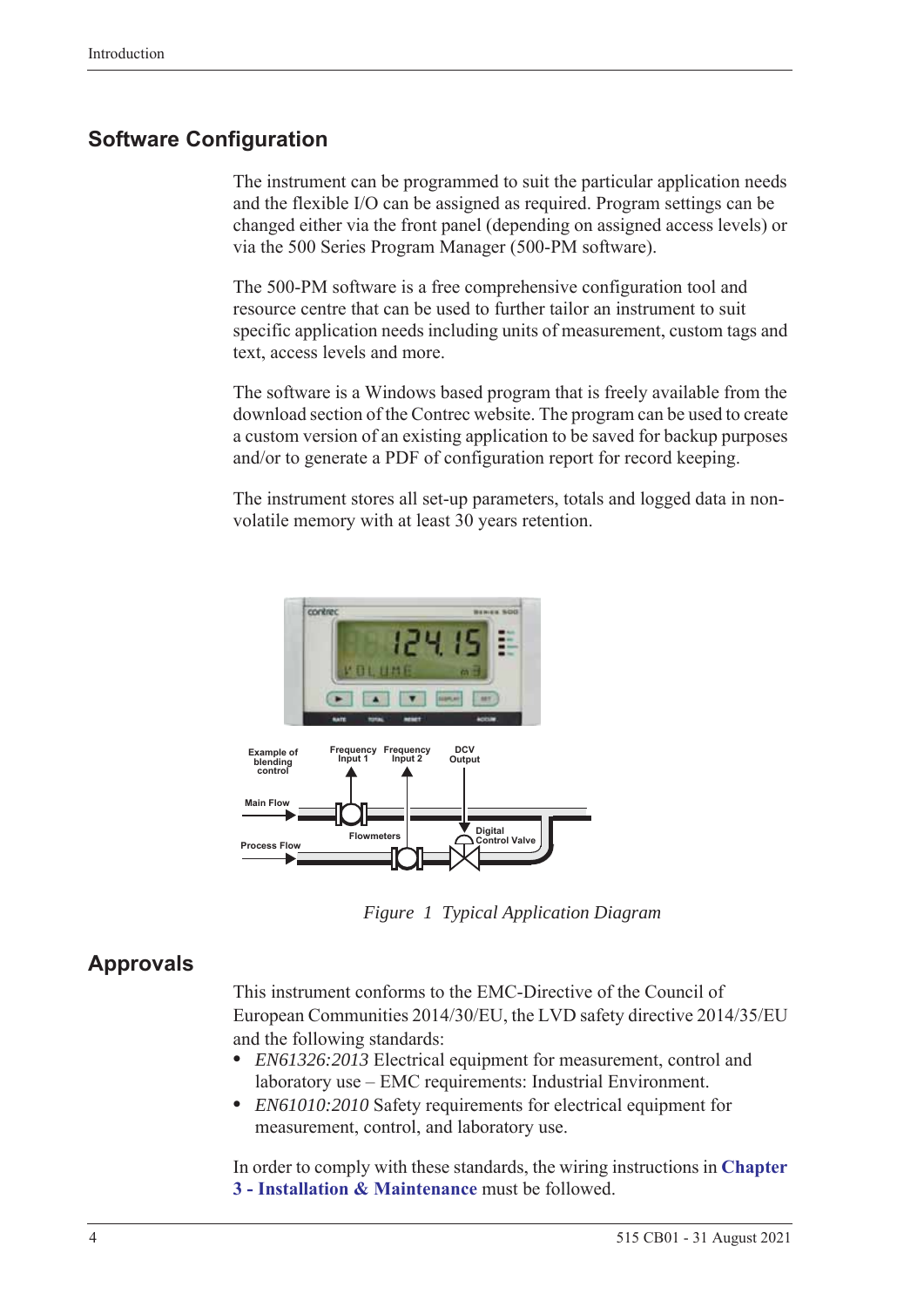#### **FCC Declaration**

This equipment has been tested and found to comply with the limits for a Class A digital device, pursuant to Part 15 of the FCC Rules. These limits are designed to provide reasonable protection against harmful interference when the equipment is operated in a commercial environment. This equipment generates, uses, and can radiate radio frequency energy and, if not installed and used in accordance with the instruction manual, might cause harmful interference to radio communications. Operation of this equipment in a residential area is likely to cause harmful interference, in which case the user will be required to correct the interference at his own expense.

Properly shielded and grounded cables and connectors must be used in order to meet FCC emission limits. Contrec Ltd is not responsible for any radio or television interference caused by using other than recommended cables and connectors or by unauthorized changes or modifications to this equipment. Unauthorized changes or modifications could void the user's authority to operate the equipment.

This device complies with Part 15 of the FCC Rules. Operation is subject to the following two conditions: (1) this device might not cause harmful interference, and (2) this device must accept any interference received, including interference that might cause undesired operation.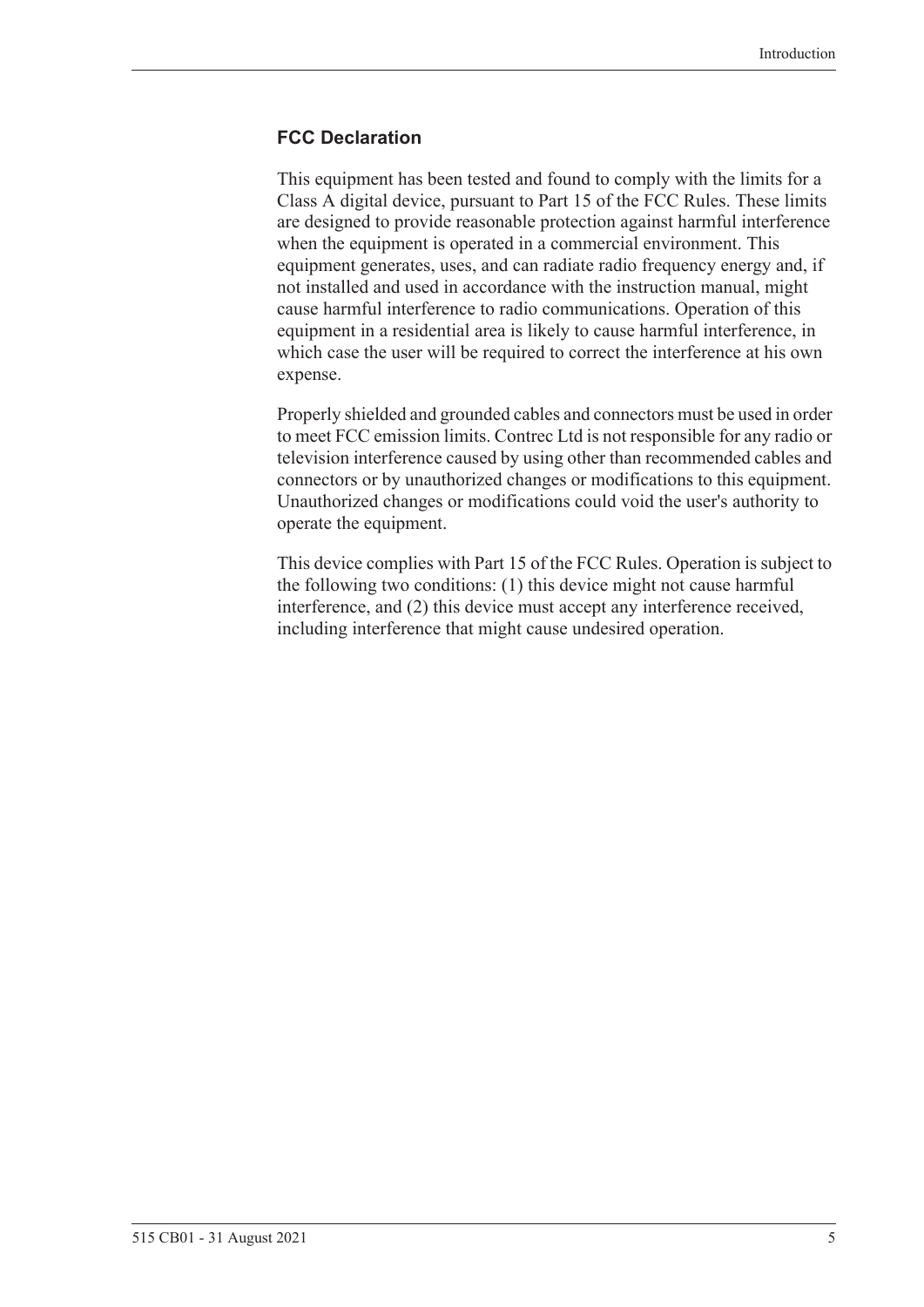Introduction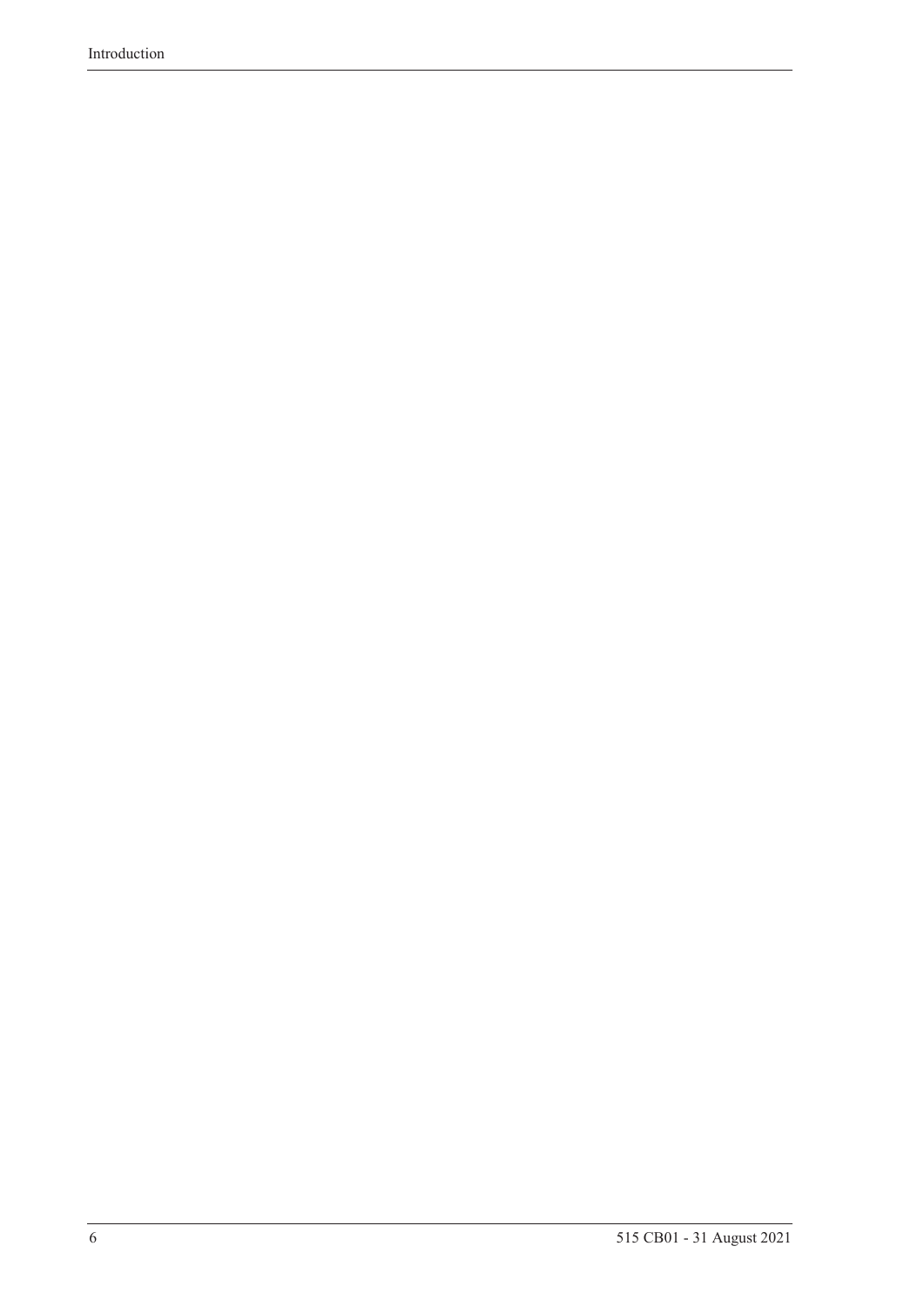# <span id="page-16-0"></span>**Chapter 2 Specifications**

# <span id="page-16-1"></span>**Specification Table**

#### **Operating Environment Temperature**  $+5^{\circ}$ C to  $+40^{\circ}$ C (standard - no coating) -20 °C to +60 °C (with conformal coating) -30 °C to +60 °C (ExD housing with heater) **Humidity** 0 to 95% non condensing (conformal coating) 5% to 85% non condensing (no coating) **Power Supply** 100-240 V AC (+/-10%) 50-60 Hz (+/- 10%) or 12-28 V DC **Consumption** 10W (max) Overvoltage category II **Protection** Sealed to IP65 (Nema 4X) when panel mounted **Dimensions (panel option)** 147 mm (5.8") width 74 mm (2.9") height 170 mm (6.6") depth (behind the panel) **Display Type** Backlit LCD with 7-digit numeric display and 11-character alphanumeric display **Digits** 15.5 mm (0.6") high **Characters** 6 mm (0.24") high **LCD Backup** Last data visible for 15 min after power down **Update Rate** 0.3 second **Non-volatile Memory Retention** > 30 years **Data Stored** Setup, Totals and Logs **Approvals Interference c**  $\epsilon$  compliance **Enclosure IECEX, ATEX and CSA approved** enclosures available for hazardous areas **Real Time Clock (Optional) Battery Type** 3 volts Lithium button cell **Frequency Input (General) Range** 0 to 10 kHz for Pulse input type 0 to 5 kHz for Coil & NPS input types **Overvoltage** 30V maximum **Update Time** 0.3 sec **Cutoff frequency** Programmable **Configuration** Pulse, coil or NPS input **Non-linearity** Up to 10 correction points **Pulse Signal Type** CMOS, TTL, open collector, reed switch **Threshold** Signals switch below 1.3 & above 2 volts **Coil Signal Type** Turbine and sine wave **Sensitivity** 15 mV minimum amplitude (typical) **NPS Signal Type** NPS sensor to Namur standard **Logic Inputs Signal Type** CMOS, TTL, open collector, reed switch **Overvoltage** 30V maximum **Relay Output No. of Outputs** 2 mechanical relays plus 2 solid state relays or 4 solid state relays **Voltage** 250 volts AC, 30 volts DC maximum (solid state relays use AC only) **Current** 3A maximum - mechanical relays 1.5A maximum - solid state relays **Communication Ports** Ports **COM-1 RS-232 port** COM-2 RS-485 or Ethernet port (optional) **Baud**

| <b>Battery Type</b> | 3 volts Lithium button cell<br>- For Issue 7 option card, type CR2450N<br>manufactured by Renata only<br>- For conformal coated 'C' version, type<br>BR2032 manufactured by Panasonic only<br>- For non-conformal coated versions, type<br>BR2032 and CR2032 manufactured by<br>Panasonic or Sony |
|---------------------|---------------------------------------------------------------------------------------------------------------------------------------------------------------------------------------------------------------------------------------------------------------------------------------------------|
| <b>Battery Life</b> | 5 years (typical)                                                                                                                                                                                                                                                                                 |

| <b>Baud Rate</b> | 2400 to 19200 baud                                           |
|------------------|--------------------------------------------------------------|
| <b>Parity</b>    | Odd, even or none                                            |
| <b>Stop Bits</b> | 1 or $2$                                                     |
| <b>Data Bits</b> | 8                                                            |
| <b>Protocols</b> | ASCII, Modbus RTU, Modbus TCP/IP<br>(Ethernet Port), Printer |
|                  |                                                              |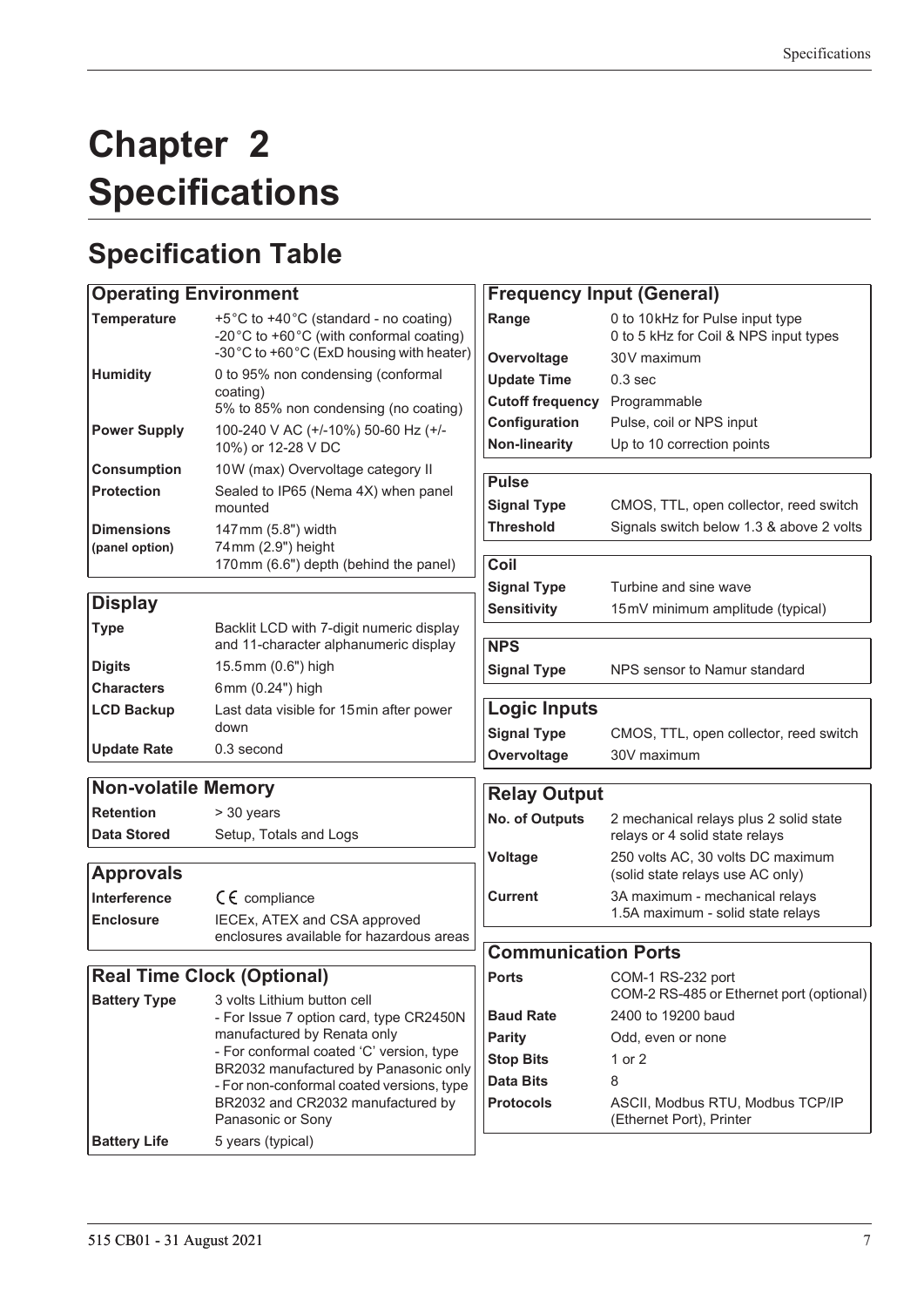| <b>Transducer Supply</b>    |                                                                                |  |  |  |  |
|-----------------------------|--------------------------------------------------------------------------------|--|--|--|--|
| Voltage                     | 8 to 24 volts DC, programmable                                                 |  |  |  |  |
| <b>Current</b>              | 70mA @ 24V, 120mA @ 12V maximum                                                |  |  |  |  |
| <b>Protection</b>           | Power limited output                                                           |  |  |  |  |
|                             |                                                                                |  |  |  |  |
| <b>Isolated Output</b>      |                                                                                |  |  |  |  |
| <b>No. of Outputs</b>       | 2 configurable outputs                                                         |  |  |  |  |
| Configuration               | Pulse/Digital or 4-20 mA output                                                |  |  |  |  |
|                             |                                                                                |  |  |  |  |
| <b>Pulse/Digital Output</b> |                                                                                |  |  |  |  |
| <b>Signal Type</b>          | Open collector                                                                 |  |  |  |  |
| Switching                   | 200 mA. 30 volts DC maximum                                                    |  |  |  |  |
| <b>Saturation</b>           | 0.8 volts maximum                                                              |  |  |  |  |
| <b>Pulse Width</b>          | Programmable: 10, 20, 50, 100, 200 or<br>500ms                                 |  |  |  |  |
| 4-20 mA Output              |                                                                                |  |  |  |  |
| Supply                      | 9 to 30 volts DC external                                                      |  |  |  |  |
| <b>Resolution</b>           | $0.05\%$ full scale                                                            |  |  |  |  |
| <b>Accuracy</b>             | $0.05\%$ full scale (20 $\degree$ C)<br>0.1% (full temperature range, typical) |  |  |  |  |

*Important: Specifications are subject to change without notice.*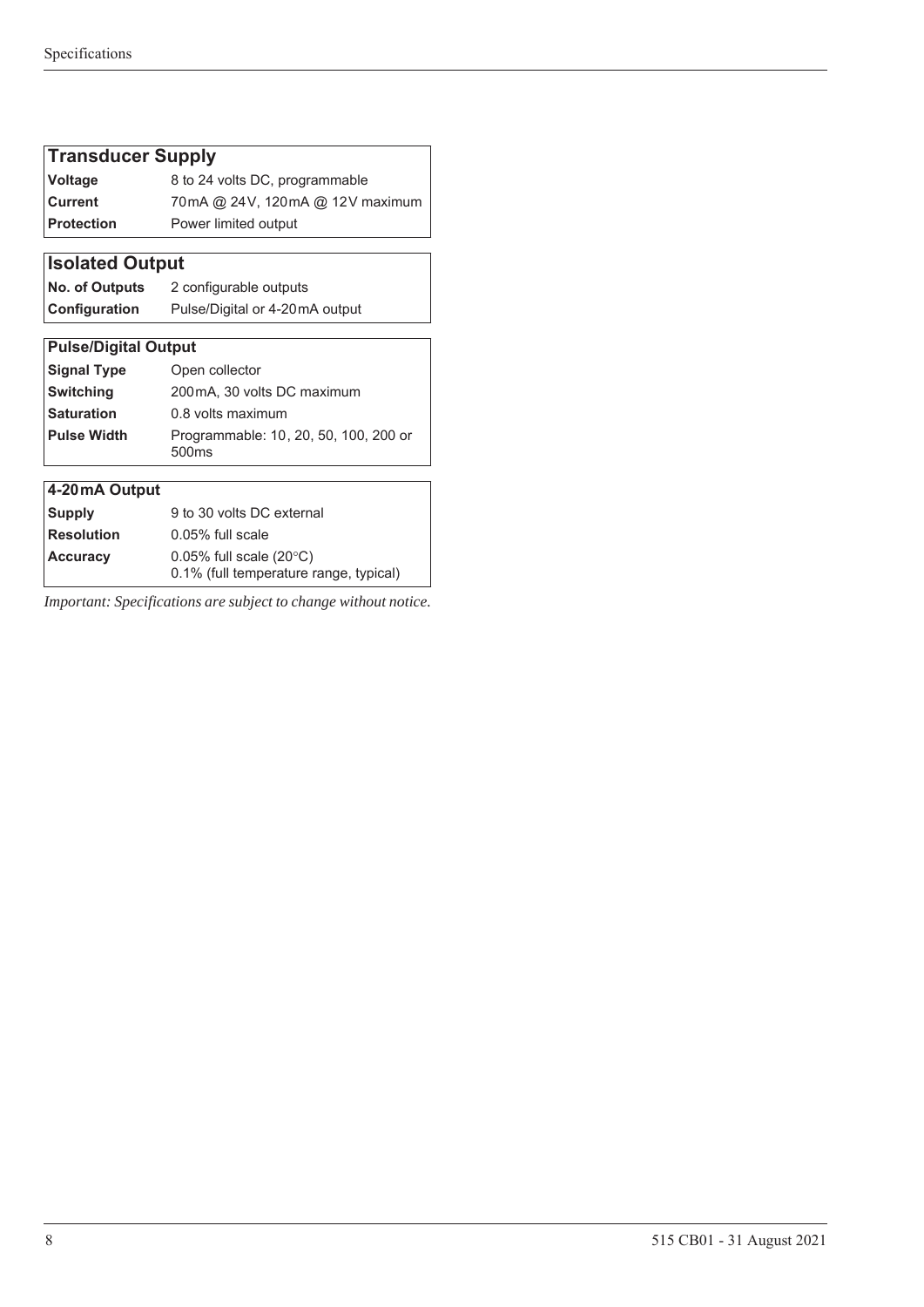# <span id="page-18-5"></span><span id="page-18-0"></span>**Chapter 3 Installation & Maintenance**

## <span id="page-18-1"></span>**Installation Instructions**



The safety of any system incorporating the equipment is the responsibility of the assembler of the system and should be installed such that there is no risk of impact damage.

This instrument is intended for fixed installation only, e.g. within a panel or cabinet, and is not intended for desktop use. It is not suitable for outdoor use unless fitted into an appropriate outdoor enclosure with a minimum type 3, IP54, rating. The instrument has a 'Pollution degree II' rating.

## <span id="page-18-2"></span>**Cleaning and Decontamination**

For general maintenance or to clean an instrument suitable for return to a service centre for repair or inspection, use only a damp cloth and mild detergent. Do not use abrasive cleaners or high pressure water jets. An instrument must be decontaminated before returning. The marking label can be cleaned with 35% Isopropanol or mild detergent.

## <span id="page-18-3"></span>**Panel Mounting**

The instrument should be located in an area with a clean, dry atmosphere that is also relatively free of shock and vibration.

The standard mounting procedure is panel mounting in a cutout that is 139 mm wide by 67 mm high. Two side clips secure the unit into the panel.

[Figure 2](#page-18-4) shows the panel mounting requirements for the 500 Series Instrument.



<span id="page-18-4"></span>*Figure 2 500 Series Instrument Panel Mounting*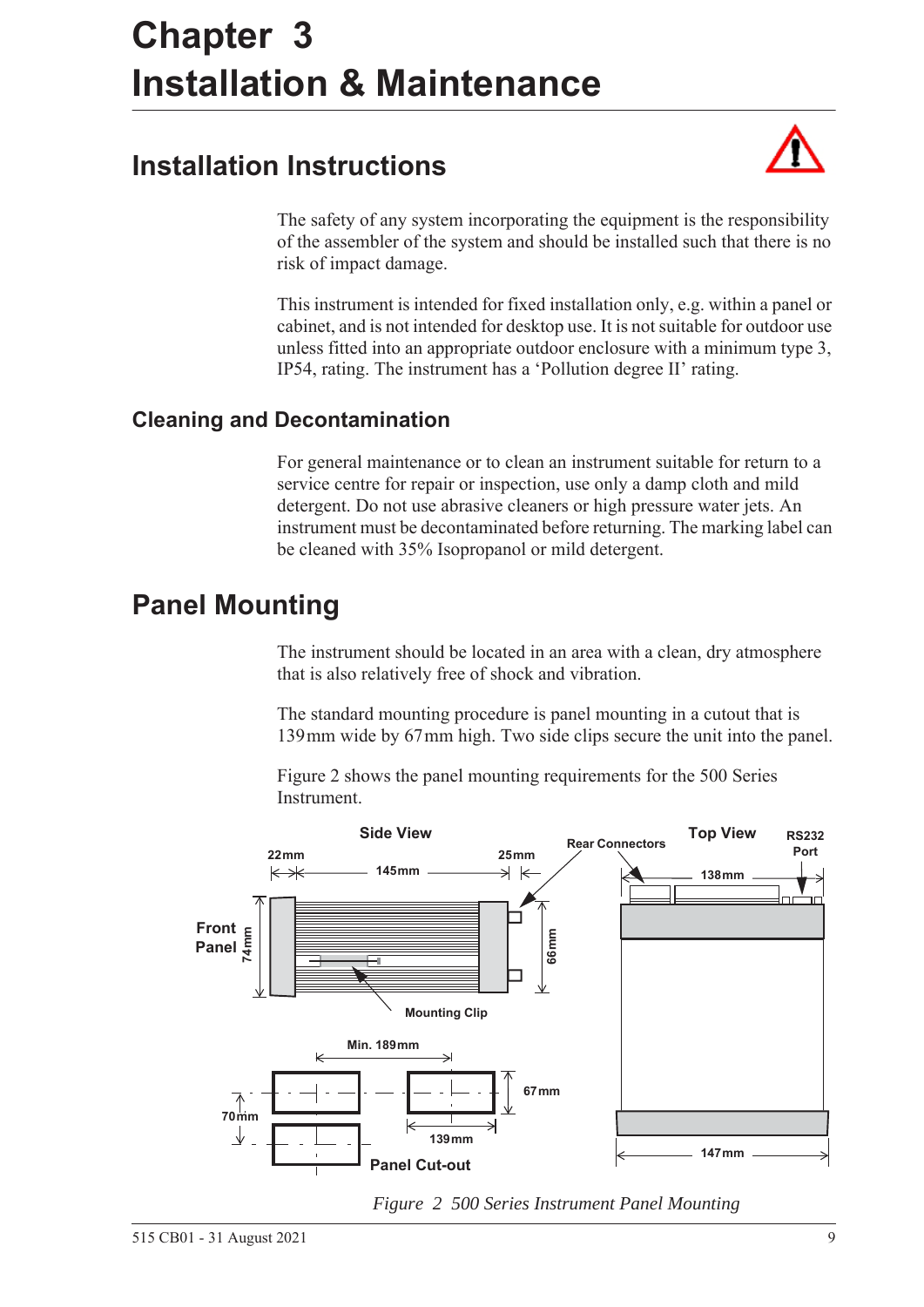# <span id="page-19-0"></span>**Electrical Connection**

## <span id="page-19-1"></span>**Rear Panel Connections**

Note: Depending on the specification and age of the instrument, there are different versions of the upper option card. Ensure the instrument is wired as per the correct terminal designation printed on the rear of the instrument bezel and below.

[Figure 3](#page-19-2) shows the connections on the original rear panel of the instrument where relays 1 to 4 (terminals 32-35) share a single Relay Common (terminal 31). Note: The 5 way relay terminal block is GREEN.



*Figure 3 Rear Panel Connections - Original*

<span id="page-19-2"></span>On the newer rear panel option cards the instrument relays 1 and 2 (terminals 32-33) share Relay Common 1-2 (terminal 31) and relays 3 and 4 (terminals 34-35) share Relay Common 3-4 (terminal 36). Note: On these option cards the 6 way relay terminal block is ORANGE.

[Figure 4](#page-19-3) shows the new option card with the RS-485 port (terminals 19-21).



<span id="page-19-3"></span>*Figure 4 Rear Panel Connections - New RS-485 Version*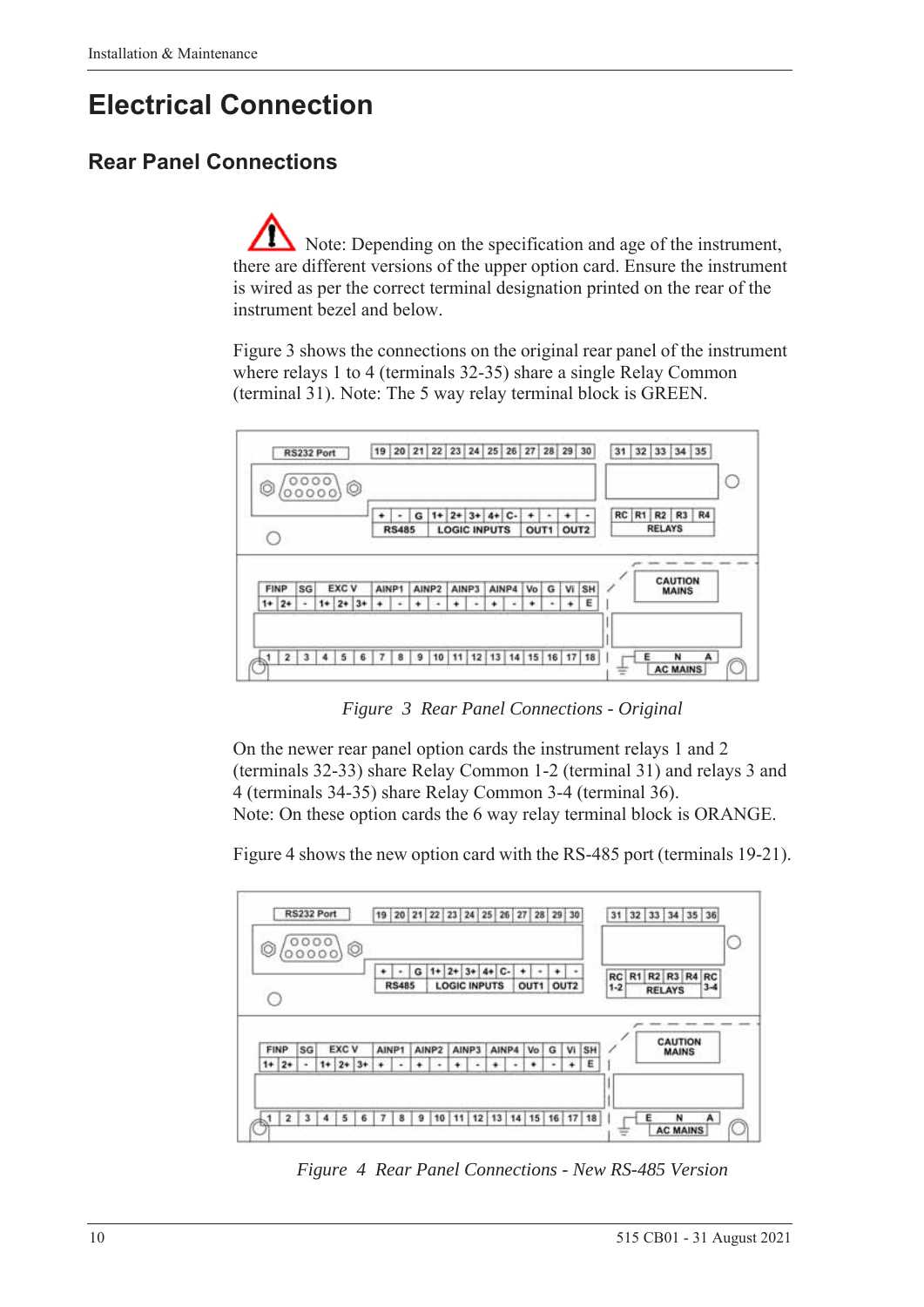[Figure 5](#page-20-1) shows the new option card with the optional Ethernet port in place of RS-485 port (terminals 19-21).



<span id="page-20-1"></span>*Figure 5 Rear Panel Connections - New Ethernet Version*

## <span id="page-20-0"></span>**Terminal Designations**

| <b>Terminal Label</b> |                    |                          | Designation               | <b>Comment</b>     | <b>Terminal Label</b> |                  |                | <b>Designation</b>                 | <b>Comment</b>                                |
|-----------------------|--------------------|--------------------------|---------------------------|--------------------|-----------------------|------------------|----------------|------------------------------------|-----------------------------------------------|
| $\mathbf{1}$          | <b>FINP</b>        | $1+$                     | Frequency Input 1+        | Main Flow Input    | 19                    | <b>RS485</b>     | $+$            | RS485 (+)                          | Optional RS485 port may                       |
| 2                     | <b>FINP</b>        | $2+$                     | Frequency Input 2+        | Process Flow Input |                       | 20 COM-2         |                | RS485 (-)                          | be replaced by Ethernet                       |
| 3                     | SG                 | $\blacksquare$           | Signal ground             |                    | 21                    | port             | G              | RS485 ground                       | port.                                         |
| 4                     | EXC V              | $1+$                     | <b>Excitation Term 1+</b> | Not used           | 22                    |                  | $1+$           | Switch 1                           | Permissive Input                              |
| 5                     | <b>EXC V</b>       | $2+$                     | <b>Excitation Term 2+</b> | Not used           | 23                    |                  | $2+$           | Switch 2                           |                                               |
| 6                     | <b>EXC V</b>       | $3+$                     | Excitation Term 3+        | Not used           |                       | 24 LOGIC         | $3+$           | Switch 3                           | <b>Remote Reset</b>                           |
| $\overline{7}$        | AINP1              | $\ddot{}$                | Analog Input ch $1 (+)$   | Not used           | 25                    | <b>INPUTS</b>    | $4+$           | Switch 4                           | CAL Switch - In field                         |
| 8                     |                    |                          | Analog Input ch 1 (-)     |                    |                       |                  |                |                                    | access protection                             |
| 9                     | AINP <sub>2</sub>  | $\ddot{}$                | Analog Input ch $2 (+)$   | Not used           | 26                    |                  | $C-$           | Signal ground                      |                                               |
| 10                    |                    | $\overline{\phantom{a}}$ | Analog Input ch 2 (-)     |                    | $\overline{27}$       | OUT <sub>1</sub> | $^{+}$         | Output ch $1 (+)$                  |                                               |
| 11                    |                    | $\ddot{}$                | Analog Input ch $3 (+)$   | Not used           | 28                    |                  |                | Output ch 1 (-)                    |                                               |
| 12                    | AINP3              | $\overline{\phantom{a}}$ | Analog Input ch 3 (-)     |                    | 29                    | OUT <sub>2</sub> | $^{+}$         | Output ch $2 (+)$                  |                                               |
| 13                    |                    | $\ddot{}$                | Analog Input ch $4 (+)$   |                    | 30                    |                  |                | Output ch 2 (-)                    |                                               |
| 14                    | AINP4              | ٠                        | Analog Input ch 4 (-)     | Not used           | 31                    |                  | RC I           | Relay Common 1-2                   | Term 31 - Common 1-4<br>on legacy option card |
|                       | $15$ Vo            | $\ddot{}$                | 8-24 volts DC output      | Overload protected | 32                    |                  | R1             | Relav 1                            | Alarm                                         |
| 16                    | G                  | $\overline{\phantom{a}}$ | DC Ground                 |                    | 33                    |                  | R2             | Relay 2                            | Pump demand                                   |
| 17 <sup>1</sup>       | l Vi               | $\ddot{}$                | DC power input            | DC power in 12-28V | 34                    | <b>RELAYS</b>    | R <sub>3</sub> | Relay 3 (DCV Open)                 |                                               |
|                       | $18$ SH            | Ε                        | Shield terminal           |                    | 35                    |                  | R <sub>4</sub> | Relay 4 (DCV Hold)                 | Digital control valve                         |
| E                     |                    | Ε                        | Mains ground              | AC power in 100-   |                       |                  |                |                                    | Term 36 only available on                     |
| N                     | AC<br><b>MAINS</b> | N                        | Mains neutral             | 240VAC             | 36                    |                  | RC I           | Relay common 3-4                   | new style option card                         |
| A                     |                    | A                        | Mains active              |                    |                       |                  |                | RS232 COM-1 port 9-pin serial port |                                               |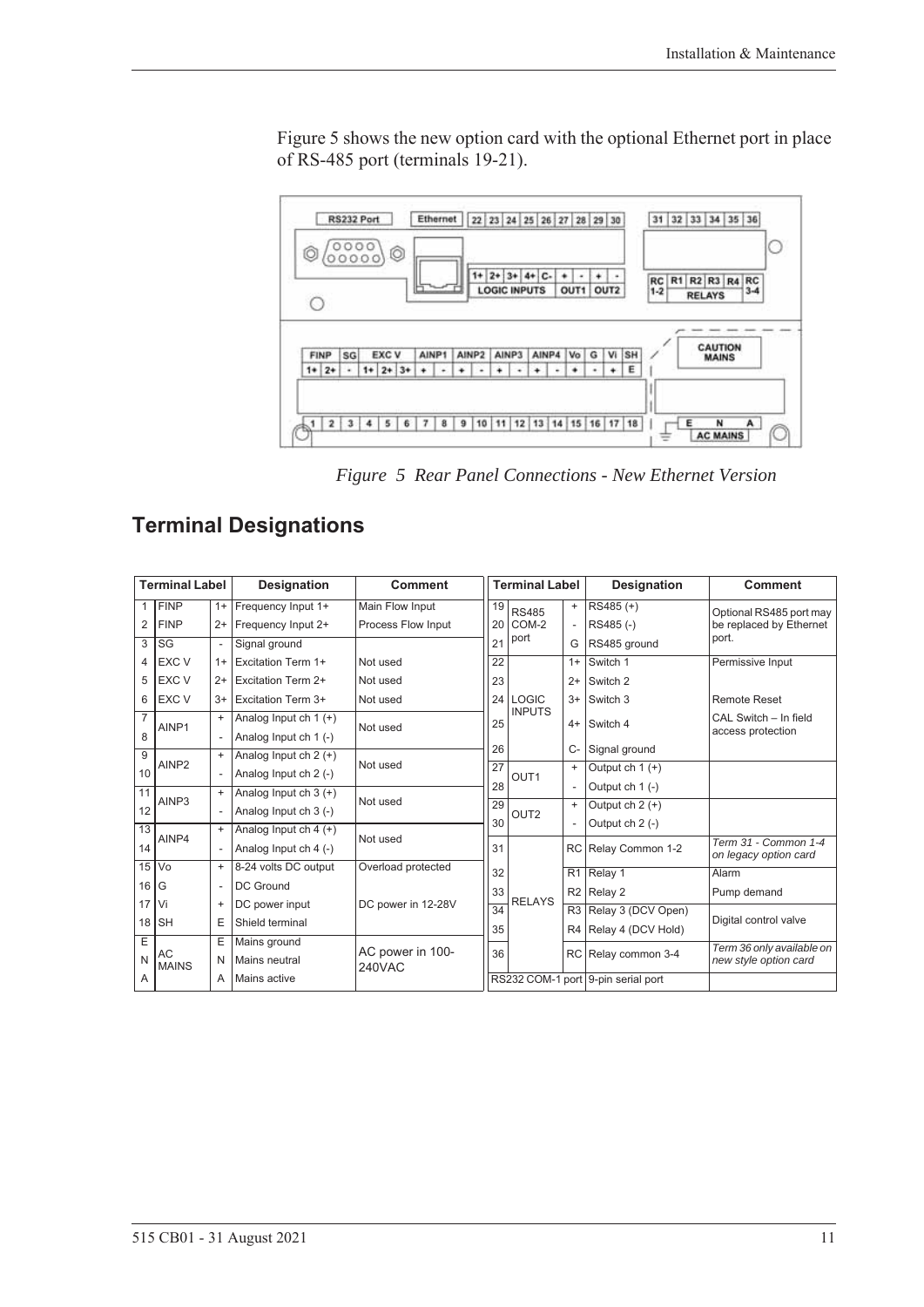Installation & Maintenance

## <span id="page-21-0"></span>**Terminal Wiring Insulation**

Terminals 1-30 are all rated at <35Vdc and wiring with basic insulation is adequate.

Use copper conductors only.

## <span id="page-21-1"></span>**Relay Wiring**

Relay terminals are 31-35 or 31-36 depending on the version of option card fitted. When controlling circuits powered by mains, or voltages >35Vdc, it is necessary to use UL/CSA approved cabling with supplementary insulation and a current capacity suitable for the connected circuit. (0.75mm², 6A current capacity is sufficient).

Use copper conductors only. The maximum current must be  $\leq 5A$  as stated in the Specifications.

## <span id="page-21-2"></span>**Mains Power Wiring**

Only use UL/CSA approved cabling with supplementary insulation and copper conductors. A minimum cable cross section area of 0.75mm² (18 AWG) is required. However, this must be selected with respect to the installed overcurrent protection device and in accordance with the local relevant Electrical Code of Practice as dictated by the Authority Having Jurisdiction (AHJ).

The terminal designations (L/N/E) are clearly indicated just above the mains input connector on the rear panel of the instrument.



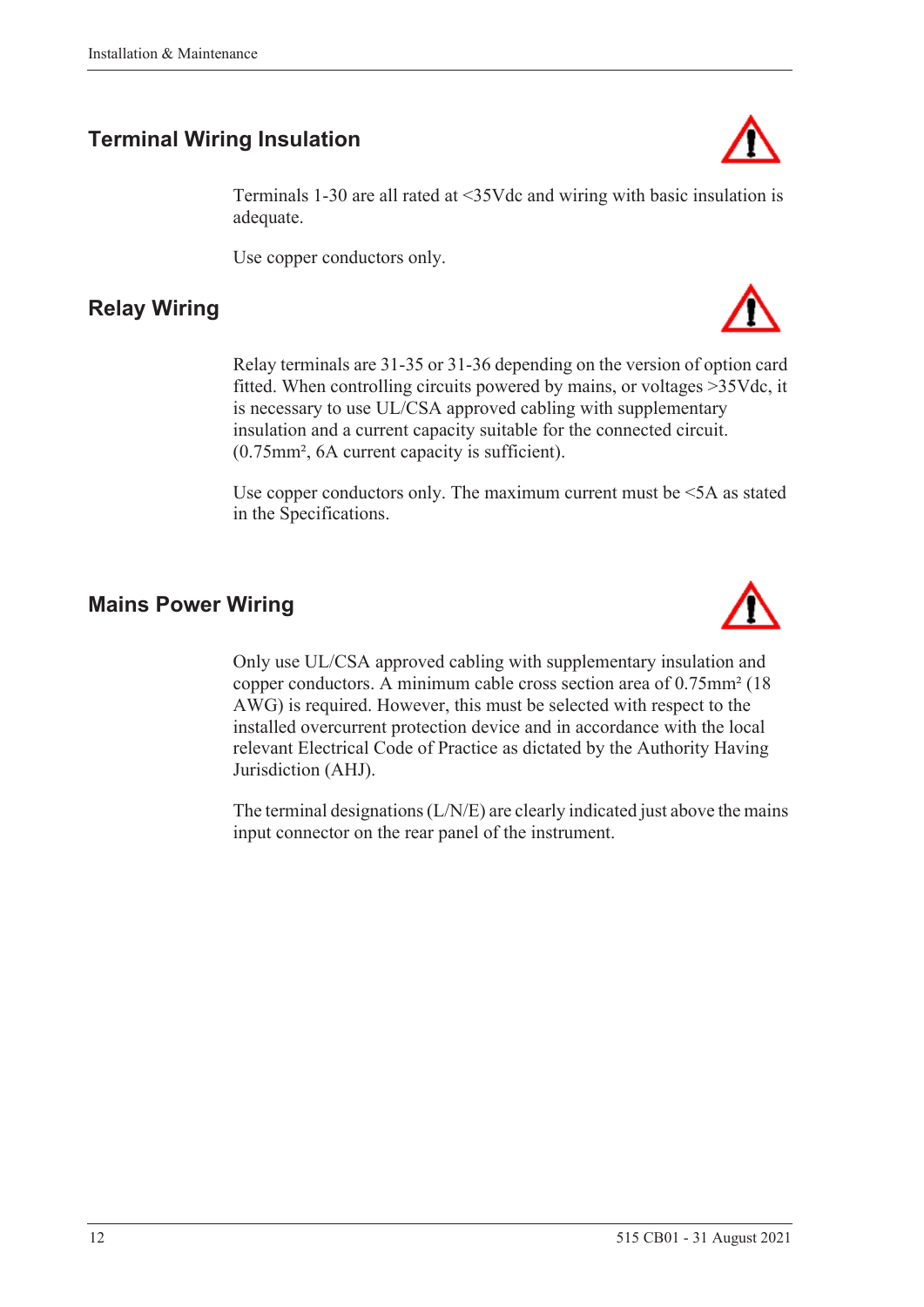## <span id="page-22-0"></span>**Inputs**

### <span id="page-22-1"></span>**Frequency Input Connection**

Connect pulse or frequency input signals from devices such as: TTL, CMOS, open collector, reed relay switch, coil and Namur proximity switch, as shown below. For better signal integrity, it is recommended to use shielded cable. Refer to **[Terminal Designations](#page-20-0)** on page 11 for specific terminal numbers for this application.

Squarewave, CMOS or TTL



Open Collector





Reed Relay Switch







Namur Proximity Switch

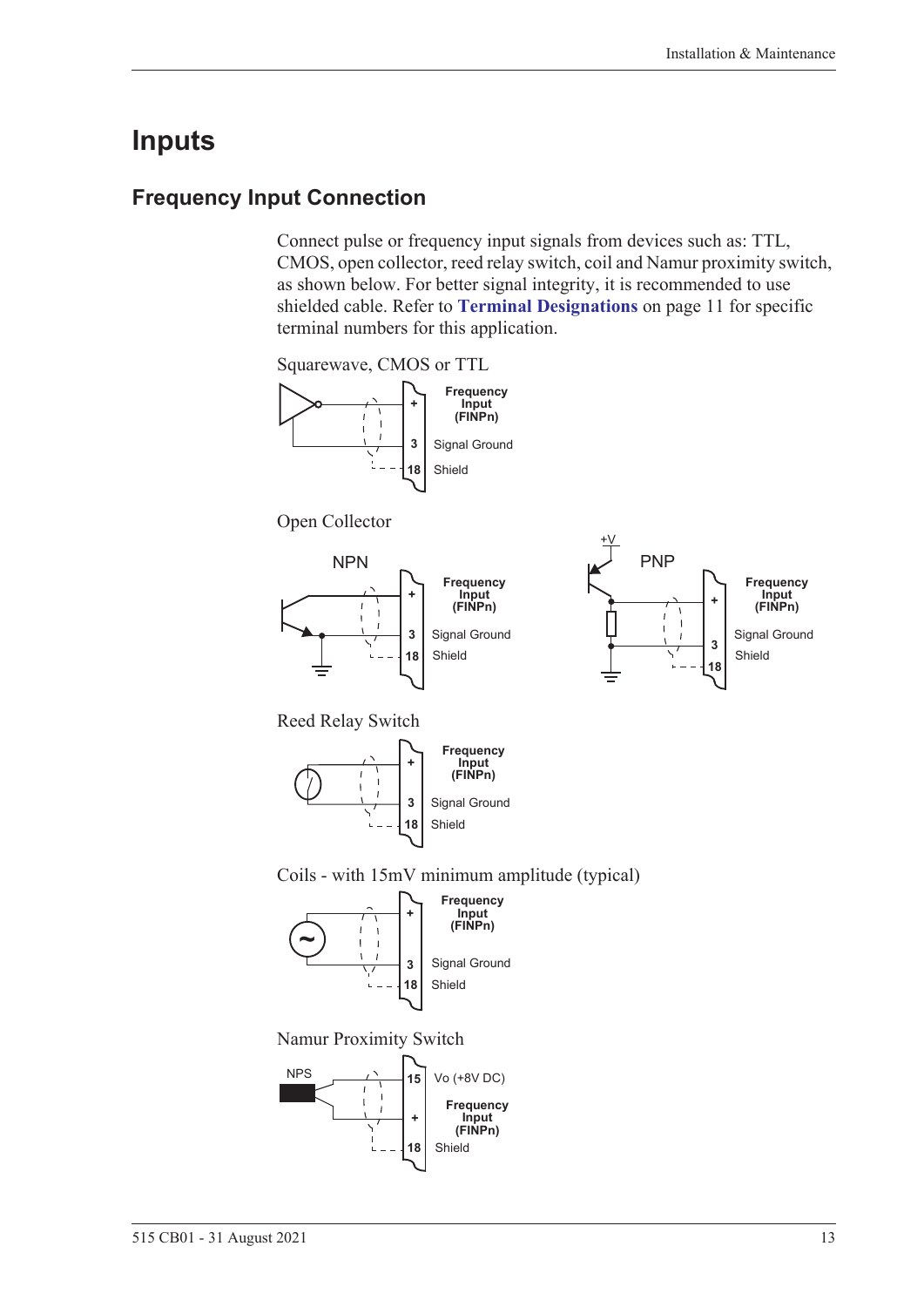## <span id="page-23-0"></span>**Logic Input Connection**

These inputs are designed to be connected to CMOS, TTL, open collector signals or a voltage free contact switch. A minimum activation time of 300ms is required to guarantee reading of an input.

It is possible to read the status of all the logic inputs via a Modbus register even if they are not used for a control purpose in the application.

A remote push-button key can be connected to the Logic Inputs as shown below. **[Logic Input Control](#page-40-3)** on page 31 describes the function of the inputs.



*Figure 6 Logic Inputs Connection Diagram*

## <span id="page-23-1"></span>**Outputs**

<span id="page-23-3"></span>The advanced option for the instrument provides two opto-isolated output ports. Either or both can be used for 4-20 mA or pulse outputs.

#### **CAUTION**

Due to the dual-purpose nature of the outputs, take care not to set the output as an open collector pulse type signal when connected to a 4-20 mA loop circuit.

## <span id="page-23-2"></span>**4-20 mA Output Connection**

[Figure 7](#page-24-1) shows the connections for a 4-20 mA output. Output channel 1 uses terminals  $27$  (+) and  $28$  (-), output channel 2 uses terminals  $29$  (+) and  $30$  (-).

Maximum Load Resistance =  $(Supply - 9) / 0.02 ohms$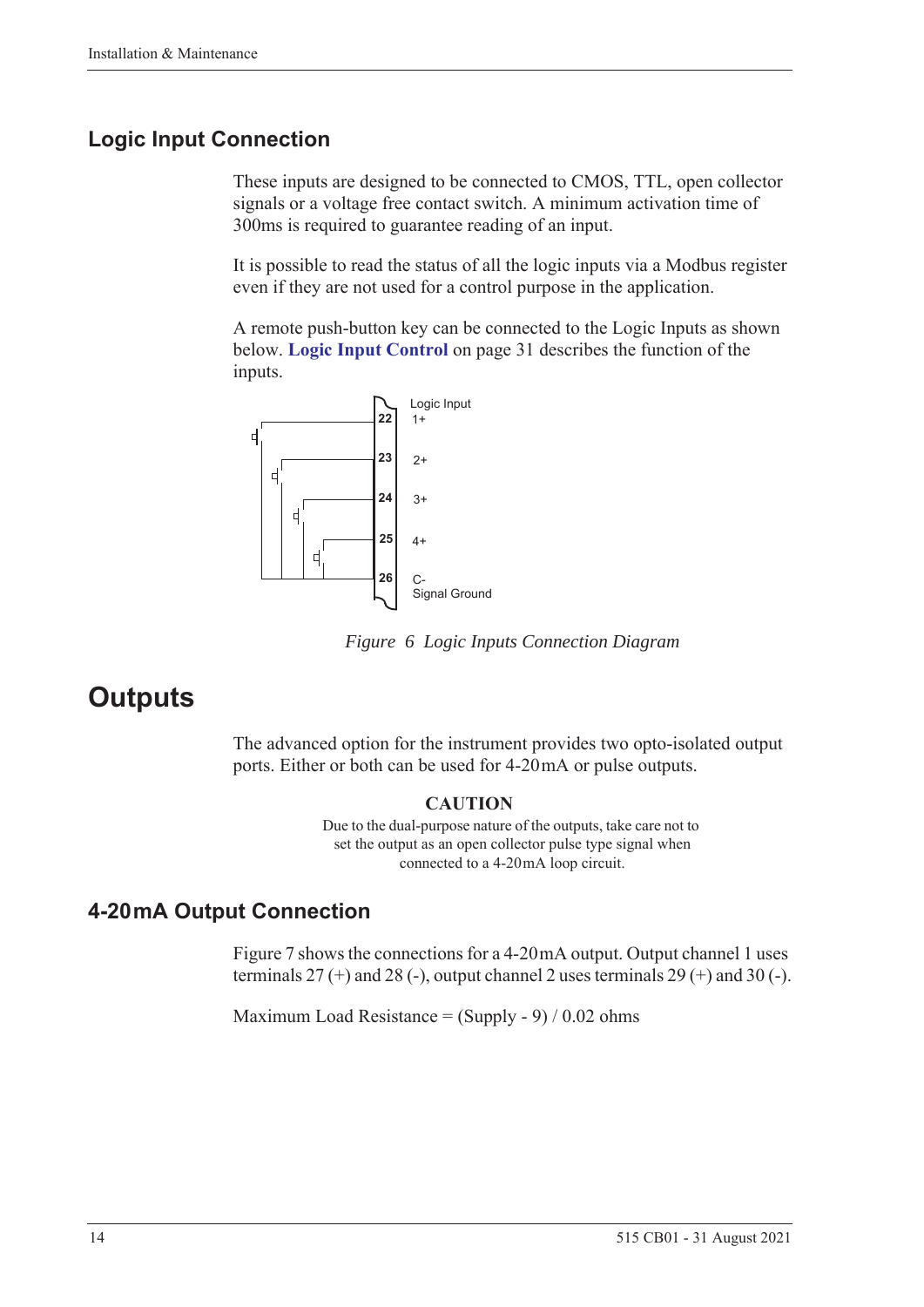

*Figure 7 Output 4-20 mA Connection Diagram*

## <span id="page-24-0"></span>**Pulse Output Connection**

<span id="page-24-1"></span>[Figure 8](#page-24-2) shows a connection example for a pulse output. Output channel 1 uses terminals 27 (+) and 28 (-). Output channel 2 uses terminals 29 (+) and 30 (-).



<span id="page-24-2"></span>*Figure 8 Output Pulse Connection Diagram*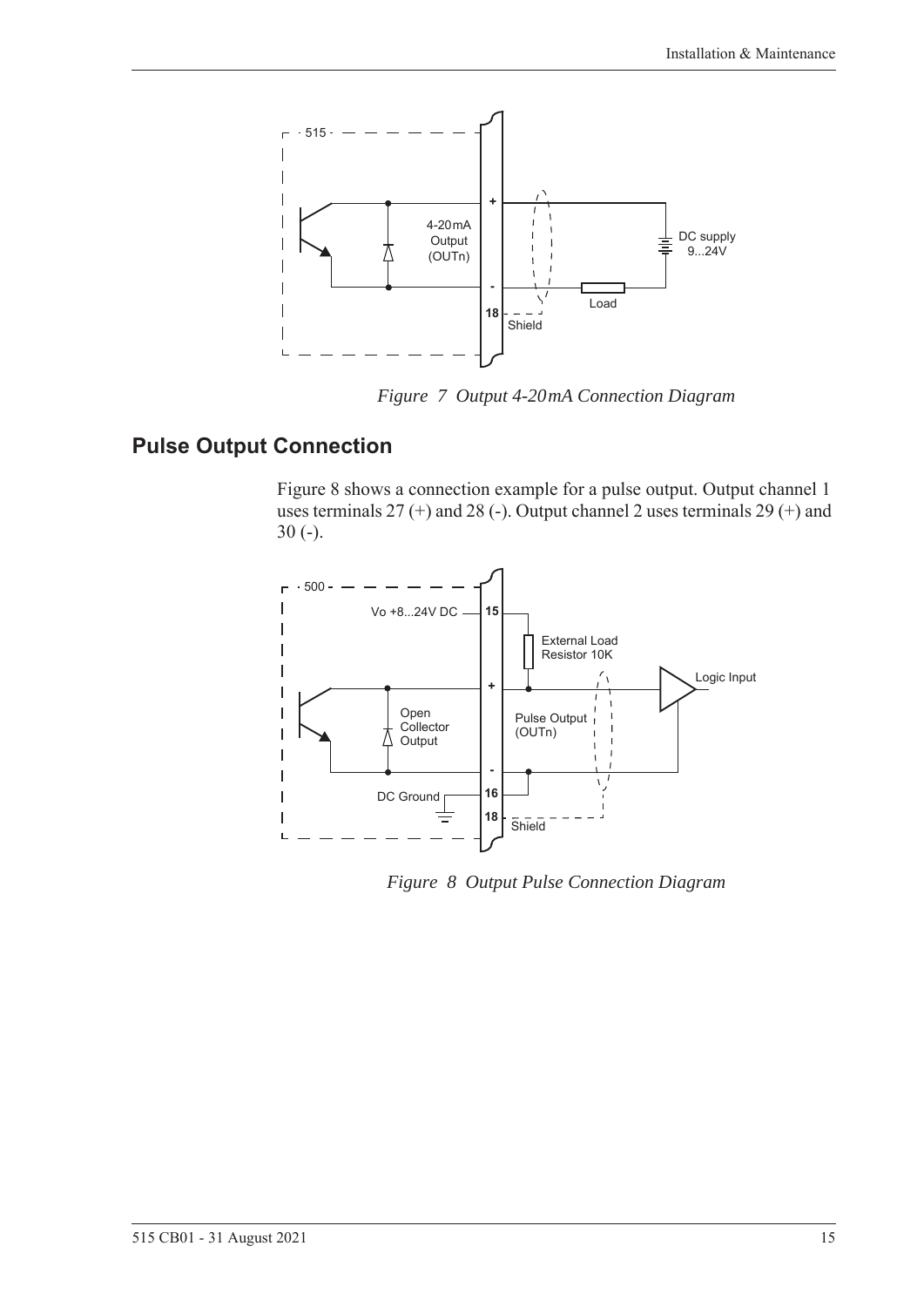## <span id="page-25-0"></span>**Control Relays (Alarms)**

The solid state relay outputs 3 and 4 provide DCV control. The relay output 2 provides a pump demand contact and the relay 1 can be used for alarms on any rate type variable.

The operation of alarm relay(s) can be set to various modes as described in **Alarms** [on page 48.](#page-57-1) On the newer option card the separate common terminal for relays 1 and 2 and another common terminal for relays 3 and 4 allow for different signal or supply types to be connected to the control or alarm devices, as shown in [Figure 9.](#page-25-1)

There is also an equipment failure alarm option. This alarm can have normally closed (open) contacts which open (close) when the instrument displays any error message as listed in **[Error Messages](#page-67-2)** on page 58, or if there is a loss of power to the instrument.

The output characteristics of the relays are:

| Maximum Voltage | 30 volts DC or 250 volts AC |
|-----------------|-----------------------------|
| Maximum Current | 3A for EMR, 1.5A for SSR    |





<span id="page-25-1"></span>*Figure 9 Relay Connection Diagram*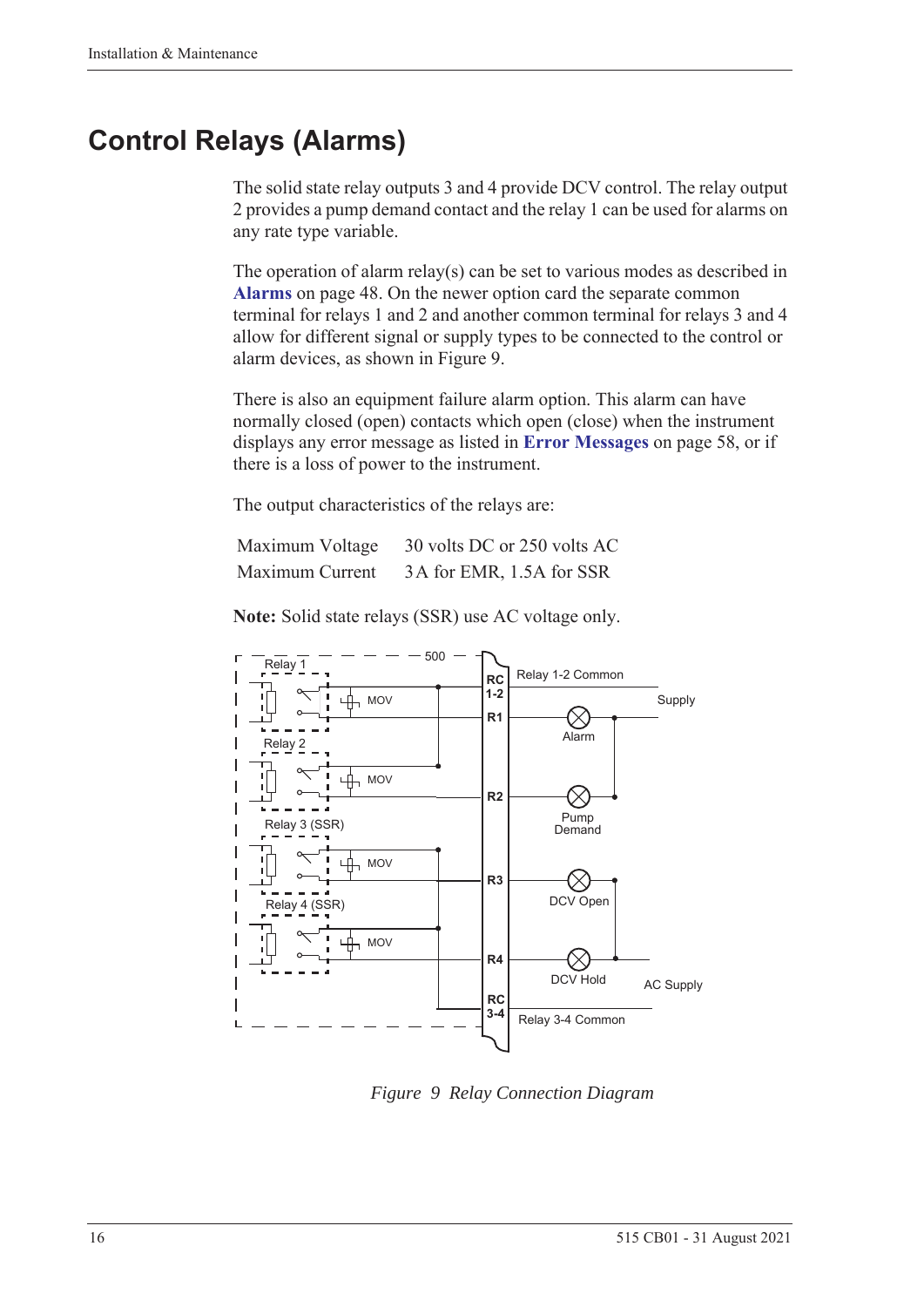### <span id="page-26-0"></span>**RC Network for Interference Suppression**

When driving highly inductive loads with the relay outputs, it is recommended to use RC suppression networks (often called "Snubbers") for the following reasons:

- **•** To limit the amount of electrical noise caused by arcing across the contacts, which may, in extreme cases, cause the microprocessor to act erratically.
- **•** To protect the relay contacts against premature wear through pitting.

RC suppression networks consist of a capacitor and series resistor and are commonly available in the electrical industry. The values of R and C are dependent entirely on the load. However, if the user is unsure of the type of snubber to use, values of  $0.25 \mu$ F and  $100 \Omega$  will usually suffice. Note that only mains-approved RC suppression networks should be used.

The basic principle of the operation is that the capacitor prevents a series of sparks arcing across the contact as the contact breaks. The series resistor limits the current through the contact when the contact first makes.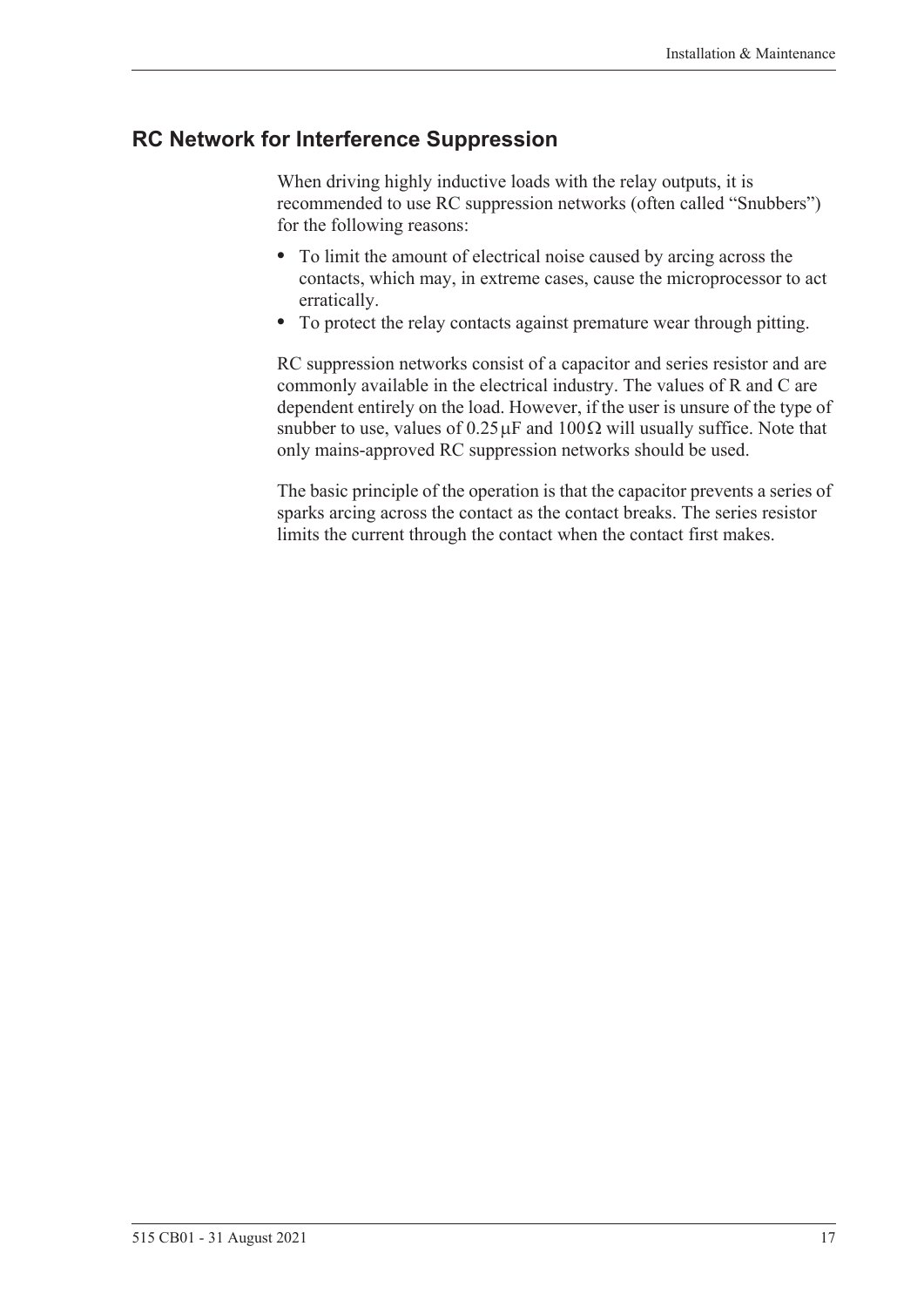## <span id="page-27-0"></span>**Communications**

The communication protocols are described in **[Communications](#page-70-4)** on [page 61.](#page-70-4)

### <span id="page-27-1"></span>**COM-1 RS-232 Port**

The COM-1 RS-232 port has a 9-pin DB female connector and has the following pinout:



**Note:** The instrument does not require a null-modem cable for connection to a personal computer. Refer to **[Hardware Interconnection](#page-70-5)** on [page 61](#page-70-5) for cable termination requirements.

## <span id="page-27-2"></span>**COM-2 RS-485 Port Option**

Up to 32 units can be connected to a common RS-485 bus. Each unit has a unique address that the host computer uses to identify each instrument. [Figure 10](#page-27-3) shows the connection of several instruments to a computer using the RS-485 port.



<span id="page-27-3"></span>*Figure 10 RS-485 Interface Connections*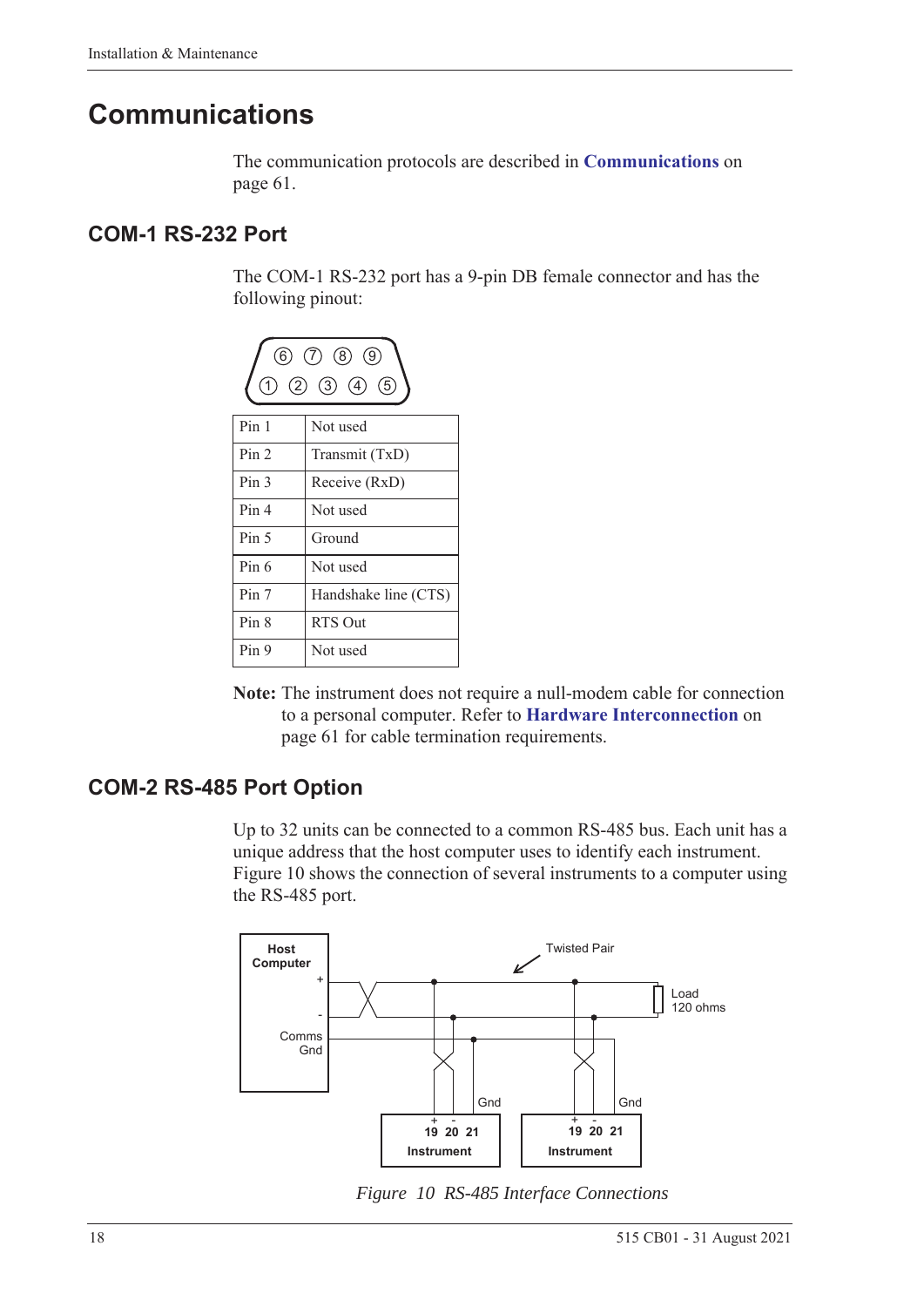#### <span id="page-28-0"></span>**COM-2 Ethernet Port Option**

An Ethernet module is an available option, in place of the RS-485 port, if Modbus TCP/IP connection is required. In the programming communication settings, COM-2 should be set to RTU (Modbus), 19200 Baud rate, even parity and 1 stop bit.

## <span id="page-28-1"></span>**Mains Connection**

### <span id="page-28-2"></span>**Earthing and Shielding**

A case earthing point is provided via the mains inlet. Note that this earthing point is for the case only and there is electrical isolation between this point and all electronic circuits. For EMC purposes, or when the instrument is connected to mains, this point must be connected to a good earth.

It is a good practice to use shielded cable for all signal connections to the instrument. Care must be taken to separate signal cables from power cables to minimize interference.

Overall earth should be connected at the instrument end only. This connection should be as short as possible and connected to the earthing point on the rear terminal at pin 18.

#### <span id="page-28-3"></span>**Disconnection Device**

When powered from a mains supply this unit requires the provision of a suitable mains isolation device, capable of interrupting both poles of the supply and meeting your local wiring regulations, to be suitably located and easily accessible near to the installed instrument. It must be marked as the disconnecting device for the equipment. It must be suitably rated with respect to the cross sectional area of the supply conductors.

## <span id="page-28-4"></span>**Maintenance Instructions**

Occasionally it may be necessary to open the unit in order to change the Real Time Clock battery. No other service operations are permitted. In order to perform these operations and maintain safety it is essential to follow the instructions below. If mounted in an ExD enclosure, before proceeding, refer to the ExD manual for further information. This work may need to be scheduled and carried out in accordance with the local electrical Code of Practice.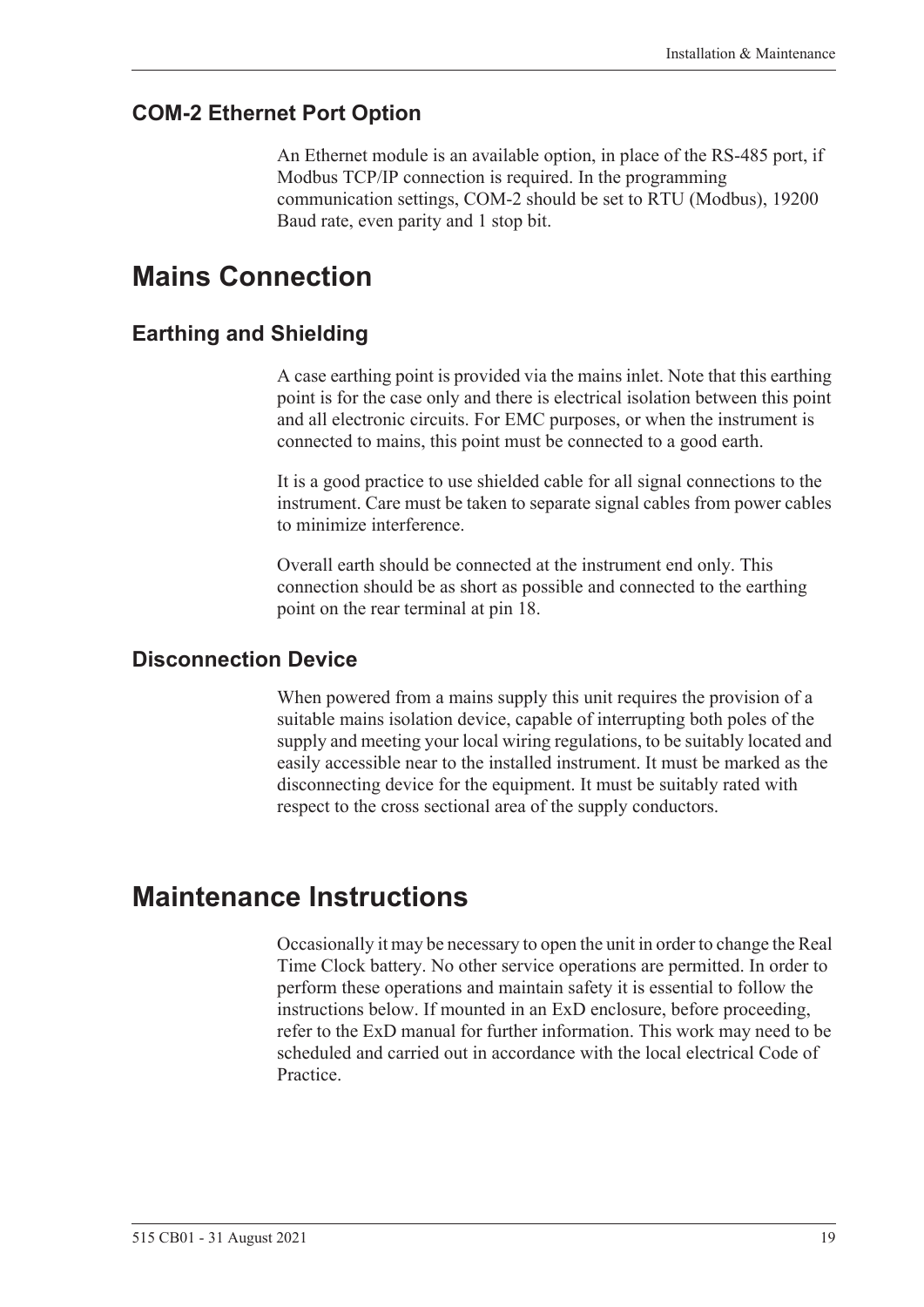## <span id="page-29-0"></span>**Battery Replacement**

#### **INSTRUMENT MUST BE POWERED DOWN**



1. Remove the top row of terminal blocks (19-36) and any communication cables if applicable.

2. Remove the two pan head machine screws on each side of the rear panel.

3. Withdraw the option card from the instrument.

4. Firmly press the battery holder tab to release the coin cell battery.

5. Identify the part number of the coin cell which is clearly marked on one side of the cell.

6. Firmly press the replacement coin cell into the holder

7. Reverse steps 1-3 for re assembly.

## <span id="page-29-1"></span>**Battery Type**

#### **Only the battery type and manufacturer stated below should be used.**



1. Instruments manufactured with issue 7 option card – CR2450N, Manufacturer RENATA ONLY\*

2. Conformal coated "C" version - Type BR2032, manufacturer Panasonic ONLY.

3. Non Conformally coated versions :- BR2032, CR2032, Sony or Panasonic ONLY.

\*Issue 7 option card can be identified with 6 way (31-36) ORANGE relay connector.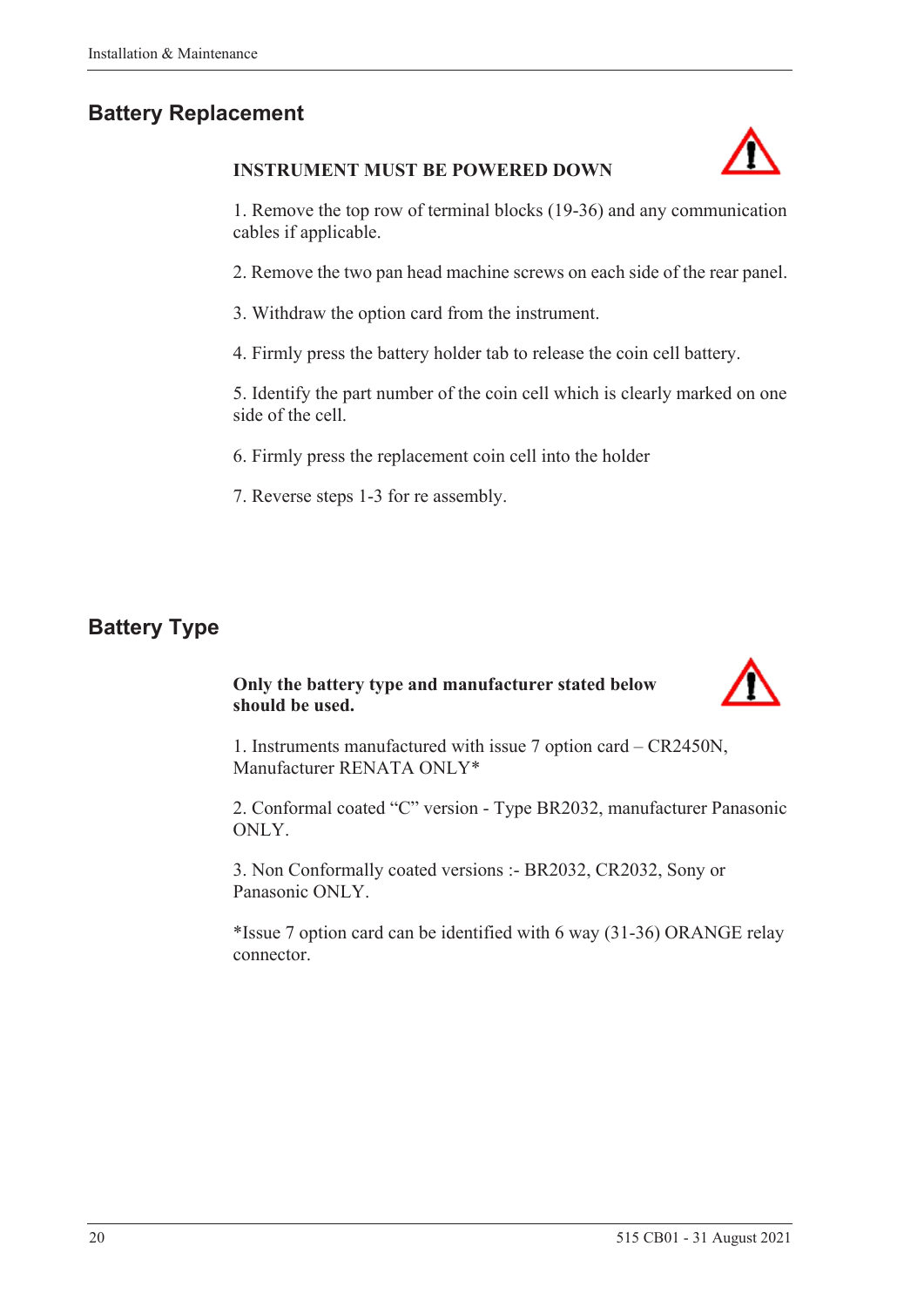# <span id="page-30-0"></span>**Chapter 4 Operation**

## <span id="page-30-1"></span>**Normal Operation Mode**

In normal operation mode, you press the buttons on the front panel to display the values recorded and calculated by the instrument. There are five categories of information that the instrument can display:

- **•** Totals
- **•** Rates
- **•** Process variables
- **•** Control setpoints
- **•** Instrument settings

For each total, there is an associated rate as follows:

| Total                                            | Rate               |
|--------------------------------------------------|--------------------|
| Net Volume                                       | Net Flowrate       |
| Main Line Volume                                 | Main Line Flowrate |
| <b>Process Line Volume Process Line Flowrate</b> |                    |

## <span id="page-30-2"></span>**Default Variable & Total**

In some applications, a particular variable or particular set of total and rate is of more interest than others, and for this reason a default variable and a default total (and its associated rate) can be assigned during instrument calibration. These defaults are used in the following ways:

- **•** The default total (and rate) determines what comes first in the sequence of totals and rates that are displayed with the front panel keys.
- **•** The default variable determines what the display returns to if the display timeout option is enabled and no buttons are pressed for the selected period (usually 30 seconds). It also determines what is displayed on power up.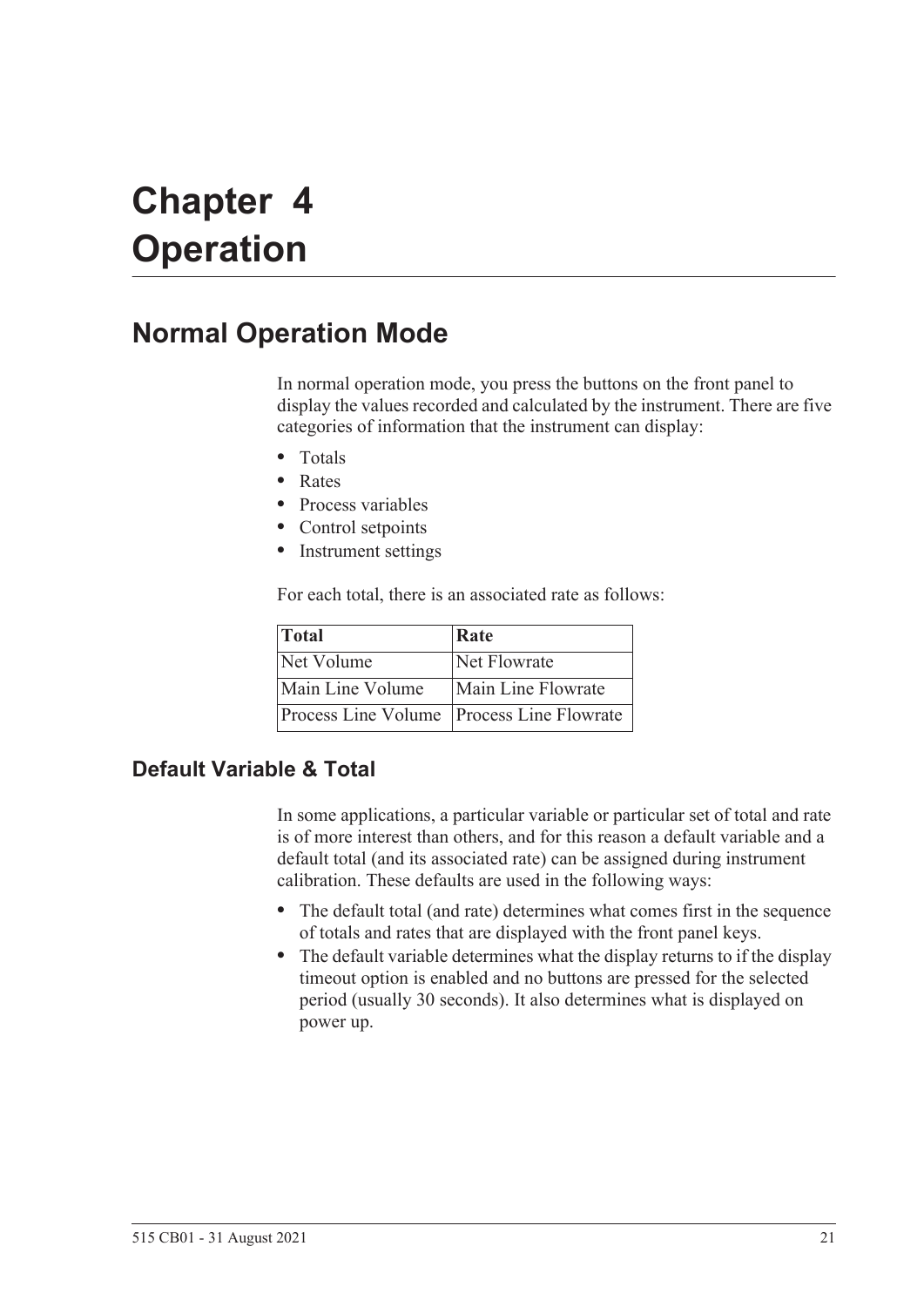## <span id="page-31-0"></span>**Status LEDs**

The status LEDs illuminate to show the following conditions:



| Run | Solid LED: delivery is in progress                                           |                                                       |  |  |  |
|-----|------------------------------------------------------------------------------|-------------------------------------------------------|--|--|--|
|     |                                                                              | Flashing LED: delivery has reached the flushing stage |  |  |  |
| Set | The instrument is in Calibrate Set mode.                                     |                                                       |  |  |  |
|     | <b>Alarm</b> The instrument has an error, as indicated on the display panel. |                                                       |  |  |  |
| Cal | The instrument is in Calibrate View mode.                                    |                                                       |  |  |  |

## <span id="page-31-1"></span>**Front Panel Keys**

For most actions with the front panel keys, you can hold a key to scroll through the values or options, instead of repeatedly pressing the key.

- **RATE** Press the **RATE** key to display the rate that is associated with the currently displayed total. If an item other than a rate or total is displayed, press the key to display the "default rate". When a rate is displayed, press or **RATE** hold the **RATE** key to display the other rate variables in turn.
- **TOTAL** Press the TOTAL key to display the total that is associated with the currently displayed rate. If an item other than a rate or total is displayed, press the **TOTAL** key to display the "default total". When a total is displayed, press or hold the **TOTAL** key to display the other total variables in turn.
- **RESET** Use the **RESET** key to clear the totals when delivery is not in progress or to initiate a printout if the printer option has been selected. The printout is activated with a single press while the reset of the totals requires a press and hold for two seconds. The instrument generates three beeps when it resets the totals and two beeps when a printout is started.
- **DISPLAY** Press the **DISPLAY** key to step or scroll through the main menu items.
- **ACCUM** Hold the **ACCUM** key to display the accumulated value for the currently displayed total.

## <span id="page-31-2"></span>**Remote Reset**

The Remote Reset on logic input 3 (LINP3) has the same function as the front **RESET** key, as described above.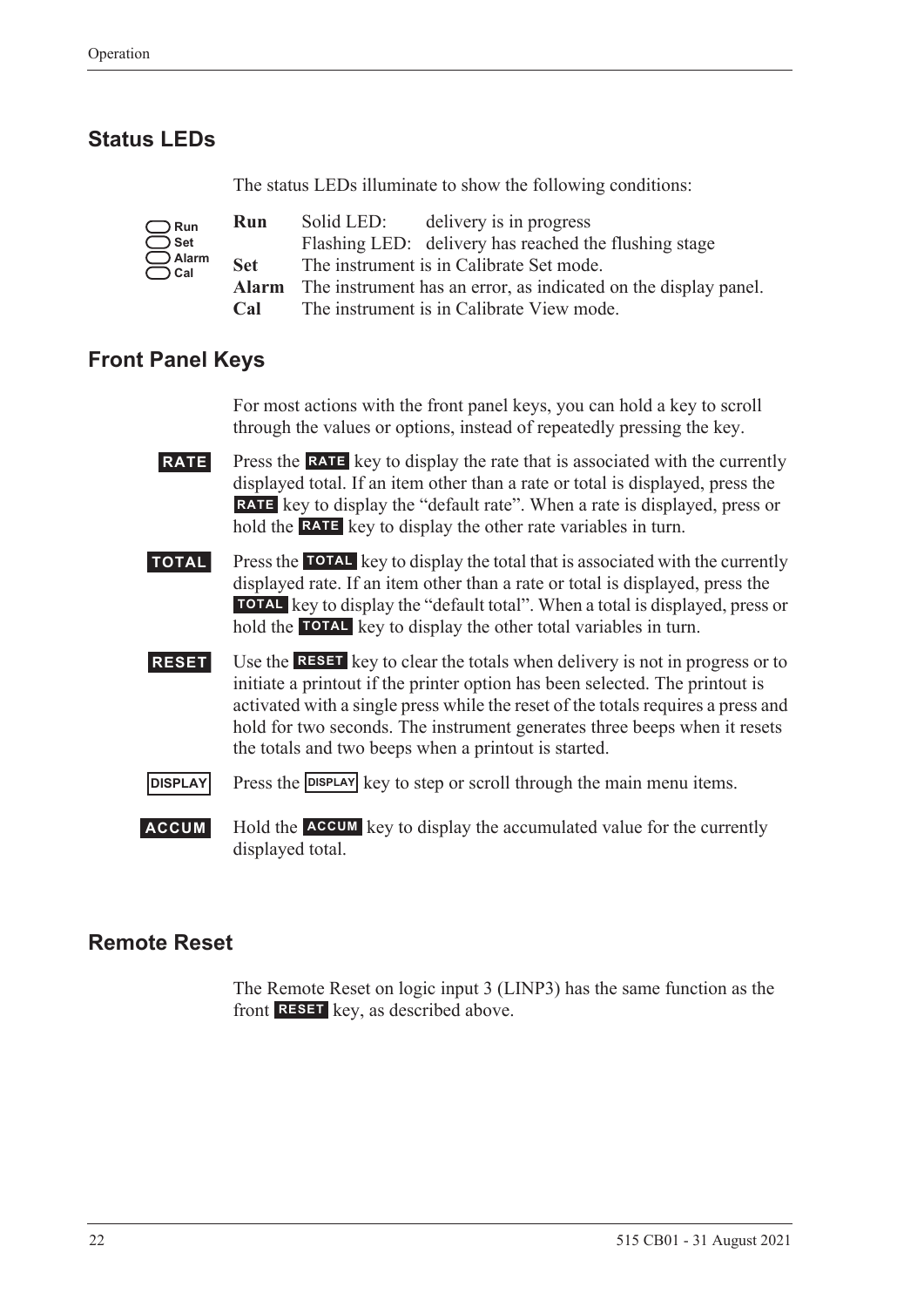## <span id="page-32-0"></span>**Main Menu Items**

The main menu in this instrument consists of the following items. The **DISPLAY** key is used to step or scroll through the list.

| <b>DISPLAY</b> | <b>Description</b>                                                     | <b>Options</b>                                                                                                  |
|----------------|------------------------------------------------------------------------|-----------------------------------------------------------------------------------------------------------------|
| $N-VOL$        | Net volume                                                             | Hold the SET key to display (or edit) the batch<br>preset or briefly press to view the accum total              |
| N-FLOW         | Net flowrate                                                           |                                                                                                                 |
| M-VOL          | Main line volume                                                       | Hold the ACCUM key to display accumulated total                                                                 |
| M-FLOW         | Main line flowrate                                                     |                                                                                                                 |
| $P-VOL$        | Process line volume                                                    | Hold the ACCUM key to display accumulated total                                                                 |
| P-FLOW         | Process line flowrate                                                  | Hold the <b>SET</b> ) key to display (or edit) the<br>controlling setpoint                                      |
| $R-VOL$        | Process volumetric<br>ratio                                            | Hold the $\overline{\text{SET}}$ key to display (or edit) the<br>controlling setpoint                           |
| R-FLOW         | Process flowrate ratio                                                 | Hold the SET) key to display (or edit) the<br>controlling setpoint                                              |
| <b>DEVI AT</b> | Process flowrate<br>deviation                                          | Hold the SET key to display (or edit) the<br>controlling setpoint                                               |
| REPORT PRINT   | Only shown in Detail<br>Menu if a printer<br>protocol is used          | Hold the $\overline{\text{SET}}$ key to print log report as defined in<br>the TM/LOG section of calibration     |
| LOGGED DATA    | Only shown in Detail<br>Menu if real-time clock<br>option is installed | Hold the SET) key to display data logs as<br>described in Data Logs on page 25                                  |
| MODEL INFO     | Only shown in Detail<br>Menu                                           | Hold the SET) key to display the Model<br>information as described in <b>Model Information</b><br>on page 26    |
| CAL MENU       | Only shown in Detail<br>Menu                                           | Hold the <b>SET</b> ) key to enter Calibration View<br>mode as described in Calibration View Mode on<br>page 34 |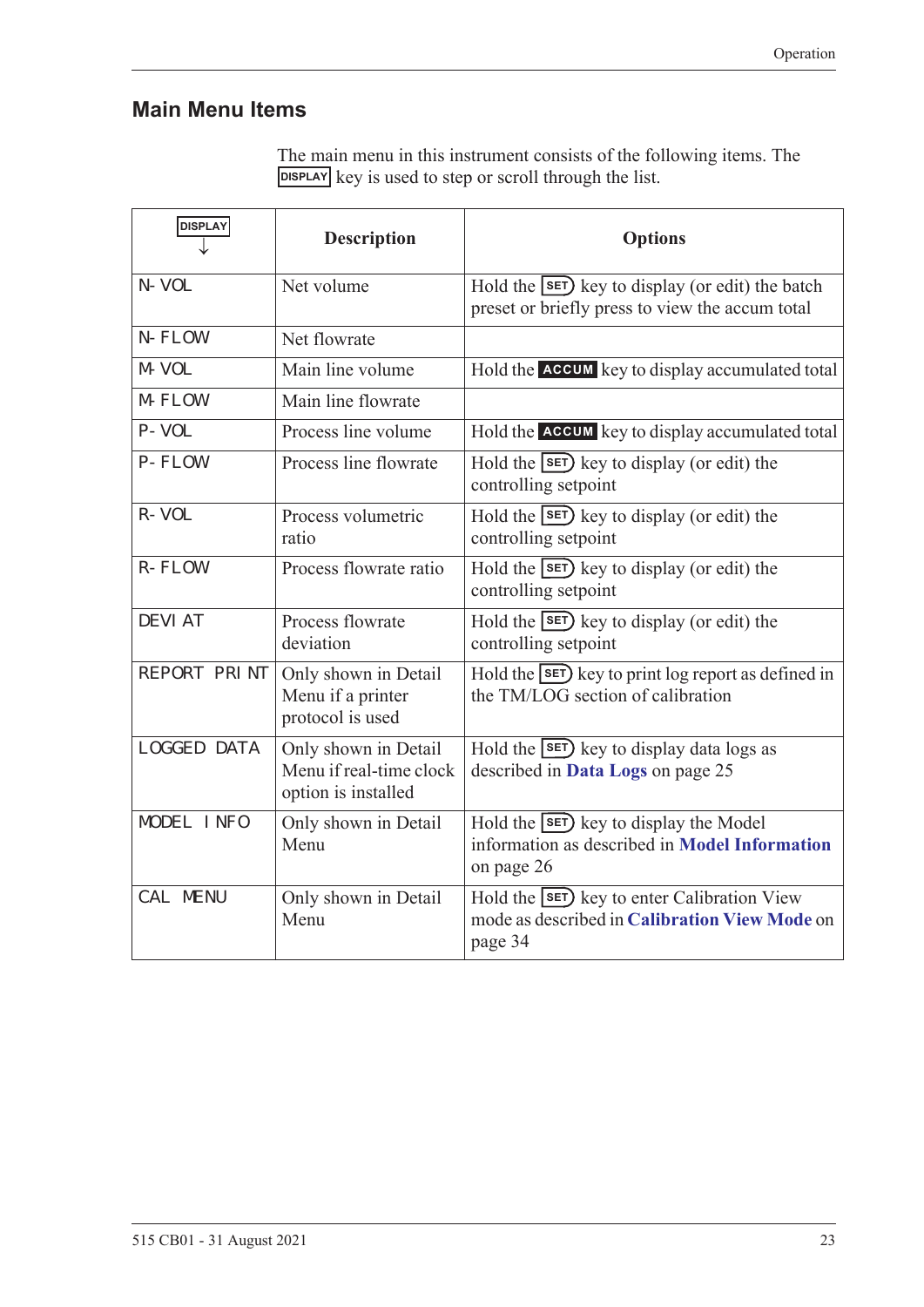## <span id="page-33-0"></span>**Detail and Basic Menu**

The 515 instrument has the option to switch the main menu from the full Detail menu to a Basic menu. The Detail menu includes all of the main menu variables and the HOLD SET sub menu items as listed above. In the Basic menu only the application or operator essential main menu variables are shown. The main menu variables to be shown in the basic menu need to be selected in the 500 Series Program Manager prior to the application software being downloaded to the instrument. The 500 Series Program Manager (500-PM) is Windows based configuration and resource tool for the 500 Series and is freely available from the www.contrec.co.uk website.

To switch between the Detail and Basic menu, while in the main menu, press and hold the **DISPLAY** and **SET**) keys together for 5 seconds. When switching to the Detail menu the display will briefly show: display DETAIL MENU. When switching to the Basic menu the display will briefly show: display BASIC MENU.

When the application software is first installed, the default is the Detail menu. From that point, the menu type is saved and restored on power cycle. The menu type will need to be Detail to access the CAL MENU

## <span id="page-33-1"></span>**Setting the Batch Preset**

**SET**

The batch preset can only be set while the instrument is in the nonoperational state, i.e. batch is complete or has been stopped and reset. Hold the **SET** key to display the current preset value while viewing the total variable. The display of the preset will change from view mode to edit mode after 2 seconds if access has been enabled in calibration. Once in edit mode the **Set** indicator will illuminate and the preset value can be changed in the same way as in calibration set mode. The **SET** key is used to exit edit mode.

### **Limit on Batch Size**

To prevent accidental entry of large batch quantities, a maximum batch limit can be programmed during calibration. The operator is then prevented from entering a batch quantity which exceeds this value.

## <span id="page-33-2"></span>**Setpoints**

**EXECUTE:** Hold the **SET** key to display (or edit) the controlling setpoint while viewing one of the process variables. The display of the setpoint will change from view mode to edit mode after 2 seconds if access has been enabled in calibration. Once in edit mode the **Set** indicator will illuminate and the setpoint values are changed in exactly the same way as in calibration set mode.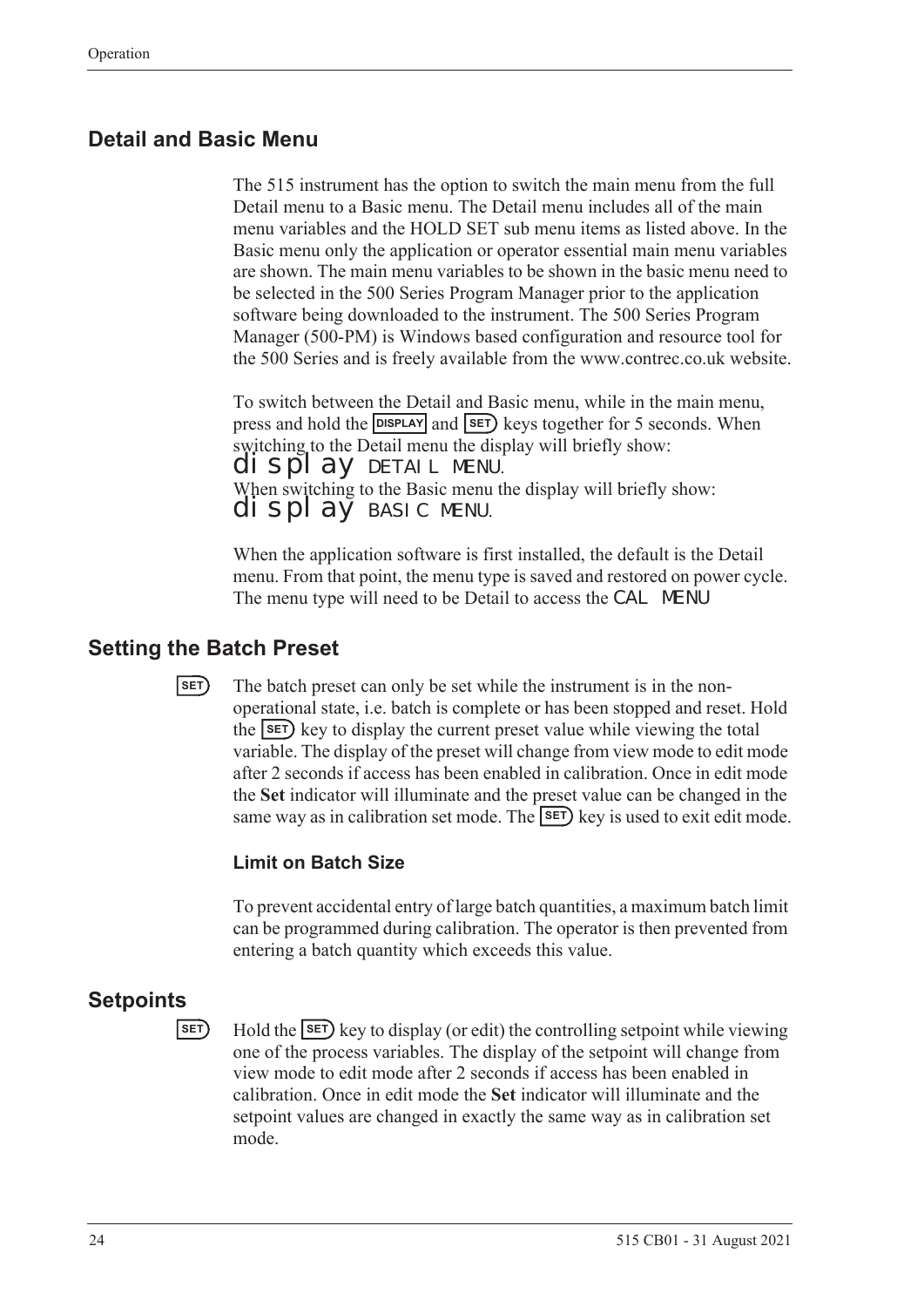### <span id="page-34-0"></span>**Data Logs**

The instrument will log up to 1000 deliveries (batches) if the real-time clock option is installed. The logs are taken at the end of each batch or upon reset if a batch has been aborted before the preset total has been reached. Each entry has a log number, a delivery number and a time and date stamp. When the number of log entries exceeds 999 the oldest log entry is overwritten by the newest one.

#### **View Data Logs**

Use the following procedure to view the data that has been logged by the instrument:

- **1.** Press the **DISPLAY** key to scroll through the menu to the LOGGED DATA prompt.
- **2.** Hold the  $\overline{\text{SET}}$  key.

The system displays the most recent log record first. The log record number and corresponding delivery number are shown, for example LR-001 and DEL 1236.



- **3.** Use the  $\Box$  or  $\Box$  keys to scroll to the delivery number or log record of interest.
- 4. Press the **DISPLAY** key to show the information stored in the selected log record. Each log record consists of:
	- time and date stamp,
	- **•** error code
	- **•** totals for the delivery.
- **5.** While holding the  $\boxed{\text{DISPLAN}}$  key use the  $\boxed{\blacktriangleright}$  key to step through the stored information.
- **6.** While holding the **DISPLAY** key use the **RESET** key to print the data for the displayed log if the printer option has been selected.

The following example shows the format of the time and date stamp at 15:25 (3:25 pm) on 16 January 2018. The day and month alternate with the year in the bottom right hand corner.

$$
\begin{array}{|c|c|}\n\hline\n15-25 \\
\hline\n16/01\n\end{array}\n\begin{array}{|c|}\n\hline\n15-25 \\
\hline\n\end{array}
$$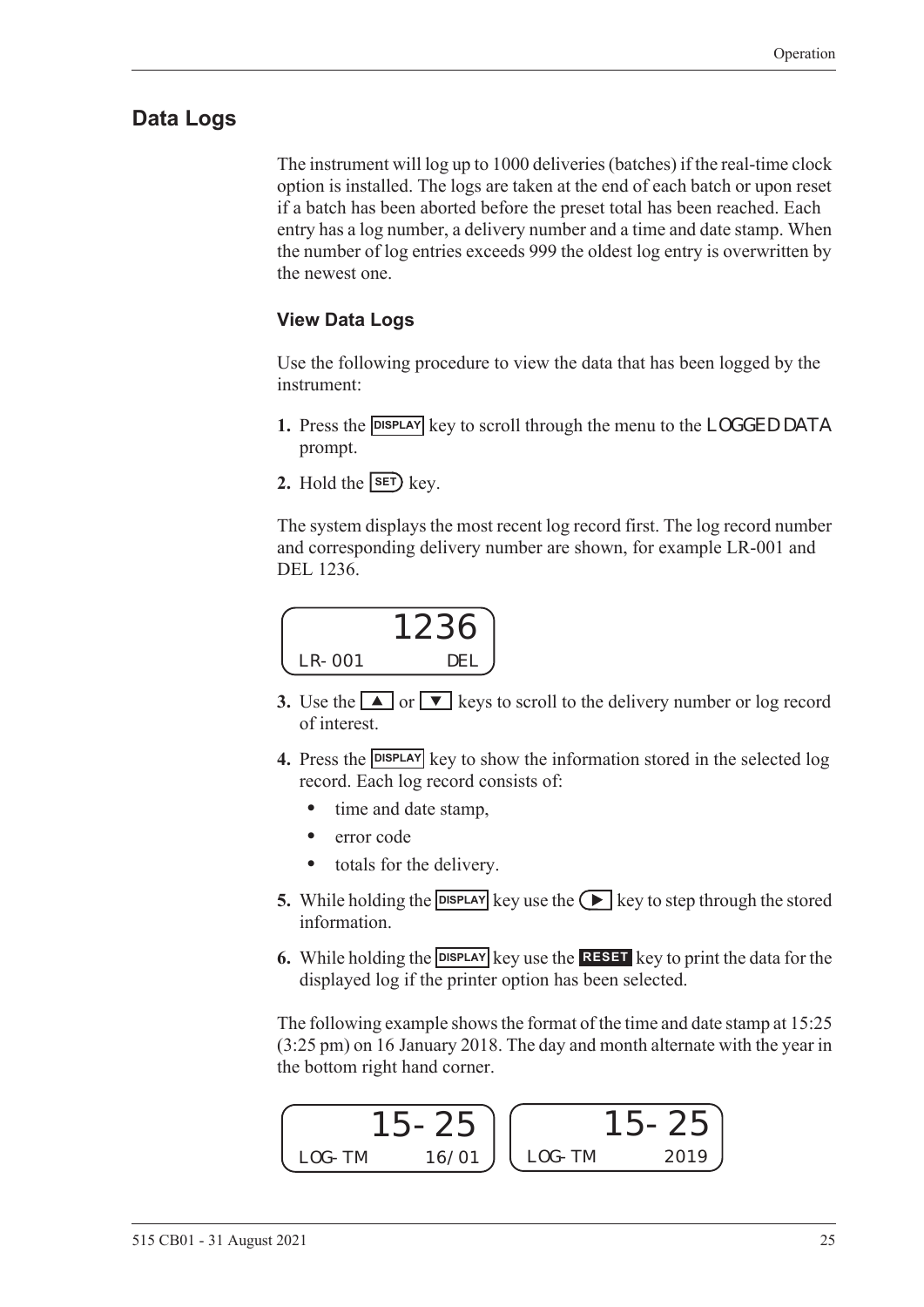## <span id="page-35-0"></span>**Model Information**

The model information items display the hardware, software and application versions of the instrument. This information is mainly for service personnel.

| <b>DISPLAY</b>                                         | <b>Description</b>                                                                                                                                                                                                                                                                                                             |
|--------------------------------------------------------|--------------------------------------------------------------------------------------------------------------------------------------------------------------------------------------------------------------------------------------------------------------------------------------------------------------------------------|
| $2 - 1 - -5 -$<br>515 MODEL                            | The hardware model code. Refer to Product Codes<br>on page 83 for more information.                                                                                                                                                                                                                                            |
| $FF---$<br>CB01 INPUT                                  | The Application number and the assignment of the<br>inputs. Refer to Application Information Code on<br>page 84 for more information.                                                                                                                                                                                          |
| 3 0 000<br>500-PM VERS                                 | The version of 500-Series Program Manager from<br>which the application software was compiled.                                                                                                                                                                                                                                 |
| 026357<br><b>CUSTOM VERS</b>                           | The Customer version code for this installation. Refer<br>to Custom Version Codes on page 84 for more<br>information.                                                                                                                                                                                                          |
| 123456<br>ABC123 S/N                                   | The instrument serial number and unit tag. The serial<br>number is on the top line and unit tag is on the bottom<br>left. Both items are entered when the instrument<br>application software is initially loaded. The default<br>unit tag is UNI T-1.                                                                          |
| $16 - 15$<br>EDI TED 27/08<br>2019                     | The time and date when the calibration of the<br>instrument was last edited. The format of the time and<br>date is the same as for the data logs. This example<br>shows $16:15$ (4:15pm) on the 27th August 2019. This<br>function is available only if the instrument has the real<br>time clock option.                      |
| CLASS-3<br>FLASH V-019                                 | The instrument Class and Flash (bootloader) version.                                                                                                                                                                                                                                                                           |
| POWER<br><b>CYCLE</b>                                  | The number of power cycles that have occurred since<br>the application software was installed.                                                                                                                                                                                                                                 |
| <b>RESET</b><br>WDT                                    | The number of 'watchdog timer' (WDT) resets that<br>have occurred since the application software was<br>installed. The WDT Reset count is only shown if a<br>WDT Reset has occurred.                                                                                                                                           |
| $H()$   $I) RST$<br>CONFI <sub>G</sub><br><b>PRINT</b> | If the printer protocol is assigned to one of the<br>communication ports, the prompt to print the full<br>program configuration report will be shown. Hold<br>Reset to start the printing of the configuration report.<br>The report will be in a similar format to the report<br>generated by the 500-Series Program Manager. |

Press **SET**) at any time to exit from the Model information.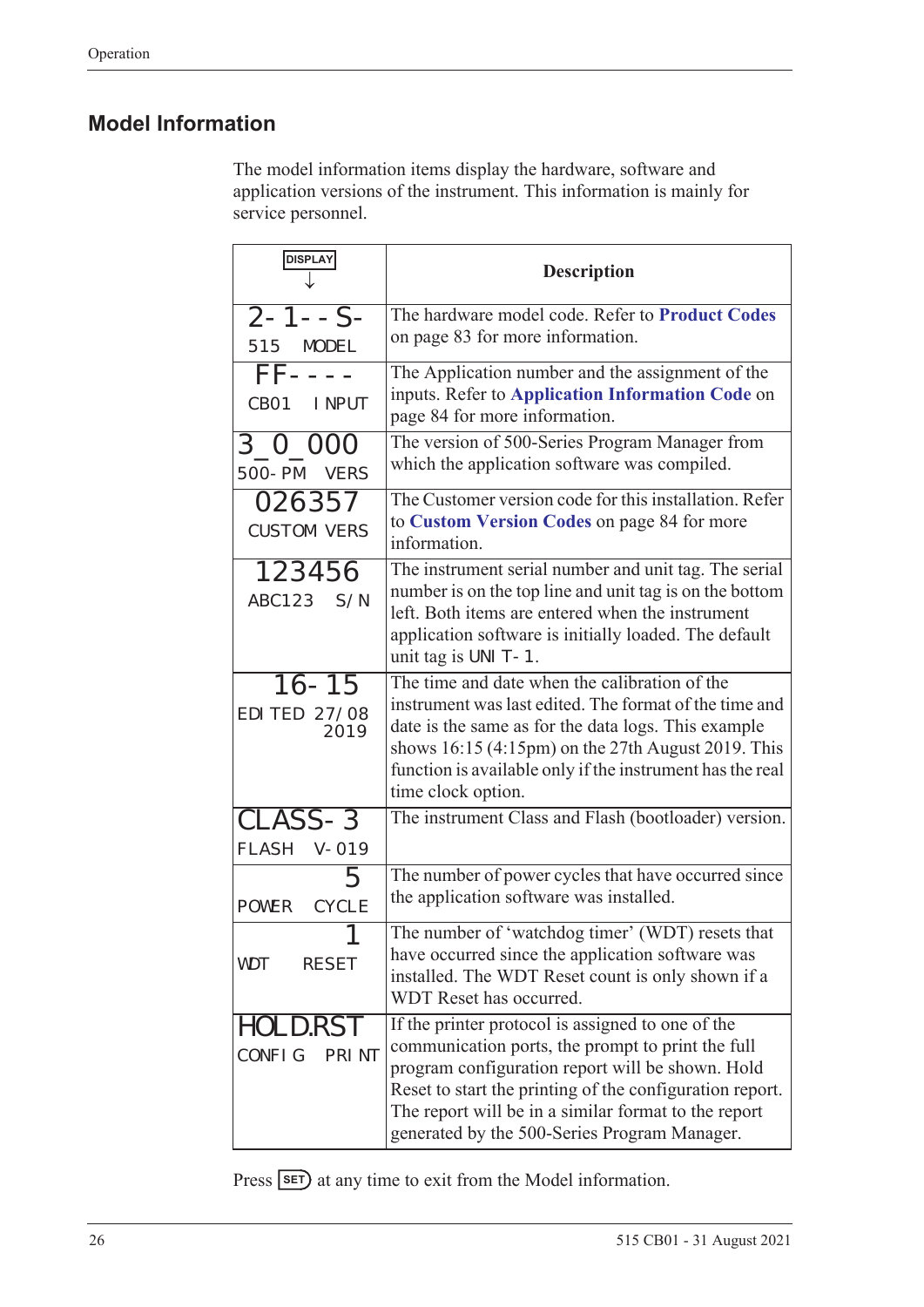# <span id="page-36-0"></span>**Blending Operation**

This instrument provides blending functionality when operating together with an external batch controller (preset). The blending (process) line flow is controlled via a digital control valve (DCV) connected to the two solid state relay outputs. During delivery, the blending flow is controlled as the ratio of the net (combined) flow. If a clean start is required, the batch flush amount can be programmed and the instrument will modify the target ratio setpoint to allow for the main line flush amount at the end of the delivery:

$$
SP_{ratio}(mod.) = SP_{ratio} \cdot \frac{Present}{Present - Fluxh}
$$

The DCV and pump demand relays are de-activated when the delivered amount reaches the batch preset amount minus the flush amount or when delivery is stopped.

The instrument can operate in the following modes:

- **•** PRESET
- **•** ON-OFF
- **•** RELEASE (only available in calibration set mode)

In the PRESET mode, the remote PERMISSIVE input (Logic Input 1) or Modbus RTU command is used to control the delivery's state (non-idle Modbus commands override the remote input). The delivery is registered as started when PERMISSIVE input is activated (or Modbus RUN command is received). The delivery is registered as finished when PERMISSIVE input is deactivated (or Modbus STOP command is received). The delivery logging occurs when the net flow actually stops.

In the ON-OFF (manual) mode the presence of the actual flow is used to determine the delivery's state. The delivery is registered as started when the net flow starts, and the delivery is finished and logged when the net flow stops. In this mode the Logic Input 1 inhibits the blending (process) line flow if de-activated (open circuit).

The RELEASE mode is only accessed from within the calibration mode and allows the operator to view the concise list of key parameters and gain immediate feedback for easier DCV control loop tuning. The control and tuning of the process line in this mode is independent of the main flow (deliveries are not registered in this mode). The optimal control can be achieved by adjusting the deadband and control factor parameters at the specified flowrate. The control factor allows the system response to be fine tuned by scaling the control signal (lower values will slow down the DCV operation).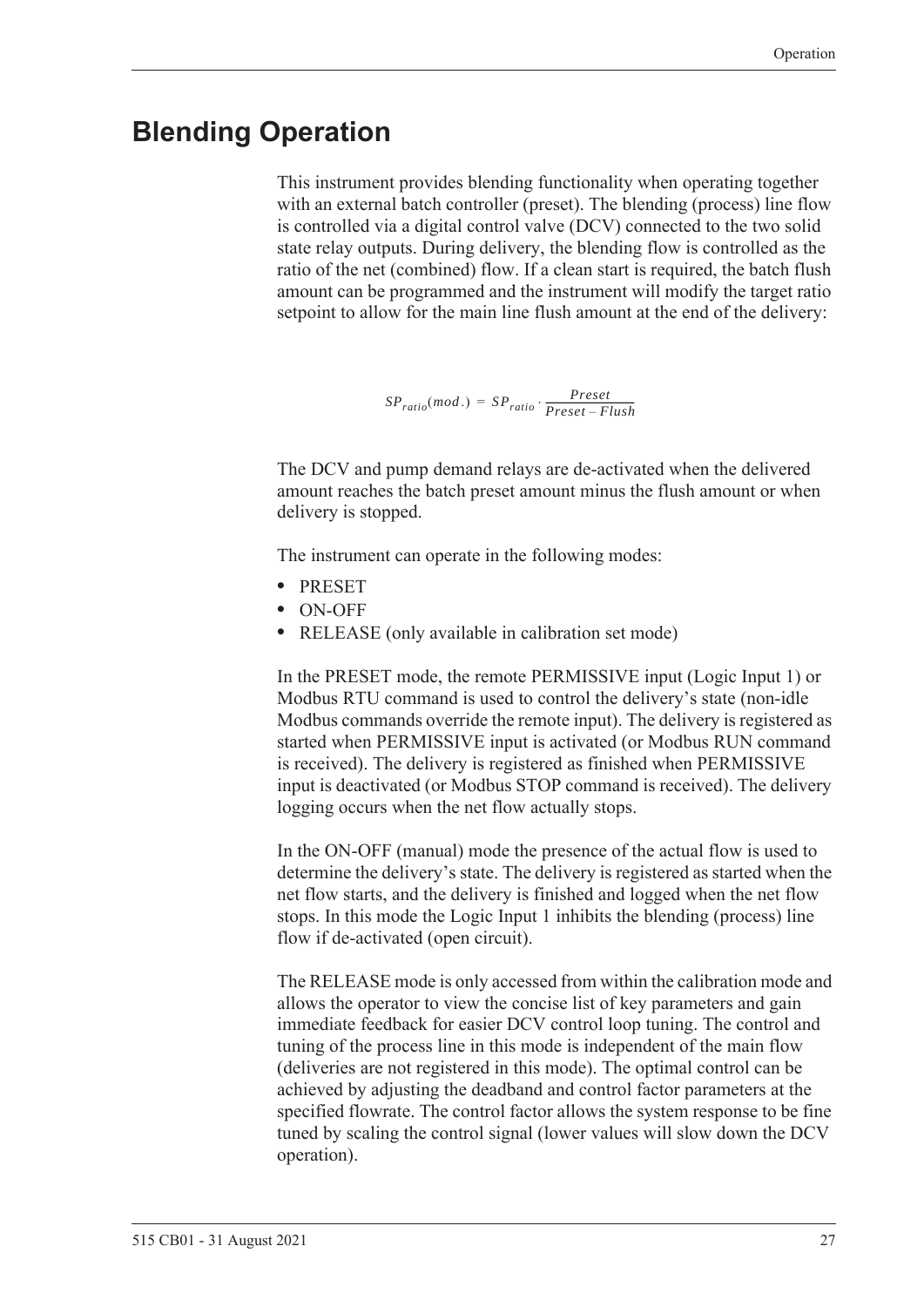## **ON-OFF Mode of Operation**

In ON-OFF mode a new batch is commenced when the net flow starts. The delivery is finalized and logged when the net flow stops.



*Figure 11 Blending Operation in ON-OFF Mode*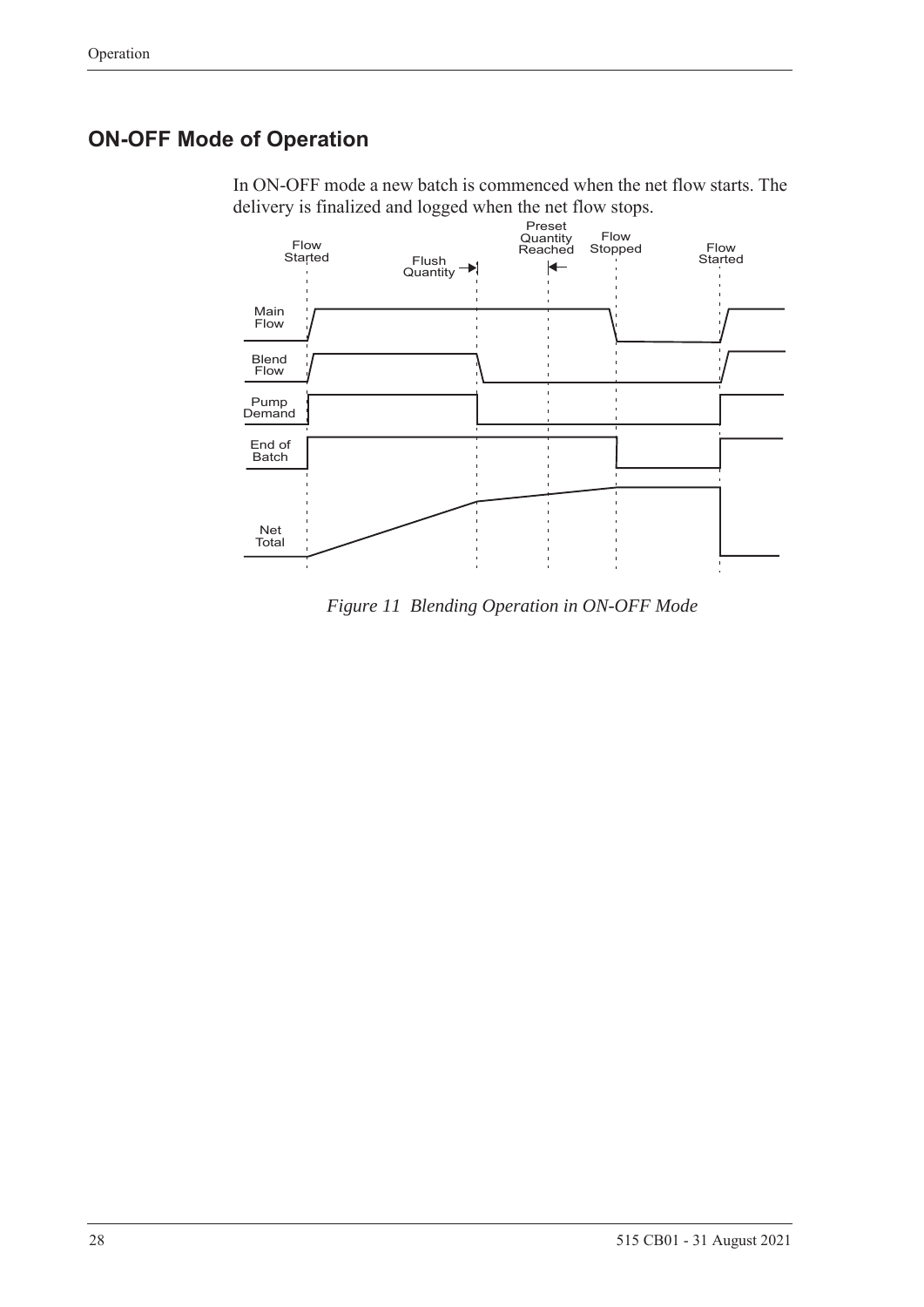## **PRESET Mode of Operation**

In PRESET mode a new batch is commenced when PERMISSIVE is activated either via a permissive input or Modbus RTU command. The delivery is finalized and logged when the net flow stops and either batch preset quantity is reached or PERMISSIVE is removed.



*Figure 12 Blending Operation in PRESET Mode*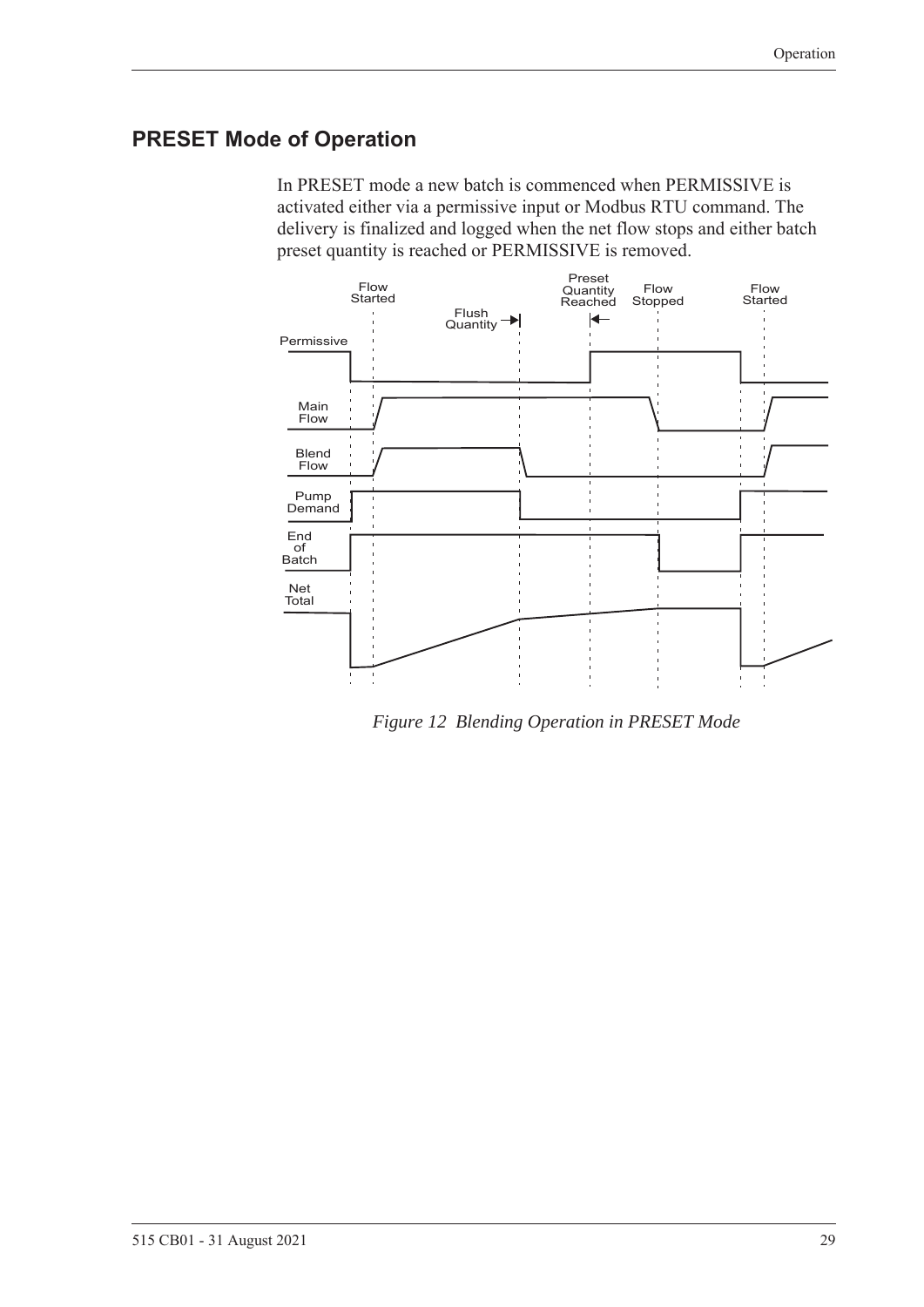## **Typical Blending Configurations**

#### **Blend Point After the Main Line Meter** The desired blending ratio set point



(RATIO %) is set via the front panel or serial communications.

The two solid state relays are used to maintain the desired process flowrate by controlling the digital control valve.

The desired process flow is determined as a ratio of the net (combined) flow (0 to 80% range). i.e.

$$
Ratio\% = \frac{P_{flow}}{M_{flow} + P_{flow}} \times 100
$$

**Blend Point Before the Main Line Meter** The desired blending ratio set point



(RATIO %) is set via the front panel or serial communications.

The two solid state relays are used to maintain the desired process flowrate by controlling the digital control valve.

The desired process flow is determined as a ratio of the main (net) flow (0 to 80% range). i.e.

$$
Ratio\% = \frac{P_{flow}}{M_{flow}} \times 100
$$

## **Resetting Totals**

The instrument totals are reset by different means:

- At the end of a delivery, you can press the **RESET** key to reset the totals.
- **•** Totals will automatically reset when the next delivery starts.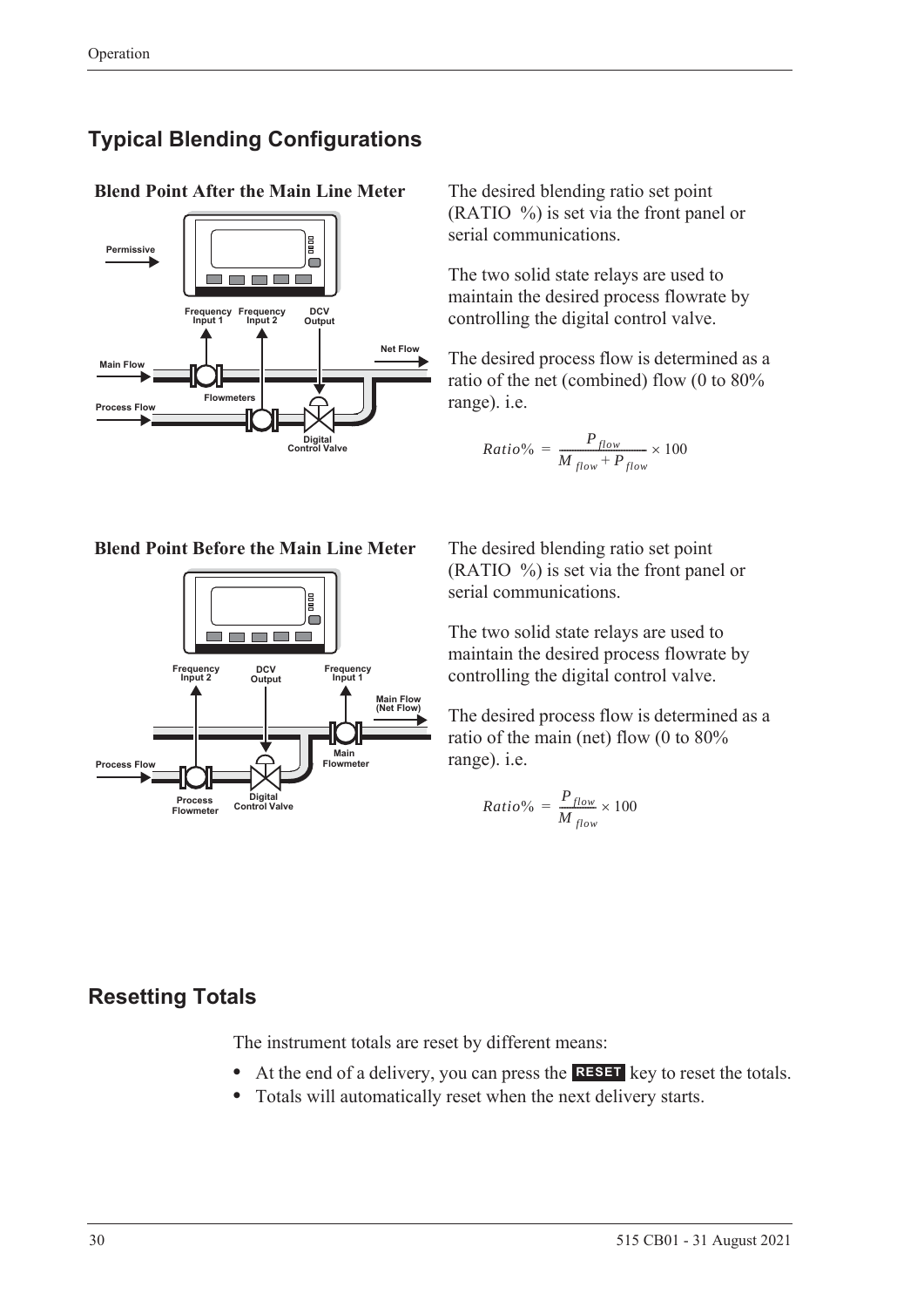## **Logic Input Control**

This instrument allows for remote operation via the logic inputs on the rear terminals. The logic inputs have the following functions:

**•** Logic Input 1 - Permissive

For connection details, refer to **[Logic Input Connection](#page-23-0)** on page 14.

#### press and hold the RESET key**Digital Control Valve Connection**

This instrument provides two solid state relay outputs to operate a DCV for blending line control. The relay 4 should be connected to the HOLD valve solenoid (usually normally open) and the relay 3 should be connected to the OPENING valve solenoid (usually normally closed).

IMPORTANT: Only AC power should be used for these outputs.

#### **Blending Errors**

The instrument has the ability to raise an alarm when it detects a loss of flow, an overflow, or a leakage in the system.

- **No Flow Error** The no flow condition is detected when the flow timeout expires during a delivery. There must not be a period of no flow greater than the timeout value during the delivery.
- **• Overflow Error** The overflow condition is detected when the flow continues longer than the timeout period after the controller has attempted to stop the flow.
- **• Leakage Error** The leakage condition is detected when an amount greater than the acceptable total is received with no delivery in progress.

The point at which these errors are detected is dependent on the values programmed into the calibration parameters FLOW TIMEOUT and ACCEPTABLE TOTAL. The open collector outputs can be assigned to activate when one of the flow errors occurs. Refer to **Instrument Settings** for more details.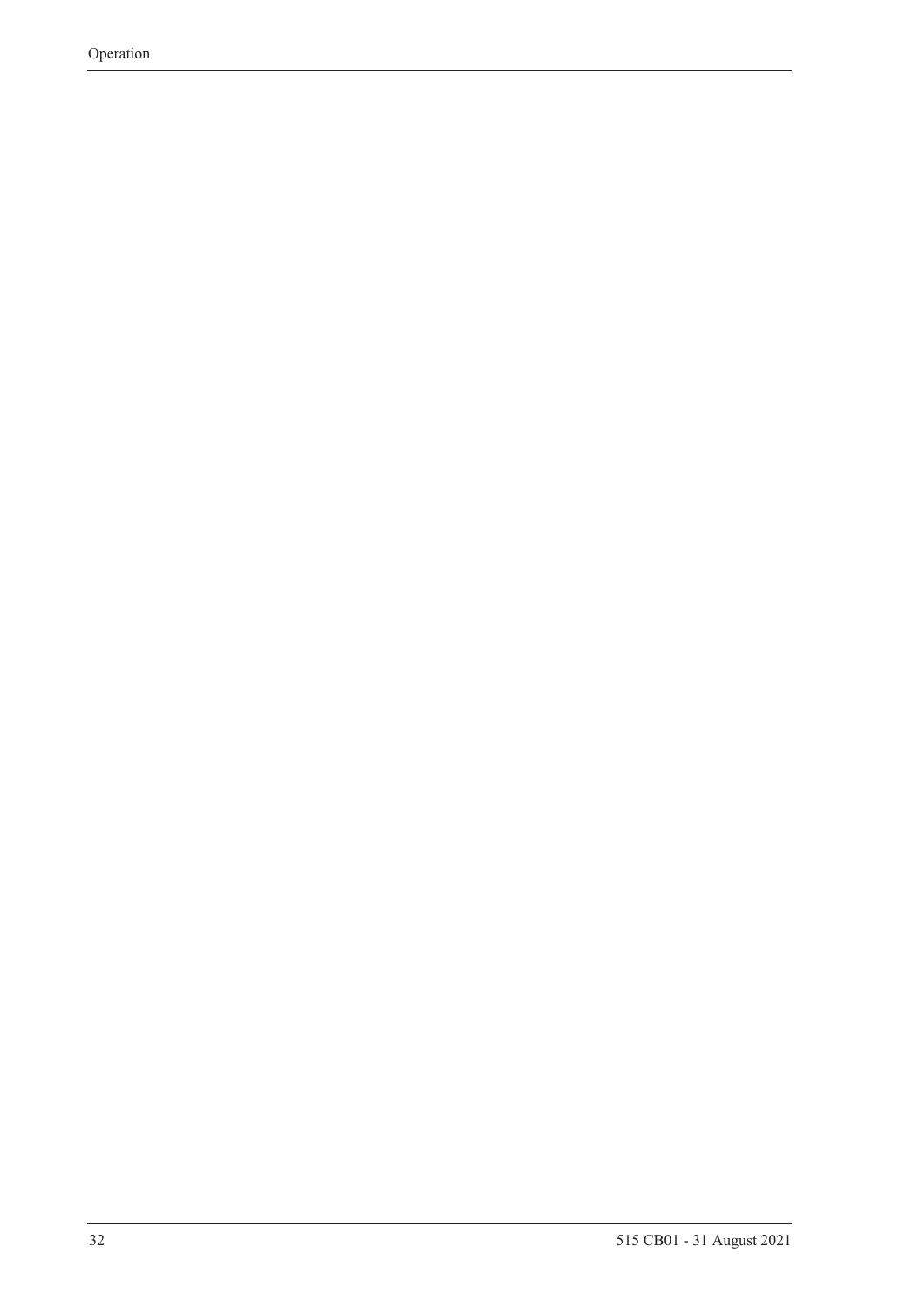# **Chapter 5 Instrument Calibration**

# **Introduction**

The 500 Series instrument calibration settings can be programmed via the front panel, according to program access levels explained below, or via the 500 Series Program Manager - a freely available Windows based configuration and resource tool.

After an instrument has been configured by either means to suit the application requirements, the settings can be recorded or application software backups or instrument clones created as explained further in **[Program Backup & Reports](#page-46-0)** on page 37

You can view or change the settings of the instrument according to the access level for each parameter as set by the manufacturer. There are four levels of access to the parameters as follows:

- **• Not visible** you cannot display or edit the parameter.
- **• Display only** you can display the parameter, but you cannot change the setting.
- **• Programmable** you can change the setting of the parameter in Calibration Set mode.
- **• Password protected** you can change the setting of the parameter in Calibration Set mode only if you enter the correct password.
- **• CAL switch protected**  you can change the setting of the parameter in Calibration Set mode only if you enter by using the CAL switch on Logic Input 4 to accept the password.
- **Note:** When you enter Calibration Set mode, the instrument prompts to enter a password only if the password setup via the 500 Series Program Manager is non-zero (000000 is the factory default value). Entering any value at the password prompt will allow to change the settings of the "programmable" parameters, but the correct password must be entered to change the password-protected parameters. Likewise, the CAL switch (Logic Input 4) must be used to enter Calibration Set mode to change the CAL switch protected parameters.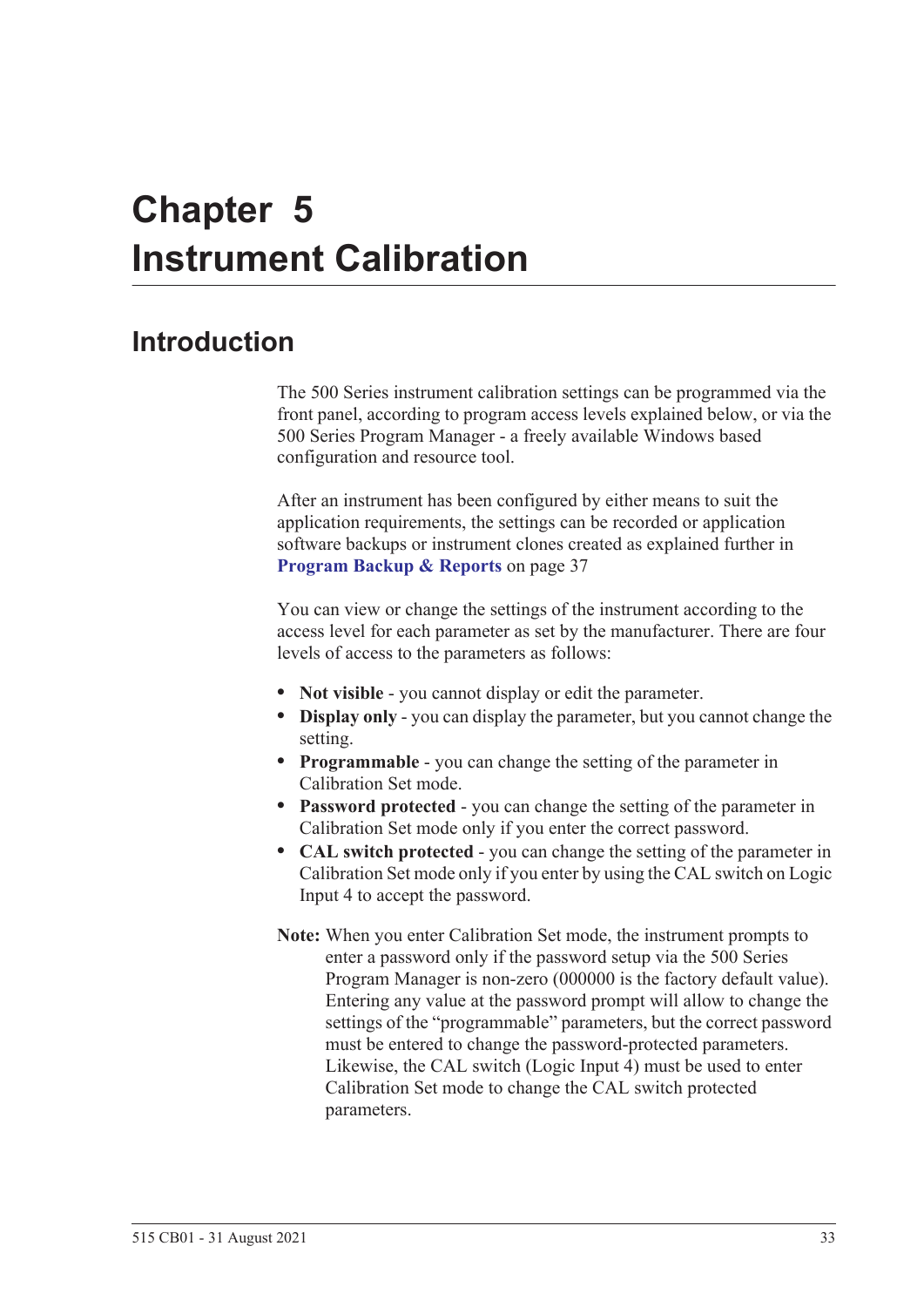# **Calibration View Mode**

Use the following procedure to view the calibration settings of the instrument:

- 1. Press **DISPLAY** to scroll to the CAL MENU prompt.
- **2.** Hold the  $\overline{\text{SET}}$  key.



The instrument beeps once, illuminates the **Cal** indicator and shows CAL on the display panel.

- Press  $\left( \blacktriangleright \right)$  to scroll through the flashing menu headings.
- Press **SET** to scroll through submenu items.
- Hold **DISPLAY** to return to the main calibration menu.
- **3.** To exit from the Calibration View mode, press  $\Box$  to scroll to the END option and press **SET**).

The instrument returns to Normal Operation mode.

# **Calibration Set Mode**

In Calibration Set mode, you can change the settings of the "programmable" parameters. You must enter the system password to change the setting of the "password-protected" parameters and you must use the CAL switch on Logic Input 4 to access the "Cal switch protected" parameters.

Use the following procedure to enter Calibration Set mode:

- **1.** Press **DISPLAY** to scroll to the CAL MENU prompt.
- **2.** Hold the  $\overline{\text{SET}}$  key.



The instrument beeps once, illuminates the **Cal** indicator and shows CAL on the display panel.

- **3.** Press  $\left( \blacktriangleright \right)$  to select any flashing menu heading except END.
- **4.** Hold the **SET** key for two seconds, or if "Cal switch protected" items exist the CAL switch can be closed for two seconds.

The instrument prompts for a password to be entered if the password is non-zero, otherwise the password prompt is skipped.

- **5.** If the password prompt is shown, press  $\boxed{\blacktriangle}$  or  $\boxed{\blacktriangledown}$  to change the value of the current digit. To select the next digit, press  $\Box$ .
- **6.** Press **SET** or use the CAL switch on Logic Input 4 (if "Cal switch protected" items exist) to accept the password and proceed.
- **7.** Proceed and observe the access confirmations.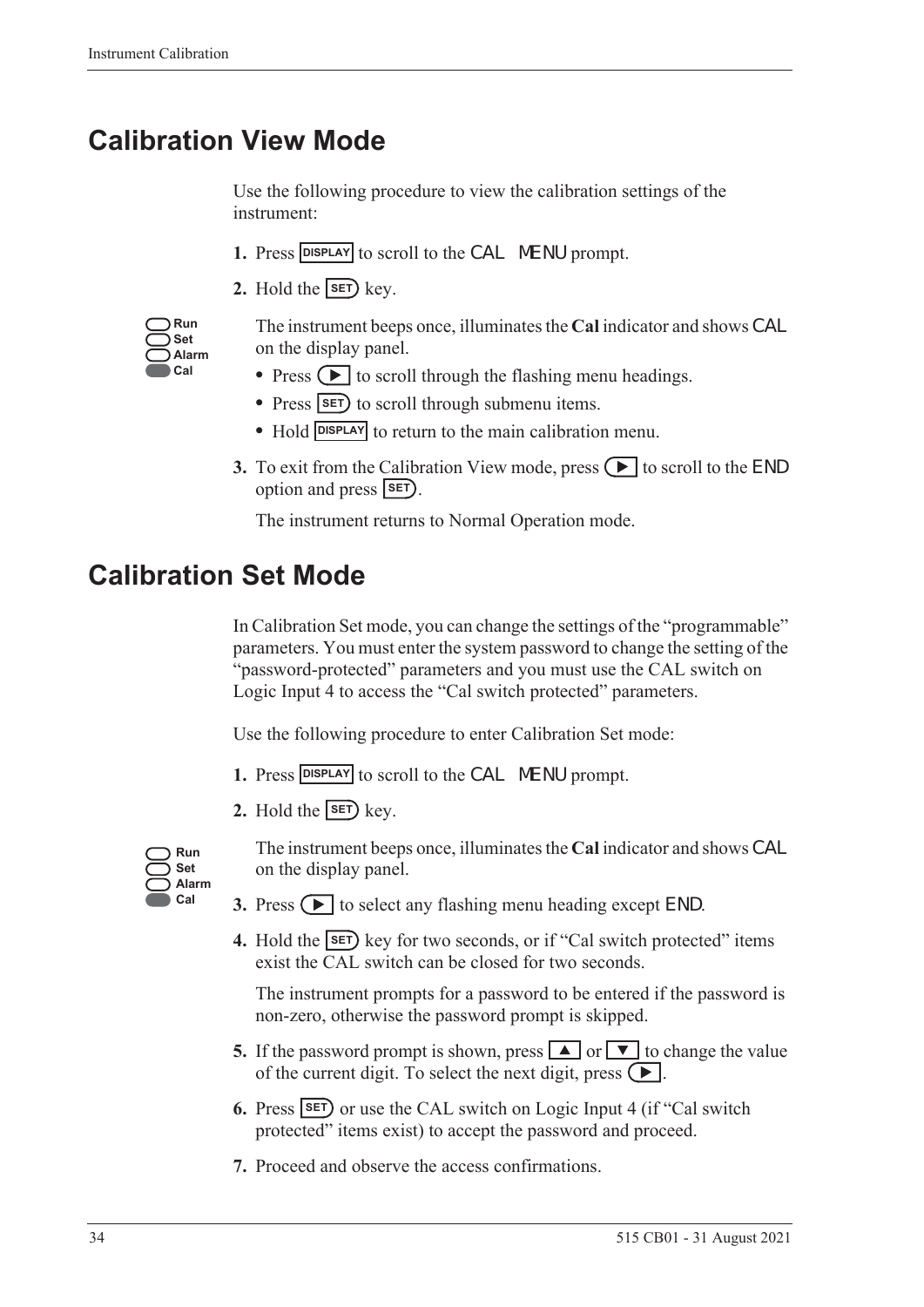**•** If the CAL switch is used and the password is correct, the instrument makes two beeps and displays message:  $-$ FDIT-CS PW MODE

and enables you to change "programmable", "password protected" and "CAL switch protected" parameters.

• If the CAL switch is used but the password has been skipped or is incorrect, the instrument makes one beep and displays message:  $-EDI$   $T - CAL$  SW MODE

and enables you to change "programmable" and "CAL switch protected" parameters.

- If the **SET**) key is pressed and the password is correct the instrument makes two beeps and displays the message:
	- $-EDI$   $-$  Passw mode

and enables you to change the "programmable" and "passwordprotected" parameters.

• If the **SET**) key is pressed but the password has been skipped or is incorrect, the instrument makes one beep and displays the message:  $\Box$   $\Box$   $-$  PROG MODE

and enables you to change only the "programmable" parameters.



The instrument illuminates both the **Cal** and **Set** indicators.

- **8.** Edit the instrument parameters as required. The programmable values are indicated by the flashing display.
	- To change a numerical value, press **A** to increase a value, or press  $\triangledown$  to decrease a value. Press a key momentarily to change the value one number at a time. Hold a key to scroll through the numbers. To proceed to next digit, press  $(\blacktriangleright)$ .
	- To change an option setting, press  $\Box$  or  $\nabla$  to scroll through the options.
- **9.** Press **SET** to accept the currently displayed value and proceed to the next parameter. You can press **DISPLAY** to briefly view the current edit mode: parameter. You can press  $\frac{\text{DISPLAY}}{\text{LO}}$  to briefly view the current ed:<br>-  $\text{EDI}$  T - XXXXXX MODE, as described in step 6 above. Continue to hold the **DISPLAY** key to return to the main calibration menu.
- **10.**To exit from Calibrate Set mode, press  $\Box$  to scroll through the main calibration menu to END, then press **SET**). Otherwise, to quick exit from any menu, you can press and hold **SET** for two seconds or, if "Cal switch protected" items exist, the CAL switch can be closed for two seconds.

**Run Set Alarm Cal**

The instrument makes two beeps and cancels the **Cal** and **Set** indicators.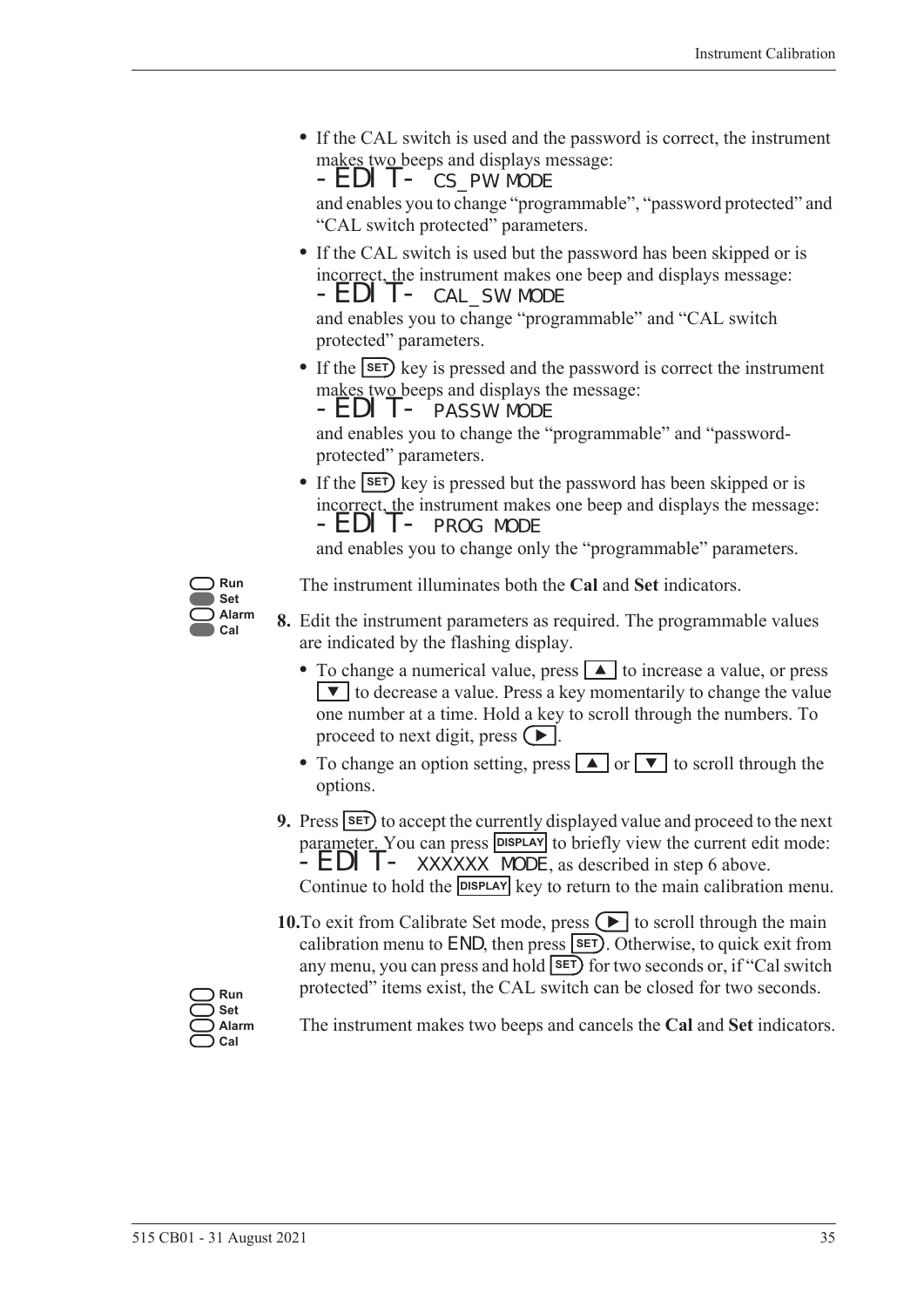## **Changing the Instrument Settings**

In Calibration Set mode, the display flashes the item that can be changed. For option settings, the display flashes the complete option. For a numeric parameter, the display flashes one digit at a time, you can change the value of the flashing digit as required, then move the flashing cursor to change another digit.

**Note:** When you change the setting of a parameter, the instrument records the result as soon as you move to another parameter, or exit from the Calibration Set mode.

#### **Changing Option Settings**

When you display an option that can be changed, the entire option flashes on the display, such as the choices of ODD, EVEN or NONE for the communications parity bit checking. Press  $\boxed{\blacktriangle}$  or  $\boxed{\blacktriangledown}$  to change the option. You can "scroll" through the options in either direction to make a selection as shown below.



#### **Changing Numeric Settings**

The display flashes the digit that can be changed.



Press  $\left( \blacktriangleright \right)$  to select the digit that you wish to change.

Press  $\boxed{\blacktriangle}$  or  $\boxed{\blacktriangledown}$  to increase or decrease the value of the selected digit.

#### **Changing the Decimal Point**

To change the position of the decimal point, press  $\Box$  to move the flashing selection until the decimal point flashes. Press  $\boxed{\blacktriangle}$  or  $\boxed{\blacktriangledown}$  to move the decimal point to the right or left as required.

#### **Units of Measurement**

The calibration of some parameters is based on the units that are defined for the relevant variables. These units of measurement can been viewed in the UNITS menu in the Instrument Settings section below.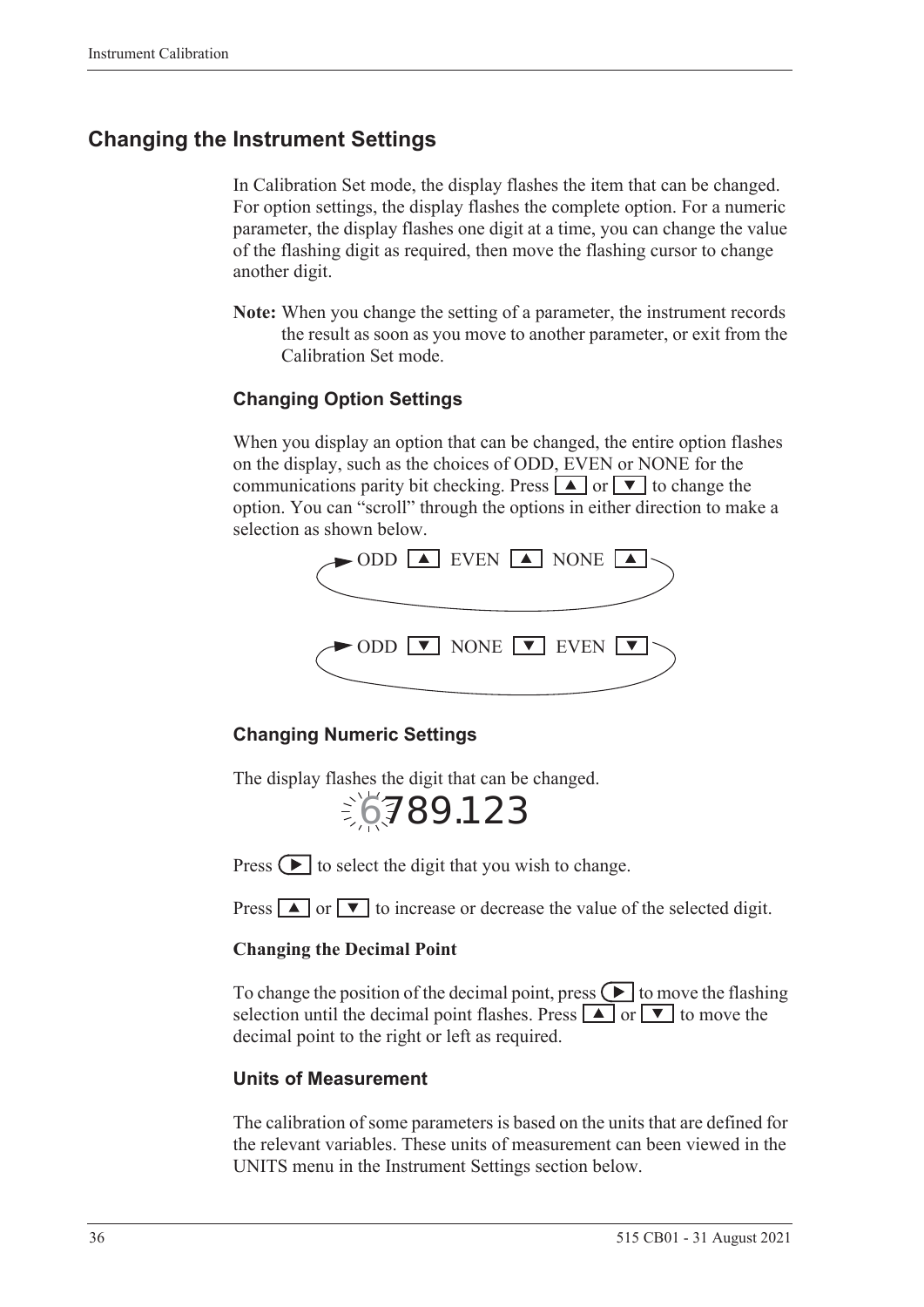# <span id="page-46-0"></span>**Program Backup & Reports**

## **Backup via 500 Series Program Manager**

As well as programming the 500 Series instruments via the front panel (according to program access levels), the 500-PM software can be used to create a custom version of the application software and program parameters preset prior to downloading the application software. Backups of customised applications can be saved as downloadable APX or APL files and the full configuration reports printed or saved as PDF. The 500-PM is a Windows based programming tool and resource centre and is freely available from the Contrec www.contrec.co.uk website.

Instruments are often supplied from the factory with the default application software, but it is by using 500-PM software that program access levels are set, USER text and messages customised and print headers and footers entered.

#### **Printing Configuration Report**

To assist in keeping an audit trail of the program settings and changes made via the front panel, the 515 instrument provides the ability to print the configuration to a local printer if one has been connected and assigned to one of the 515 communication ports.

The prompt to hold the Reset key to print the configuration report HOLD.RST CONFIG PRINT is found at the end of the Model Info menu, described in **[Model](#page-35-0)  [Information](#page-35-0)** on page 26. The report can be lengthy and adequate printer paper must be available (Note: This feature is available starting from version 3.0.377).

## **Upload and Clone of Application Software**

To assist in maintaining a backup for important applications and installations, the 500-Series Program Utility software (500-LT, version 3.0.377 or higher) can be used to upload the instruments application software with all of the current program settings.

The 500-LT (PM Lite) program is a Windows based computer program which can be downloaded for free from the Contrec www.contrec.co.uk website and is part of the package when the Contrec 500 Series Program Manager is installed. The 500-LT provides the option to 'Upload Application' or 'Upload Report Only'. To use either upload functionality, the 515 port being used must have printer (PRN) protocol assigned to it.

Once uploaded to the 500-LT, the report can be viewed or printed. The Upload Application is automatically saved as an APL file. The file can be used then or reopened later to download to another 515 instrument (of the same or higher class) to create a clone of the original instrument.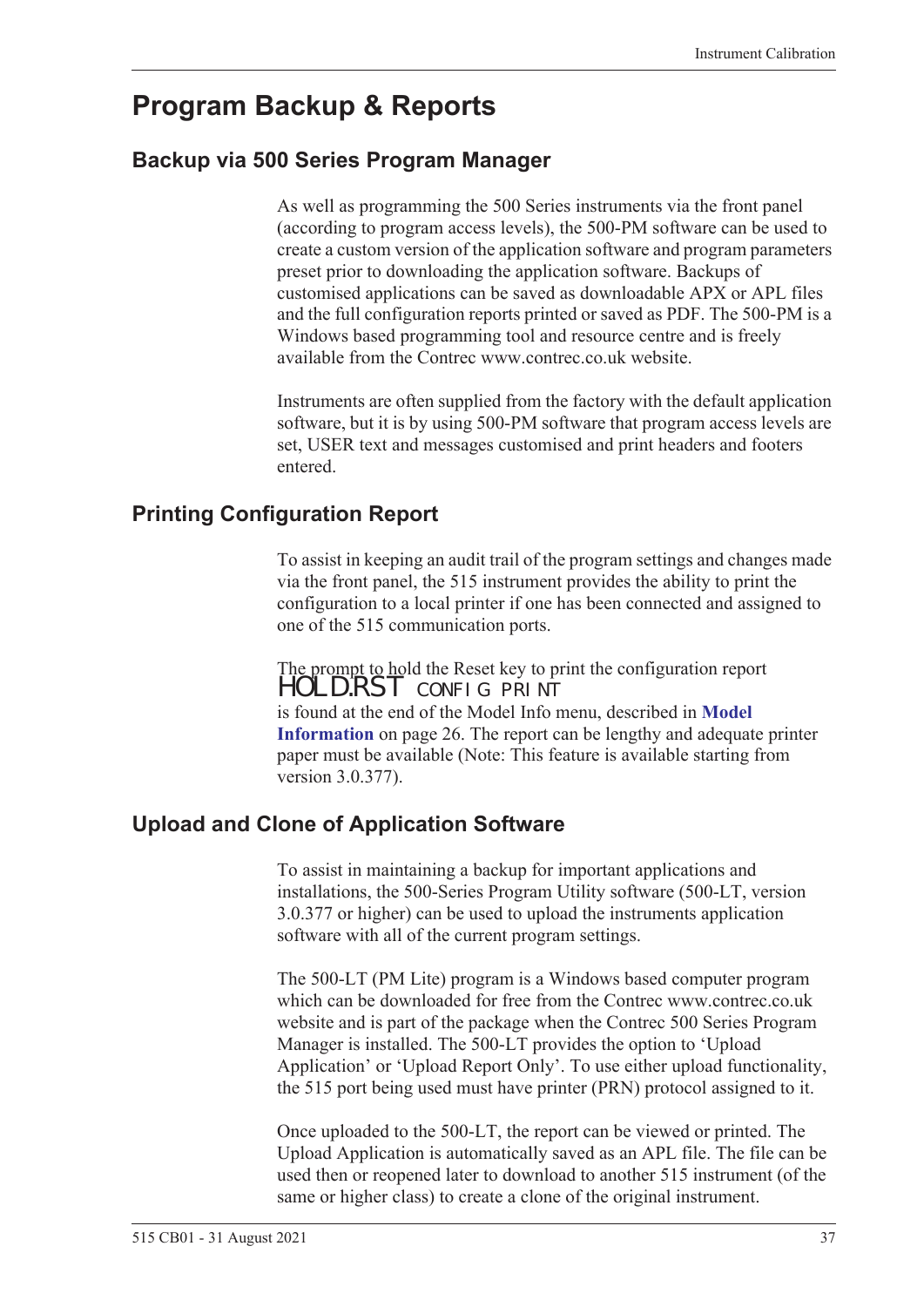# **Calibration Menu Tree**





<span id="page-47-0"></span>*Figure 13 Calibration Menu Tree Sheet 1*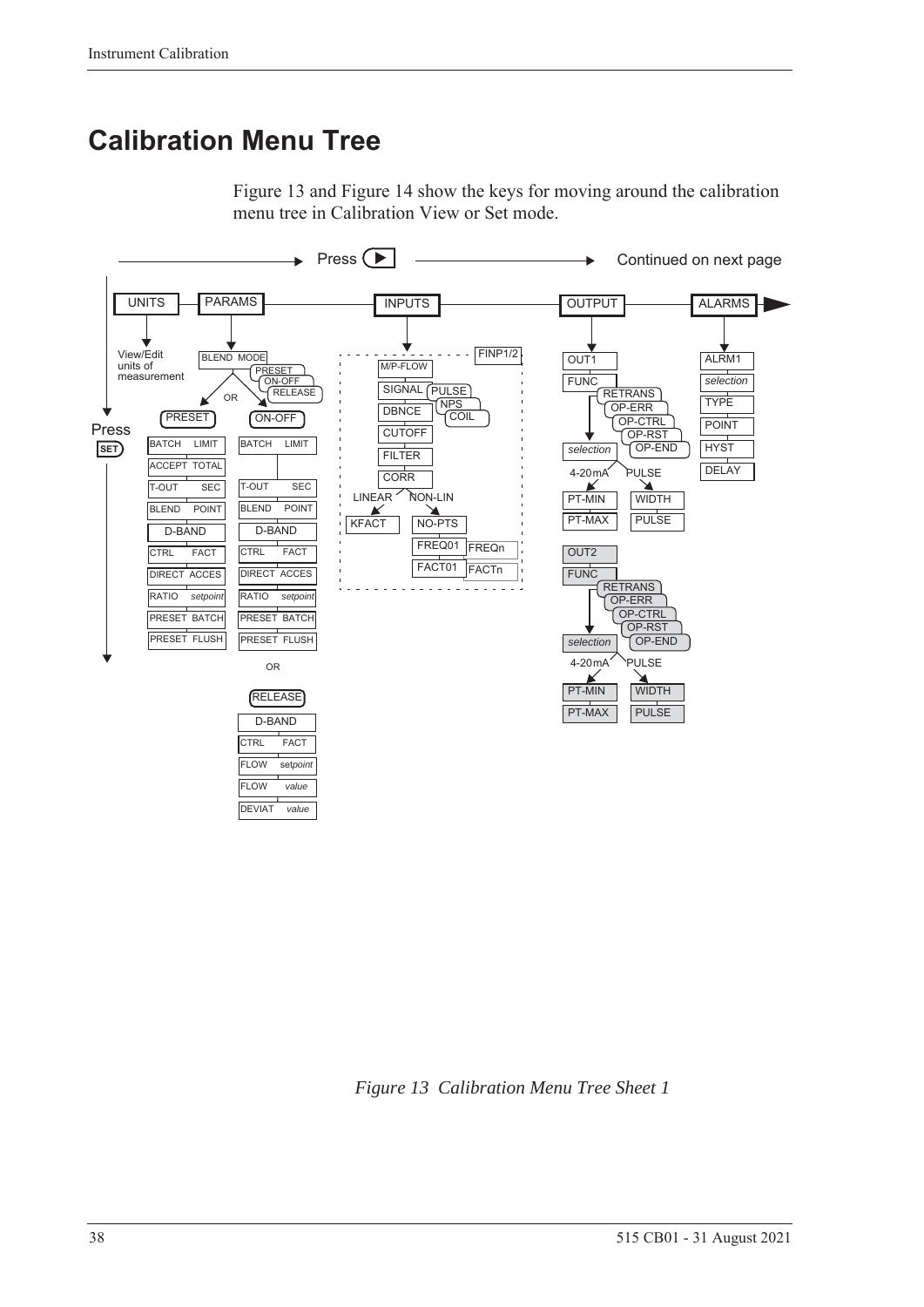

The shaded boxes indicate hardware options

Hold **DISPLAY** at any point to return to the main calibration menu.

Press  $\Box$  at any I/O assignment position to move to the next I/O assignment in the submenu (eg pressing  $\left( \blacktriangleright \right)$  on ALRM1 will move you to ALRM2 if it exists)

<span id="page-48-0"></span>*Figure 14 Calibration Menu Tree Sheet 2*

FLASH PORT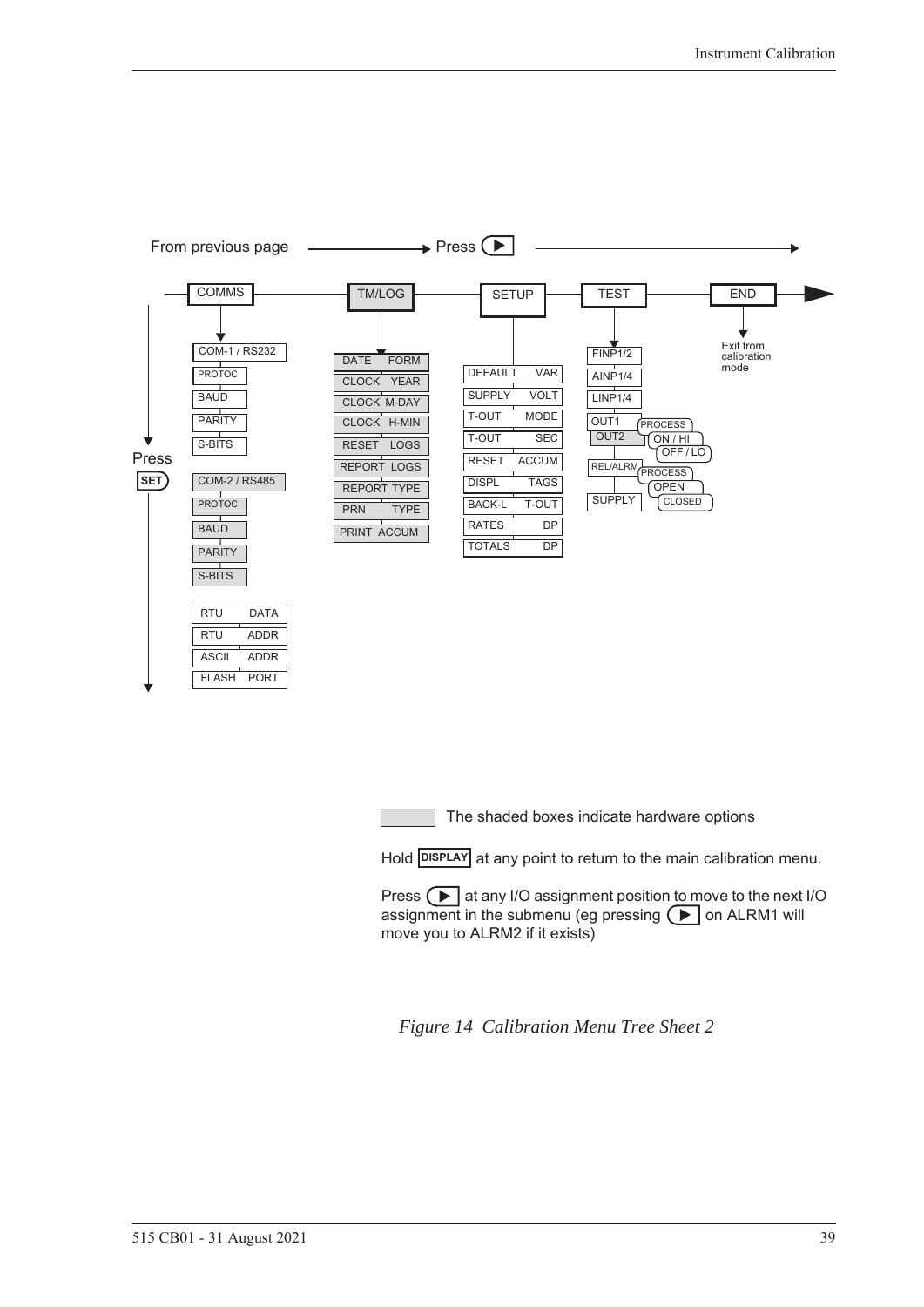# **Instrument Settings**

## **Units of Measurement**

The Units menu allows the units to be viewed and edited if necessary without the reloading of new application software. Any change in units will result in a full reset to initially downloaded settings. Therefore, any required changes to units of measurement should be made before changing any other settings.

| <b>SET</b>                    | $\blacktriangleright$ $\rightarrow$ UNITS params inputs outputs alarms comms tm/log setup test end                                                                                                                                                                              |  |
|-------------------------------|---------------------------------------------------------------------------------------------------------------------------------------------------------------------------------------------------------------------------------------------------------------------------------|--|
| $I$ TEM $n$<br>unit           | The units for main menu or calibration items can be viewed by pressing<br>the $\left  \text{set} \right $ key.                                                                                                                                                                  |  |
|                               | The units of measurement are password protected or will be protected by<br>the CAL switch if any instrument setting has an access level of 'CAL<br>Switch Protected'. To edit the units the correct password must be entered<br>or CAL switch used on entry to EDIT mode.       |  |
|                               | Press $\boxed{\blacktriangle}$ or $\boxed{\blacktriangledown}$ to select the required units.                                                                                                                                                                                    |  |
| <b>ACCEPT</b><br><b>UNITS</b> | The Accept Units prompt will only appear if one or more of the units<br>have been changed.                                                                                                                                                                                      |  |
|                               | <b>IMPORTANT:</b> Accepting the change of units will initiate a master<br>reset. All calibration parameters will revert to their default value (i.e.<br>those values included in the downloaded instrument software). All totals<br>and any logged information will be cleared. |  |
|                               | Press $\boxed{\blacktriangle}$ or $\boxed{\blacktriangledown}$ to select YES, then press the SET key. The instrument<br>makes three beeps to confirm the reset command.                                                                                                         |  |
|                               | The message -RESET- PLEASE WAIT will be displayed as the<br>instrument exits calibration mode and completes a full re-boot sequence.                                                                                                                                            |  |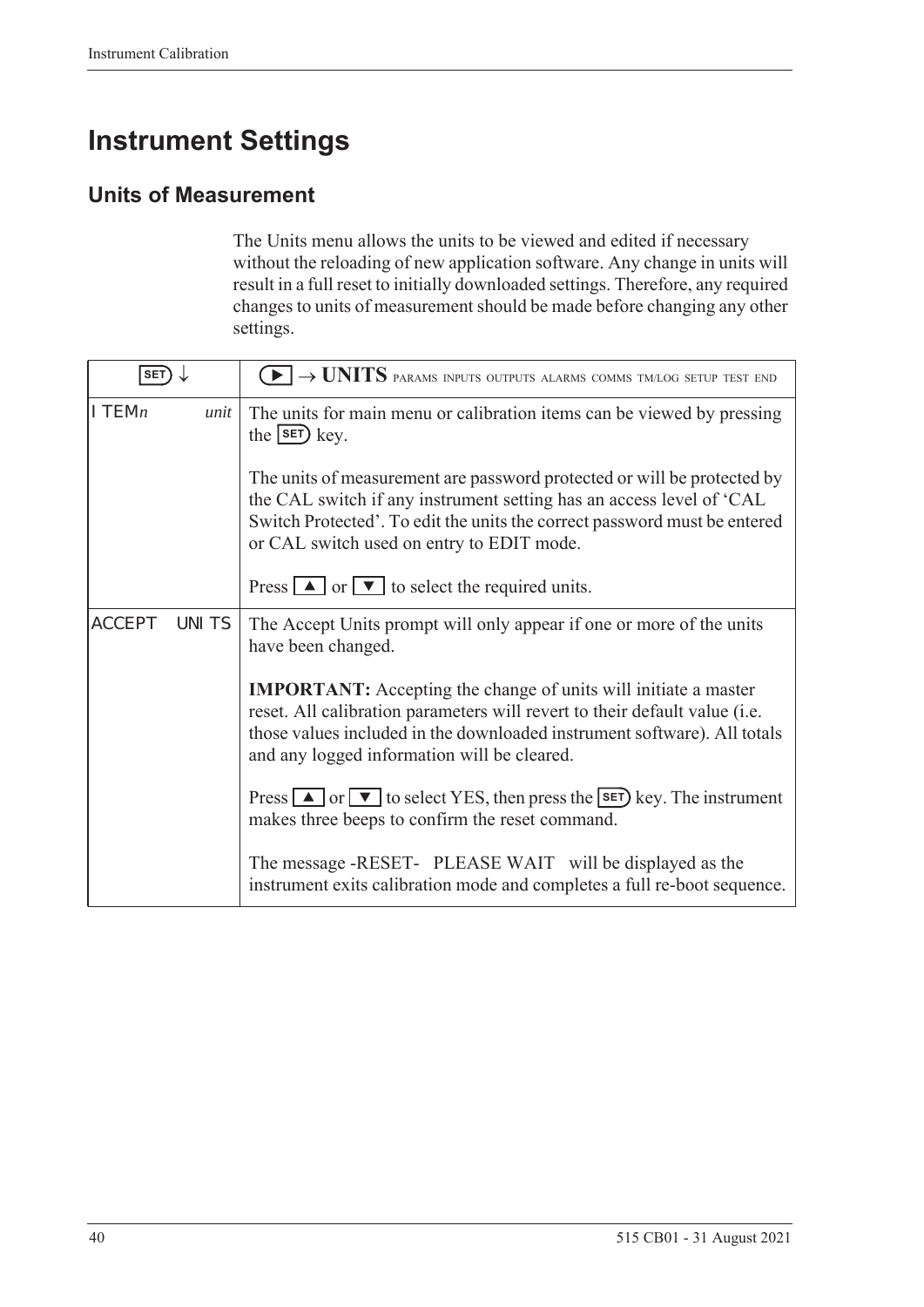## **Parameters**

| SET                           | $\blacktriangleright$ $\rightarrow$ units PARAMS inputs outputs alarms comms tm/log setup test end                                                                                                                                                                                                                                                                                           |  |  |  |
|-------------------------------|----------------------------------------------------------------------------------------------------------------------------------------------------------------------------------------------------------------------------------------------------------------------------------------------------------------------------------------------------------------------------------------------|--|--|--|
| <b>MODE</b><br><b>BLEND</b>   | Select the required blend operation mode.                                                                                                                                                                                                                                                                                                                                                    |  |  |  |
|                               | <b>PRESET</b><br>- delivery controlled by logic input or Modbus RTU.<br><b>ON-OFF</b><br>- delivery controlled by flow presence.<br><b>RELEASE</b><br>- release flow (loop tuning, only available in calibration<br>mode).                                                                                                                                                                   |  |  |  |
|                               | Press $\Box$ or $\nabla$ to select either: PRESET, ON-OFF, or RELEASE.                                                                                                                                                                                                                                                                                                                       |  |  |  |
|                               | Refer to the section <b>Blending Operation</b> on page 27 for descriptions of<br>each mode.                                                                                                                                                                                                                                                                                                  |  |  |  |
|                               | Note: The items actually shown in the PARAMS menu are dependent on the BLEND MODE<br>chosen above. Items that are not relevant for that mode will not appear. Use the Calibration<br>Menu Tree as a guide to the relevant items.                                                                                                                                                             |  |  |  |
| <b>BATCH</b><br><b>LIMIT</b>  | The batch limit determines the maximum batch preset value that can be<br>entered. If a value of zero is entered for this parameter then no limit is<br>applied.                                                                                                                                                                                                                              |  |  |  |
| <b>ACCEPT</b><br><b>TOTAL</b> | The acceptable total is the minimum total for the system leakage to be<br>logged (a value of zero disables logging of leakages). It also allows small<br>totals due to "meter skips" and vibration to be discarded without being<br>considered as a valid delivery.                                                                                                                          |  |  |  |
| T-OUT<br><b>SEC</b>           | The flow timeout determines the length of no flow time that the<br>instrument will wait during a delivery before raising a no flow error. It<br>also determines when an overflow error is raised if flow does not cease<br>within the timeout period after the controller attempts to stop the flow. A<br>value of zero disables these flow timeout features.<br>Enter the value in seconds. |  |  |  |
| POI NT<br><b>BLEND</b>        | Blend point location:<br>AFTER:<br>after main line meter<br><b>BEFORE:</b><br>before main line meter                                                                                                                                                                                                                                                                                         |  |  |  |
| D-BAND<br>Units               | The control deadband can be programmed to prevent the output<br>continuously changing and thereby reducing wear on valves and<br>actuators.                                                                                                                                                                                                                                                  |  |  |  |
|                               | While the main menu Deviation (error) is within the deadband, the<br>process control signal will remain steady (i.e. the error is treated as zero<br>in the algorithm).                                                                                                                                                                                                                      |  |  |  |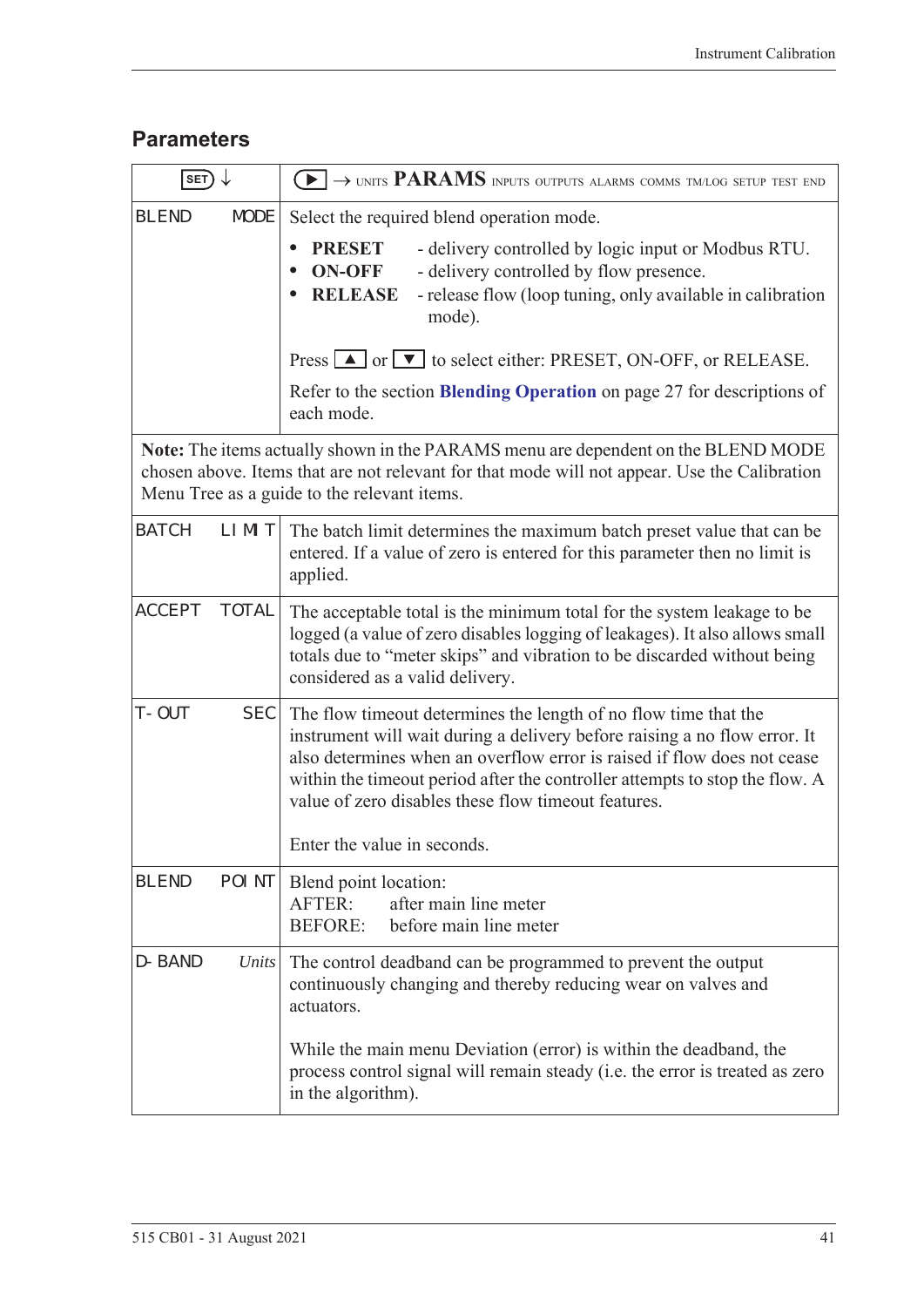| <b>SET</b>        |              | $\rightarrow$ UNITS PARAMS INPUTS OUTPUTS ALARMS COMMS TM/LOG SETUP TEST END                                                                                                                                                                                                                                                                                                                                                                  |
|-------------------|--------------|-----------------------------------------------------------------------------------------------------------------------------------------------------------------------------------------------------------------------------------------------------------------------------------------------------------------------------------------------------------------------------------------------------------------------------------------------|
| <b>CTRL</b>       | <b>FACT</b>  | The control scaling factor allows fine tuning of the system response by<br>scaling the control signal. Set the factor to lower values to slow down the<br>valve operation.                                                                                                                                                                                                                                                                    |
| P-FLOW            | <b>SP</b>    | Loop/Process flowrate setpoint. This setpoint is only available in<br>RELEASE (tuning) operation mode.                                                                                                                                                                                                                                                                                                                                        |
| DI RECT           | <b>ACCES</b> | If the direct access is enabled, the operator is able to enter edit mode for<br>some parameters directly from the main menu by holding the SET) key<br>(see Main Menu Items on page 23 for more details). If disabled, these<br>parameters can only be changed from within the calibration set mode or<br>via Modbus RTU serial communication.<br>Press $\boxed{\blacktriangle}$ or $\boxed{\blacktriangledown}$ to select ENABLE or DISABLE. |
|                   |              | <b>Modbus Accessible Parameters</b>                                                                                                                                                                                                                                                                                                                                                                                                           |
|                   |              | The following PARAMS menu item(s) are also accessible via Modbus communications. For<br>Modbus register listing, refer to Instrument Configuration Parameters on page 74.                                                                                                                                                                                                                                                                     |
| RATI <sub>0</sub> | <b>SP</b>    | Loop/Process ratio setpoint.                                                                                                                                                                                                                                                                                                                                                                                                                  |
| <b>PRESET</b>     | <b>BATCH</b> | Enter the batch preset quantity in the engineering units of the Net Volume<br>variable.                                                                                                                                                                                                                                                                                                                                                       |
| <b>PRESET</b>     | <b>FLUSH</b> | The batch flush quantity can be set to allow for the clean product run at<br>the end of the batch.                                                                                                                                                                                                                                                                                                                                            |
|                   |              | Enter the value in the engineering units of the Net Volume variable.                                                                                                                                                                                                                                                                                                                                                                          |

## **Inputs**

| SET)                                          |                   | $\rightarrow$ units params INPUTS outputs alarms comms tm/log setup test end                                                                                             |  |
|-----------------------------------------------|-------------------|--------------------------------------------------------------------------------------------------------------------------------------------------------------------------|--|
| Frequency Input $1 & 2$                       |                   |                                                                                                                                                                          |  |
| <b>ITNPUT</b><br>M_FLOW FINP1<br>P-FLOW FINP2 |                   | Frequency Input Channels 1 and 2 are assigned as volumetric flow inputs.<br>Channel 1 is for measuring the main line flow and channel 2 is for the<br>process line flow. |  |
| SIGNAL FINP1                                  | FINP <sub>2</sub> | Frequency input signal type.<br>Press $\boxed{\blacktriangle}$ or $\boxed{\blacktriangledown}$ to select COIL, NPS or PULSE.                                             |  |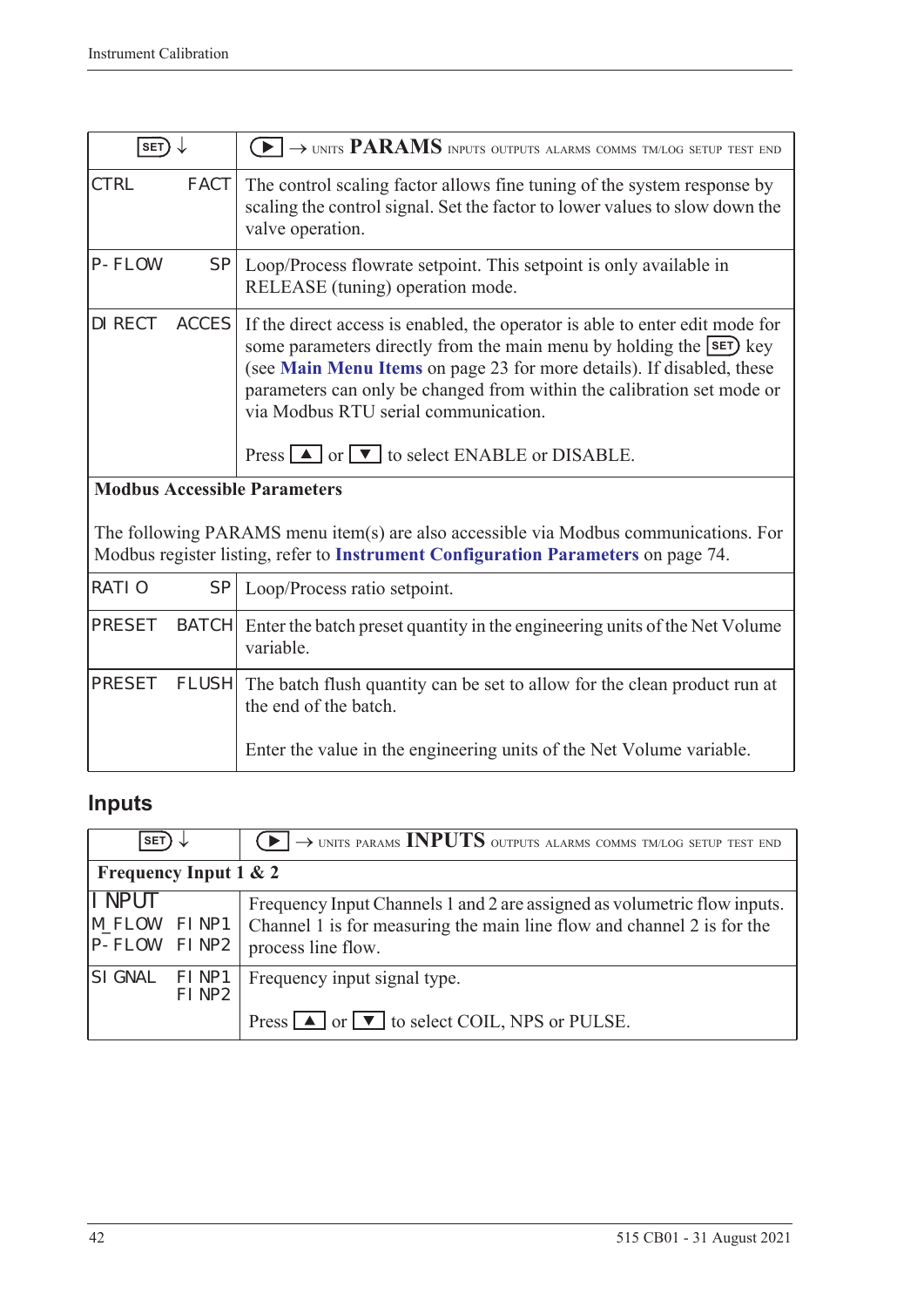| <b>SET</b>    |                                        | $\rightarrow$ UNITS PARAMS INPUTS OUTPUTS ALARMS COMMS TM/LOG SETUP TEST END                                                                                                                                                                                                                                                         |  |
|---------------|----------------------------------------|--------------------------------------------------------------------------------------------------------------------------------------------------------------------------------------------------------------------------------------------------------------------------------------------------------------------------------------|--|
| <b>DBNCE</b>  | FI <sub>NP1</sub><br>FI <sub>NP2</sub> | Switches and relays have metal contacts to make and break circuits. The<br>contact bounce introduces random signals into the circuit. The instrument<br>has a debounce circuit to eliminate this problem.                                                                                                                            |  |
|               |                                        | <b>Note:</b> When the debounce circuit is enabled, the maximum input<br>frequency for large amplitude signals is limited to approximately<br>500 Hz. For low amplitude signals, the maximum frequency can be<br>approximately 200Hz.                                                                                                 |  |
|               |                                        | Press $\Box$ or $\nabla$ to select ENABLE or DISABLE.                                                                                                                                                                                                                                                                                |  |
| <b>CUTOFF</b> | FI <sub>NP1</sub><br>FI <sub>NP2</sub> | The Cut-off is the lowest frequency for which the instrument continues<br>to calculate a rate from the flowmeter.                                                                                                                                                                                                                    |  |
|               |                                        | The value for the cut-off is specified as the frequency of the flowmeter in<br>Hertz.                                                                                                                                                                                                                                                |  |
|               |                                        | Be careful when setting low cut-off values because the display update<br>time for the flow rate becomes very long. For example, if the cut-off is<br>set to 0.01 Hz and the measured flow stops, the instrument continues to<br>display the flow rate for 100 seconds before it can determine that the flow<br>has actually stopped. |  |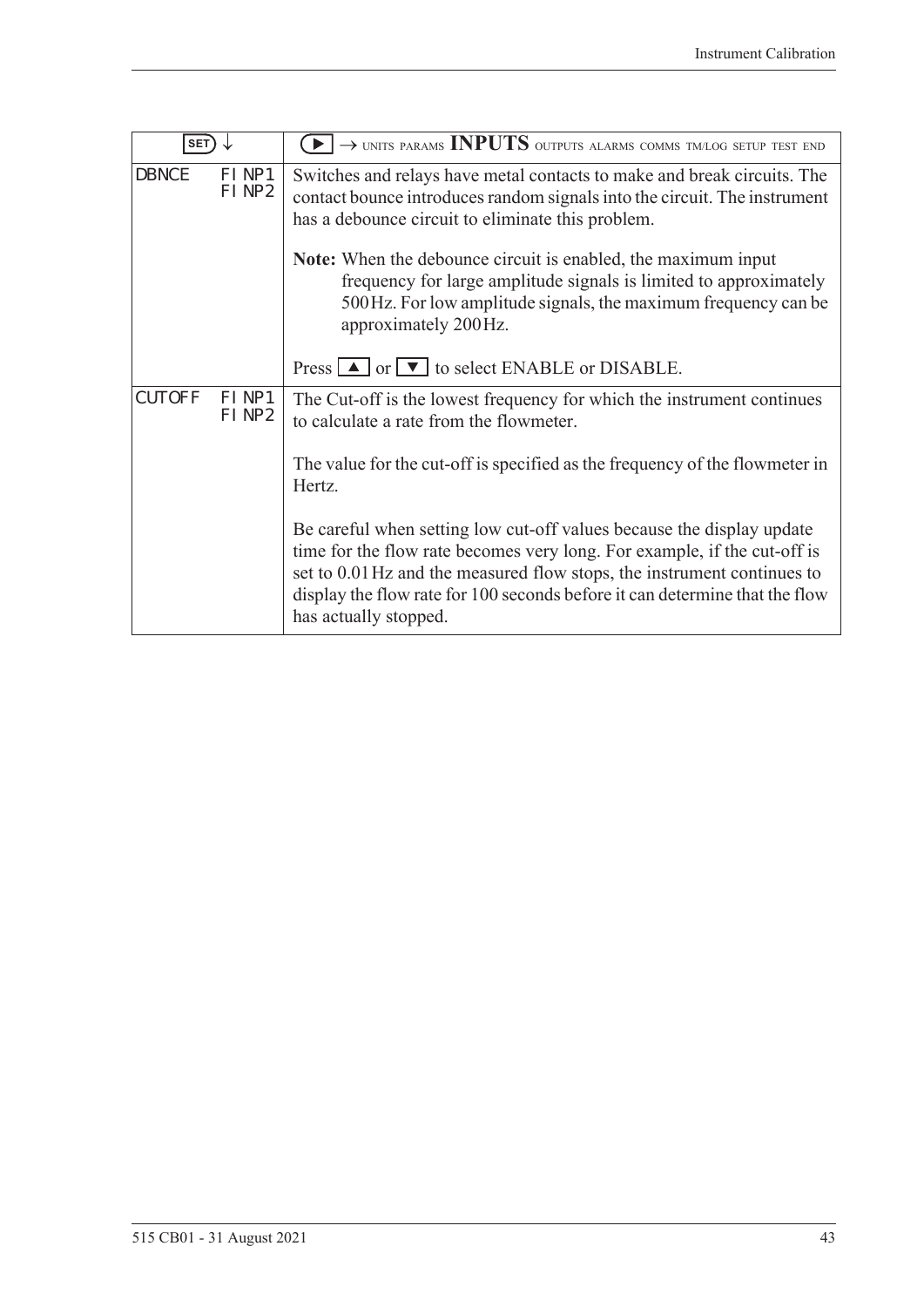| SET)             |                            | $\blacktriangleright$ $\rightarrow$ units params INPUTS outputs alarms comms tm/log setup test end                                                                                                                                                                                                                                                                                                                    |                                                                                                                                  |                                       |  |
|------------------|----------------------------|-----------------------------------------------------------------------------------------------------------------------------------------------------------------------------------------------------------------------------------------------------------------------------------------------------------------------------------------------------------------------------------------------------------------------|----------------------------------------------------------------------------------------------------------------------------------|---------------------------------------|--|
| <b>FILTER</b>    | FINP1<br>FI <sub>NP2</sub> | Input fluctuations caused by pulsating flow tend to create distortion in the<br>input readings of the rate. The instrument has a digital filter that averages<br>out these fluctuations.<br>As a guide to the degree of filtering to use, the following table shows the<br>response time (in seconds) to reach 90% and 99% of a step change in<br>input.<br>The value A is the filter constant that the user can set. |                                                                                                                                  |                                       |  |
|                  |                            | Filter setting A                                                                                                                                                                                                                                                                                                                                                                                                      | Seconds to reach 90%<br>of full swing                                                                                            | Seconds to reach 99%<br>of full swing |  |
|                  |                            | $\theta$                                                                                                                                                                                                                                                                                                                                                                                                              | $\overline{0}$                                                                                                                   | $\boldsymbol{0}$                      |  |
|                  |                            | $\overline{2}$                                                                                                                                                                                                                                                                                                                                                                                                        | $\overline{2}$                                                                                                                   | $\overline{4}$                        |  |
|                  |                            | $\overline{4}$                                                                                                                                                                                                                                                                                                                                                                                                        | $\overline{4}$                                                                                                                   | $\overline{8}$                        |  |
|                  |                            | 6                                                                                                                                                                                                                                                                                                                                                                                                                     | $\overline{5}$                                                                                                                   | 10                                    |  |
|                  |                            | 10                                                                                                                                                                                                                                                                                                                                                                                                                    | 8                                                                                                                                | 15                                    |  |
|                  |                            | $\overline{15}$                                                                                                                                                                                                                                                                                                                                                                                                       | $\overline{12}$                                                                                                                  | 23                                    |  |
|                  |                            | 20                                                                                                                                                                                                                                                                                                                                                                                                                    | 14                                                                                                                               | 27                                    |  |
|                  |                            | $\overline{25}$                                                                                                                                                                                                                                                                                                                                                                                                       | 18                                                                                                                               | 34                                    |  |
|                  |                            | $\overline{35}$                                                                                                                                                                                                                                                                                                                                                                                                       | $\overline{25}$                                                                                                                  | 48                                    |  |
|                  |                            | $\overline{45}$                                                                                                                                                                                                                                                                                                                                                                                                       | $\overline{32}$                                                                                                                  | 62                                    |  |
|                  |                            | 60                                                                                                                                                                                                                                                                                                                                                                                                                    | 42                                                                                                                               | 82                                    |  |
|                  |                            | $\overline{75}$                                                                                                                                                                                                                                                                                                                                                                                                       | $\overline{52}$                                                                                                                  | 102                                   |  |
|                  |                            | 90                                                                                                                                                                                                                                                                                                                                                                                                                    | $\overline{62}$                                                                                                                  | 122                                   |  |
|                  |                            | 99                                                                                                                                                                                                                                                                                                                                                                                                                    | 68                                                                                                                               | 134                                   |  |
|                  |                            | there is no filtering.                                                                                                                                                                                                                                                                                                                                                                                                | The input filter range is from 0 to 99. A setting of $0$ (zero) means that                                                       |                                       |  |
| <b>CORR</b>      | FINP1<br>FI <sub>NP2</sub> | to apply correction factors to the input signal.                                                                                                                                                                                                                                                                                                                                                                      | If the input sensor has non-linear characteristics, select NON-LINEAR<br>Use $\Box$ or $\nabla$ to select LINEAR or NON-LINEAR.  |                                       |  |
| KFACT1<br>KFACT2 | unit<br>unit               | This parameter is available for viewing and editing only when the<br>correction type is set to Linear.                                                                                                                                                                                                                                                                                                                |                                                                                                                                  |                                       |  |
|                  |                            |                                                                                                                                                                                                                                                                                                                                                                                                                       | The K-factor of the flowmeter is the number of pulses from the flowmeter<br>per unit of volume. The K-factor cannot be 0 (zero). |                                       |  |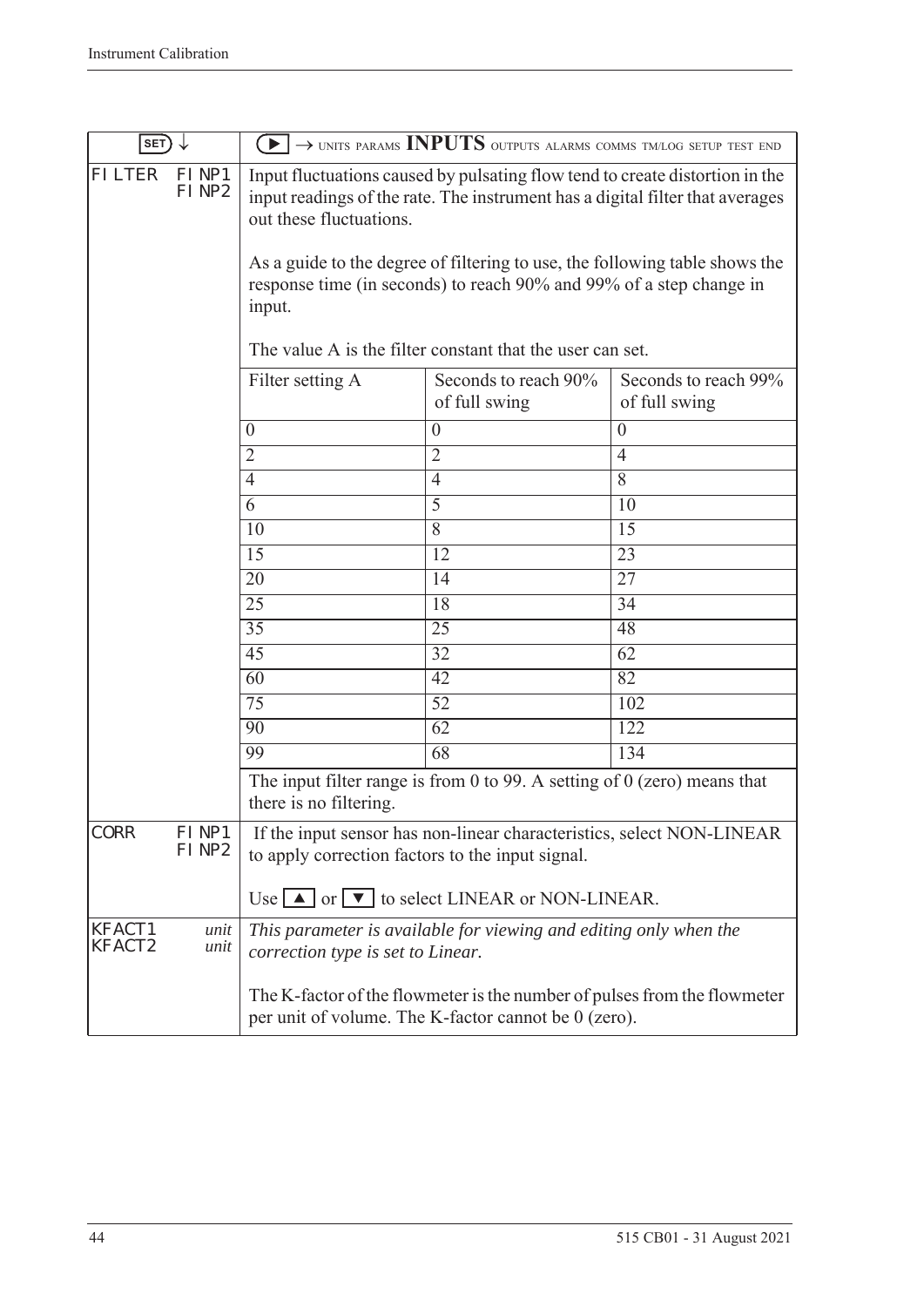| <b>SET</b>                   |                                        | $\rightarrow$ units params INPUTS outputs alarms comms tm/log setup test end                                                                                                                                                                                                                                                                                                                                                                                                                                                                                                                     |  |  |
|------------------------------|----------------------------------------|--------------------------------------------------------------------------------------------------------------------------------------------------------------------------------------------------------------------------------------------------------------------------------------------------------------------------------------------------------------------------------------------------------------------------------------------------------------------------------------------------------------------------------------------------------------------------------------------------|--|--|
| NO-PTS                       | FI <sub>NP1</sub><br>FI <sub>NP2</sub> | This parameter is available for viewing and editing only when the<br>correction type is set to Non-linear.                                                                                                                                                                                                                                                                                                                                                                                                                                                                                       |  |  |
|                              |                                        | Enter the number of non-linearity correction points.                                                                                                                                                                                                                                                                                                                                                                                                                                                                                                                                             |  |  |
|                              |                                        | Press $\Box$ or $\nabla$ to select a number between 1 and 10 for the number<br>of correction points.                                                                                                                                                                                                                                                                                                                                                                                                                                                                                             |  |  |
| <b>FREQ01</b><br>to<br>FREDn | FINP <sub>1</sub>                      | This parameter is available for viewing and editing only when the<br>correction type is set to Non-linear.                                                                                                                                                                                                                                                                                                                                                                                                                                                                                       |  |  |
| <b>FREQ01</b>                | FI <sub>NP2</sub>                      | Enter the frequency for this correction point.                                                                                                                                                                                                                                                                                                                                                                                                                                                                                                                                                   |  |  |
| to<br>FREDn                  |                                        | The instrument uses linear interpolation between the correction points<br>except that the correction factor for FREQ01 is used from 0Hz up to<br>FREQ01. Similarly, the instrument maintains the correction factor for the<br>highest frequency setting up to the maximum input frequency.<br>The following diagram shows the scaling factors at different frequencies<br>for a hypothetical flowmeter. The heavy black line represents the actual<br>scaling factor of the flowmeter. The light black line is the approximation<br>that the instrument uses.<br><b>Scaling</b><br><b>Factor</b> |  |  |
|                              |                                        | FACT02                                                                                                                                                                                                                                                                                                                                                                                                                                                                                                                                                                                           |  |  |
|                              |                                        | FACT03<br>FACT01<br><b>FACT05</b><br>FACT04<br><b>Frequency</b><br>FREQ02<br>FREQ03<br>FREQ01<br>FREQ04<br>FREQ05                                                                                                                                                                                                                                                                                                                                                                                                                                                                                |  |  |
|                              |                                        | Enter the lowest correction factor frequency as FREQ01 and proceed up<br>to the highest frequency. You can press the <b>DISPLAY</b> key to skip the<br>non-linear points and go to the next item.                                                                                                                                                                                                                                                                                                                                                                                                |  |  |
| FACT01<br>to<br>FACTn        | FI <sub>NP1</sub>                      | This parameter is available for viewing and editing only when the<br>correction type is set to Non-linear.                                                                                                                                                                                                                                                                                                                                                                                                                                                                                       |  |  |
| FACT01<br>to<br>FACTn        | FI <sub>NP2</sub>                      | Enter the scaling factor for this correction point in the same units of<br>measure as the single K-factor above.                                                                                                                                                                                                                                                                                                                                                                                                                                                                                 |  |  |
|                              |                                        | The correction factor cannot be $0$ (zero).                                                                                                                                                                                                                                                                                                                                                                                                                                                                                                                                                      |  |  |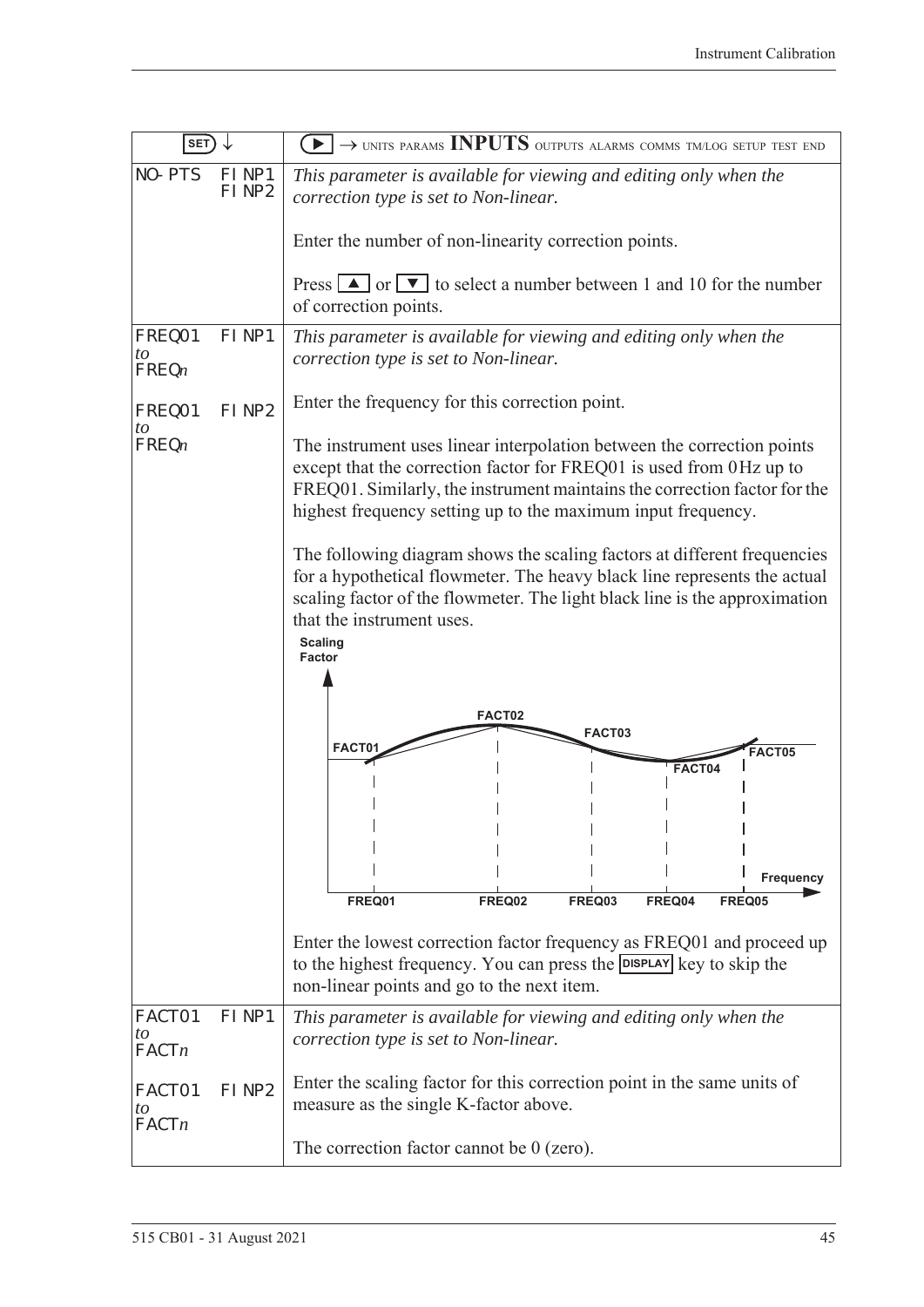# **Outputs**

| SET)                                   | $\textcolor{blue}{\blacktriangleright} \rightarrow$ units params inputs $\textcolor{blue}{\text{OUTPUTS}}$ alarms comms tmlog setup test end                                                                                                                                                                                                                                                                                                                                                                                                                                                                                                                                                                                                                                                                               |  |  |
|----------------------------------------|----------------------------------------------------------------------------------------------------------------------------------------------------------------------------------------------------------------------------------------------------------------------------------------------------------------------------------------------------------------------------------------------------------------------------------------------------------------------------------------------------------------------------------------------------------------------------------------------------------------------------------------------------------------------------------------------------------------------------------------------------------------------------------------------------------------------------|--|--|
| <b>FUNC</b><br>OUTn                    | The isolated output can function as either a passive 4-20 mA output, or a<br>pulse/logic open collector output:                                                                                                                                                                                                                                                                                                                                                                                                                                                                                                                                                                                                                                                                                                            |  |  |
|                                        | <b>RETRANS</b> - Retransmit totals as a pulse output or rates type<br>variables as a 4-20mA signal.<br><b>OP-ERR</b><br>- An error signal that will become active for the no flow,<br>$\bullet$<br>overflow or leakage error conditions.<br><b>OP-CTRL</b> - A control signal that is active during a batch, can be<br>$\bullet$<br>used as a pump control or indicator.<br><b>OP-RST</b><br>- A control signal that produces a 300ms pulse that can<br>$\bullet$<br>be used to reset remote counters etc. Activates when the controller's<br>$total(s)$ are reset.<br><b>OP-END</b><br>- A control signal that reflects the End of Operation<br>$\bullet$<br>condition (Note: not applicable if Blend mode is ON-OFF).<br>Press $\boxed{\blacktriangle}$ or $\boxed{\blacktriangledown}$ to select the function required. |  |  |
| <b>PULSE</b><br>OUTn<br>or<br>$4 - 20$ | If above function is set for retransmission, you can assign any of the<br>"main menu" variables to an output. The nature of the output depends on<br>the assigned variable. Totals are output as pulses and rates are output as<br>4-20 mA passive signals.<br>Press $\Box$ or $\nabla$ to select the variable that is required as an output. The<br>top of the display shows the type of output signal that is assigned to the<br>variable.                                                                                                                                                                                                                                                                                                                                                                               |  |  |
|                                        | <b>CAUTION</b><br>Due to the dual-purpose nature of the outputs, take care not to                                                                                                                                                                                                                                                                                                                                                                                                                                                                                                                                                                                                                                                                                                                                          |  |  |
|                                        | set the output as an open collector pulse type signal when<br>connected to a 4-20mA loop circuit.                                                                                                                                                                                                                                                                                                                                                                                                                                                                                                                                                                                                                                                                                                                          |  |  |
| <b>WI DTH</b><br>OUT <sub>n</sub>      | The Output Pulse Width is available for viewing and editing only when<br>the assigned variable is a total (pulse output) type.                                                                                                                                                                                                                                                                                                                                                                                                                                                                                                                                                                                                                                                                                             |  |  |
|                                        | Pulse output is usually used to drive remote counters. Set the pulse width<br>(in milliseconds) as required by the remote counter.                                                                                                                                                                                                                                                                                                                                                                                                                                                                                                                                                                                                                                                                                         |  |  |
|                                        | Press $\boxed{\blacktriangle}$ or $\boxed{\blacktriangledown}$ to set to: 10, 20, 50, 100, 200 or 500 ms.                                                                                                                                                                                                                                                                                                                                                                                                                                                                                                                                                                                                                                                                                                                  |  |  |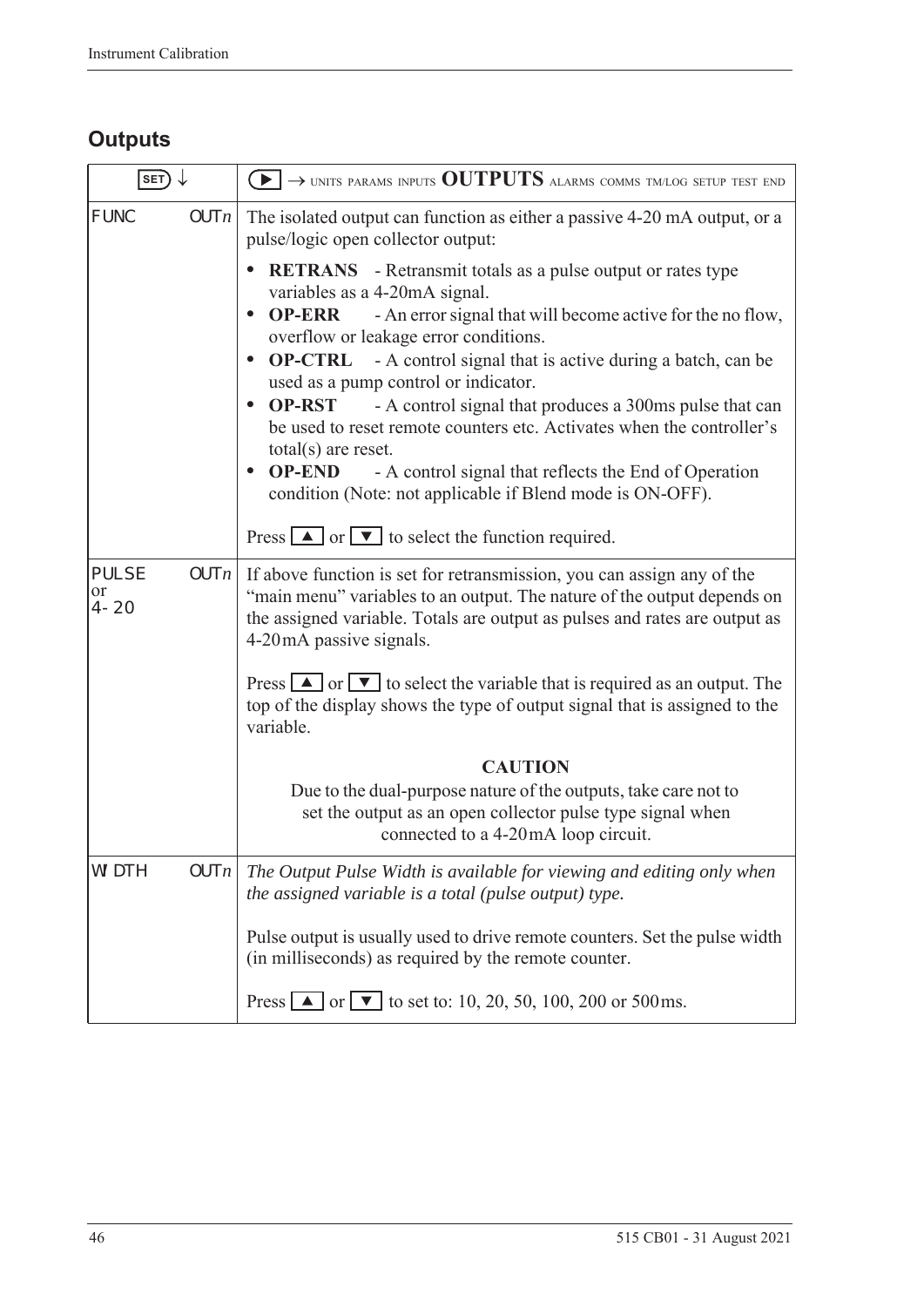| SET)             |                          |                                                                                                                                                                                                                                                                                                                                                                                               |
|------------------|--------------------------|-----------------------------------------------------------------------------------------------------------------------------------------------------------------------------------------------------------------------------------------------------------------------------------------------------------------------------------------------------------------------------------------------|
| <b>PULSE</b>     | OUT <sub>n</sub>         | The Output Pulse Factor is available for viewing and editing only when<br>the assigned variable is a total (pulse output) type.                                                                                                                                                                                                                                                               |
|                  |                          | The Output Pulse Factor is the scaling factor for the retransmission of the<br>measured total quantity.                                                                                                                                                                                                                                                                                       |
|                  |                          | For example, if "volume" is chosen as an output variable and engineering<br>unit is cubic metres, then a pulse factor of 1.000 generates one pulse for<br>$1 \text{ m}^3$ . Similarly, a pulse factor of 3.000 generates one pulse for $3 \text{ m}^3$ .                                                                                                                                      |
|                  |                          | For more information, see Output Pulse Factor on page 47.                                                                                                                                                                                                                                                                                                                                     |
|                  |                          | The output pulse factor cannot be $0$ (zero).                                                                                                                                                                                                                                                                                                                                                 |
| PT-MIN<br>PT-MAX | OUTn<br>OUT <sub>n</sub> | The Output Minimum Point and Maximum Point are available for<br>viewing and editing only when the assigned variable is a rate (4-20mA<br>output) type.                                                                                                                                                                                                                                        |
|                  |                          | The output minimum value corresponds to the 4mA point and the output<br>maximum value corresponds to the 20mA point.                                                                                                                                                                                                                                                                          |
|                  |                          | Setting the output range differently from the input range enables the<br>instrument to amplify the input signal. You can drive a chart recorder that<br>"zooms in" on a specified range of values instead of displaying the full<br>operating range of the transducer.                                                                                                                        |
|                  |                          | For example, if "volume flow" is chosen as an output variable and<br>engineering unit is cubic metres per minute, then setting the minimum<br>point to 30 and the maximum point to 100 would reflect the volumetric<br>flow rate range of 30 to $100 \text{m}^3/\text{min}$ . At rates above the maximum and<br>below the minimum points, the output remains at 20mA and 4mA<br>respectively. |

#### <span id="page-56-0"></span>**Output Pulse Factor**

Increasing the output pulse width reduces the maximum frequency at which a total variable can be retransmitted. Pulses will be missed if the output cannot "keep up" with the rate of total counts. You can use the output pulse factor to ensure that this maximum is not reached.

The maximum pulse output frequency is determined by:

```
1000
\frac{1000}{(2 \times \text{pulse width in ms})}Hz
```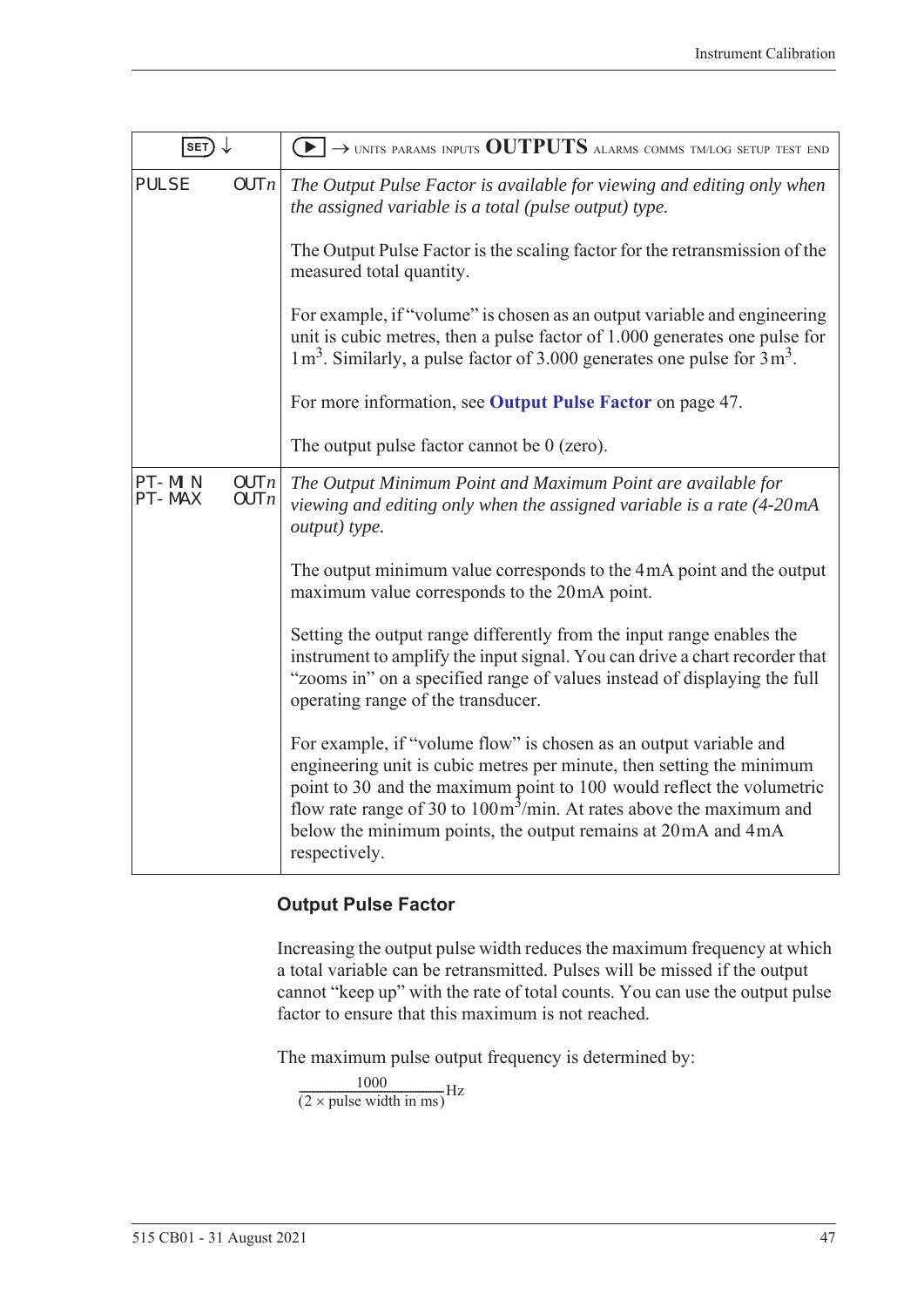The minimum pulse factor required is determined by:

max rate of total max pulse output frequency ------------------------------------------------------------------

For example: To calculate the required pulse factor to avoid losing counts in retransmission if a total counts at a maximum rate of 75 units/sec (Hz) and the required pulse width of a remote counter is at least 50 ms:

The maximum pulse output frequency is:  $\frac{1000}{2 \times 50}$  = 10Hz The minimum pulse factor for that frequency is:  $\frac{75}{10}$  $\frac{73}{10}$  = 7.5

#### **Alarms**

The alarm relay(s) can be assigned to rate variables such as flow rate, or set as an equipment failure alarm.

The alarm switches "on" whenever an alarm condition exists. The alarm switches "off" when the alarm condition no longer exists. However, you may need to configure external alarm devices that require acknowledgement for cancelling an alarm.

#### **Equipment Failure Alarm**

Any alarm relay can be assigned as an equipment failure alarm. This alarm setting can have normally closed (open) contacts that open (close) when the instrument displays any error message as listed in **[Error Messages](#page-67-0)** on page [58](#page-67-0).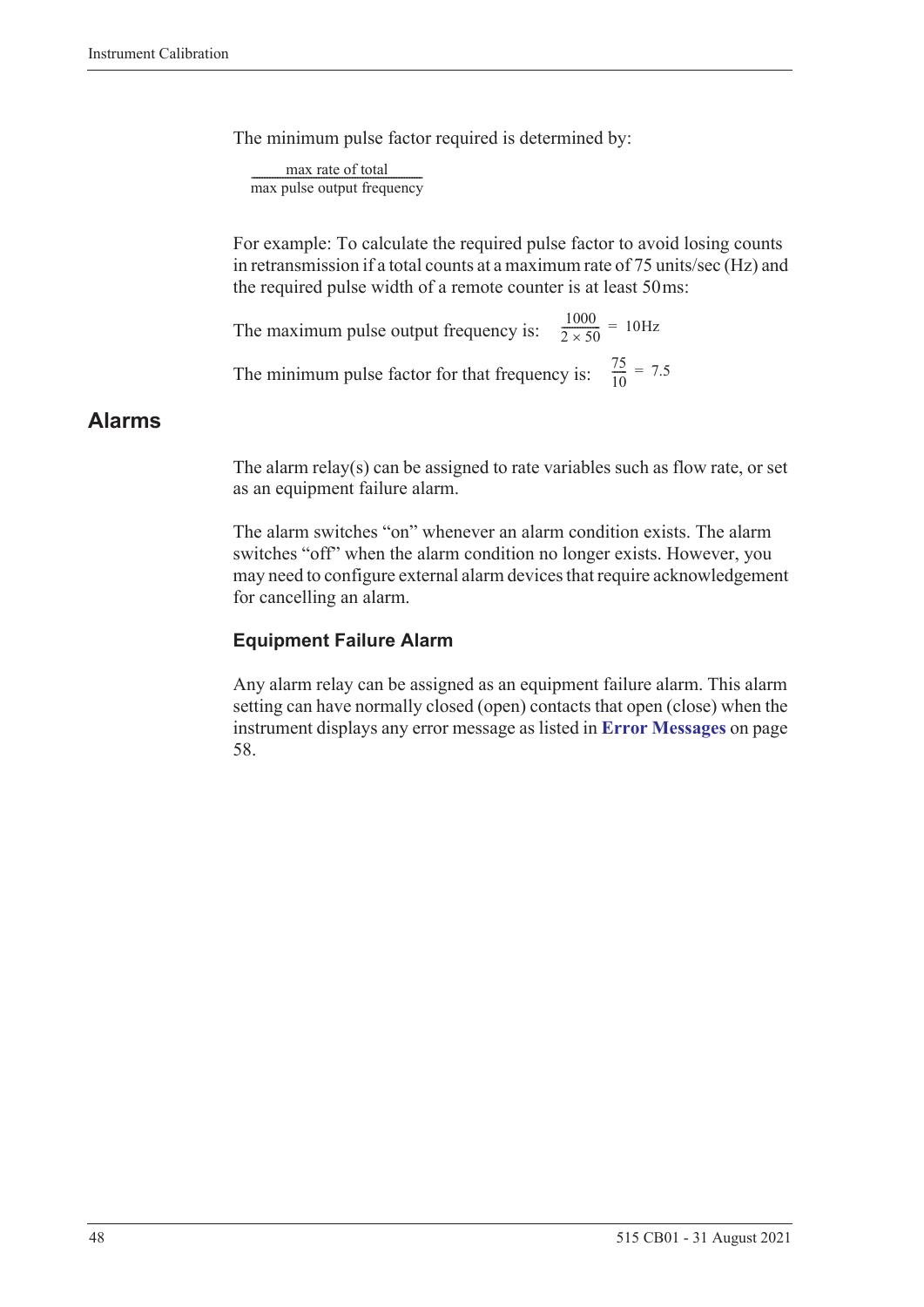| SET)         |              | $\rightarrow$ units params inputs outputs $ALARMS$ comms tm/log setup test end                                                                            |                                                                                                                                                                                                              |                                                                                                                                                                                                                                                                                                 |
|--------------|--------------|-----------------------------------------------------------------------------------------------------------------------------------------------------------|--------------------------------------------------------------------------------------------------------------------------------------------------------------------------------------------------------------|-------------------------------------------------------------------------------------------------------------------------------------------------------------------------------------------------------------------------------------------------------------------------------------------------|
| <b>RELAY</b> | ALRMn        | Select a rate variable to assign to the alarm relay.<br>Note: If the alarm type is set to "equipment alarm", this relay assignment<br>setting is ignored. |                                                                                                                                                                                                              |                                                                                                                                                                                                                                                                                                 |
|              |              | Press $\boxed{\blacktriangle}$ or $\boxed{\blacktriangledown}$ to select the variable that is required as an alarm.                                       |                                                                                                                                                                                                              |                                                                                                                                                                                                                                                                                                 |
| <b>TYPE</b>  | <b>ALRMn</b> |                                                                                                                                                           | The options available for alarm types are as follows:                                                                                                                                                        |                                                                                                                                                                                                                                                                                                 |
|              |              | HI-NO<br>HI-NC<br>LO-NO<br>LO-NC<br>BD-NO<br>$\bullet$<br>BD-NC<br>AL-NO<br>AL-NC                                                                         | - High Alarm,<br>- High Alarm,<br>- Low Alarm,<br>- Low Alarm,<br>- Band Alarm,<br>- Band Alarm,<br>- Equipment Alarm,<br>- Equipment Alarm,<br>Press $\Box$ or $\Box$ to select the type of alarm required. | contacts are Normally Open<br>contacts are Normally Closed<br>contacts are Normally Open<br>contacts are Normally Closed<br>contacts are Normally Open<br>contacts are Normally Closed<br>contacts are Normally Open<br>contacts are Normally Closed                                            |
| POI NT       | ALRMn        | on.                                                                                                                                                       | type except 'equipment alarms'.<br>to have a higher setpoint than the a Low alarm.                                                                                                                           | The Alarm Setpoint is available for viewing and editing for any alarm<br>The Alarm Setpoint is the value (in engineering units of assigned<br>variable) at which the alarm condition occurs and therefore the alarm is<br>Each alarm is completely independent, e.g. a High alarm does NOT need |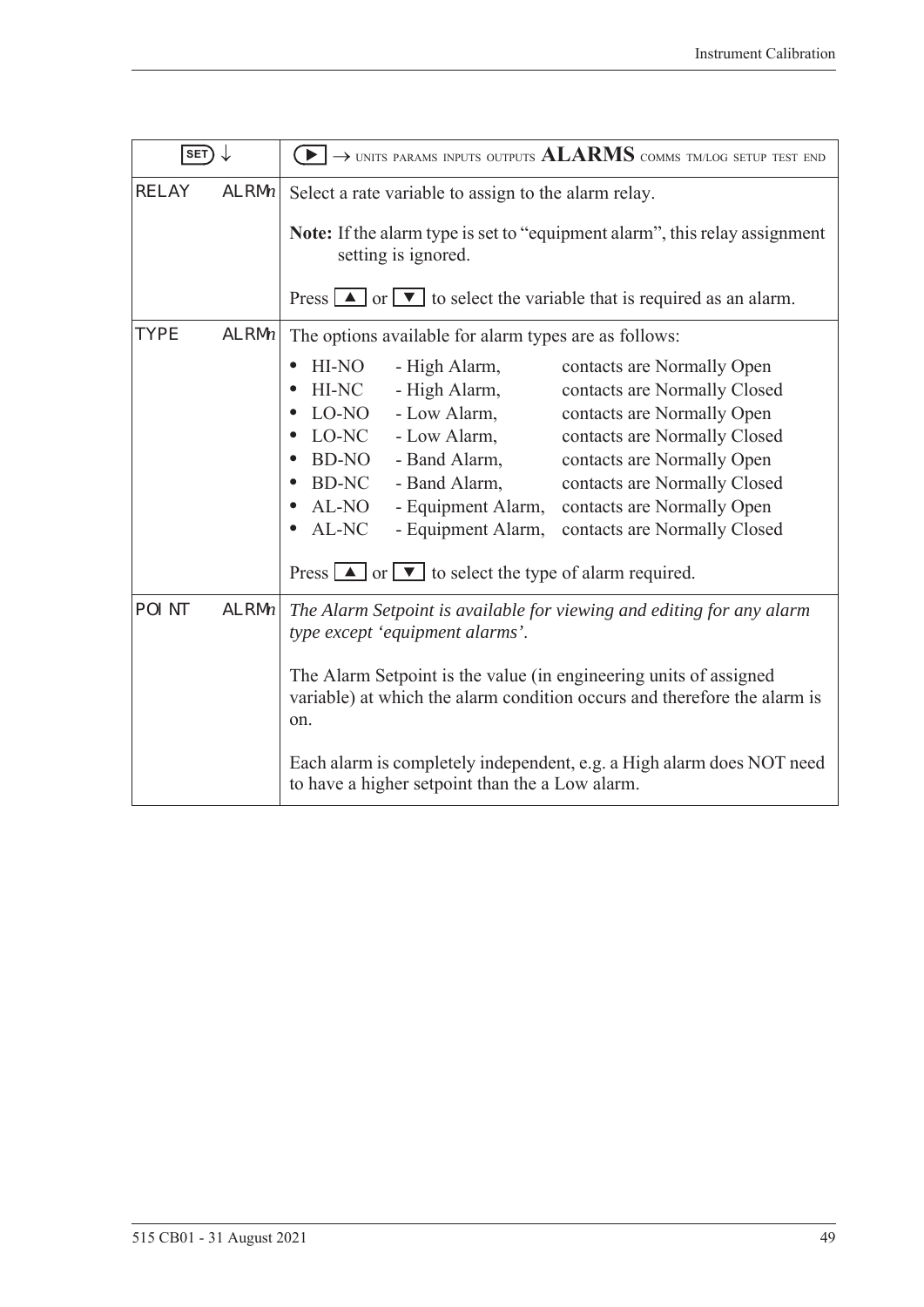| SET)                         | $\rightarrow$ units params inputs outputs $ALARMS$ comms tm/log setup test end                                                                                                                                                                                                                                                                                                           |
|------------------------------|------------------------------------------------------------------------------------------------------------------------------------------------------------------------------------------------------------------------------------------------------------------------------------------------------------------------------------------------------------------------------------------|
| <b>ALRMn</b><br><b>HYST</b>  | The Alarm Hysteresis is available for viewing and editing for any alarm<br>type except 'equipment alarms'.                                                                                                                                                                                                                                                                               |
|                              | Alarm hysteresis loops occur when the alarm toggles continuously on and<br>off when the process variable is close to the setpoint.                                                                                                                                                                                                                                                       |
|                              | For a high alarm, the alarm activates when the value of the variable rises<br>above the alarm setpoint and deactivates when the value falls below the<br>alarm setpoint minus the amount of the hysteresis setting (if any).                                                                                                                                                             |
|                              | For a low alarm, the alarm activates when the value of the variable falls<br>below the alarm setpoint and deactivates when the value rises above the<br>alarm setpoint plus the amount of the hysteresis setting (if any).                                                                                                                                                               |
|                              | For a band alarm, the alarm activates whenever the value of the variable<br>is outside the setpoint plus or minus the amount of the hysteresis.                                                                                                                                                                                                                                          |
|                              | For example, with a high alarm setpoint of 200, and a hysteresis setting<br>of zero, a value oscillating between 197 and 202 will cause the alarm to<br>toggle on at 200 and toggle off below 200. However, if the hysteresis is<br>set to 5, the value of the variable must fall below 195 to cancel the alarm.<br>The alarm will reactivate only when the value again rises above 200. |
| <b>DELAY</b><br><b>ALRMn</b> | The Alarm Delay is programmed in seconds and can be used to eliminate<br>undesired alarm activation during start-up or shutdown operation.                                                                                                                                                                                                                                               |

## **Communications**

The instrument has the following communication ports:

- **• COM-1 RS-232 Port** A 9-pin female connector on the rear panel of the instrument.
- **• COM-2 RS-485 or Ethernet Port** (optional) Terminals or socket on the rear panel. Ethernet connection requires COM-2 setting to be: RTU (Modbus), 19200 Baud rate, even parity and 1 stop bit.
- **• COM-3 Port** A special communications port that is only applicable to some applications.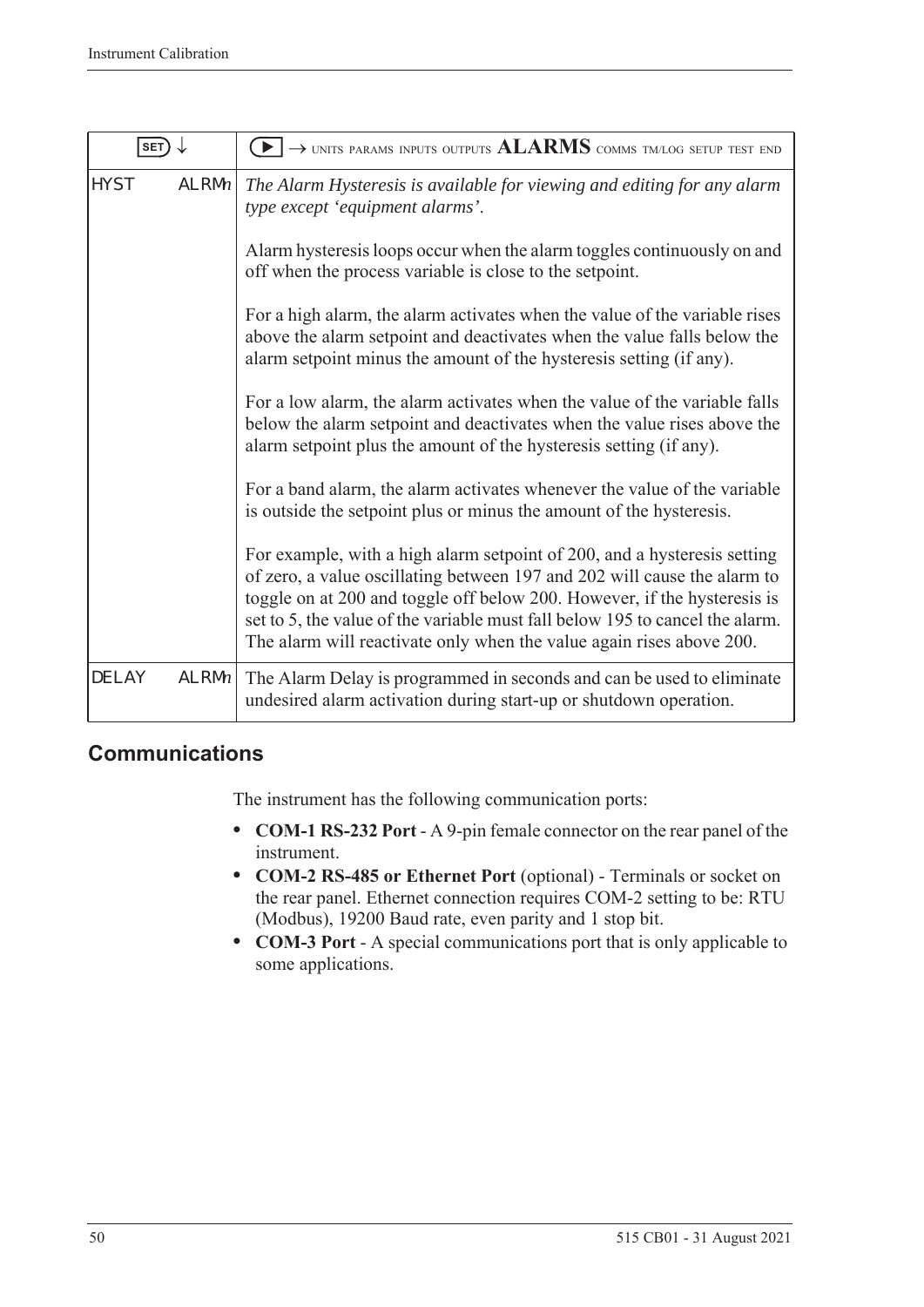| <b>SET</b>                 | $\blacktriangleright$ $\rightarrow$ units params inputs outputs alarms $\text{COMMS}$ tm/log setup test end                                                                                                                                       |  |
|----------------------------|---------------------------------------------------------------------------------------------------------------------------------------------------------------------------------------------------------------------------------------------------|--|
| <b>PROTOC</b><br>$COM - n$ | The Communications Protocols can be assigned to the communication<br>ports as follows (a protocol cannot be assigned to more than one port at<br>a time):                                                                                         |  |
|                            | <b>ASCII</b><br>- Simple ASCII                                                                                                                                                                                                                    |  |
|                            | - Modbus RTU<br><b>RTU</b>                                                                                                                                                                                                                        |  |
|                            | - Printer Protocol<br><b>PRN</b><br><b>NONE</b><br>- If a port is not being used, set the protocol to NONE.                                                                                                                                       |  |
|                            |                                                                                                                                                                                                                                                   |  |
|                            | Printer Protocol (PRN) is only available if the option with Real Time<br>Clock is installed.                                                                                                                                                      |  |
|                            | For the selected port, press $\boxed{\blacktriangle}$ or $\boxed{\blacktriangledown}$ to select the desired protocol.                                                                                                                             |  |
| $COM - n$<br><b>BAUD</b>   | The Baud setting is the speed of the communication port in data bits per<br>second.                                                                                                                                                               |  |
|                            | The baud rate of the instrument must match the baud rate of the<br>communication device that the instrument is connected to.                                                                                                                      |  |
|                            | Use 1 or $\bullet$ to select 2400, 4800, 9600 or 19200 baud.                                                                                                                                                                                      |  |
| PARI TY<br>$COM - n$       | The Parity bit helps to detect data corruption that might occur during<br>transmission.                                                                                                                                                           |  |
|                            | The parity bit setting of the instrument must match the parity bit setting<br>of the communication device that the instrument is connected to.                                                                                                    |  |
|                            | Press $\Box$ or $\nabla$ to select EVEN, ODD, or NONE.                                                                                                                                                                                            |  |
| S-BITS<br>$COM - n$        | The Stop bit indicates the end of a transmission. Stop bits can be 1 or 2<br>bit periods in length. The stop bit setting of the instrument must match<br>the stop bit setting of the communication device that the instrument is<br>connected to. |  |
|                            | Press $\boxed{\blacktriangle}$ or $\boxed{\blacktriangledown}$ to select 1 or 2 stop bits.                                                                                                                                                        |  |
| <b>DATA</b><br>RTU         | The Modbus RTU data format for the 2-register (4-byte) values can be<br>set as either floating point or long integer values.                                                                                                                      |  |
|                            | Use $\blacksquare$ or $\blacksquare$ to select FLOAT or INTEGER.                                                                                                                                                                                  |  |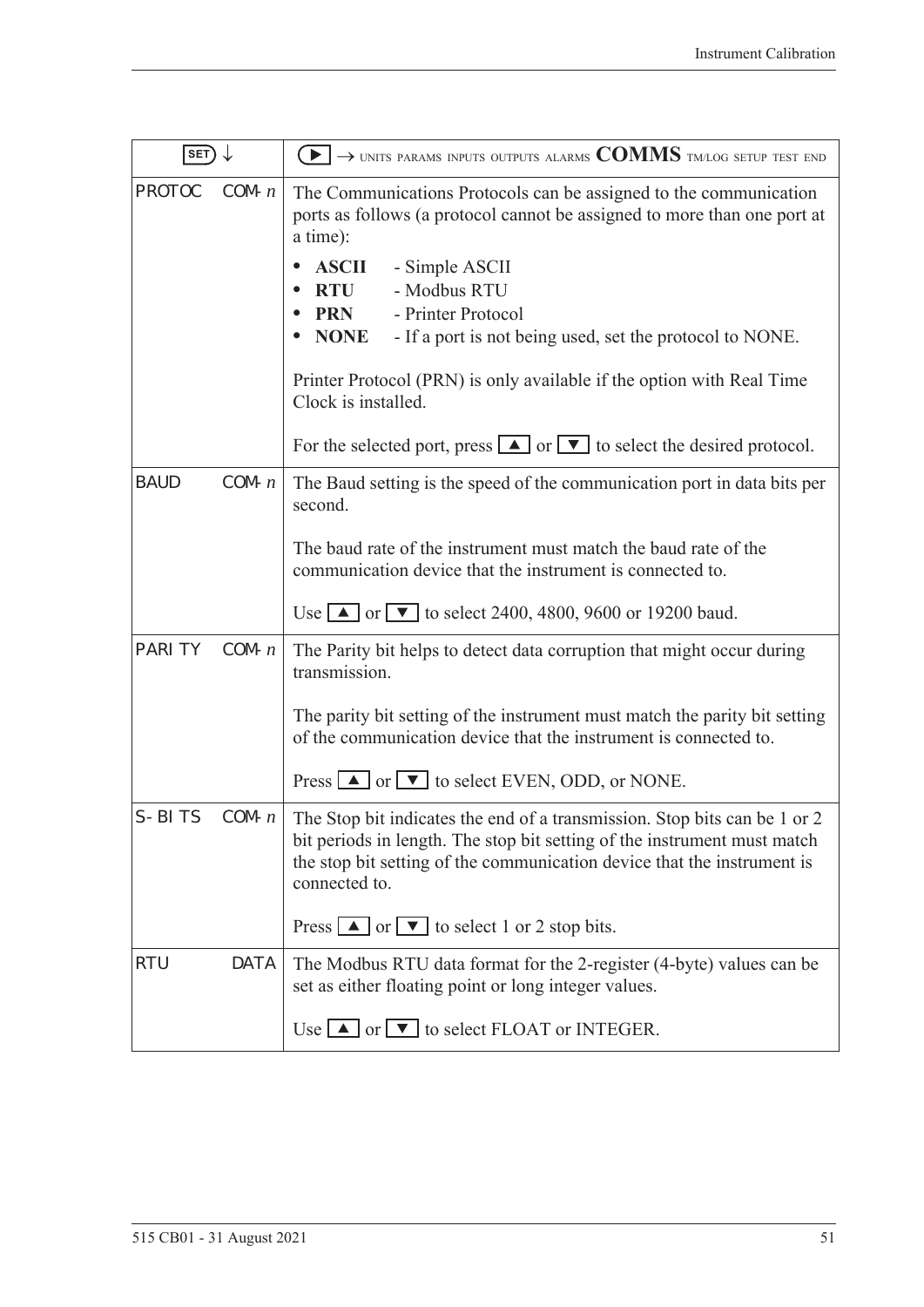| <b>SET</b>   |             | $\rightarrow$ units params inputs outputs alarms $\text{COMMS}$ tm/log setup test end                                                                                                                |
|--------------|-------------|------------------------------------------------------------------------------------------------------------------------------------------------------------------------------------------------------|
| <b>RTU</b>   | ADDR        | The Modbus RTU protocol address must be in the range of 1 to 247.<br>When multiple instruments (slaves) are connected to one communication<br>device (master), each assigned address must be unique. |
|              |             | <b>Note:</b> The master device uses the RTU address $0$ (zero) for broadcasting<br>to all connected slave units.                                                                                     |
| <b>ASCII</b> | <b>ADDR</b> | The ASCII protocol address identifies each communicating device.                                                                                                                                     |
|              |             | The address must be in the range of 1 to 255. When multiple instruments<br>(slaves) are connected to one computer (master), each assigned address<br>must be unique.                                 |
| <b>FLASH</b> | <b>PORT</b> | The Flash Driver Port assignment defines the communication port for<br>downloading software into the instrument.                                                                                     |
|              |             | The default setting of this assignment is the RS-232 port. The Ethernet<br>port, if fitted, cannot be used as the Flash port.                                                                        |
|              |             | Press $\Box$ or $\Box$ to select RS-232 (COM-1), RS-485 (COM-2) or<br>NONE.                                                                                                                          |

## **Time Settings and Data Logging**

#### **Instrument Clock**

**Note:** The real-time clock is part of the advanced option package.

The instrument has a real-time clock for recording logged events. The clock displays the time and the date. The date format can be set to European format (day/month/year) or American format (month/day/year). The time clock uses the 24-hour format.

The clock will continue to operate for up to 5 years (typically) on the internal battery if there is no power connected to the instrument. Therefore, after an interruption to the power supply, the instrument recommences normal operation although there will be no data recorded during the period without a power supply.

**Note:** If there is an interruption to the power supply and the battery has failed, the instrument displays an error message when the power supply is restored. In this case, you should set the current time and date so that the instrument continues to log data at the correct times.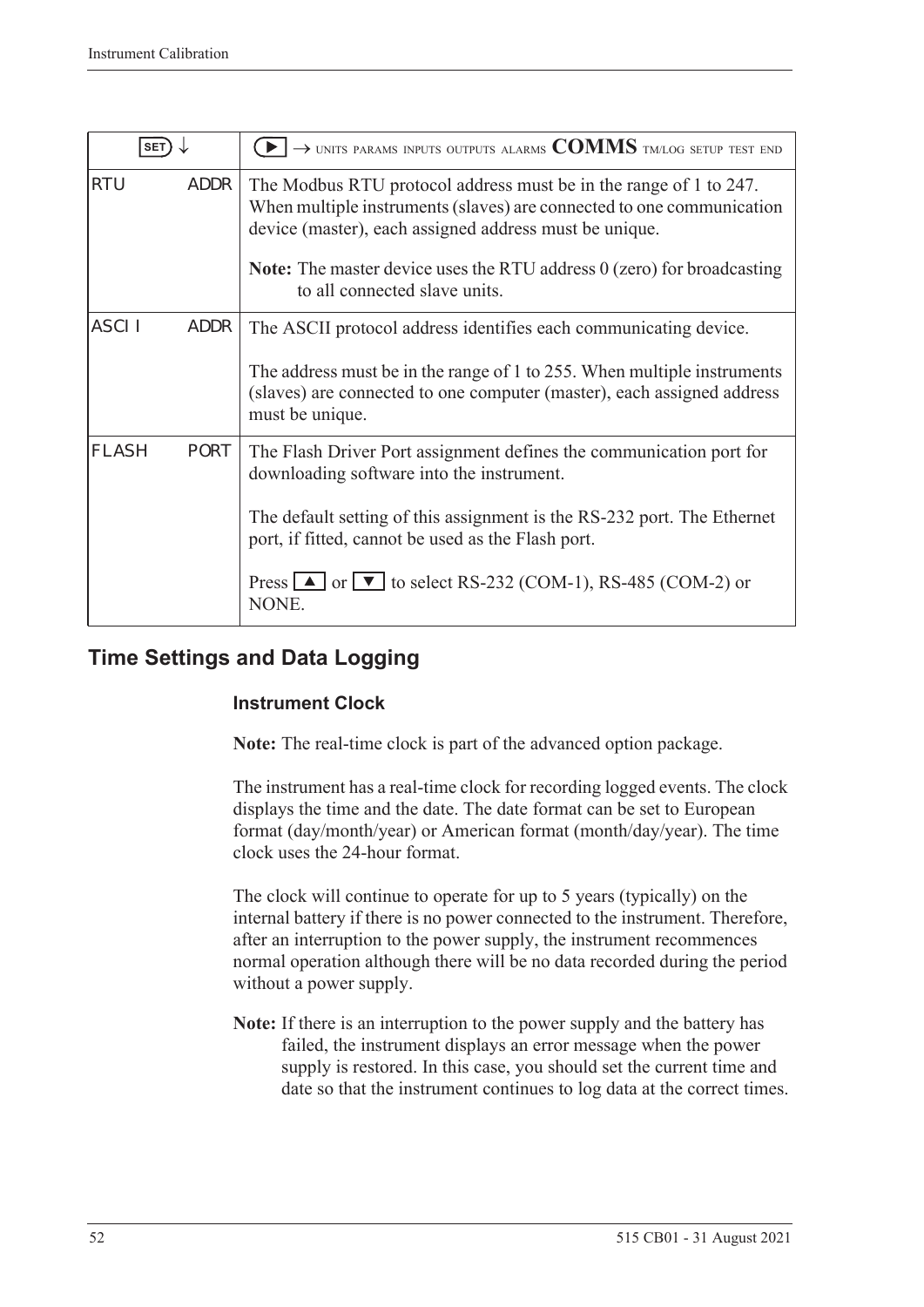## **Data Logging**

The instrument will log a total of 1000 deliveries (batches) if the real-time clock option is installed. The logs are taken at the end of each batch.

| SET)          |             | $\rightarrow$ units params inputs outputs alarms comms $\mathrm{TM/LOG}$ setup test end                                                                                                 |
|---------------|-------------|-----------------------------------------------------------------------------------------------------------------------------------------------------------------------------------------|
| <b>DATE</b>   | <b>FORM</b> | <b>Clock Date Format</b>                                                                                                                                                                |
|               |             | The European date format is: dd/mm/yyyy or (Day-Month).                                                                                                                                 |
|               |             | The American date format is: mm/dd/yyyy or (Month-Day).                                                                                                                                 |
|               |             | Press $\boxed{\blacktriangle}$ or $\boxed{\blacktriangledown}$ to select DAY-M or M-DAY                                                                                                 |
| <b>CLOCK</b>  | <b>YEAR</b> | The Clock Year defines the current year for the real-time clock.                                                                                                                        |
| <b>CLOCK</b>  | $M - DAY$   | The Clock M-DAY setting defines the current month and date for the<br>real-time clock. This parameter is programmed in Month-Day format for<br>both European and American date formats. |
| <b>CLOCK</b>  | $H-MI N$    | The Clock H-MIN setting is the current time in hours and minutes for the<br>real-time clock.                                                                                            |
| <b>RESET</b>  | <b>LOGS</b> | Reset the logged data. You may need to reset (clear) the logged data if<br>you change the time/log settings.                                                                            |
|               |             | Press $\Box$ or $\nabla$ to select YES, then press the <b>SET</b> ) key. The instrument<br>makes three beeps to confirm the reset command.                                              |
| <b>REPORT</b> | <b>LOGS</b> | The Printer Protocol Report Logs defines the number of latest logs to be<br>included into a printable report.                                                                           |
|               |             | Set the number of logs between 1 and 99.                                                                                                                                                |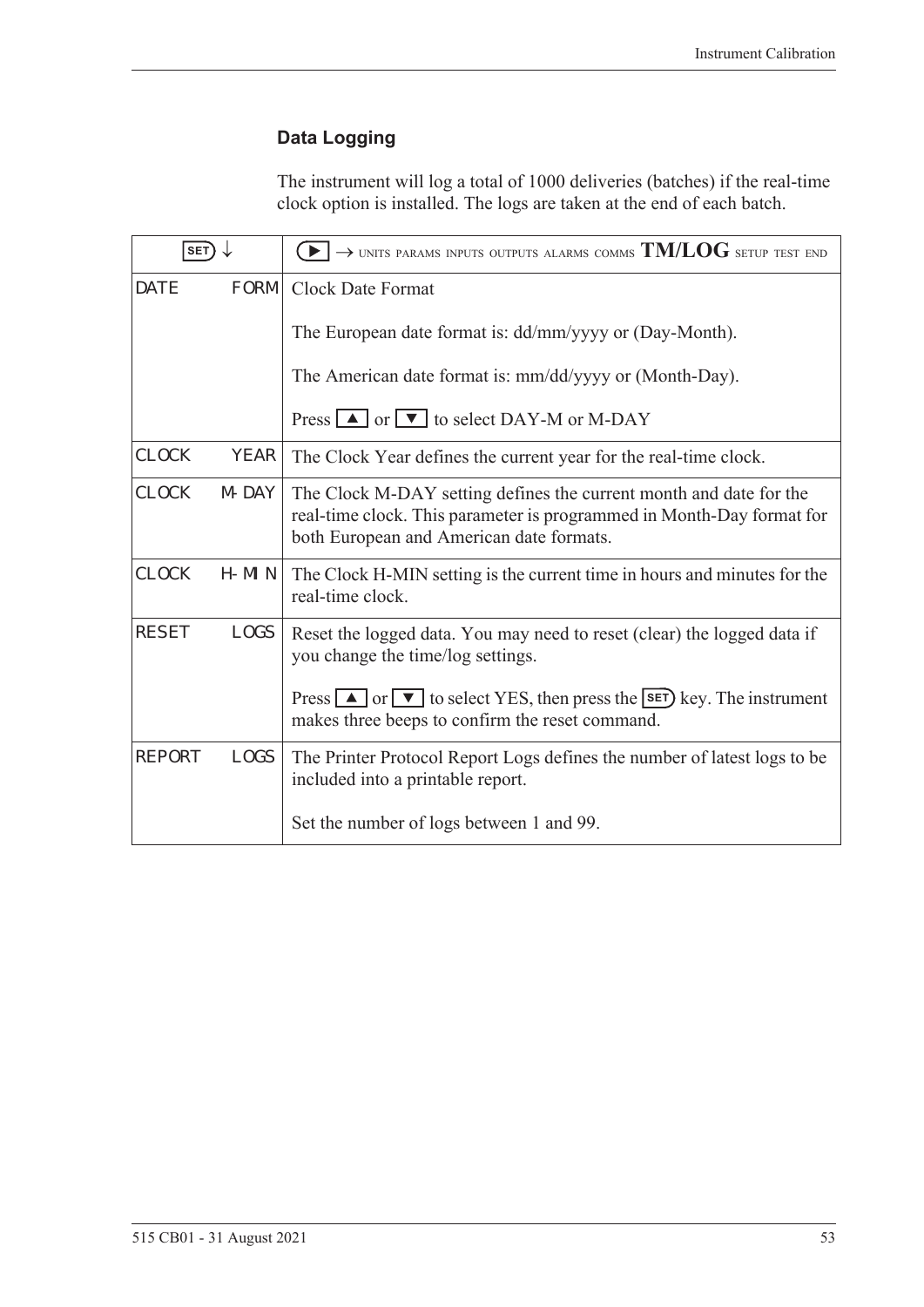| <b>SET</b>    |             | $\rightarrow$ units params inputs outputs alarms comms $TM/LOG$ setup test end                                                                                                                      |  |  |
|---------------|-------------|-----------------------------------------------------------------------------------------------------------------------------------------------------------------------------------------------------|--|--|
| <b>REPORT</b> | <b>TYPE</b> | The Printer Protocol Report Type determines the nature of the printout<br>from the REPORT PRINT - HOLD.SET prompt in the main menu. The<br>following report types available in this instrument are: |  |  |
|               |             | REP-10 Preset number of latest logs                                                                                                                                                                 |  |  |
|               |             | Press $\boxed{\blacktriangle}$ or $\boxed{\blacktriangledown}$ to select Report Type.                                                                                                               |  |  |
| <b>PRN</b>    | <b>TYPE</b> | The Printer Protocol Printer Type allows the nature of the printer being<br>used to be specified. The following printer types available in this<br>instrument are:                                  |  |  |
|               |             | <b>PRN-01</b><br>Generic computer printer                                                                                                                                                           |  |  |
|               |             | <b>PRN-02</b><br>Generic roll printer (prints first line first)                                                                                                                                     |  |  |
|               |             | <b>PRN-03</b><br>Slip printer TM295                                                                                                                                                                 |  |  |
|               |             | <b>PRN-04</b><br>Label (roll) printer - Citizen CMP30L                                                                                                                                              |  |  |
|               |             | Press $\boxed{\blacktriangle}$ or $\boxed{\blacktriangledown}$ to select Printer Type.                                                                                                              |  |  |

# <span id="page-63-0"></span>**General Setup Parameters**

| $ $ SET $) \downarrow$ | $\rightarrow$ units params inputs outputs alarms comms tm/log SETUP test end                                                                     |
|------------------------|--------------------------------------------------------------------------------------------------------------------------------------------------|
| DEFAULT TOTAL          | The instrument displays the default Total when the user presses the<br><b>TOTAL</b> key or when the timeout period has elapsed if it is enabled. |
|                        | Press $\boxed{\blacktriangle}$ or $\boxed{\blacktriangledown}$ to select the default total display.                                              |
| <b>SUPPLY</b><br>VOLT  | The instrument provides a power-limited supply for external transducers.                                                                         |
|                        | Press $\Box$ or $\Box$ to set the transducer supply voltage between 8 and 24<br>volts DC as required.                                            |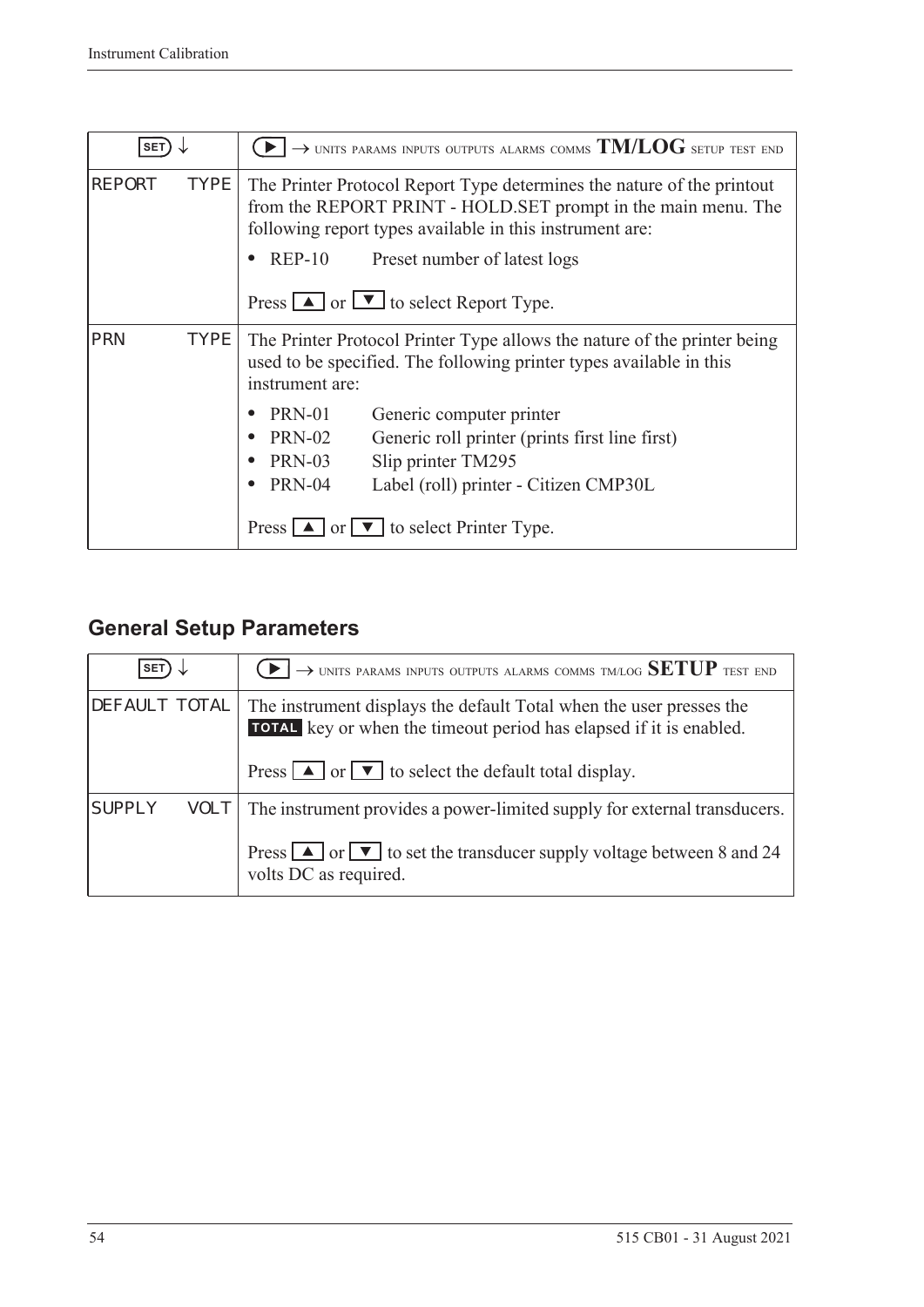| SET)                         | $\textcolor{red}{\blacktriangleright} \hspace{1mm} \rightarrow$ units params inputs outputs alarms comms tm/log $\text{SETUP}$ test end                                                                                                                                   |
|------------------------------|---------------------------------------------------------------------------------------------------------------------------------------------------------------------------------------------------------------------------------------------------------------------------|
| <b>MODE</b><br>T-OUT         | If the Display Timeout mode is enabled, and there is no user activity for<br>the defined timeout period, the display panel returns to the default<br>display.                                                                                                             |
|                              | This function is useful for the following reasons:                                                                                                                                                                                                                        |
|                              | to return the display to a preferred variable after the user has finished<br>$\bullet$<br>reading other information,<br>to cancel the calibration mode and return to the default display if the                                                                           |
|                              | user does not exit from the calibration mode for any reason.                                                                                                                                                                                                              |
|                              | Press $\boxed{\blacktriangle}$ or $\boxed{\blacktriangledown}$ to select the display timeout function as follows:                                                                                                                                                         |
|                              | <b>DISABLE</b> - Timeout is completely disabled.<br>$\bullet$<br><b>EN DISP</b> - Timeout is enabled during Normal mode and Calibration<br>View mode.                                                                                                                     |
|                              | <b>EN EDIT</b> - Timeout is enabled during Calibration Set mode.<br>$\bullet$<br><b>EN ALL</b> - Timeout is enabled for all modes.                                                                                                                                        |
| <b>SEC</b><br>T-OUT          | The Display Timeout period defines the delay for the Display Timeout<br>mode if it is enabled.                                                                                                                                                                            |
|                              | The display timeout period can be from 10 to 99 seconds.                                                                                                                                                                                                                  |
| <b>ACCUM</b><br><b>RESET</b> | The Reset Accumulated Totals function clears all of the accumulated<br>totals and the non-accumulated totals.                                                                                                                                                             |
|                              | Press $\Box$ or $\nabla$ to select YES, then press the <b>SET</b> ) key. The instrument<br>makes three beeps to confirm the reset command.                                                                                                                                |
| DI SPL<br><b>TAGS</b>        | The Display Tags option determines whether the instrument displays the<br>default display tags or the user-defined tags. The display tag setting also<br>defines whether the instrument displays the default error and warning<br>messages, or the user-defined messages. |
|                              | Note: The user-defined tags can be entered into the instrument only by<br>the manufacturer or the distributor.                                                                                                                                                            |
|                              | Press $\Box$ or $\nabla$ to select the Display Tags option as follows:                                                                                                                                                                                                    |
|                              | <b>DEFAULT</b> - the instrument displays the default (English) tags<br>$\bullet$<br><b>USER</b> - the instrument displays the user-defined tags.                                                                                                                          |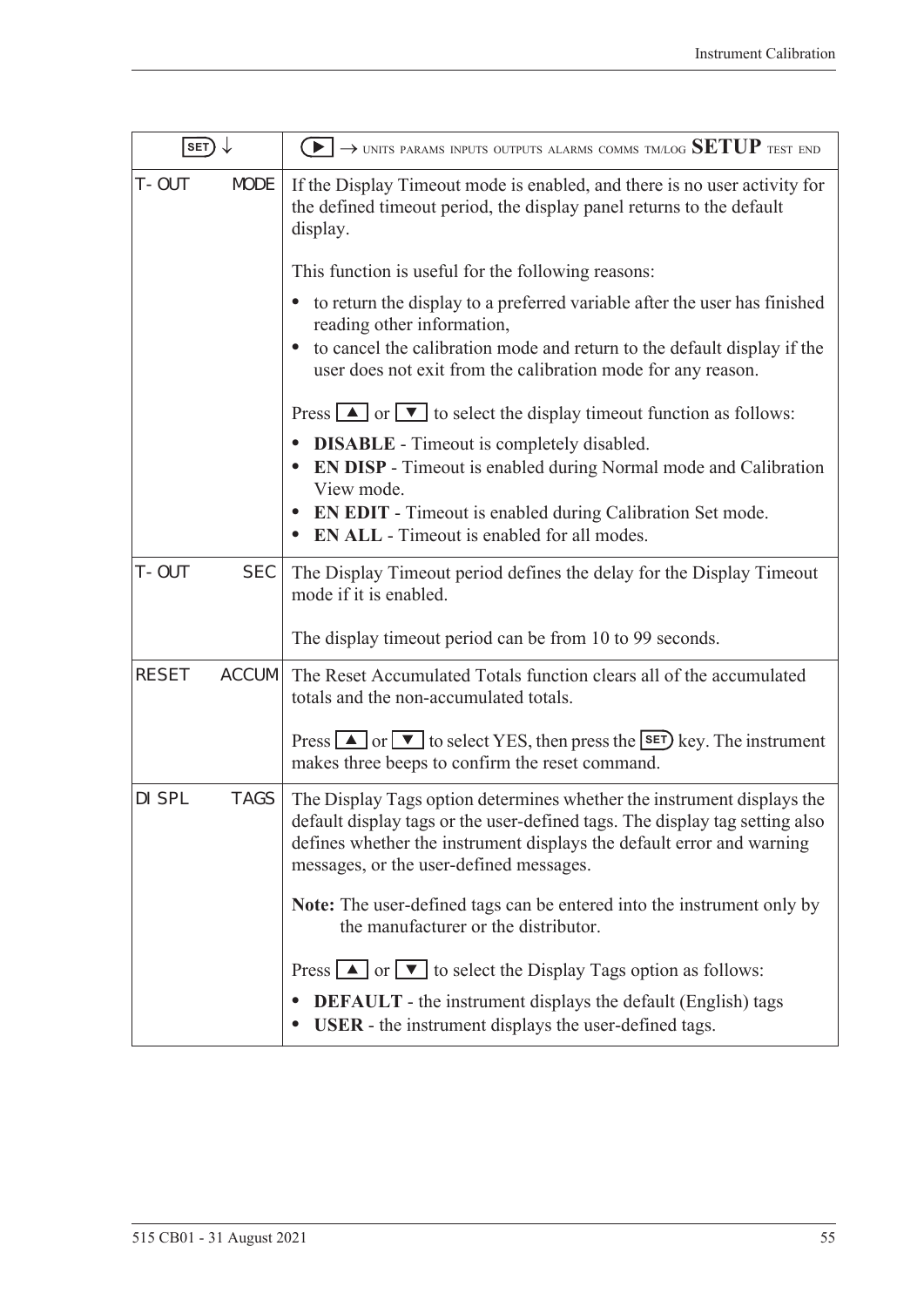| <b>SET</b>    |                 | $\rightarrow$ units params inputs outputs alarms comms tm/log SETUP test end                                                                                                                                                                                                                                                           |
|---------------|-----------------|----------------------------------------------------------------------------------------------------------------------------------------------------------------------------------------------------------------------------------------------------------------------------------------------------------------------------------------|
| BACK-L        | T-OUT           | If the backlight time out is enabled, and there is no user activity (any keys<br>pressed) for a period of 10 seconds, the display backlight switches off to<br>save power. The backlight switches on when a key is pressed. Select the<br>backlight timeout mode as required.<br>Press $\Box$ or $\nabla$ to select ENABLE or DISABLE. |
| <b>RATES</b>  | DP I            | This parameter sets the maximum number of decimal places for<br>displaying or printing main menu rates.                                                                                                                                                                                                                                |
| <b>TOTALS</b> | DP <sub>1</sub> | This parameter sets the maximum number of decimal places for<br>displaying or printing main menu totals.                                                                                                                                                                                                                               |

## **Test Menu**

The Test menu enables you to view the inputs and outputs to and from the instrument.

In Calibration Set mode you can control the outputs and the alarms as described in the table below.

| <b>SET</b>   |       | $\rightarrow$ units params inputs outputs alarms comms tm/log setup $\mathrm{TEST}$ end                                                                                                  |
|--------------|-------|------------------------------------------------------------------------------------------------------------------------------------------------------------------------------------------|
| F1 NPn       | Hz    | The frequency of the input to $FINPn$ is displayed in Hertz.                                                                                                                             |
| AI $N\Box n$ | Units | The units are displayed according to the calibration setup for the analog<br>input. If unused or set to Default the input is 4-20mA and displayed in<br>mA.                              |
| LI NPn       |       | STATE   You can view the state of the logic inputs. If the input is an open contact<br>or inactive it will display HI. If the input is a closed contact or active it<br>will display LO. |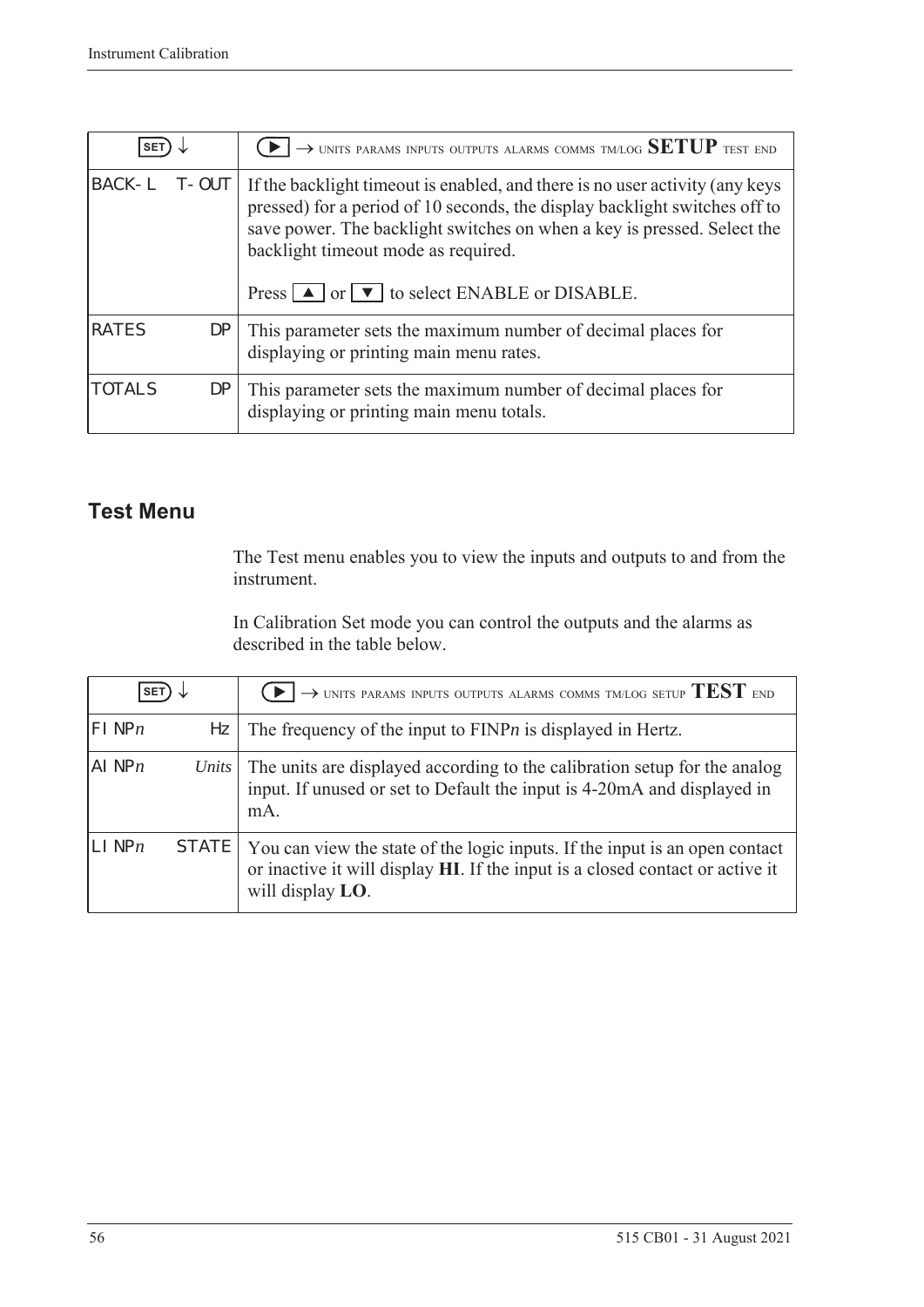| SET)                     |              | $\rightarrow$ units params inputs outputs alarms comms tm/log setup $\mathrm{TEST}$ end                                                                         |
|--------------------------|--------------|-----------------------------------------------------------------------------------------------------------------------------------------------------------------|
| OUT <sub>n</sub>         | <b>STATE</b> | You can control the state of the outputs. Press the $\Box$ or $\nabla$ keys to set<br>the output state as follows:                                              |
|                          |              | <b>PROCESS</b> - the output depends on the current values of the inputs<br>and the calculations that the instrument performs.                                   |
|                          |              | For a pulse output, such as a total, the output produces a pulse train as<br>follows:                                                                           |
|                          |              | ON - a pulse train with a pulse width as set in the Outputs menu.<br>OFF - no output.                                                                           |
|                          |              | For a 4-20 mA output, such as a rate, the output is as follows:                                                                                                 |
|                          |              | $HI - the output is set to 20 mA.$                                                                                                                              |
|                          |              | LO - the output is set to $4mA$ .                                                                                                                               |
| ALRMn<br>or<br>$REL - n$ | <b>STATE</b> | You can control the state of the relays (alarms). Press the $\Box$ or $\nabla$<br>keys to set the selected relay as follows:                                    |
|                          |              | PROCESS - the relay operates according to the current values of the<br>inputs and the relay settings as programmed.                                             |
|                          |              | <b>OPEN</b> - the relay output contacts are set to "open".<br>$\bullet$                                                                                         |
|                          |              | CLOSED - the relay output contacts are set to "closed".                                                                                                         |
| <b>SUPPLY</b>            | V            | You can display the actual DC output supply voltage, which may help<br>with troubleshooting.                                                                    |
|                          |              | If the actual supply voltage is lower than the preset value (refer to<br>General Setup Parameters on page 54) it may indicate that the output is<br>overloaded. |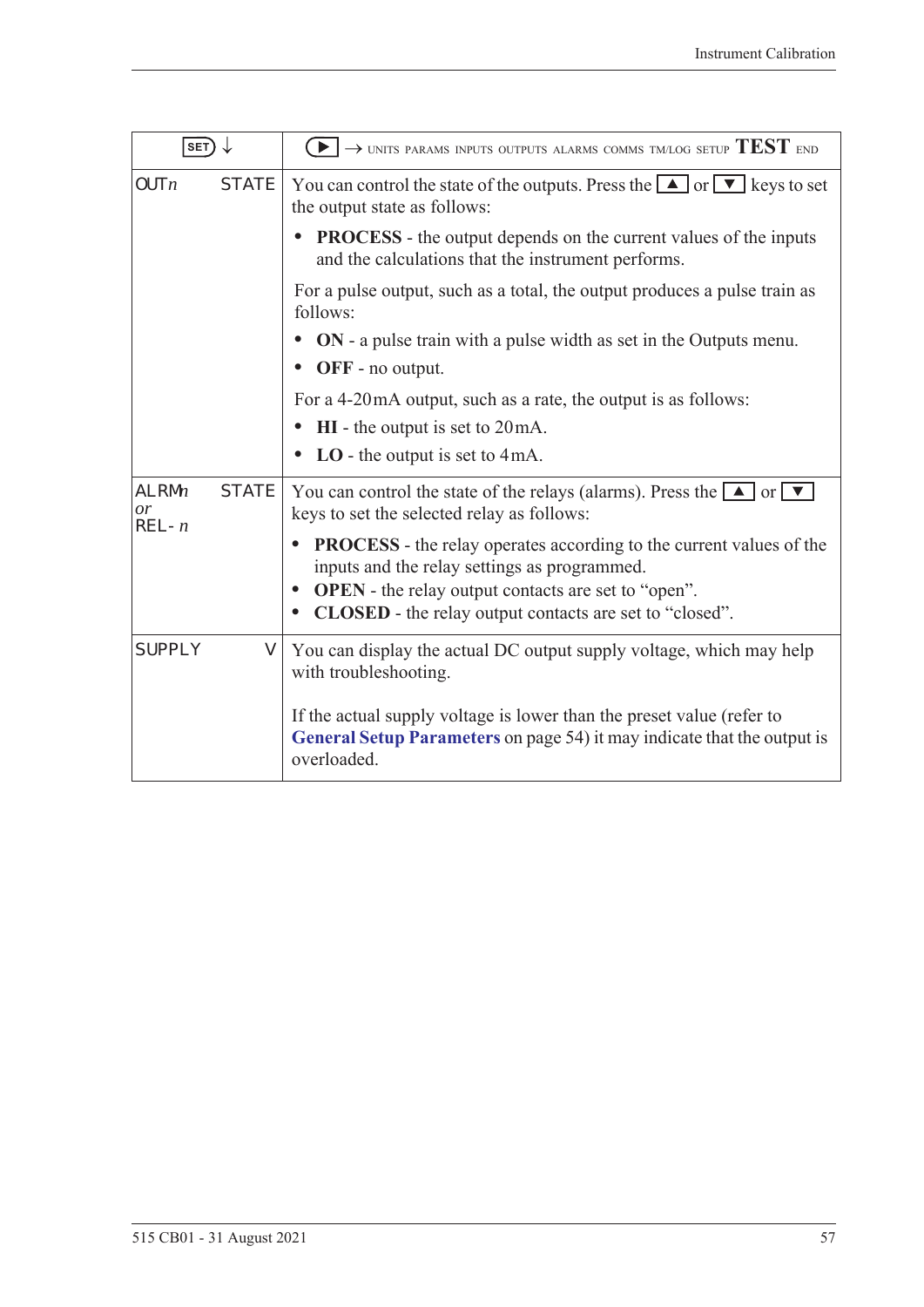# **System Messages**

The instrument displays messages for defined events and fault conditions.

The manufacturer or distributor can enter user-defined text for the messages. This user-defined text is displayed, instead of the default (English) messages, when the Display Tags option in the Setup menu is set to USER.

## <span id="page-67-0"></span>**Error Messages**

| <b>Error</b><br><b>Messages</b>     | <b>Status</b><br>Code | <b>Description</b>                                                                                                                                                                                                                                                                                                                                                                          |
|-------------------------------------|-----------------------|---------------------------------------------------------------------------------------------------------------------------------------------------------------------------------------------------------------------------------------------------------------------------------------------------------------------------------------------------------------------------------------------|
| CPU Card<br>Failure                 | 20                    | There are failed components on the CPU card and technical support<br>is required.                                                                                                                                                                                                                                                                                                           |
| Power Supply<br>is Low              | 21                    | The input and/or output power supply voltage is too low, ensure<br>that:<br>input power supply voltage is within the specified range<br>(a)<br>output power supply is not overloaded.<br>(b)                                                                                                                                                                                                |
| New/Failed<br>Battery - Set<br>Time | 22                    | The real-time clock has lost the correct time because the battery has<br>failed, or there is a new battery. Set the current time and date (in the<br>TM/LOG menu) to clear the error message and to continue data<br>logging at the correct times.<br>Note: The instrument can continue operating with a failed battery,<br>but the correct time will be lost if there are interruptions to |
|                                     |                       | the power supply.                                                                                                                                                                                                                                                                                                                                                                           |
| No Flow<br>Detected                 | 12                    | The "no flow" condition is detected when the flow timeout expires<br>during a delivery. There must not be a period of no flow greater<br>than the timeout value during the delivery.                                                                                                                                                                                                        |
| Overflow<br>Detected                | 13                    | The "overflow" condition is detected when the flow continues<br>longer than the timeout period after attempting to stop the flow.                                                                                                                                                                                                                                                           |
| Leakage<br>Detected                 | 14                    | The "leakage" condition is detected when an amount greater than<br>the acceptable total is received without starting a delivery.                                                                                                                                                                                                                                                            |

The instrument displays error messages as described in the following table: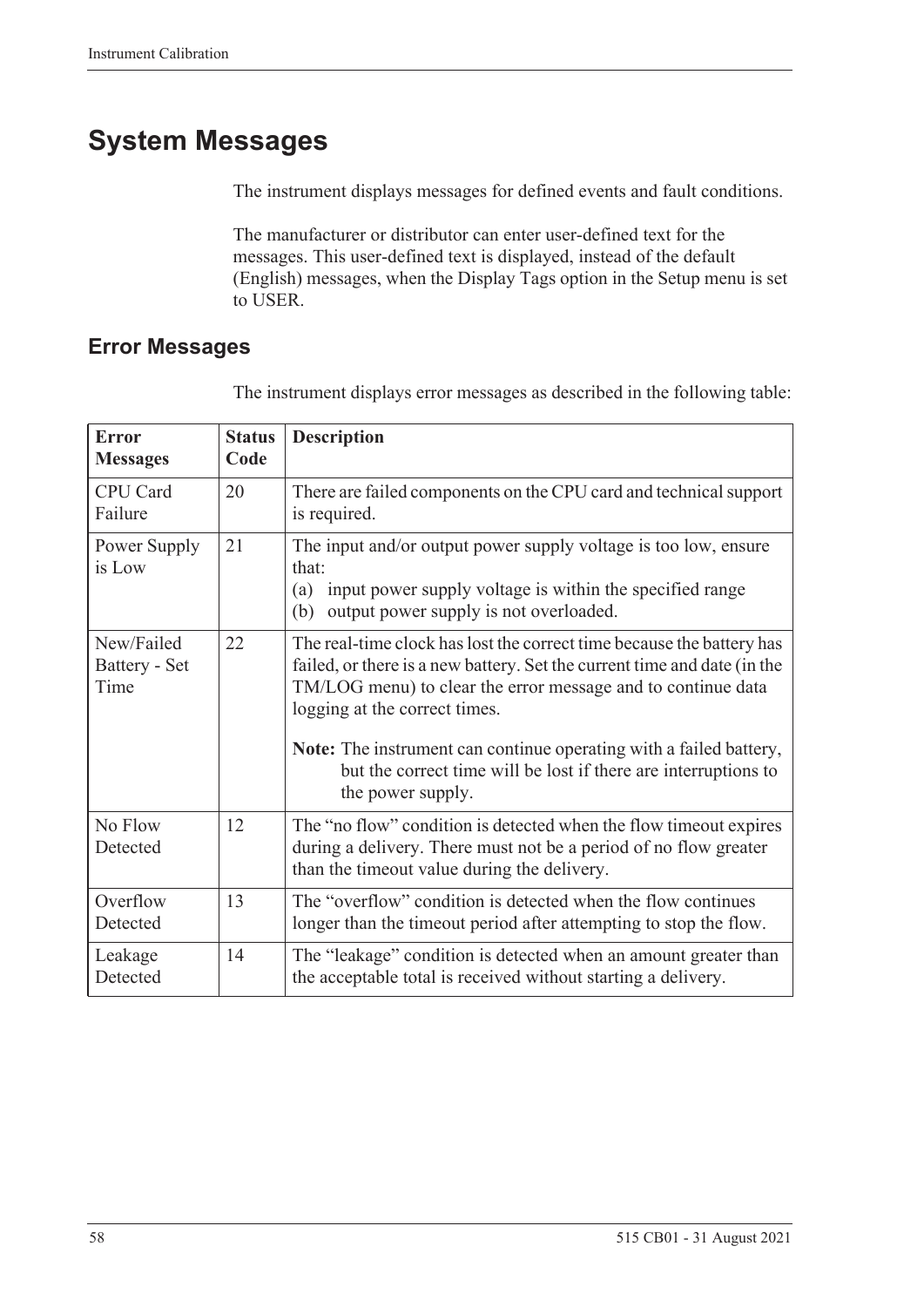# **Warning Messages**

The instrument displays warning messages as described in the following table:

| <b>Warning Messages</b>           | <b>Description</b>                                                                                                                                 |
|-----------------------------------|----------------------------------------------------------------------------------------------------------------------------------------------------|
| Value Has Been Set to             | You have entered an invalid value for a parameter. Therefore, the                                                                                  |
| Default                           | instrument has set the default value.                                                                                                              |
| Already Assigned to<br>Other Port | You have tried to assign a particular protocol type to more than one<br>serial communication port. The instrument has set the protocol to<br>NONE. |
| Preset Over Limit -               | You have exceeded the preset limit. The instrument will set the                                                                                    |
| Max Set                           | maximum allowed value.                                                                                                                             |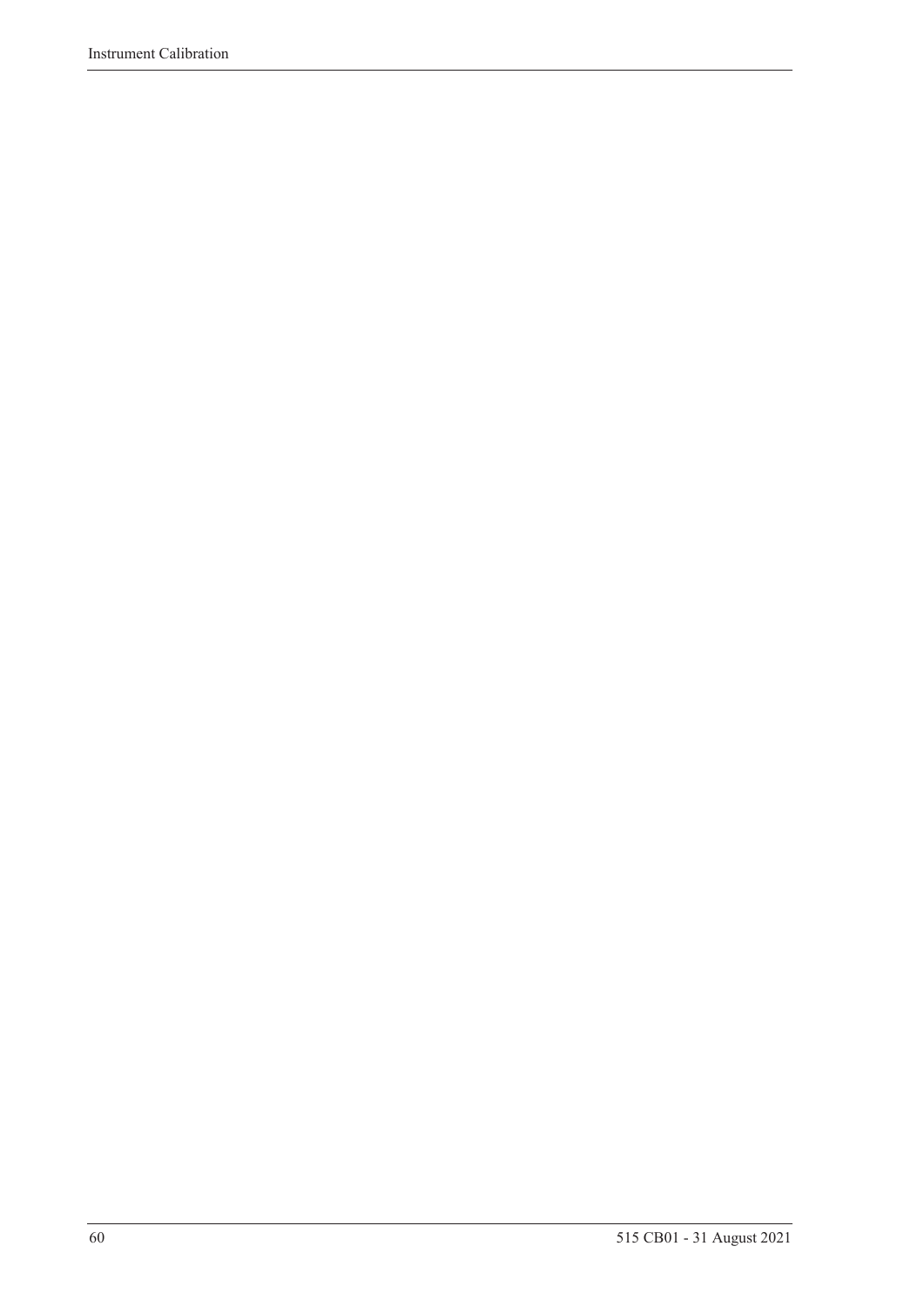# **Chapter 6 Communications**

# **Overview**

This chapter describes the communications between the instrument and another communicating device such as a computer or a printer. You should have relevant information about the devices to which the instrument will be connected. Some connection examples are included in this manual, however, the operation and connection of other devices is outside the scope of this manual.

#### **Hardware Interconnection**

The instrument has two communication ports:

- **•** COM-1 RS-232 port on the rear panel (DB9 female connector)
- **•** COM-2 RS-485 port on the rear panel (optional) or Ethernet (optional)

The appropriate interface and protocols are selected during calibration.

#### **COM-1 RS-232 Port**

The COM-1 RS-232 port provides communication between the instrument and one other device such as a host computer or a printer.

**Note:** A printer must have a serial port to be able to be directly connected to the flow computer. It is not possible to communicate directly with a printer via a parallel port.

Computers use either a DB9 or a DB25 connector, and the connections to each type are shown in [Figure 15.](#page-70-0)



*Figure 15 RS-232 Cable Connections to a Computer*

<span id="page-70-0"></span>**Note:** The instrument requires a cable with straight-through connections. Do not use a null modem cable for RS-232 connection to a computer.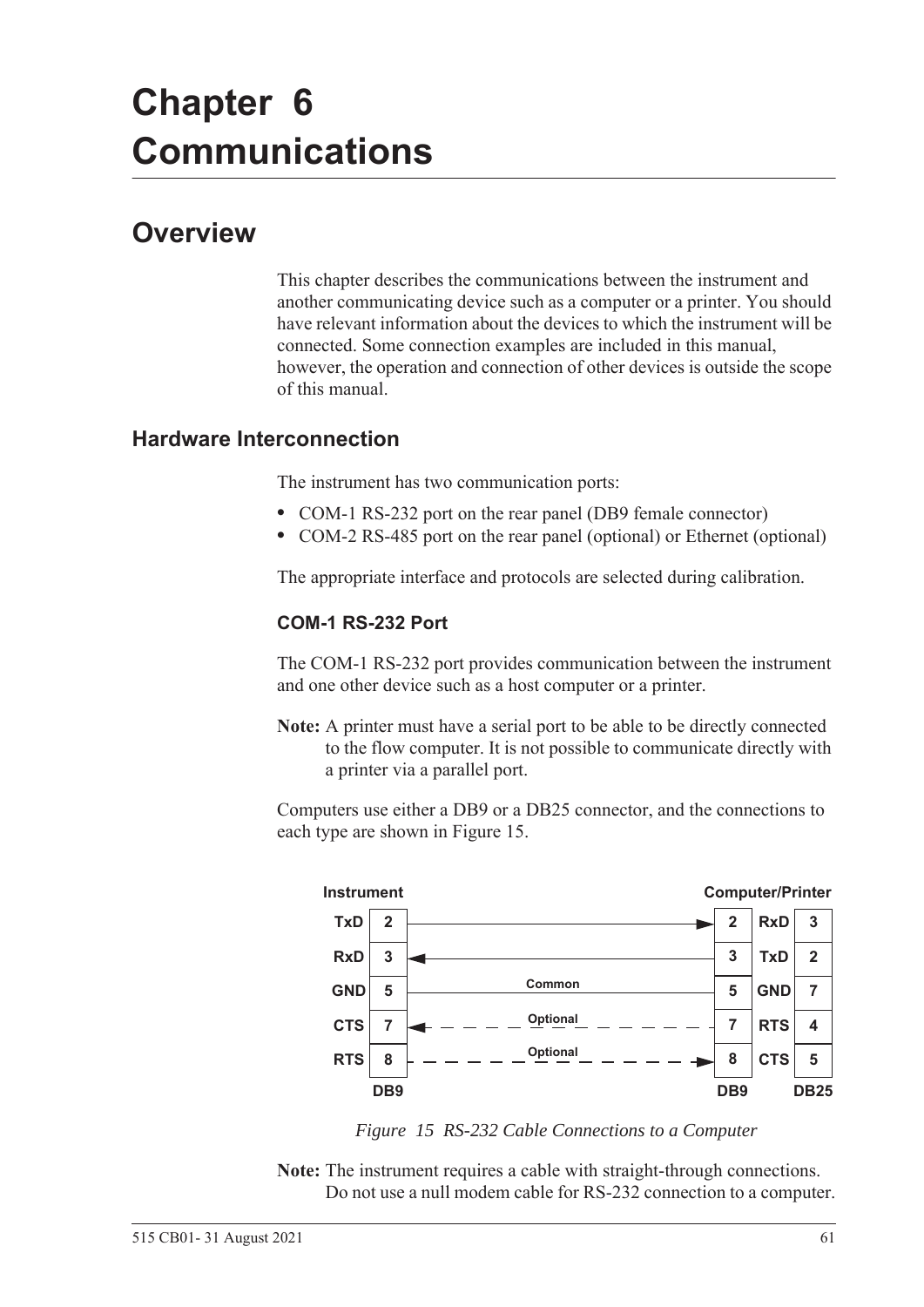#### **COM-2 RS-485 Port Option**

The COM-2 RS-485 port enables communication with multiple devices. Each device has a unique address so that the "master" device can communicate with specific "slave" devices.

On RS-485 links, an external terminating resistor must be connected at the furthest end of the cable. When multiple instruments are connected, they should be "daisy chained" in a multidrop configuration as shown in [Figure](#page-71-0)  [16](#page-71-0). Up to 32 units can be connected to the interface at a maximum distance of 1200 metres.



*Figure 16 RS-485 Connections*

#### <span id="page-71-0"></span>**COM-2 Ethernet Port Option**

An Ethernet module is an available option, in place of the RS-485 port, if Modbus TCP/IP connection is required. In the programming communication settings, COM-2 should be set to RTU (Modbus), 19200 Baud rate, even parity and 1 stop bit.

For further advice and example of Ethernet port usage and setup, refer to **[Ethernet Port & Setup](#page-95-0)** on page 86 in the Appendix.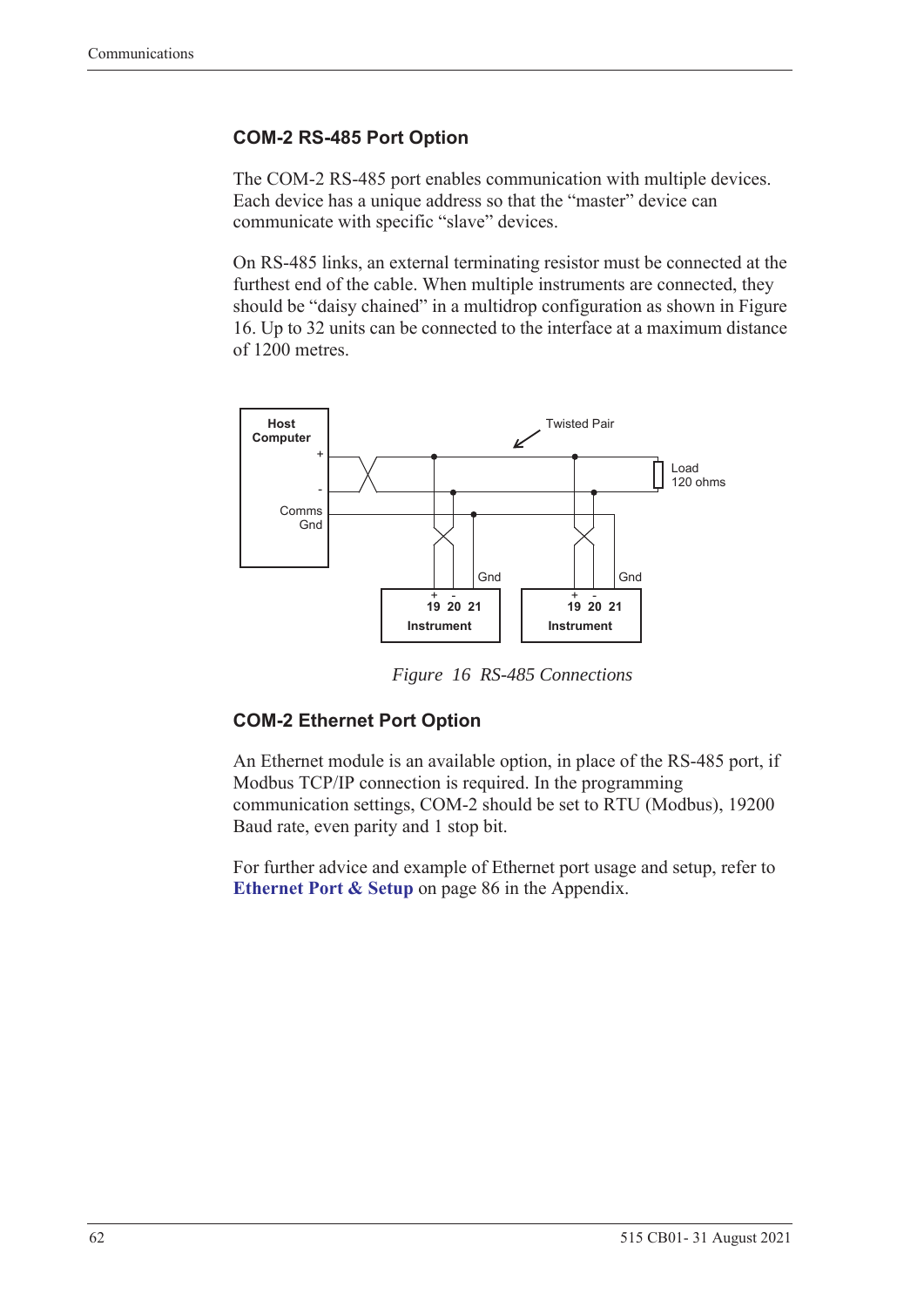### **Protocols**

<span id="page-72-1"></span>The communications protocols can be assigned to the communication ports on the instrument as follows:

- **• ASCII** Simple ASCII
- **• RTU** Modbus RTU
- **• PRN** Printer Protocol
- **• NONE** If a port is not being used, set the protocol to NONE.
- **Note:** The Printer Protocol is only available if the option with Real Time Clock is installed. Also a protocol cannot be assigned to more than one port at a time as described in **[Communications](#page-59-0)** on page 50.
- **• ASCII** In this ASCII protocol each command and response is a string of ASCII characters. This proprietary protocol is developed by Contrec to allow for simple information interchange. The main advantages of this mode are that it allows extended time intervals to occur between characters without causing a timeout error and that messages can be sent and monitored easily with a simple ASCII terminal.
- **• Modbus RTU** Modbus RTU is an industry-standard protocol which allows the instrument to be easily connected to computers running supervisory software systems. The main advantage of this mode is that its greater character density allows better data throughput than ASCII mode, however each message must be transmitted in a continuous stream.
- <span id="page-72-0"></span>**• Printer** - In the Printer protocol there is a selection of printer types. Please refer to the **[Printer Protocol](#page-84-0)** on page 75 for full details.

### **Simple ASCII Protocol**

This simple ASCII protocol requires that all requests are initiated with a colon (:) and terminated with a carriage return  $\binom{C_R}{R}$ . The message termination can include a linefeed before the carriage-return  $(\mathsf{L}_\mathsf{F}^\mathsf{C}_{\mathsf{R}})$ , but it is the carriage-return that acts as the message termination.

<span id="page-72-2"></span>All responses by the instrument are terminated with a linefeed and a carriage-return  $(L_F^C_R)$ .

### **Requests Format**

The format of a request to the instrument is as follows:

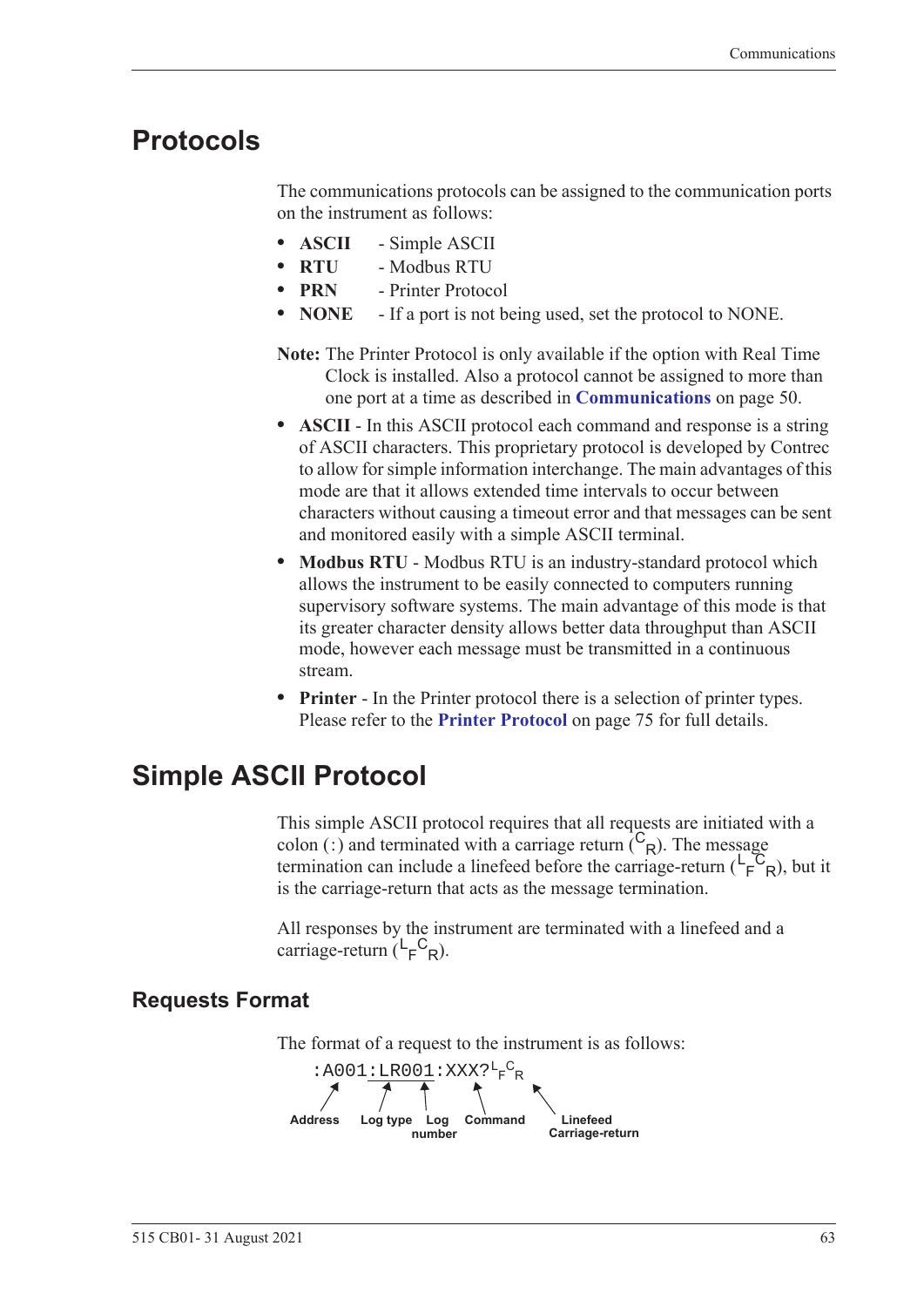Each request must include the address and command portions. The underlined section is an optional part of the request string.

#### <span id="page-73-0"></span>**Address**

In multipoint communications, each instrument must have a unique address and it is essential in the request for identifying a particular instrument. However, it may be set to 000, for special broadcast commands.

For single-instrument communications, the address can also be set to 000 in the request.

Refer to **[Communications](#page-59-0)** on page 50 for setting the instrument address.

**Note:** The instrument always responds with its address in the header regardless of the type of request.

#### **Log Type and Number**

The log type and number enables a communicating device to retrieve data from the instrument.The data can be from the event-based logs or from the current process variables.

The log request is optional. If the log request is not included, or the log number is set to 000, the instrument returns the current process variables. If the log request is included, the log number defines the specific log entry by counting backwards. The most recent log entry for a timebase is 001.

The "last edit" log records the process variables at the time of the last exit from the calibration edit mode. There is only one "last edit" log, therefore, if a number is included in the request, the instrument ignores the number and returns the data at the time of the last edit.

The types of logs applicable to this instrument are as follows:

| Log Type                                         |
|--------------------------------------------------|
| LE - last edit log                               |
| LR - logged records (non-timebased logging)      |
| LN - current totals displayed as Non-accumulated |

The number of the log entry is the same as shown on the front panel of the instrument. For example, a request for LR003 would return the data for the log entry two batches prior to the most recent batch log entry.

#### **Instrument Responses**

<span id="page-73-1"></span>The instrument response time to any enquiry is no more than 300 ms. The responses from the instrument are in the following format: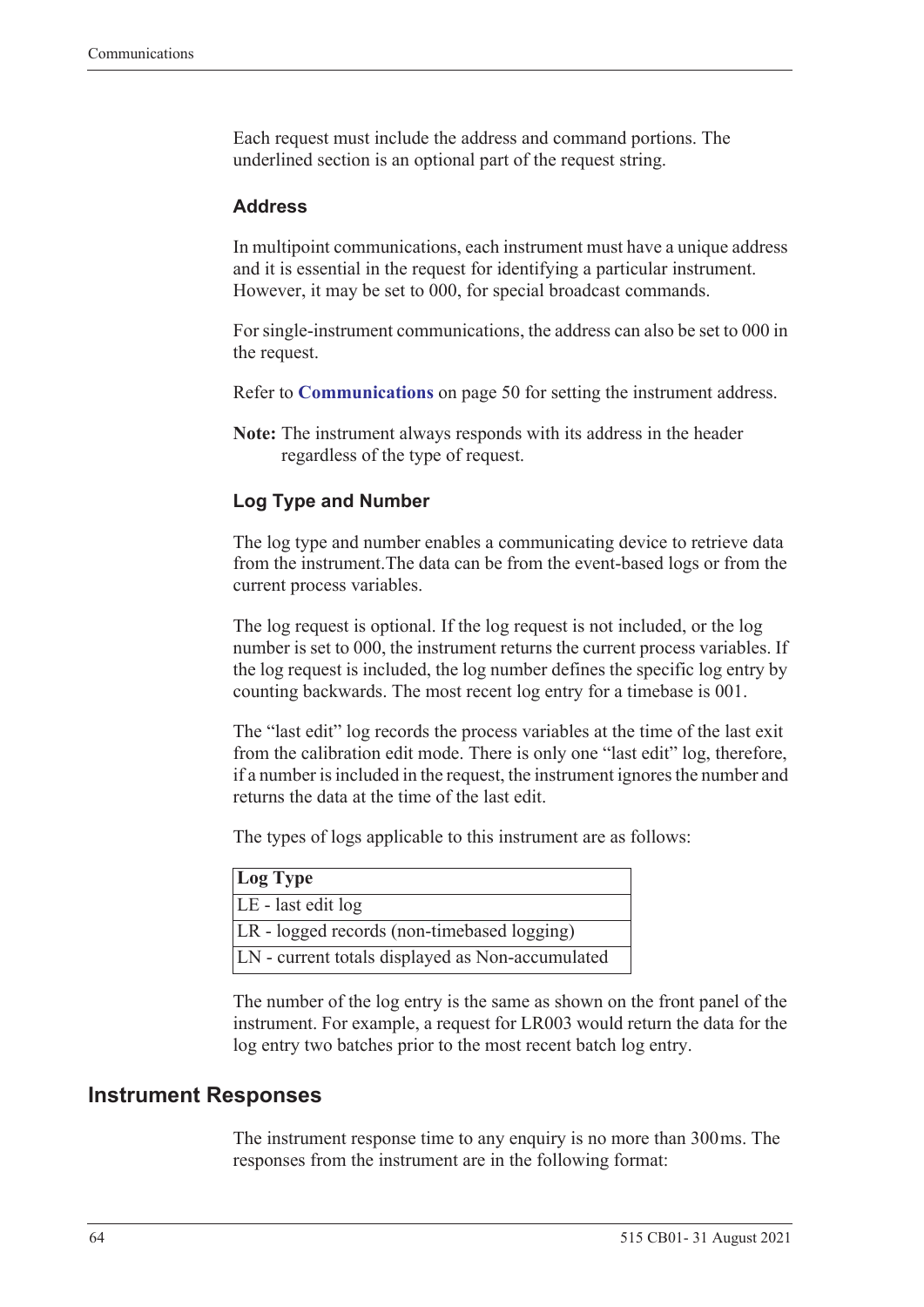```
HEADER<sup>L</sup>F<sup>C</sup>R
DATA<sup>L</sup>F<sup>C</sup>R
DATA<sup>L</sup>F<sup>C</sup>R
.
.
.
DATA<sup>L</sup>F<sup>C</sup>R
L_p^CR
```
The components of the response message are as follows:

#### **Header**

The format of the response header from the instrument is as follows:



<span id="page-74-0"></span>The instrument **Exception Status** codes that the instrument returns for the ASCII protocol are the same as those described for the Modbus RTU protocol in **[Instrument Exception Status](#page-82-0)** on page 73.

#### **Data**

The format of the data variables from the instrument is as follows:



**Note:** The decimal point in the Value is always at character position 8. Therefore whole numbers are aligned right at the decimal point, with trailing zeroes.

#### **Variables Request**

The variables request asks the instrument to return the value of one or more requested variables. All totals are transmitted as accumulated totals.

|                                      | <b>Command</b> Description                                                                                                                      |
|--------------------------------------|-------------------------------------------------------------------------------------------------------------------------------------------------|
| :RVA?                                | Return all variables                                                                                                                            |
| :RVD?                                | Return the default Total and Rate                                                                                                               |
| $\vert:\mathrm{RV}0? \dots$<br>:RV9? | Return the specific variable. The numbers relate to the<br>position in the variables menu. For example, V0 is Energy,<br>V1 is Power and so on. |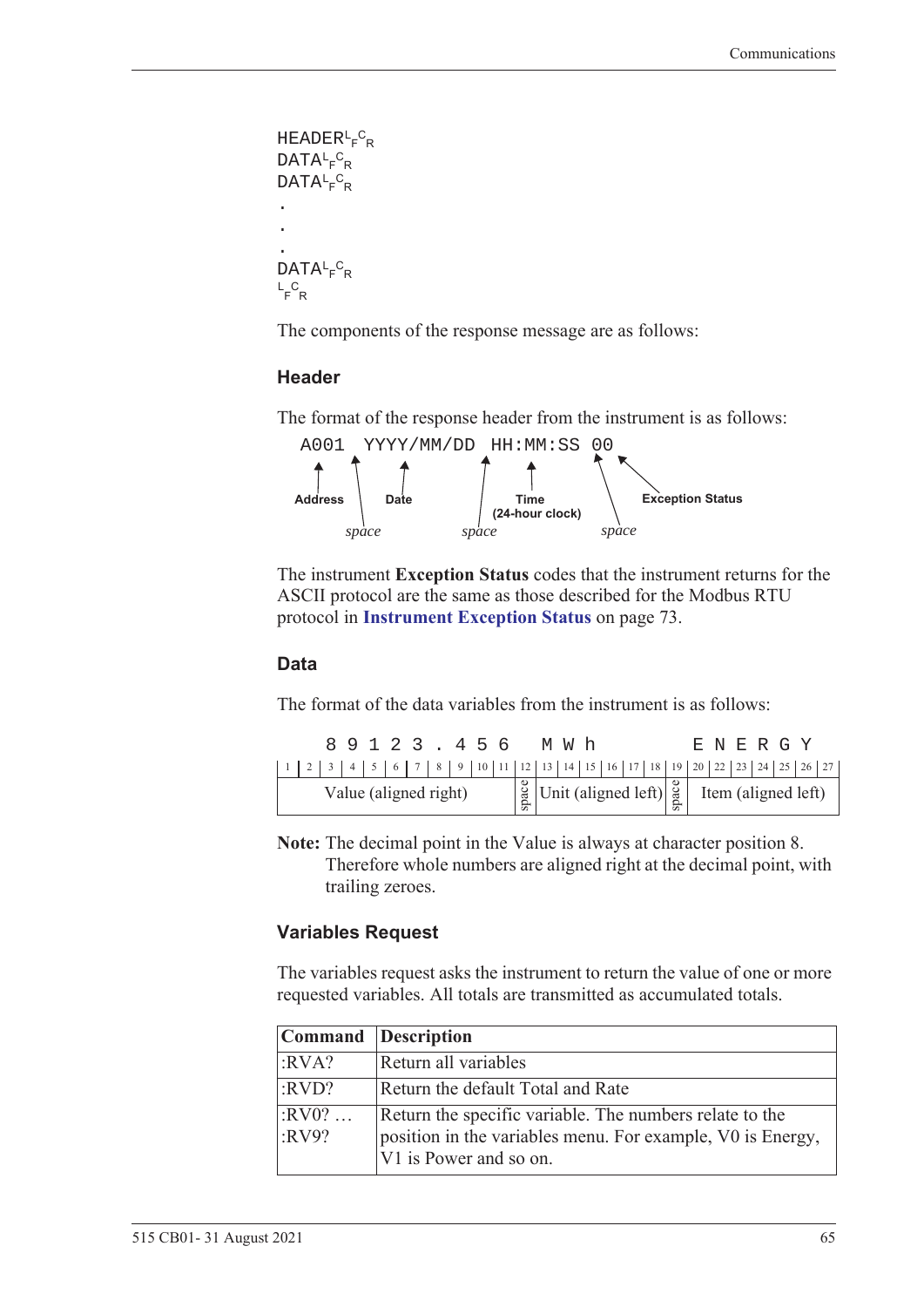#### **Variables Request and Response Example**

The following request is for the only instrument that is connected to the communication port to return the values of all main menu variables.

: A 0 0 1 : R V A ?  $L_F$   $C_R$ 

The following is an example of a hypothetical instrument response. Refer to on page 5 for the list of variables that would be returned for this application.

|             |  |  |  |         |  |                  |  |         | A001 2002/03/14 18:25:00 00 <sup>L</sup> F |  |         |  |                                               |  |                                   |  |
|-------------|--|--|--|---------|--|------------------|--|---------|--------------------------------------------|--|---------|--|-----------------------------------------------|--|-----------------------------------|--|
|             |  |  |  |         |  | 6.116 MWh        |  |         |                                            |  |         |  | $E N E R G Y \vdash c_R$                      |  |                                   |  |
|             |  |  |  |         |  | 16.573 MW        |  |         |                                            |  |         |  | POWER                                         |  | $L_{F}$ $C_{R}$                   |  |
|             |  |  |  |         |  | 1320.530 m3      |  |         |                                            |  |         |  | VOLUME <sup>L</sup> <sup>c</sup> <sub>R</sub> |  |                                   |  |
|             |  |  |  |         |  |                  |  |         | 58.300 m 3 / M V - F L O W $F_{R}^{c}$     |  |         |  |                                               |  |                                   |  |
|             |  |  |  |         |  | 7627.117 KG      |  |         |                                            |  | MASS    |  |                                               |  | $L_F$ $C_R$                       |  |
|             |  |  |  | 344.460 |  |                  |  |         | K G / M                                    |  |         |  | M – F L O W                                   |  | $L$ <sub>F</sub> $C$ <sub>R</sub> |  |
|             |  |  |  | 230.000 |  |                  |  | D E G C |                                            |  | T E M P |  |                                               |  | $L_{F}$ $C_{R}$                   |  |
|             |  |  |  | 1.260   |  | МРА              |  |         |                                            |  |         |  | PRESS                                         |  | $L_F$ $C_R$                       |  |
|             |  |  |  |         |  | $0.174$ m $3/KG$ |  |         |                                            |  |         |  | $S P - V O L$                                 |  | $L_{F}$ $C_{R}$                   |  |
|             |  |  |  |         |  |                  |  |         | 2886.760 KJ/KG SP-ENT                      |  |         |  |                                               |  | $L_{F}$ $C_{R}$                   |  |
| $L_F$ $C_R$ |  |  |  |         |  |                  |  |         |                                            |  |         |  |                                               |  |                                   |  |

The following message to an instrument, requests the current values for the default rate and total:

: A 0 0 1 : R V D ?  $L_F$   $C_R$ 

The instrument response would be similar to the following:

A001 2002/03/14 18:25:00 <sup>F</sup> <sup>C</sup> R 126.455 m3 VOLUME  $F$   $\circ$ <sub>R</sub> 20.437 m3/M V-FLOW <sup>L</sup>  $F$   $\circ$ <sub>R</sub> L <sup>F</sup> <sup>C</sup> R

#### **Log Request**

The log request asks the instrument how many logs will be included in a printed log report. These are the values described in **[Time Settings and](#page-61-0)  [Data Logging](#page-61-0)** on page 52.

|      | <b>Command Description</b>                               |
|------|----------------------------------------------------------|
| RLR? | Return the number of log records (non-timebased logging) |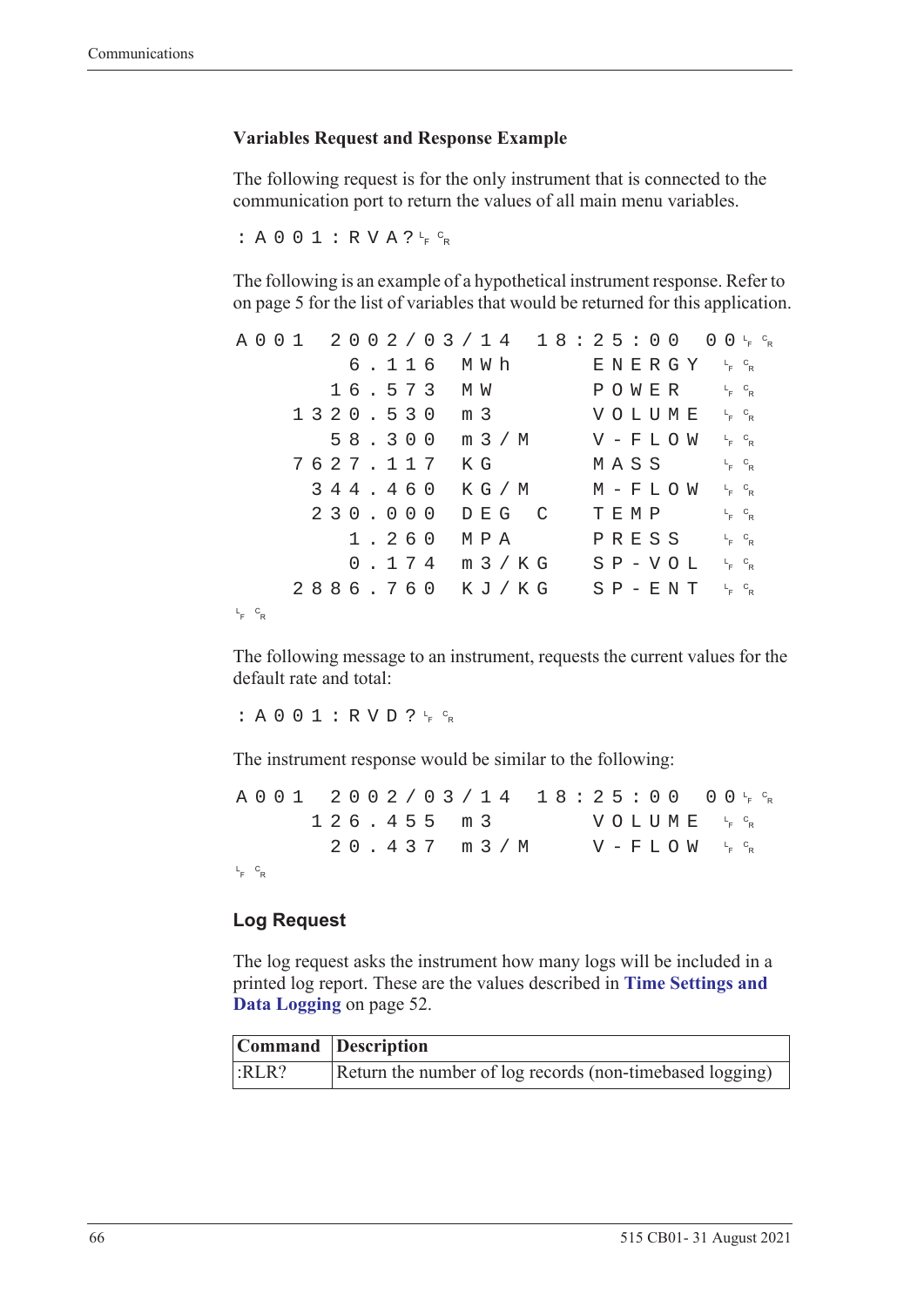#### **Log Response Example**

The following message asks the instrument with address 001 to return the number of log records that the instrument stores:

 $: A 0 0 1 : R L R ? \nvert R$ 

The instrument response would be similar to the following:

A001 2002/03/14 18:25:00 <sup>F</sup> <sup>C</sup> R  $24r$ <sub>F</sub>  $c_R$ L <sup>F</sup> <sup>C</sup> R

#### **Clear Data Request**

The clear data request asks the instrument to clear the data in the selected registers.

| Command Description |                                                 |
|---------------------|-------------------------------------------------|
| :RCN?               | Clear the non-accumulated (resettable) totals   |
| $ $ :RCA?           | Clear the accumulated totals                    |
| :RCL?               | Clear the logs except for the "last edited" log |

#### **Clear Data Request Example**

The following message asks the instrument with address 001 to clear the logged data that the instrument stores:

: A 0 0 1 : R C L ?  $L_F$   $c_R$ 

The instrument response would be similar to the following:

 $A001 2002/03/14 18:25:00$  $F$   $C_R$ L <sup>F</sup> <sup>C</sup> R

#### <span id="page-76-0"></span>**Instrument Information Request**

The Instrument Information request asks the instrument to return the general information about the model and version codes. The instrument exception status is returned as a part of the header as it is with the header for all command responses.

| Command Description |                                                              |
|---------------------|--------------------------------------------------------------|
| $\cdot$ :RIG?       | Return the general information about the instrument such as  |
|                     | Model number, Application number, Version and Serial         |
|                     | numbers etc. These items are returned as a block in the same |
|                     | format as shown on the display in the "Model Info" menu.     |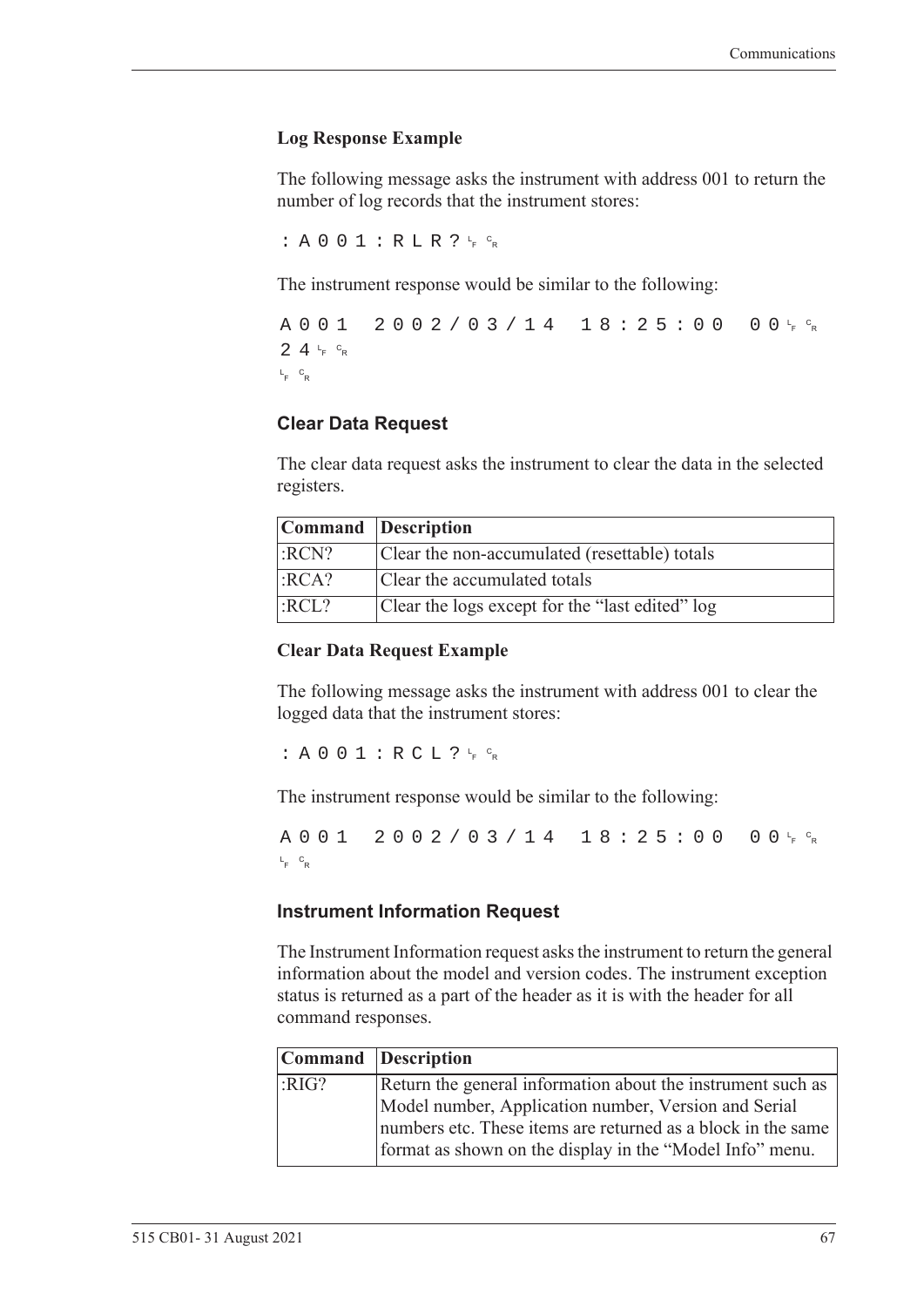#### **Instrument Information Response Example**

The following message asks the instrument with address 001 to return the general information about the instrument:

 $: A 0 0 1 : R I G ? \vdash c_R$ 

The following is an example of a hypothetical instrument response:

```
A001 2002/03/14 18:25:00
                                                                       F C
R
515 MODEL -1--F-<sup>L</sup>F<sup>C</sup>R
S C O 1 I N P U T F - T P - - <sup>L</sup><sub>F</sub> <sup>C</sup>R
S C 0 1 \, V E R S \, 0 1 0 1 \, L \, C \, C \, V E R S \, 0 1 0 1 \, L \, C \, C \,CUSTOM VERS
                                                     F \circR
\texttt{UNIT} S/N 123456<sup>L</sup><sub>F</sub> \texttt{C}_{\texttt{R}}L
F C
R
1 2 3 4 5 6 7 8 9 10 11 12 13 14 15 16 17 18 19 20 21 22 23 24 25 26 27 28 29
```
#### **Corrupted or Invalid Requests**

If the instrument receives a corrupted or incomplete request, there is no response. The instrument discards any partial request and waits for the next enquiry.

If the instrument receives a request message in the correct format, but for a non-existent option, it returns only the message header. For example, if the instrument received the following request variables message :A001:RVT? it will return only the header because there is no T option for the 'Variables Request' message.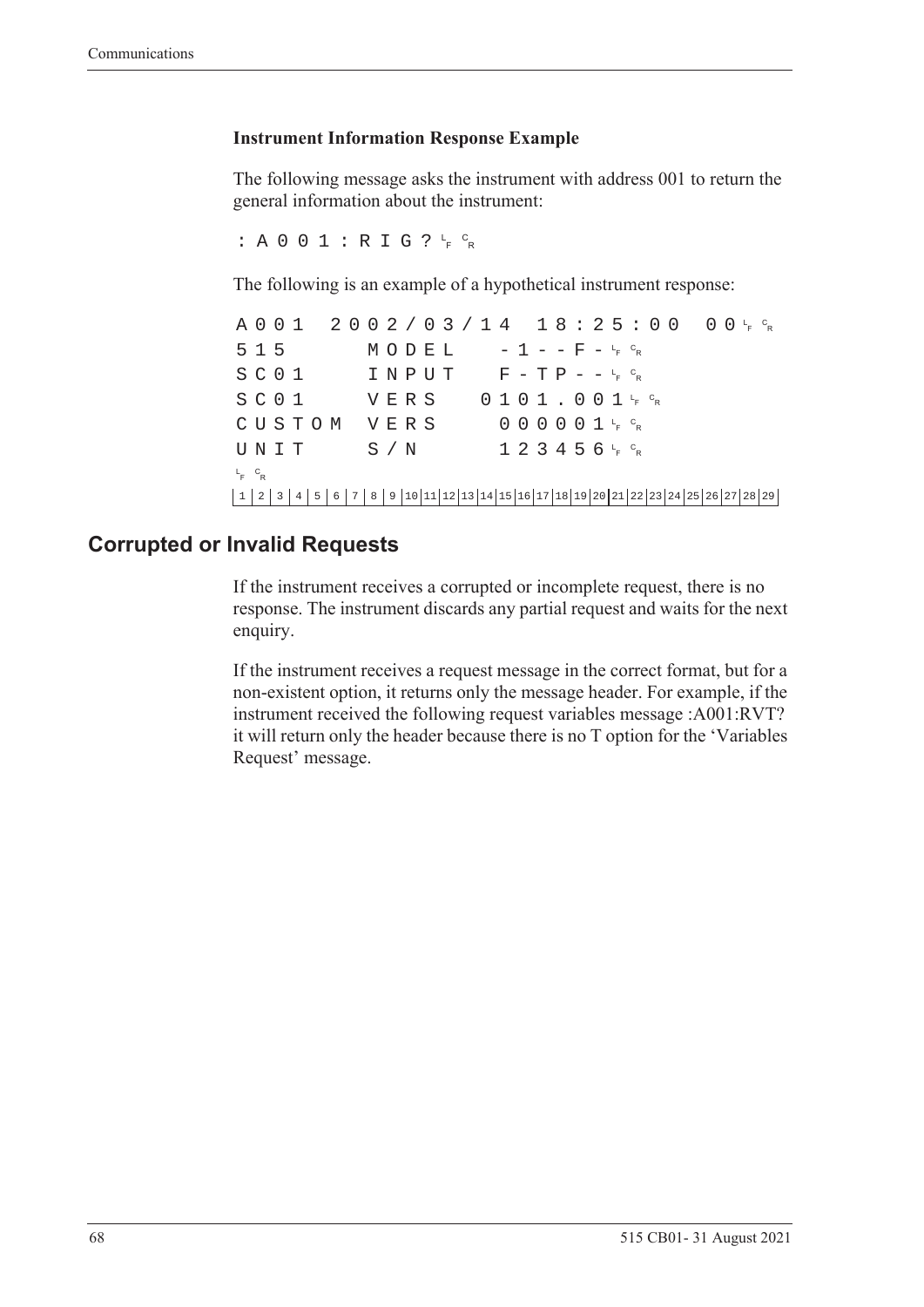### **Modbus RTU Protocol**

<span id="page-78-0"></span>Modbus RTU (remote terminal unit) is an industry standard protocol that allows the instrument to be easily interfaced to other communication devices.

The instrument implements the Modbus protocol as detailed in the *Modicon Modbus Protocol Reference Guide* PI-MBUS-300 Rev J (June 1996).

#### **Message Format**

In RTU mode, messages start with a silent interval of at least 3.5 character times. The first field transmitted is the device address. Following the last transmitted character, a similar interval of at least 3.5 character times marks the end of the message. A new message can begin after this interval. The entire message frame must be transmitted as a continuous stream. A typical message frame is shown below:

| <b>Address</b> | <b>Function</b> | Data    | <b>CRC</b> Check |
|----------------|-----------------|---------|------------------|
| $ 1$ byte      | 1 byte          | n bytes | 2 bytes          |

Except for broadcast messages, when a master device sends a query to a slave device, it expects a normal response. One of four possible events can occur from the master's query:

- **•** If the slave device receives the query without a communication error, and can handle the query normally, it returns a normal response.
- **•** If the slave does not receive the query due to a communication error, no response is returned. The master program has to process a timeout condition for the query.
- **•** If the slave receives the query, but detects a communications error (parity or CRC), no response is returned. The master program has to process a timeout condition for the query.
- **•** If the slave receives the query without a communication error, but cannot handle it (for example, if the request is to read a nonexistent register), the slave will return an exception response informing the master of the nature of the error.

#### **Instrument Address**

The address of the instrument is programmable in the range from 1 to 247. Some addresses are reserved according to PI-MBUS-300 and have a special meaning:

- 0 = Broadcast, no response required from slave devices
- **•** 248 to 255 Reserved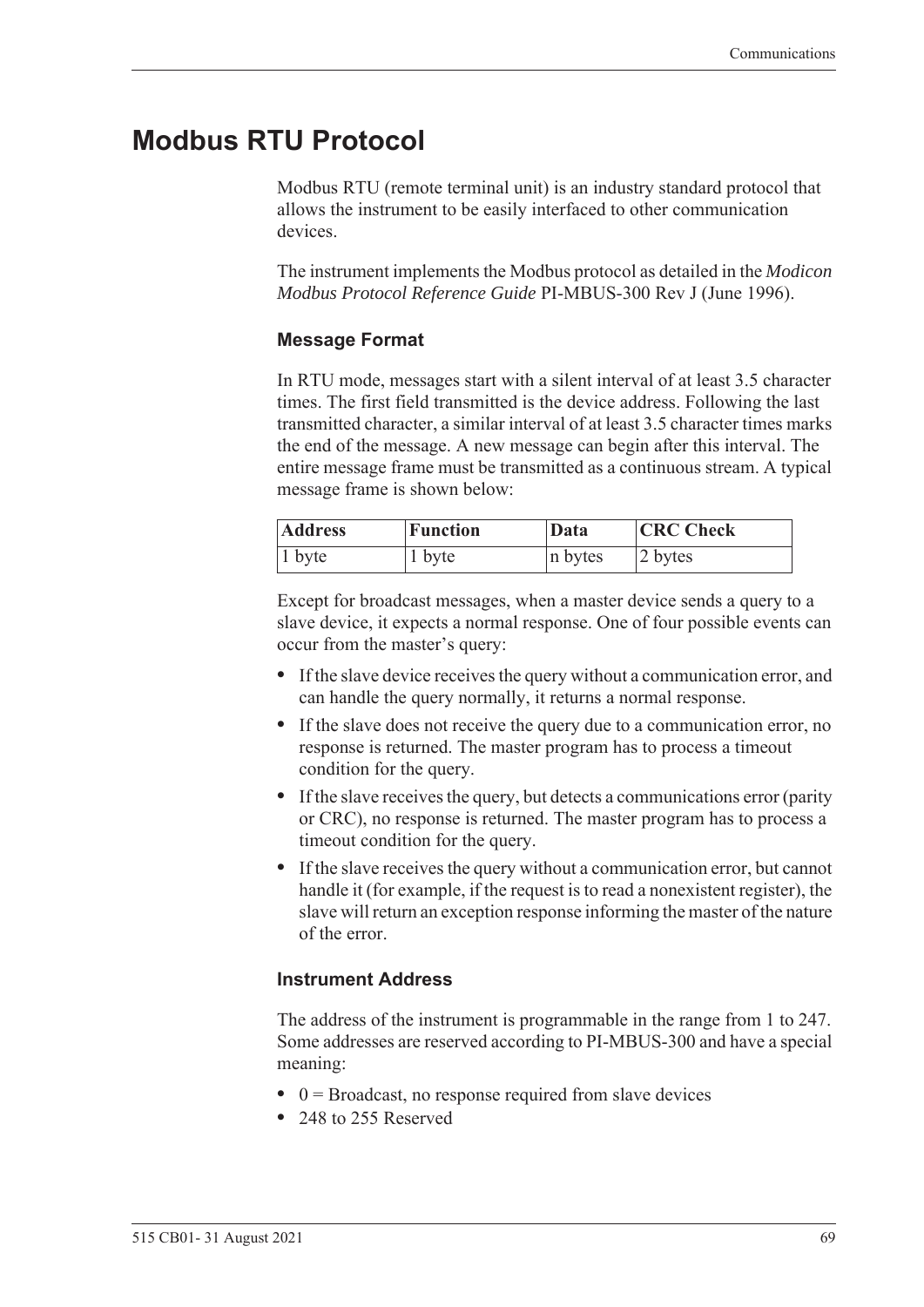#### **Function Codes**

| Code            | <b>Name</b>           | <b>Description</b>                                                    |
|-----------------|-----------------------|-----------------------------------------------------------------------|
| 03              | Read data register(s) | Obtain the content of one or more 2-byte<br>data registers.           |
| 06              | Preset data register  | Preset one 2-byte data register.                                      |
| $\overline{07}$ | Read status register  | Obtain the content of 1-byte status register.                         |
| 16              |                       | $ $ Preset data register(s) Preset one or more 2-byte data registers. |

The instrument accepts the following function codes:

#### **Exception Response**

The instrument forms an exception response by adding 80H to the function code and using an exception code as the 1-byte data field in the returned frame. Implemented exception codes are as follows:

| Code | <b>Name</b>             | <b>Description</b>                                                                                                                                   |
|------|-------------------------|------------------------------------------------------------------------------------------------------------------------------------------------------|
| 01   | <b>Illegal</b> function | The function code is not a legal action for<br>the slave.                                                                                            |
| 02   | Illegal data address    | The data address is not a legal address for<br>the slave.                                                                                            |
| 03   | Illegal data value      | The data value is not a legal value for the<br>slave.                                                                                                |
| 05   | Acknowledge             | The slave has accepted the request and is<br>processing it, but a long duration of time<br>will be required to do so.                                |
| 06   | Slave device busy       | The slave is engaged in processing a long<br>duration program command. The master<br>should re-transmit the message later when<br>the slave is free. |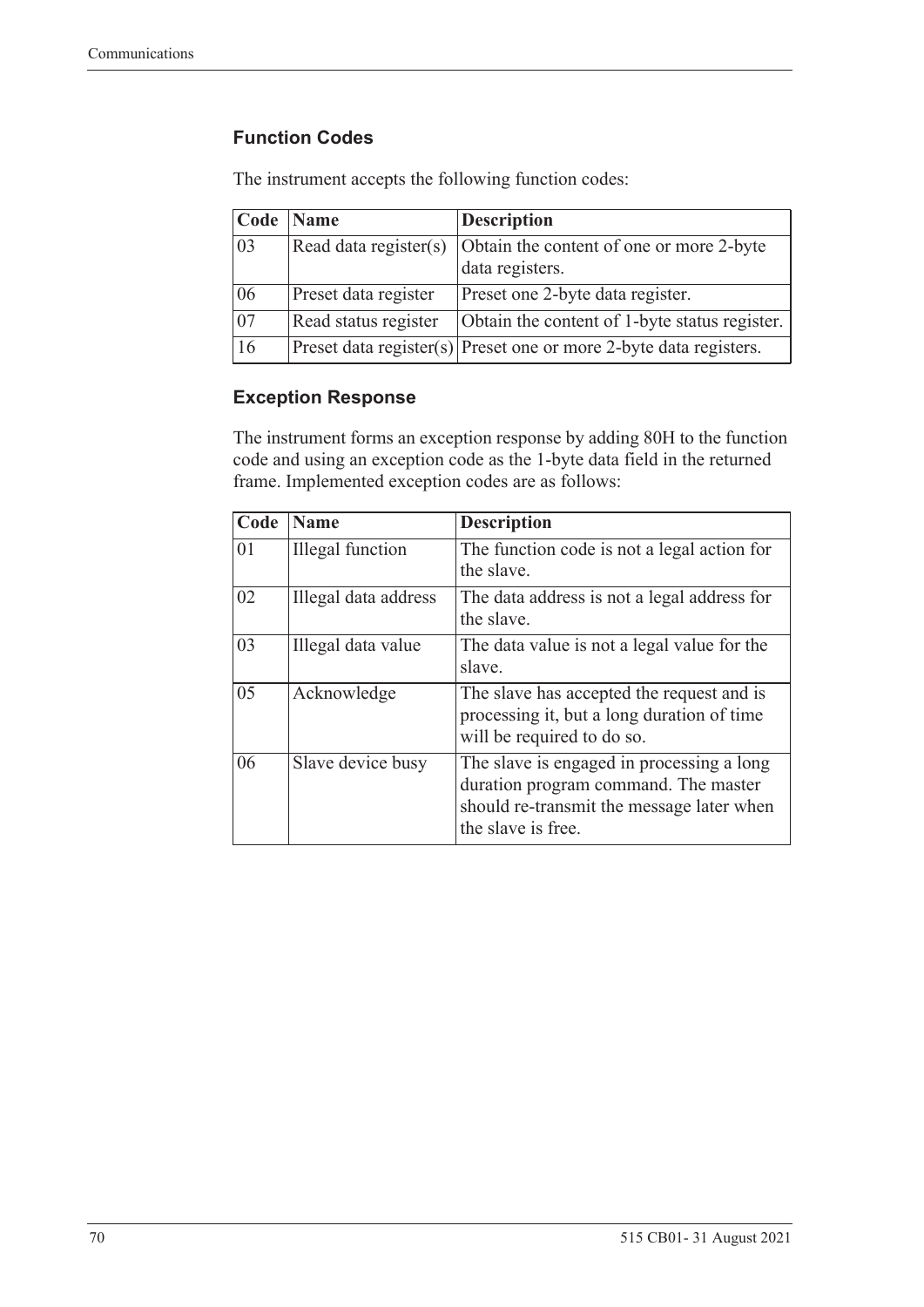#### **List of Data Registers**

The following tables describe the addresses and meaning of the data registers in the instrument. The registers are grouped in blocks that relate to a particular function of the instrument. The data values are expressed in the engineering units that were selected for the variables when the instrument settings were configured.

**Note:** Conventional numbering of registers often starts from 1, therefore be aware that "register 1" in this case has "address 0" and so on.

The data registers represent different data types as specified in the tables:

- I Integer, 2 bytes (Holding Register)
- L Long Integer, 4 bytes (2 registers)
- P Programmable Format, 4 bytes (2 registers)

The "Programmable Format" data type for 4-byte (2 registers) data values can be set as either Floating Point or Long Integer via the "Data Type" program item as described **[Communications](#page-59-0)** on page 50.

The Floating Point variable is represented in IEEE-754 Floating Point 4-byte format and requires two 2-byte data registers:

| <b>IEEE-754</b> | <b>Modicon Registers</b>                       |
|-----------------|------------------------------------------------|
| 1st byte        | low byte (register $X$ )                       |
| 2nd byte        | $\left  \text{high byte (register X)} \right $ |
| 3rd byte        | low byte (register $X+1$ )                     |
| 4th byte        | high byte (register $X+1$ )                    |

This means that two data registers must be read or written to obtain, or preset, one data value.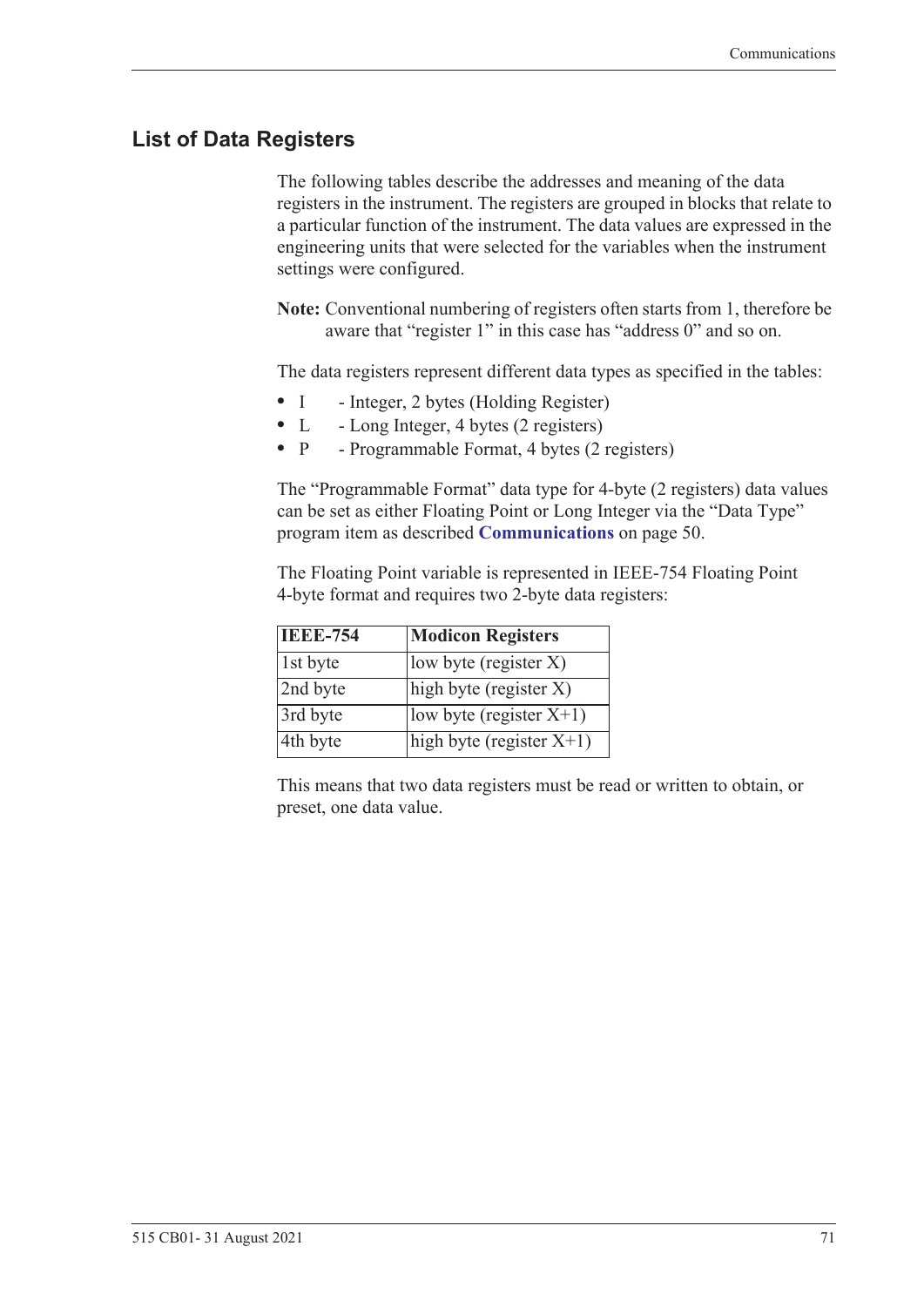#### **Current and Logged Process Data**

This block of registers is available for the retrieval of current or logged process data with its matching time and date information.

Use the log type and log number to retrieve the logged information from the appropriate register. If a particular log number does not exist, or the instrument does not have the optional real-time clock, the time and date stamp and associated variables are set to zero.

| Register        | <b>Name</b>                       | <b>Comments</b>                                                                                                                                                                                                | <b>Read Only or</b><br><b>Read/Write</b> | <b>Data</b><br><b>Type</b> |
|-----------------|-----------------------------------|----------------------------------------------------------------------------------------------------------------------------------------------------------------------------------------------------------------|------------------------------------------|----------------------------|
| $\overline{1}$  | <b>Net Volume</b>                 |                                                                                                                                                                                                                | R                                        | $\overline{\mathsf{P}}$    |
| $\overline{3}$  | Net Flowrate                      |                                                                                                                                                                                                                | R                                        | $\overline{\mathsf{P}}$    |
| $\overline{5}$  | Main Line Volume                  |                                                                                                                                                                                                                | R.                                       | $\overline{P}$             |
| $\overline{7}$  | Main Line Flowrate                |                                                                                                                                                                                                                | R                                        | $\overline{\mathsf{P}}$    |
| $\overline{9}$  | <b>Process Line Volume</b>        |                                                                                                                                                                                                                | R                                        | P                          |
| $\overline{11}$ | <b>Process Line Flowrate</b>      |                                                                                                                                                                                                                | R                                        | P                          |
| $\overline{13}$ | Process Volumetric Ratio          | <b>Process Variables</b>                                                                                                                                                                                       | $\overline{\mathsf{R}}$                  | P                          |
| 15              | Process Flowrate Ratio            |                                                                                                                                                                                                                | R                                        | $\overline{\mathsf{P}}$    |
| $\overline{17}$ | <b>Process Flowrate Deviation</b> |                                                                                                                                                                                                                | R                                        | $\overline{P}$             |
| $\overline{19}$ |                                   |                                                                                                                                                                                                                | R                                        | $\overline{P}$             |
| $\overline{21}$ |                                   |                                                                                                                                                                                                                | R.                                       | $\overline{P}$             |
| $\overline{23}$ |                                   |                                                                                                                                                                                                                | R.                                       | $\overline{\mathsf{P}}$    |
| $\overline{25}$ |                                   |                                                                                                                                                                                                                | R                                        | P                          |
| $\overline{27}$ |                                   |                                                                                                                                                                                                                | R                                        | $\overline{P}$             |
| $\overline{29}$ |                                   |                                                                                                                                                                                                                | R.                                       | $\overline{P}$             |
| $\overline{31}$ | Year                              |                                                                                                                                                                                                                | R/W                                      | $\overline{1}$             |
| $\overline{32}$ | Month                             | Current Date/Time or                                                                                                                                                                                           | $\overline{R/W}$                         | $\overline{\phantom{a}}$   |
| $\overline{33}$ | Date                              | Logged Date/Time Stamp                                                                                                                                                                                         | $\overline{R/W}$                         | $\overline{\phantom{a}}$   |
| $\overline{34}$ | Hour                              | (see register 38 Log Number).                                                                                                                                                                                  | R/W                                      | $\overline{\phantom{a}}$   |
| $\overline{35}$ | Minute                            | Only current Date/Time can be edited                                                                                                                                                                           | R/W                                      | $\overline{\phantom{a}}$   |
| $\overline{36}$ | Second                            |                                                                                                                                                                                                                | $\overline{\mathsf{R}}$                  | $\overline{1}$             |
| $\overline{37}$ | Log Type                          | 00 - hourly or log records<br>$01 - \text{daily}$<br>02 - weekly<br>03 - monthly<br>04 - yearly<br>05 - last edit of calibration<br>06 - current totals are non-accumulated values,<br>register 38 is ignored. | R/W                                      | I                          |
| $\overline{38}$ | Log Number                        | If set to 0, current variables and Date/Time are<br>retrieved                                                                                                                                                  | $\overline{R/W}$                         | $\overline{\phantom{a}}$   |
| 39              | <b>Clear Data</b>                 | 01 - clear logs<br>02 - clear accumulated totals<br>03 - clear non-accumulated totals                                                                                                                          | $\overline{W}$                           | ı                          |
| 40              | Reserved                          |                                                                                                                                                                                                                |                                          | ı                          |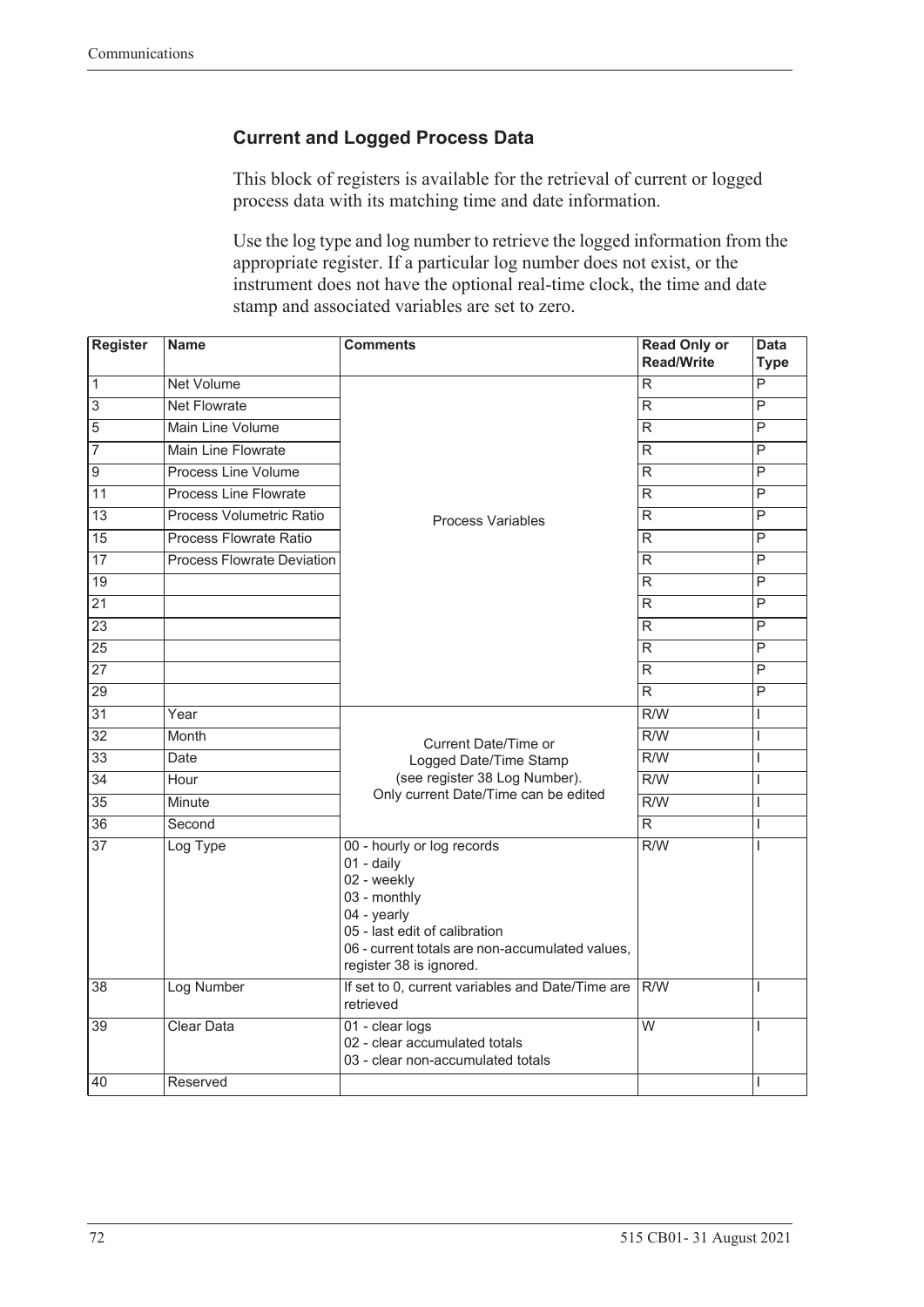#### <span id="page-82-1"></span><span id="page-82-0"></span>**Instrument Exception Status**

This register is available to verify the status of the instrument.

| <b>Register</b> | <b>Name</b>   | <b>Comments</b>                            | <b>Read Only or</b><br><b>Read/Write</b> | <b>Data</b><br><b>Type</b> |
|-----------------|---------------|--------------------------------------------|------------------------------------------|----------------------------|
| 41              | Exception     | $00 = no error$                            | R                                        |                            |
|                 | <b>Status</b> | $01$ = analog input 1 failure              |                                          |                            |
|                 |               | 02 = analog input 2 failure                |                                          |                            |
|                 |               | 03 = analog input 3 failure                |                                          |                            |
|                 |               | 04 = analog input 4 failure                |                                          |                            |
|                 |               | 05 = invalid calibration parameter         |                                          |                            |
|                 |               | 06 = invalid reference parameter           |                                          |                            |
|                 |               | $07$ = invalid property                    |                                          |                            |
|                 |               | 08 to 09 reserved                          |                                          |                            |
|                 |               | $10$ = process parameters out of range     |                                          |                            |
|                 |               | 11 = no solution for internal calculations |                                          |                            |
|                 |               | $12$ = error detected: no flow             |                                          |                            |
|                 |               | $13$ = error detected: overflow            |                                          |                            |
|                 |               | $14$ = error detected: leakage             |                                          |                            |
|                 |               | $20 =$ system failure                      |                                          |                            |
|                 |               | $21$ = power supply is low                 |                                          |                            |
|                 |               | $22$ = new or failed clock battery         |                                          |                            |
|                 |               | 23 to 29 reserved                          |                                          |                            |
|                 |               | $30 =$ alarm 1 active                      |                                          |                            |
|                 |               | $31$ = alarm 2 active                      |                                          |                            |
|                 |               | $32$ = alarm 3 active                      |                                          |                            |
|                 |               | $33$ = alarm 4 active                      |                                          |                            |

#### **Instrument Control and I/O**

This block of registers is available in some applications to give access to important information in the instrument.

| <b>Register</b> | <b>Name</b>  | <b>Comments</b>                                                                                                                                                                                                                                                      | <b>Read Only or</b><br><b>Read/Write</b> | <b>Data</b><br><b>Type</b> |
|-----------------|--------------|----------------------------------------------------------------------------------------------------------------------------------------------------------------------------------------------------------------------------------------------------------------------|------------------------------------------|----------------------------|
| 42              | Reserved     |                                                                                                                                                                                                                                                                      |                                          |                            |
| 43              | Logic Inputs | 0 to 15 Binary representation of logic inputs<br>$0 =$ activated; $1 =$ deactivated<br>$B0 = input 1 (LSB)$<br>$B1 = input 2$<br>$B2 = input 3$<br>$B3 = input 4$                                                                                                    | R                                        |                            |
| 44              |              | Operation State   Representation of operation status<br>$0 =$ Reset<br>1 = Maintenance<br>$2 =$ Completed<br>$3$ = Waiting to restart<br>$4 =$ Paused<br>5 = Waiting for timeout<br>$6$ = Running (Slow Start)<br>7 = Running (Prestop)<br>$8$ = Running (Full Flow) | R                                        |                            |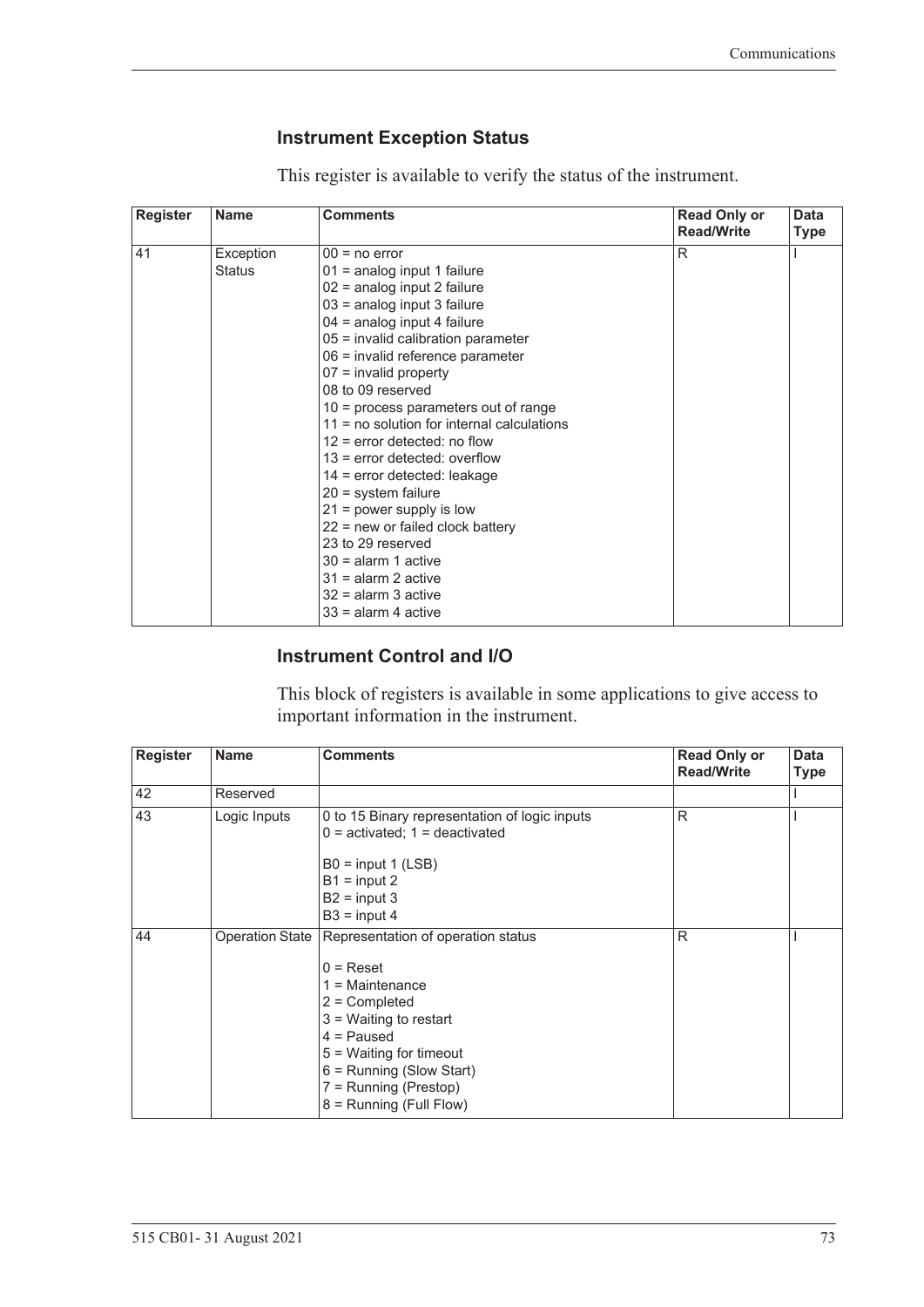| <b>Register</b> | <b>Name</b>                     | <b>Comments</b>                                                                                                                                                                                                                               | <b>Read Only or</b><br><b>Read/Write</b> | <b>Data</b><br><b>Type</b> |  |
|-----------------|---------------------------------|-----------------------------------------------------------------------------------------------------------------------------------------------------------------------------------------------------------------------------------------------|------------------------------------------|----------------------------|--|
| 45              | <b>Relay State</b>              | 0 to 15 Binary representation of relay state<br>$0 =$ open; $1 =$ closed<br>$B0 =$ relay 1 (LSB)<br>$B1$ = relay 2<br>$B2 =$ relay 3<br>$B3 =$ relay 4                                                                                        | R                                        |                            |  |
| 46              | <b>Relay Control</b>            | 0 to 15 Binary representation of relay control<br>$0 =$ open; $1 =$ close<br>$B0 =$ relay 1 (LSB)<br>$B1 =$ relay 2<br>$B2 =$ relay 3<br>$B3 =$ relay 4                                                                                       | R/W                                      |                            |  |
| 47              | <b>Relay Control</b><br>Source  | 0 to 15 Binary representation of relay control source<br>- controlled by instrument operation<br>$0 =$ Local<br>$1 = RTU$<br>- controlled by Modbus register 46<br>$B0 =$ relay 1 (LSB)<br>$B1 =$ relay 2<br>$B2 =$ relay 3<br>$B3 =$ relay 4 | R/W                                      | ı                          |  |
| 48              | Delivery<br>Number              | stored transaction (determined by Modbus register 38)                                                                                                                                                                                         |                                          | L                          |  |
| 50              | <b>Control Mode</b>             | $0 =$ Idle/Local<br>Control from logic inputs<br>$1 = Stop$<br>Stop delivery<br>$2 = Run$<br>Start delivery<br>Clear totals<br>$3 =$ Reset                                                                                                    | R/W                                      | ı                          |  |
| 51 to 99        | Instrument<br><b>Parameters</b> | See next table for details.                                                                                                                                                                                                                   | R/W                                      | P                          |  |
| 101             | Analog Inp.1                    | Raw analog input data                                                                                                                                                                                                                         | R                                        | P                          |  |
| 103             | Analog Inp.2                    |                                                                                                                                                                                                                                               | R                                        | P                          |  |
| 105             | Analog Inp.3                    | Holds the delivery number (batch record) for a current or $ R$<br>4-20mA inputs are read in Amperes<br>0-5V or 1-5V inputs are read in Volts<br>$\overline{R}$<br>RTD inputs are read in degrees Kelvin                                       |                                          |                            |  |
| 107             | Analog Inp.4                    | Unused inputs are configured as 4-20mA                                                                                                                                                                                                        | $\mathsf{R}$                             | $\overline{P}$             |  |

#### **Instrument Configuration Parameters**

This block of registers is available in applications to give access to some important instrument parameters (i.e. target setpoint, etc).

The usage of these parameters can be dependent on other instrument settings. For full description, please refer to the 'Modbus Accessible Parameters' in **[Parameters](#page-50-0)** on page 41.

| Register   Name |                           | <b>Comments</b> | Read Only or Data<br><b>Read/Write</b> | 'Type |
|-----------------|---------------------------|-----------------|----------------------------------------|-------|
| 51              | Preset Ratio Setpoint     |                 | R/W                                    | P     |
| $\overline{5}3$ | <b>Preset Batch Value</b> |                 | R/W                                    | D     |
| 55              | <b>Preset Flush Value</b> |                 | R/W                                    | D     |
| 57 to 99        | Reserved                  |                 | R/W                                    | D     |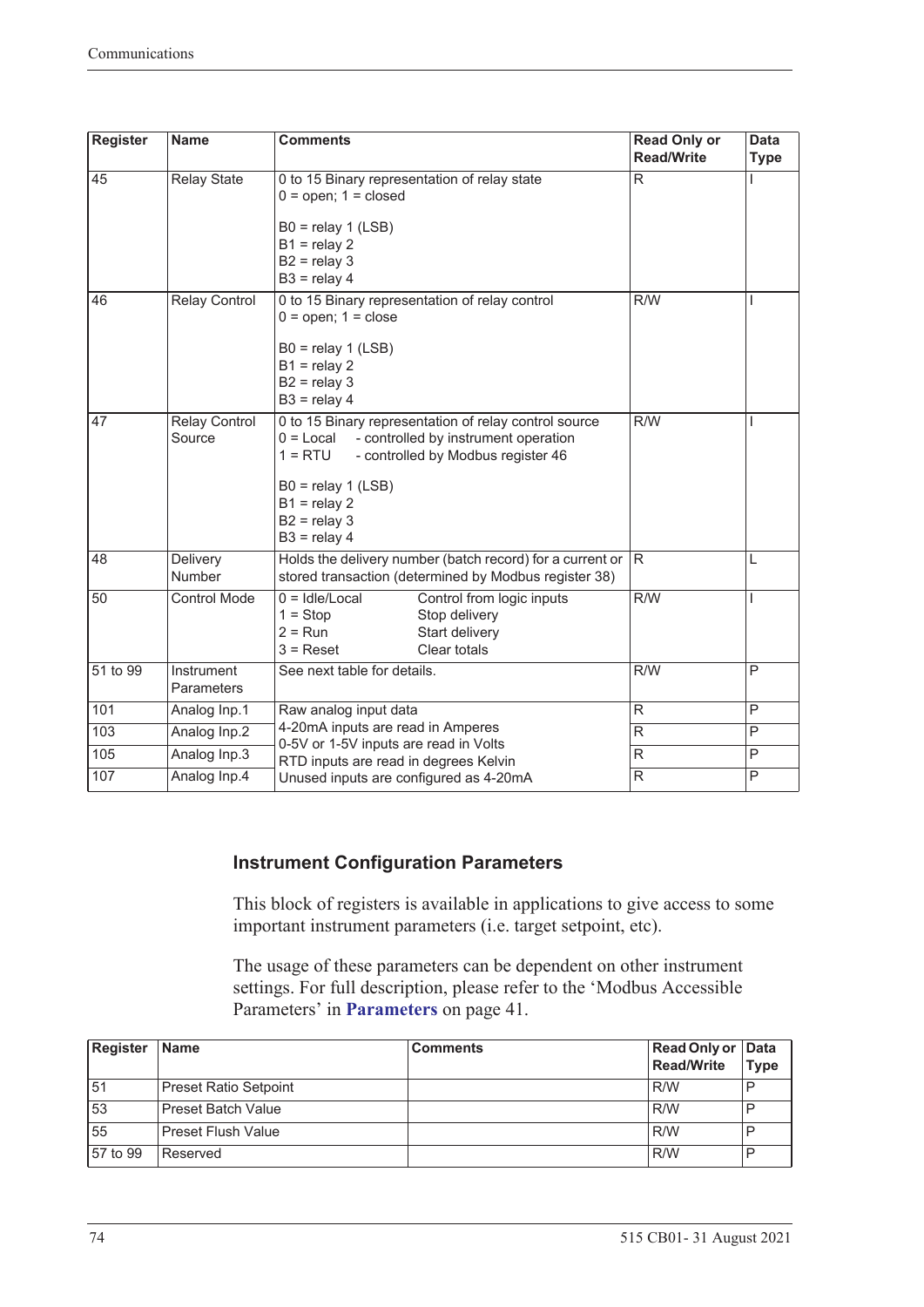### <span id="page-84-0"></span>**Printer Protocol**

<span id="page-84-2"></span>A printer protocol is available in the 500 Series. It provides the ability to print out live data, individual logged data and to do some report-style printing of logged data. The method of printing these and the format of the printouts is described below.

**Note:** Printer output is only available if the Real Time Clock option is fitted.

The selection of Printer Protocol can be made for the Communications Protocol options for the RS232 or RS485 port. A list of log report types and printer types available at the end of the TM-LOG calibration menu.

#### <span id="page-84-3"></span>**Report Types**

The list of report types is as follows:

**•** REP-10 Latest Logs Report

The number of logs printed in each report is determined by the value programmed for Report Logs in the TM-LOG menu.

#### <span id="page-84-4"></span>**Printer Types**

The list of available printers is as follows:

- PRN-01 Generic computer printer
- **•** PRN-02 Generic roll printer (printing first line first)
- **•** PRN-03 Slip Printer TM295
- **•** PRN-04 Label (roll) printer Citizen CMP30L

#### <span id="page-84-1"></span>**Customizing a Printout**

A customized printout can be provided which can have up to 4 header lines and 3 footer lines. It is also possible to include or exclude certain main menu items on the printout. If any customizing of the printout is required discuss this with the distributor.

#### <span id="page-84-6"></span>**Types of Printouts**

#### <span id="page-84-5"></span>**Live Data**

The RESET key, when in main menu, is shared as the PRINT key if the printer protocol has been selected. A printout will be initiated whenever this key is pressed. If printing is not required, do not select printer protocol.

The format of this printout will be:

*Custom Header Lines*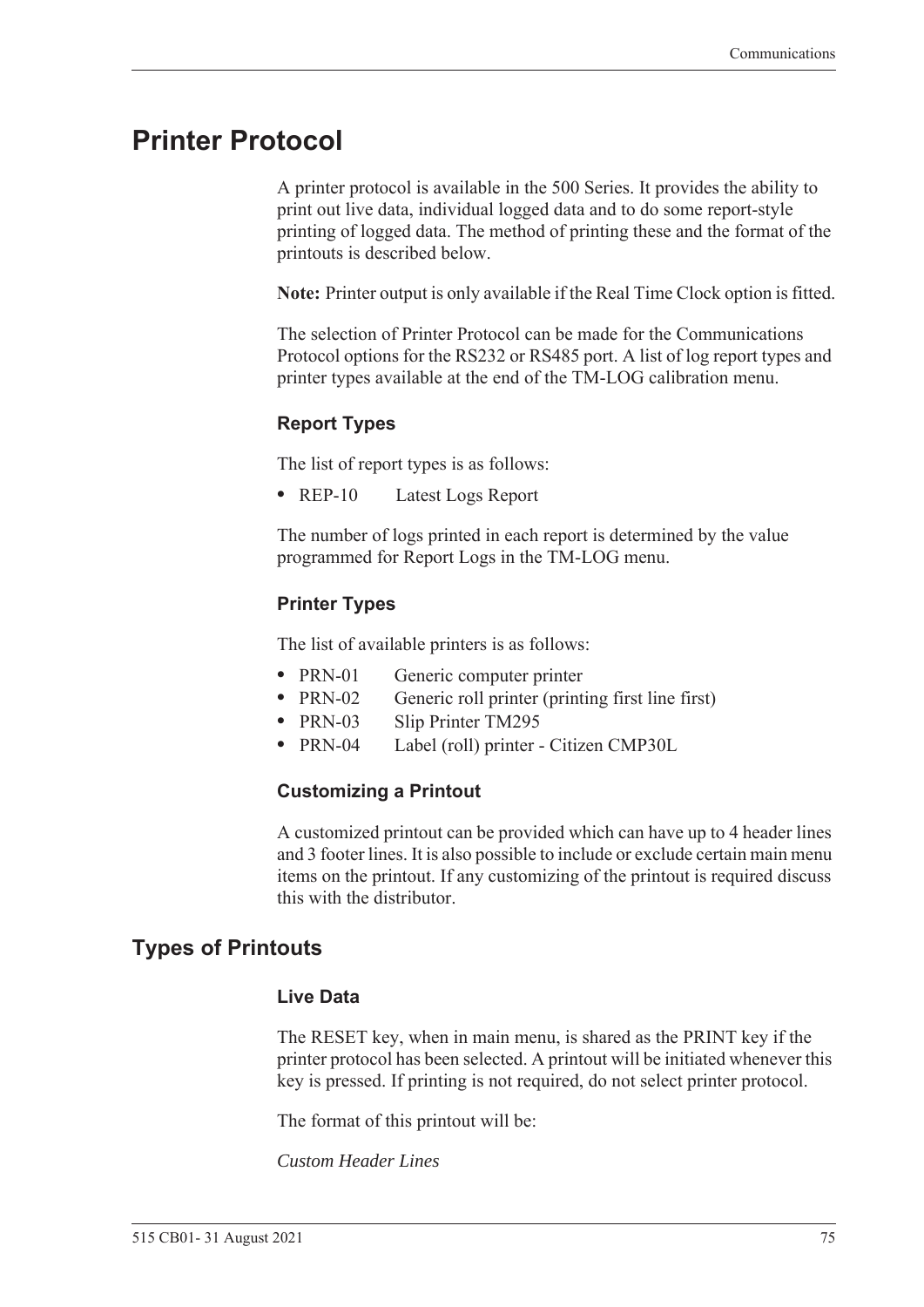*Current Docket No.* 

*Instrument Serial No. & Tag*

*Current Date & Time & Status Variable unit value Variable unit value etc.*

*Custom Footer Lines ------------------------------------------- <separation line>*

(Note that blank header and footer lines are not printed).

#### **Docket Number**

The docket number that appears on the live data printout indicates the print number. This number is cleared when the Accumulated totals are reset. If the Reset Mode is set for Delayed, where a print can be generated without resetting the non-accumulated totals, an additional number in brackets will be shown that indicates the number of prints since the last reset. i.e.

*DOCKET No. 000256 (000036)*

#### **Instrument Serial Number and Unit Tag**

The instrument serial number and unit tag is the same as the information shown in the Model Info menu. For more details refer to **[Model](#page-35-0)  [Information](#page-35-0)** on page 26

#### <span id="page-85-0"></span>**Individual Log Data**

When in the Log Menu and while holding the DISPLAY key to view the data of the log of interest the RESET key can be pressed to initiate a printout of that log entry. The printout will have the time and date stamp corresponding to when the log was taken. After the print has been initiated there will be the opportunity to scroll to view another log entry and print again.

Since each log entry stores the delivery totals only, the printout will not have any accumulated totals. The format of the printout with this exception is the same as the LIVE DATA printout: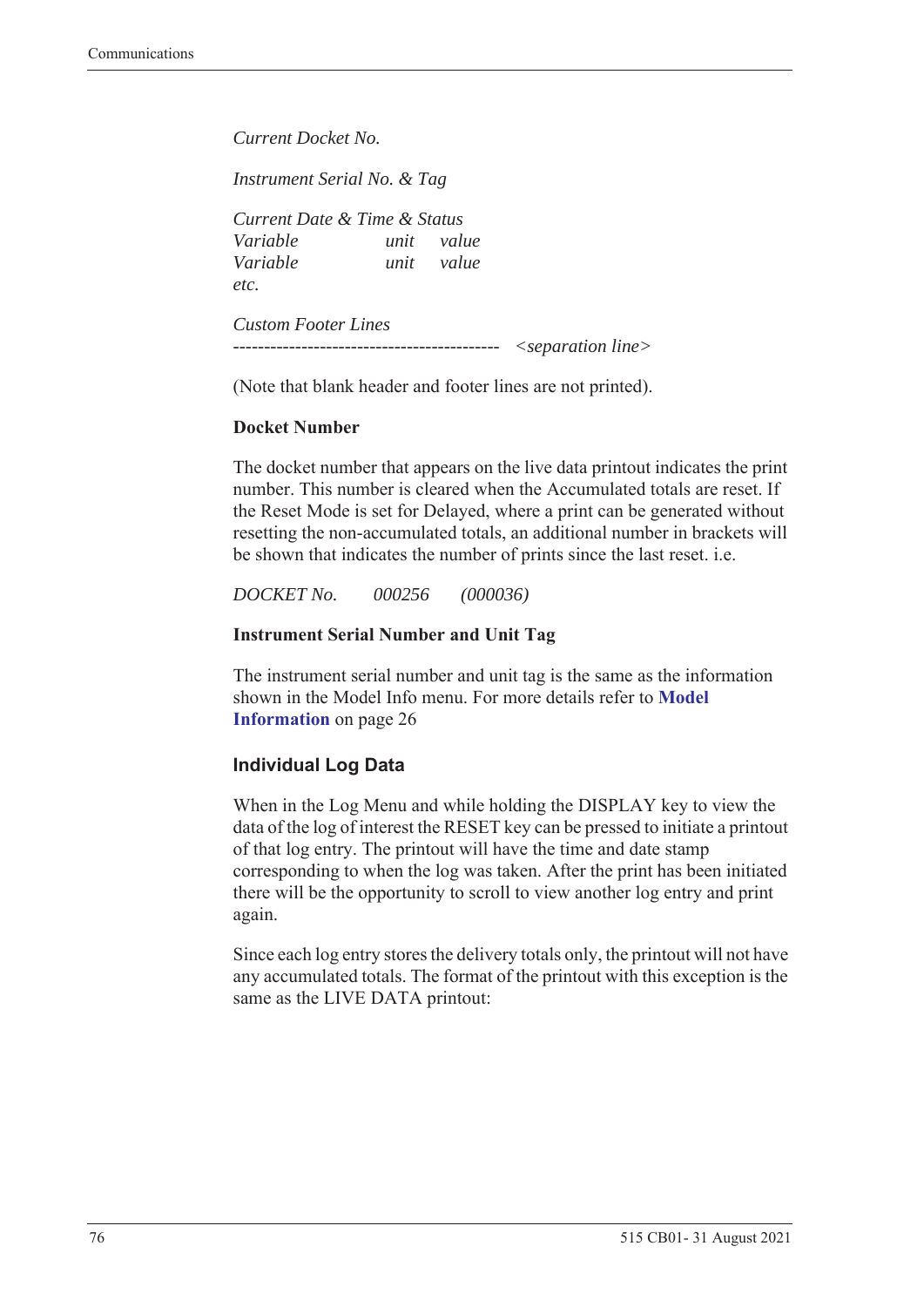*Custom Header Lines*

*Instrument Serial No. & Tag*

*Delivery Date & Time & Status Variable unit value Variable unit value etc.*

*Custom Footer Lines -------------------------------------------- <separation line>*

#### <span id="page-86-0"></span>**Log Report Printing**

As there is the likelihood that the reports can be of a considerable length it is strongly recommended that only the 80 Column printer with Z fold (tractor feed) paper be used. This is just as much for the memory storage of the printer as it is for reliable paper supply.

There is a HOLD.SET REPORT PRINT prompt under the main menu with the ability to print the pre-selected type of report. Pressing and holding the SET key for two seconds will initiate the printout. Any of the Log Reports will have the following format:

*Custom Header Lines Title of Report*  $\leq$  *internally set, indicates report type> Current Date & Time Instrument Serial No. & Tag -------------------------------------------- <separation line> Delivery No. Date & Time & Status Variable unit value Variable unit value etc. -------------------------------------------- <separation line> Delivery No. Date & Time & Status Variable unit value Variable unit value etc. -------------------------------------------- <separation line> Delivery No. Date & Time & Status Variable unit value Variable unit value*

*etc.*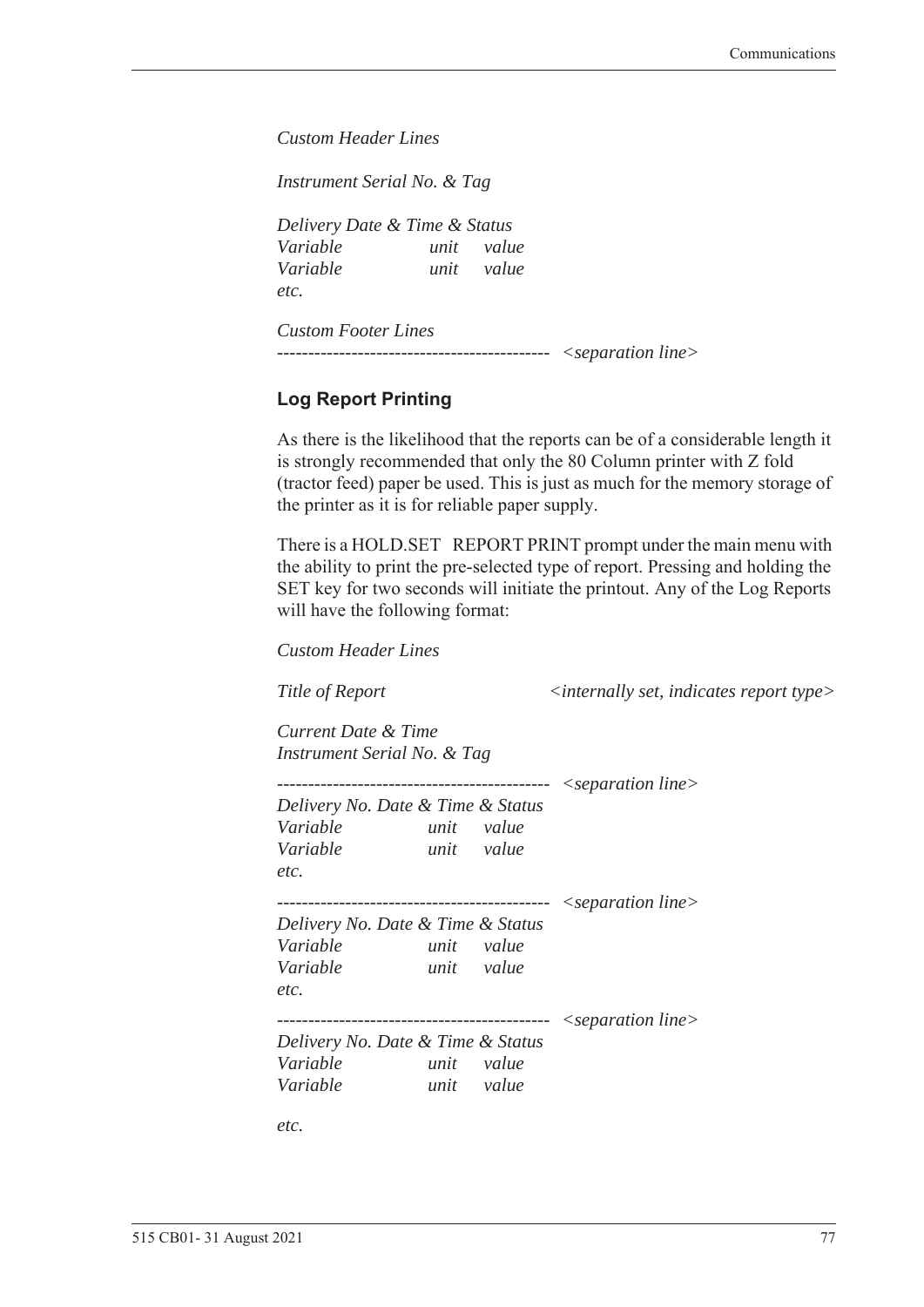*Custom Footer Lines* 

*-------------------------------------------- <separation line>*

Reports such as "Latest Logs" will print in the historical order, and for those logs that have no data (e.g. unit was powered off at the time) the print will show "Data not available", i.e.

*Delivery No. Date & Time & Status Variable unit value Variable unit value etc. -------------------------------------------- <separation line> Del No. Data Not Available -------------------------------------------- <separation line> Delivery No. Date & Time & Status Variable unit value Variable unit value etc.*

If the unit is programmed for 0 logs for the latest log reports then the report will only consist of the header and ID information and a "Data Not Available" message.

*Custom Header Lines*

*Title of Report*

*Current Date & Time Instrument Serial No. & Tag*

*Data Not Available Custom Footer Lines -------------------------------------------- <separation line>*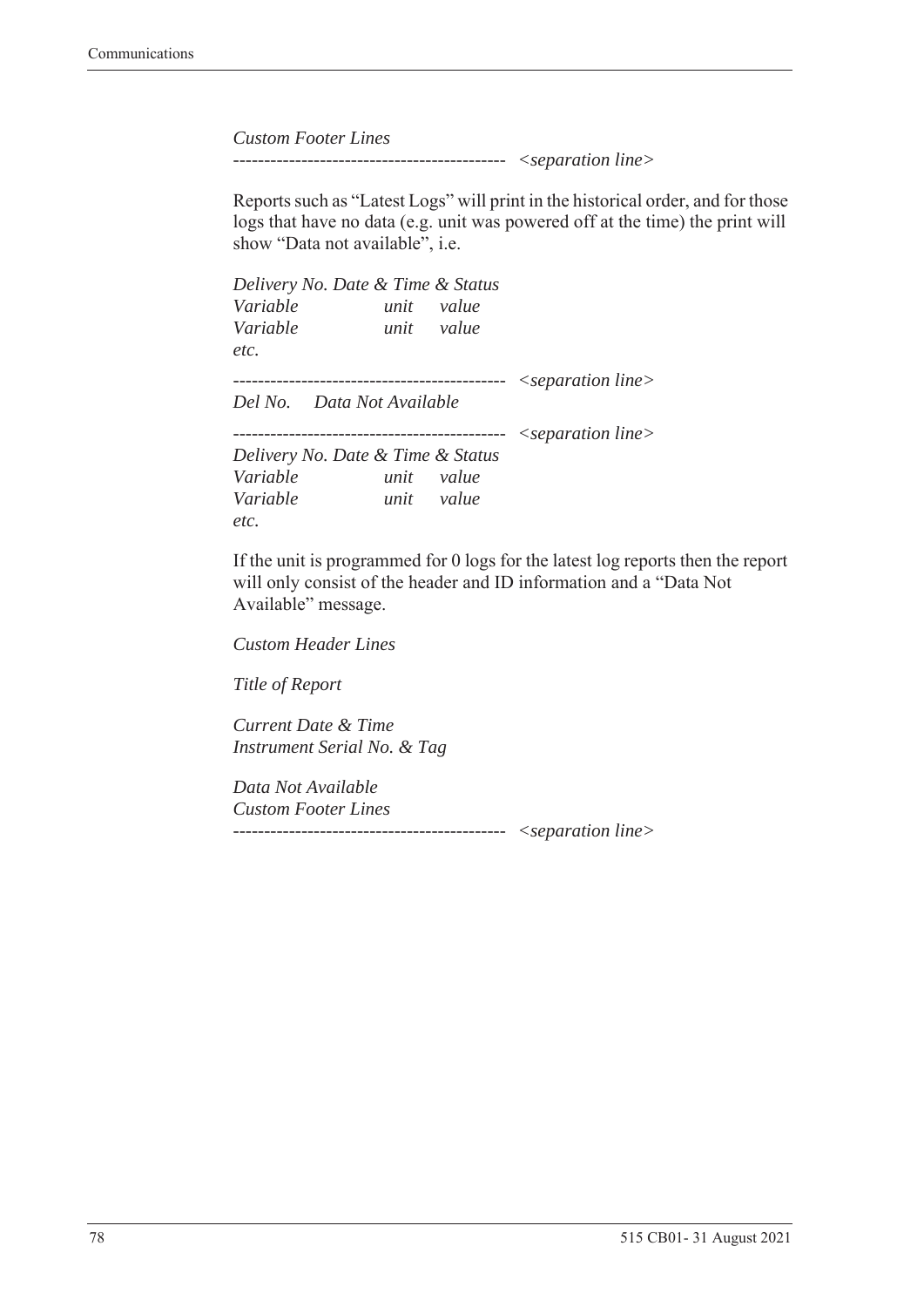#### <span id="page-88-0"></span>**Printer Data Control**

Some printers have limited data buffers and are therefore unable to collect all the print data being transmitted. The 500 Series has the capability of software handshaking. The Xon/Xoff characters can be used by any of the printer types to control the flow of data to ensure that data is not lost.

Some printers will also transmit an Xoff character in response to other events such as the printer being off-line, the print head not engaged or the power being removed. The specific behaviour of the printer being used should be noted.

#### <span id="page-88-1"></span>**Error Messages**

There are two printer error messages that can be displayed.

#### **PAPER OUT**

This message is related to the Printer Type PRN-03 TM295 Slip printer. It is standard procedure with this printer to check for paper status before printing. If a print is attempted but there is no paper the PAPER OUT message will be scrolled. The instrument will continue to poll the printer for paper and if paper is detected before a communications timeout expires the print will commence.

#### **COMMS TIMEOUT**

This message is relevant for all printer types and will be activated for the following conditions.

1. If the flow of data is stopped due to software or hardware handshaking and is not allowed to resume before the communications timeout.

2. If Printer Type is PRN-03 Slip printer and a paper status is requested but no response is received within the timeout period.

3. Paper Out has been detected for Printer Type PRN-03 but no paper is inserted within the timeout period.

When a communications timeout error has been activated the message COMMS TIMEOUT will be scrolled once, the request to print will be cleared and the instrument will return to its normal mode.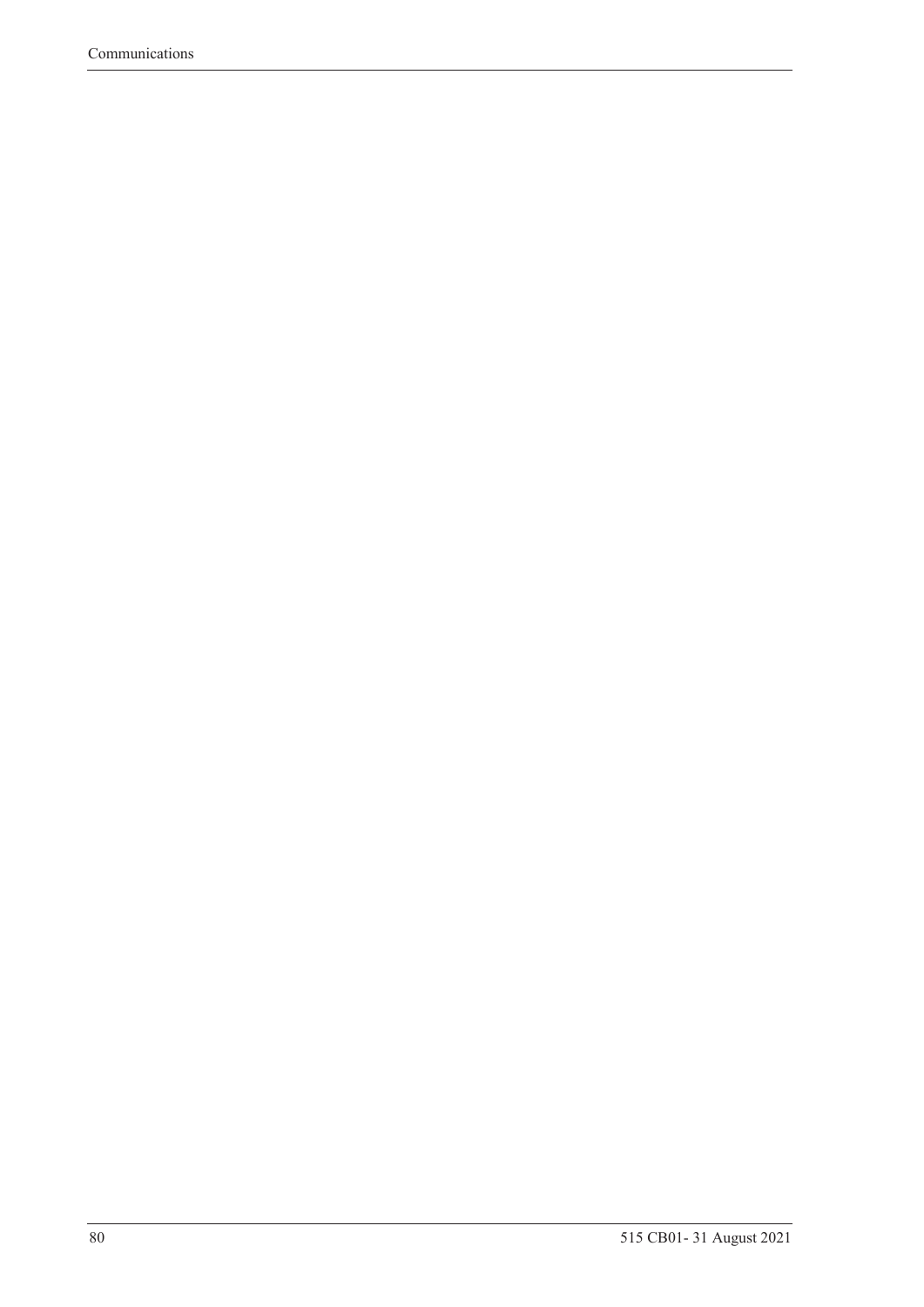# <span id="page-90-1"></span>**Appendix A Glossary**

<span id="page-90-0"></span>

| 500-PM<br><b>Software</b>              | The 500 Series Program Manager (500-PM software) is a Windows based<br>program that is freely available from the download section of the Contrec<br>website. The program is a comprehensive configuration tool and resource<br>centre that can be used to tailor an instrument to suit specific application<br>needs including program settings, units of measurement, custom tags/text,<br>access levels and more. Custom versions can be saved and configuration<br>reports generated as a PDF. |
|----------------------------------------|---------------------------------------------------------------------------------------------------------------------------------------------------------------------------------------------------------------------------------------------------------------------------------------------------------------------------------------------------------------------------------------------------------------------------------------------------------------------------------------------------|
| <b>ASCII</b>                           | American Standard Code for Information Interchange. For the ASCII<br>protocol, the instrument receives and transmits messages in ASCII, with all<br>command strings to the instrument terminated by a carriage return. Replies<br>from the instrument are terminated with a line-feed and a carriage-return.                                                                                                                                                                                      |
| <b>K-factor</b>                        | The K-factor is a constant value associated with frequency type flowmeters.<br>It is a scaling factor used in calculations to determine flow rate.                                                                                                                                                                                                                                                                                                                                                |
| <b>Modbus RTU</b>                      | The Modbus protocol is a message structure for communications between<br>controllers and devices regardless of the type of network. In RTU (remote<br>terminal unit) mode, each 8-bit byte in a message contains two 4-bit<br>hexadecimal characters. This mode has greater character density than<br>ASCII and allows better data throughput than ASCII for the same baud rate.                                                                                                                  |
| <b>Normalised</b><br>Input             | A normalised input ranges from 0 to 1.000. For 4-20 mA input, the signal is<br>set to 0 at 4mA and the signal is set to 1.000 at 20mA.                                                                                                                                                                                                                                                                                                                                                            |
| <b>NPS</b>                             | Namur Proximity Switch.                                                                                                                                                                                                                                                                                                                                                                                                                                                                           |
| <b>Passive Output</b><br><b>Signal</b> | Requires an external power supply.                                                                                                                                                                                                                                                                                                                                                                                                                                                                |
| Watchdog<br>Timer (WTD)                | The WDT is used to monitor the activity of the micro processor and will<br>force a reboot if the micro processor stops, while power is applied, due to<br>any internal or external influences.                                                                                                                                                                                                                                                                                                    |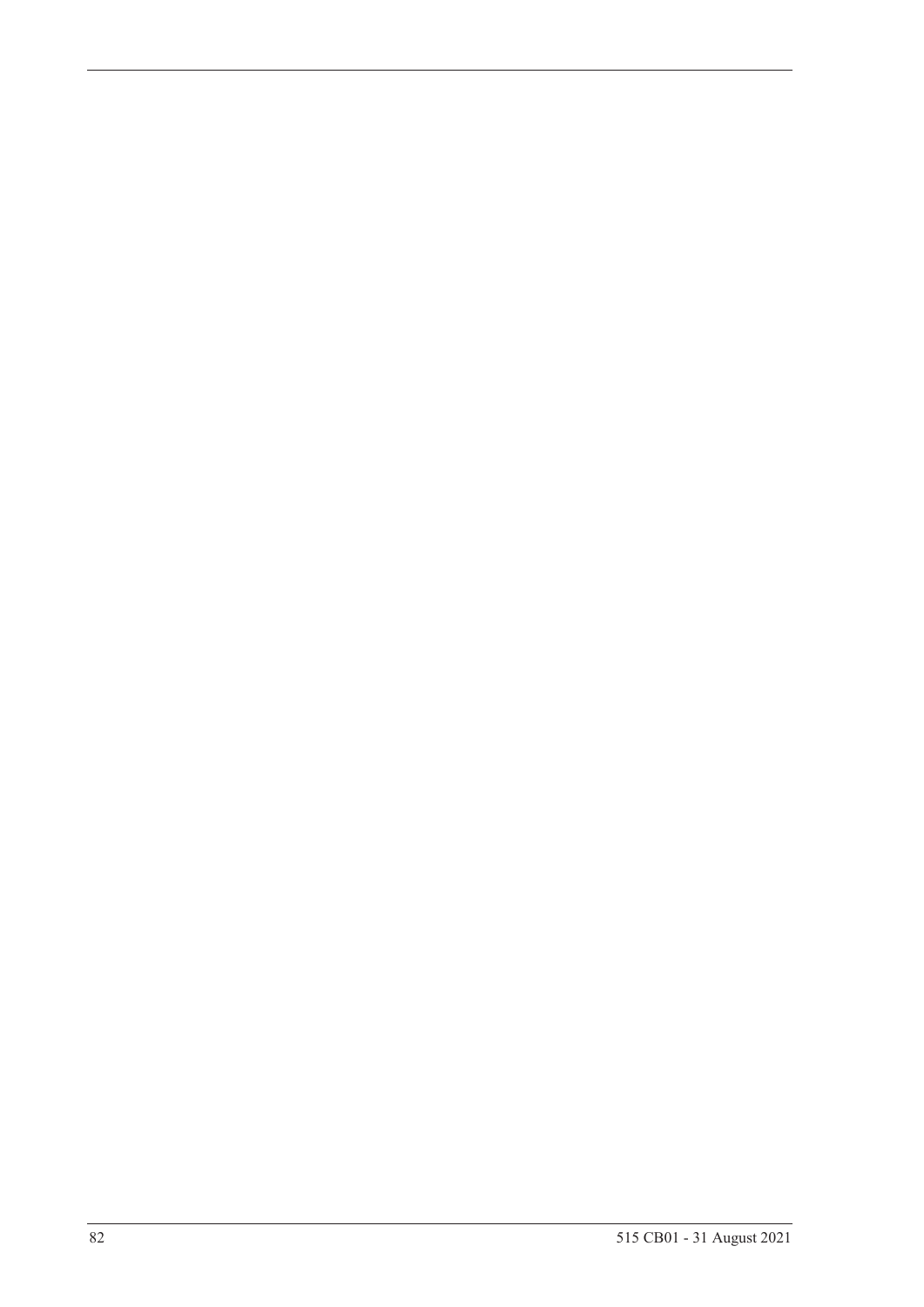# <span id="page-92-1"></span>**Appendix B Model Numbers**

### <span id="page-92-0"></span>**Product Codes**

| <b>Model</b>                                                                                          |                                               |     | <b>Supplementary Code</b> |                                                                                                                                        |   |                                                                      |         | <b>Description</b>                                                                                                                                    |
|-------------------------------------------------------------------------------------------------------|-----------------------------------------------|-----|---------------------------|----------------------------------------------------------------------------------------------------------------------------------------|---|----------------------------------------------------------------------|---------|-------------------------------------------------------------------------------------------------------------------------------------------------------|
| 515                                                                                                   |                                               |     |                           |                                                                                                                                        |   |                                                                      | $-CB01$ |                                                                                                                                                       |
|                                                                                                       | $\mathbf{1}$                                  |     |                           |                                                                                                                                        |   |                                                                      |         | Panel mount enclosure                                                                                                                                 |
|                                                                                                       | $\overline{2}$                                |     |                           |                                                                                                                                        |   |                                                                      |         | Field mount enclosure (NEMA 4X / IP66)                                                                                                                |
| <b>Enclosure</b>                                                                                      | 3/5                                           |     |                           |                                                                                                                                        |   |                                                                      |         | Explosion proof Ex d (IECEx/ATEX), metric glands<br>(5 specifies heater)                                                                              |
|                                                                                                       | 4/6                                           |     |                           |                                                                                                                                        |   |                                                                      |         | Explosion proof Ex d (CSA), NPT glands<br>(6 specifies heater)                                                                                        |
|                                                                                                       |                                               | 0   |                           |                                                                                                                                        |   |                                                                      | N/A     | 4 logic inputs, 1 isolated output, 2 relays (only relay type 1 is<br>available), RS232 (DB9) communication port                                       |
| <b>Output Options</b>                                                                                 |                                               | 1   |                           |                                                                                                                                        |   |                                                                      |         | 4 logic inputs, 2 isolated outputs, 4 relays, real-time clock<br>data logging, RS232 (DB9) and RS485 communication ports                              |
|                                                                                                       |                                               | 2/3 |                           |                                                                                                                                        |   |                                                                      |         | 4 logic inputs, 2 isolated outputs, 4 relays, real-time clock<br>data logging, RS232 (DB9) and Ethernet/RF communication<br>ports (not yet available) |
|                                                                                                       |                                               |     | 1                         |                                                                                                                                        |   |                                                                      |         | Electromechanical relays only                                                                                                                         |
| <b>Relay Type</b>                                                                                     |                                               |     | $\overline{2}$            |                                                                                                                                        |   |                                                                      |         | 2 electromechanical and 2 solid state relays                                                                                                          |
|                                                                                                       |                                               |     | 3                         |                                                                                                                                        |   |                                                                      |         | Solid state relays only (not yet available)                                                                                                           |
|                                                                                                       | U<br><b>Power Supply</b>                      |     |                           | Inputs for 12-28VDC and 100-240 VAC, 50-60Hz<br>(Previous Models: $A = 110/120$ VAC, $E = 220/240$ VAC)                                |   |                                                                      |         |                                                                                                                                                       |
|                                                                                                       |                                               |     |                           | D                                                                                                                                      |   |                                                                      |         | Input for 12-28VDC power only                                                                                                                         |
| <b>Display Panel Options</b>                                                                          |                                               |     |                           |                                                                                                                                        | S |                                                                      |         | Standard option (now with backlight & LCD backup)<br>(original Full option: F, with Infra-Red comms, no longer available)                             |
|                                                                                                       | C<br><b>PCB Protection</b>                    |     |                           | Conformal coating - required for maximum environmental<br>operating range. Recommended to avoid damage from<br>moisture and corrosion. |   |                                                                      |         |                                                                                                                                                       |
| N                                                                                                     |                                               |     |                           |                                                                                                                                        |   |                                                                      |         | None - suitable for IEC standard 654-1 Climatic Conditions<br>up to Class B2 (Heated and/or cooled enclosed locations)                                |
|                                                                                                       | <b>CB01</b><br><b>Application Pack Number</b> |     |                           |                                                                                                                                        |   | Defines the application software to be loaded into the<br>instrument |         |                                                                                                                                                       |
| For example: Model No. 515.112USC<br>Displayed on the 500 Series as:                                  |                                               |     |                           |                                                                                                                                        |   |                                                                      |         | $2 - 1 - -5 -$                                                                                                                                        |
| Note: The first character represents the CPU installed                                                |                                               |     |                           |                                                                                                                                        |   |                                                                      |         | 515<br><b>MODEL</b>                                                                                                                                   |
| (factory use only). The remaining 6 characters only<br>represent hardware that affects the operation. |                                               |     |                           |                                                                                                                                        |   |                                                                      |         |                                                                                                                                                       |

**Note:** Example full product part number is 515.112USC-CB01 (This is the number used for placing orders).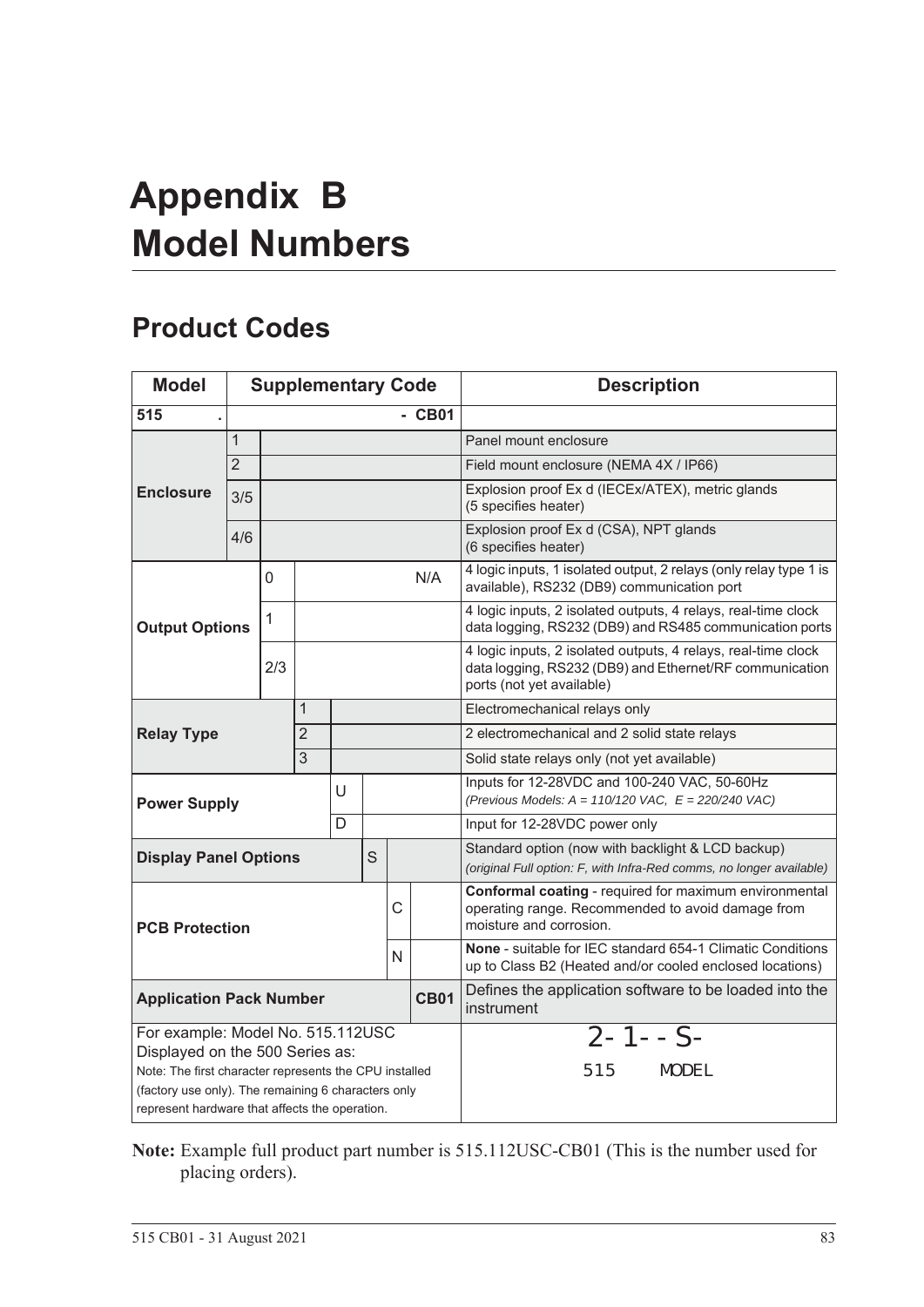### <span id="page-93-1"></span>**Custom Version Codes**

|                                         |        | Code                                                                                           | <b>Description</b>                            |
|-----------------------------------------|--------|------------------------------------------------------------------------------------------------|-----------------------------------------------|
|                                         | $00\,$ |                                                                                                | <b>Factory Default Application</b>            |
|                                         | 01     |                                                                                                | Contrec Systems Pty. Ltd. Melbourne Australia |
|                                         | 02     |                                                                                                | Contrec Limited, West Yorkshire UK            |
| <b>Origin Code</b>                      | 03     |                                                                                                |                                               |
| <b>Identifies</b><br><b>Distributor</b> | 04     |                                                                                                | Contrec - USA, LLC. Pelham AL 35124 USA       |
|                                         | 05     |                                                                                                | Flowquip Ltd. Halifax UK                      |
|                                         | 06     |                                                                                                |                                               |
|                                         | etc.   |                                                                                                |                                               |
|                                         |        | $\overline{0}$                                                                                 | English (Default)                             |
|                                         |        | $\mathbf{1}$                                                                                   | German                                        |
|                                         |        | $\overline{2}$                                                                                 | Dutch                                         |
| <b>User Language</b>                    |        | 3                                                                                              | French                                        |
|                                         |        | $\overline{4}$                                                                                 | Spanish                                       |
|                                         |        | $\overline{5}$                                                                                 |                                               |
|                                         |        | etc.                                                                                           |                                               |
|                                         | 000    |                                                                                                |                                               |
| <b>Distributor's Code</b><br>.<br>999   |        | Distributor's own choice. Possibly a code that identifies the<br>customer and the application. |                                               |
|                                         |        |                                                                                                |                                               |
| For example: 02 3 157                   |        |                                                                                                | 023157                                        |
| Displayed on the 500 Series as:         |        |                                                                                                | <b>CUSTOM VERS</b>                            |

### **Application Information Code**

The Application Information code is an aid for users and service personnel to determine the type of inputs that are used in a particular application. The Application Information code is displayed on the instrument as shown below.

<span id="page-93-0"></span>

The Application Information code is returned as part of a General Instrument request (as described in **[Instrument Information Request](#page-76-0)** on page 67).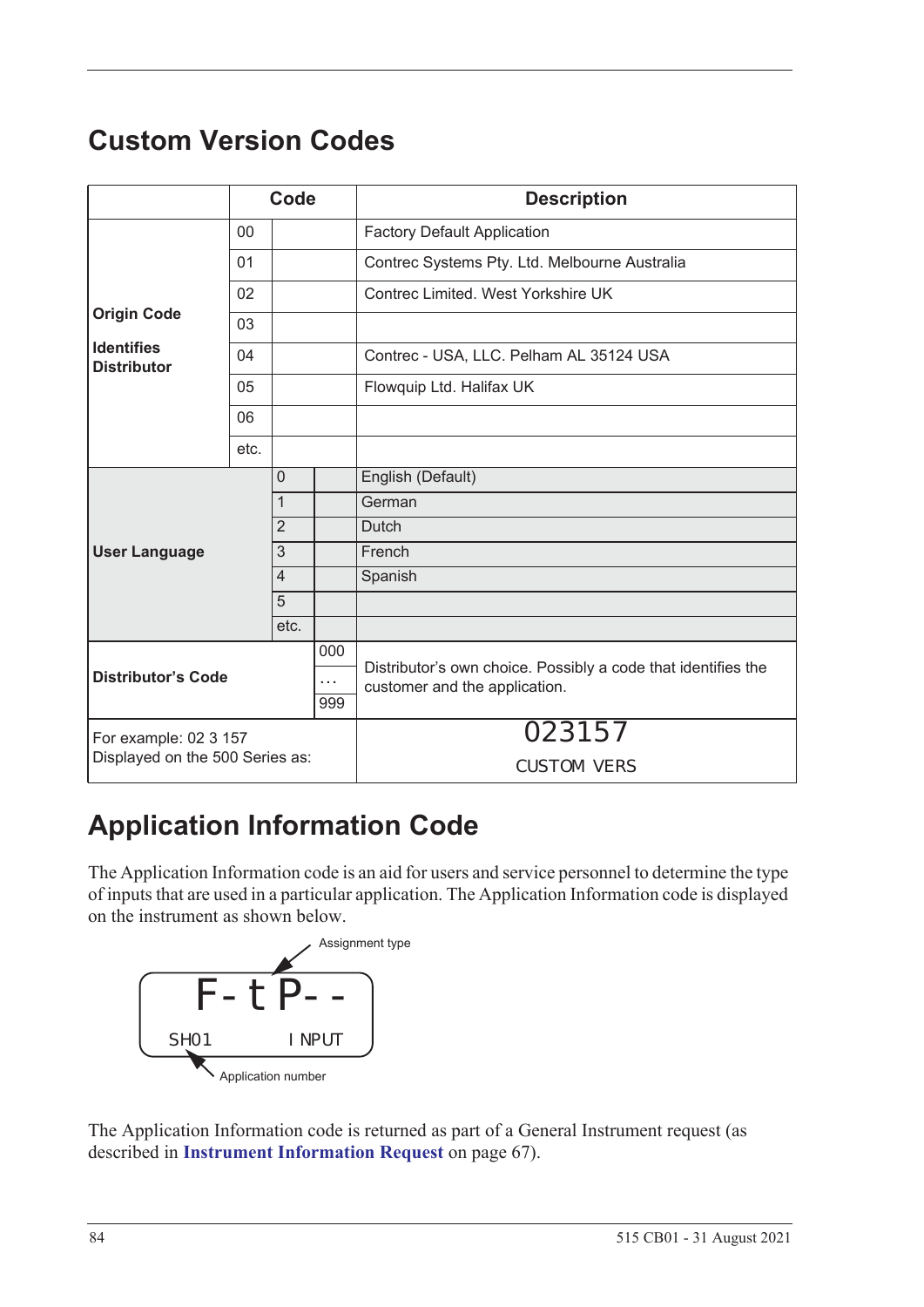The Application number identifies the application as in the following examples:

- **•** SC01 steam flow computer for frequency flow meter
- **•** GN02 natural gas flow computer for analog flow meter

The Input Assignment type indicates the physical input that is assigned to each input on the instrument. The code is made up from six characters as follows:

| FINP1   FINP2   AINP1   AINP2   AINP3   AINP4 |  |  |  |
|-----------------------------------------------|--|--|--|
|                                               |  |  |  |

The codes are as follows:

- - not used in this application
- **•** A indicates a generic analog input such as for density or level
- **•** C indicates a user code input
- d indicates a density input
- F indicates a generic flow input such as for volume or mass
- $\vdash$  indicates a high flow input for stacked inputs
- L indicates a low flow input for stacked inputs
- **•** P indicates a pressure input
- q indicates a quadrature input
- t indicates a temperature input.

For example,  $F - tP - -$  is an instrument with FINP1 (frequency input 1) assigned to a flow input, AINP1 assigned to a temperature input and AINP2 assigned as a pressure input. The other inputs are not used.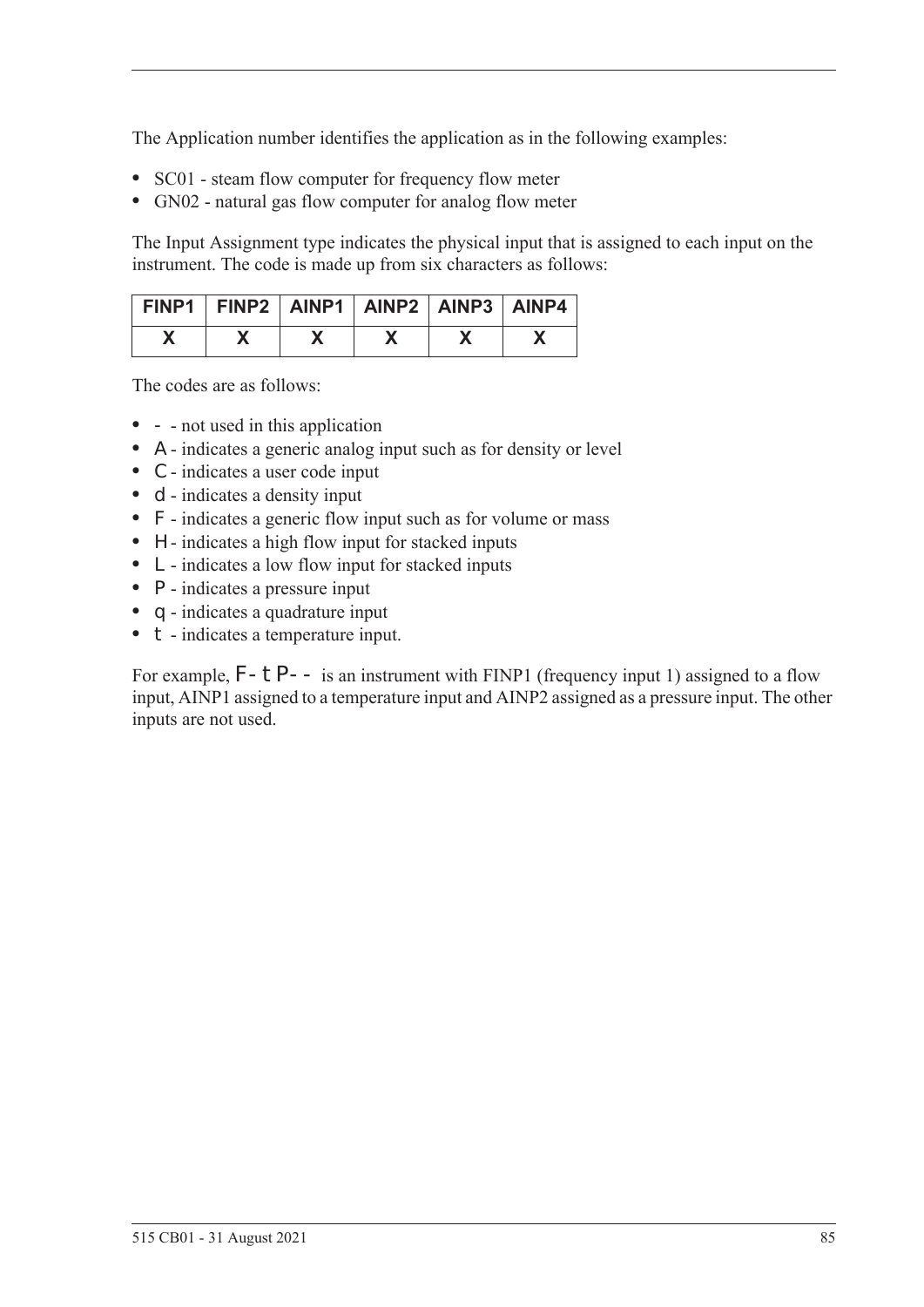# **Appendix C Ethernet Port & Setup**

## **Ethernet Port**

The optional Ethernet port simplifies the communication network and avoids the need for an external 3rd party Serial to Ethernet converter. It allows communications via an existing Ethernet network. In some installations you will need to speak with your network (IT) administrator in order to correctly set up your network. Applications, such as DataMod (available via Contrec), can communicate over the Ethernet network to perform remote monitoring and Data Logging operations.

Within the instrument's calibration menus the Ethernet port uses the settings for the RS-485 port that need to match a supplied Ethernet unit as follows:

- **•** Protocol: RTU
- **•** Baud Rate: 19200
- **•** Data Bits: 8
- **•** Parity: Even
- **•** Stop Bits: 1

Data mapping follows the same convention applied to Modbus registers.

## **Connecting 515 Ethernet to Networks/Routers**

Ethernet 515s are set as default to DHCP (Dynamic Host Configuration Protocol), which should allow your network/router to automatically find and assign an IP address to the instrument (providing there are addresses available). If your network cannot locate the instrument you may need to run the 'Digi Discovery' tool (Contrec guide available on request) or enter the Ethernet module's MAC address within your router settings. If required, the instrument can also be set to a static IP address, however it is strongly advised that only IT competent persons access and edit site network and 515 Ethernet settings. All Ethernet instruments are supplied with the Ethernet module MAC address printed on the outside of the enclosure and also printed directly onto the Ethernet Module itself (the Option card would need to be removed to view the physical Digi Ethernet module).

Contrec Limited will not be held responsible for any changes made to customer router and network settings. Further guides on how to access the module settings and discovering IP address' can be supplied upon request.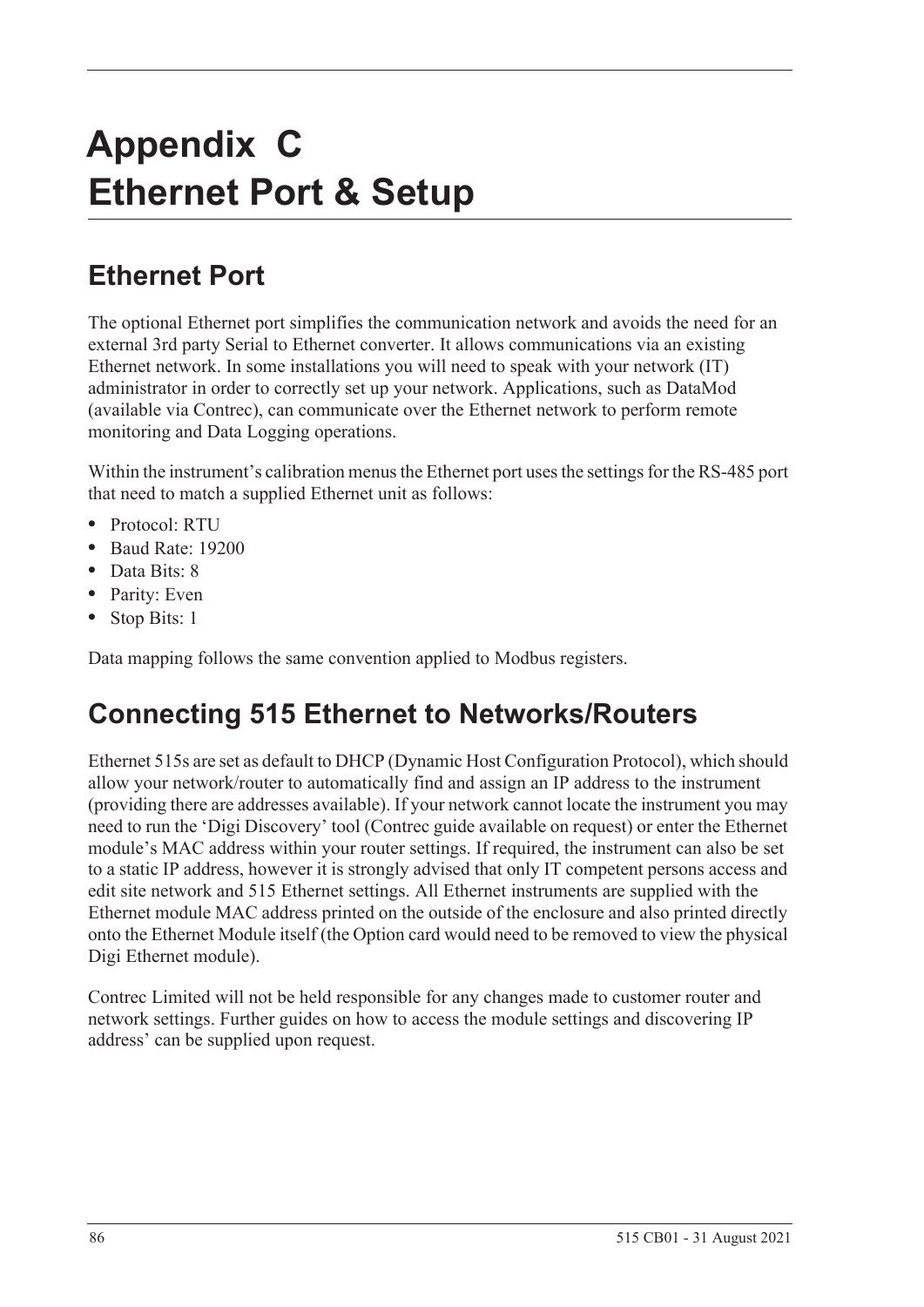### **Connecting DataMod via Ethernet**

Using the IP address that you or the network/router has assigned to the 515 instrument, enter this into the **Host Name / IPv4 Address** tab within DataMod's Modbus Connection Settings as per [Figure 17.](#page-96-0)

Ensure all other settings are correct as per the **Datamod User Guide** and the **515 Ethernet Guide - Establishing a Connection to Datamod**. Both of these documents are available from Contrec on request.

| Transmission Mode-        |                  |                     |                   |
|---------------------------|------------------|---------------------|-------------------|
| C RTU Serial              | <b>CONTINUES</b> |                     | C RTU over TCP/IP |
| RTU Serial Settings-      |                  |                     |                   |
| Serial Port:              |                  | Baud Rate (bps):    |                   |
| COM1                      |                  | 19200               |                   |
| -Data Bits-               |                  | -Parity-            |                   |
| C 7 bits C 8 bits         |                  | C None              |                   |
|                           |                  | $C$ Odd             |                   |
| Stop Bits-                |                  |                     |                   |
| $C$ 1 bit $C$ 2 bits      |                  | $G$ Even            |                   |
| TCP/IP Settings           |                  |                     |                   |
| Host Name / IPv4 Address: |                  |                     | Port:             |
| 192.168.0.7               |                  |                     | 502               |
|                           |                  |                     |                   |
| Receive Timeout (sec): 2  |                  | Slave Unit Address: | $\vert$ 1         |
| <b>Maximum Retries:</b>   | 12               |                     |                   |
|                           |                  |                     |                   |

<span id="page-96-0"></span>*Figure 17 DataMod - Modbus Connection Settings*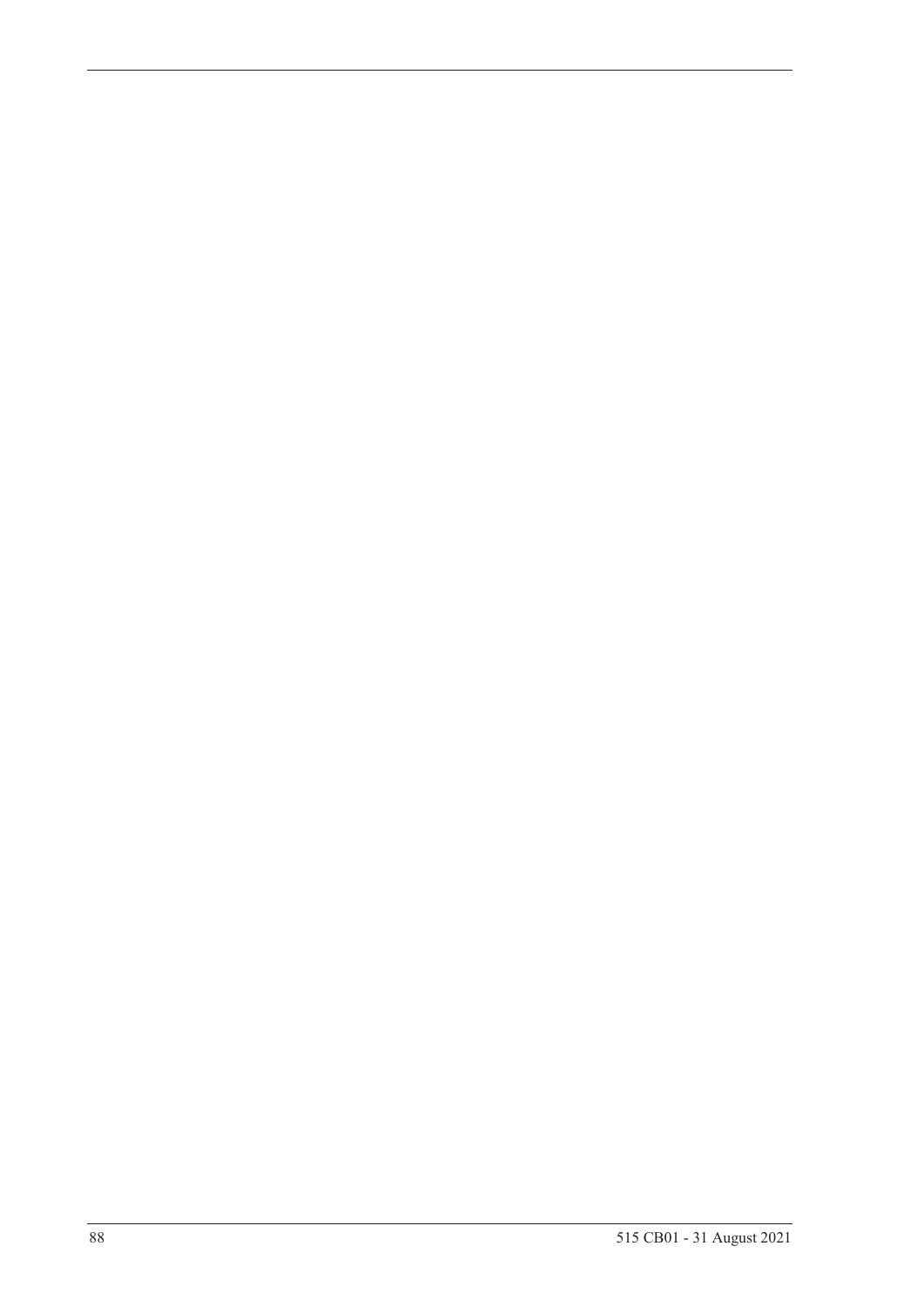# **Index**

#### **Numerics**

4-20mA output [14](#page-23-0) 500 Series Program Manage[r 4](#page-13-0) 500-PM software [4,](#page-13-0) [81](#page-90-0)

#### **A**

ACCUM ke[y 22](#page-31-0) address, instrumen[t 64](#page-73-0) alarm connection [16](#page-25-0) dela[y 50](#page-59-1) equipment failur[e 48](#page-57-0) hysteresi[s 50](#page-59-2) relays [48](#page-57-1) setpoin[t 49](#page-58-0) alarms menu [48](#page-57-2) application cod[e 84](#page-93-0) approvals [4](#page-13-1) FCC Declaration [5](#page-14-0) ASCII protoco[l 63](#page-72-0)

#### **B**

back panel [10](#page-19-0) backup program [37](#page-46-0) Program Manage[r 37](#page-46-1) basic men[u 24](#page-33-0) batch limit [24](#page-33-1) battery faile[d 58](#page-67-0) lif[e 52](#page-61-1) ne[w 58](#page-67-0) battery replacemen[t 20](#page-29-0) battery typ[e 20](#page-29-1) baud rat[e 51](#page-60-0)

### **C**

CAL switch-protected parameter [33](#page-42-0) calibration backup, report[s 37](#page-46-0) menu [38](#page-47-0) set mod[e 34](#page-43-0) view mod[e 34](#page-43-1)

cleaning [9](#page-18-0) clock batter[y 52](#page-61-1) date format [53](#page-62-0) real-tim[e 52](#page-61-2) codes application information [84](#page-93-0) customer versio[n 84](#page-93-1) exception [73](#page-82-1) product numbe[r 83](#page-92-0) comm port COM-1 RS-232 [61](#page-70-0) COM-2 RS-485 [62](#page-71-0) communication connection[s 18](#page-27-0) protocols [63](#page-72-1) communication[s 3,](#page-12-0) [61](#page-70-1) menu [50](#page-59-3) connections alar[m 16](#page-25-0) communication [61](#page-70-2) communication[s 18](#page-27-0) electrical [10](#page-19-1) input [13](#page-22-0) mains [19](#page-28-0) output [14](#page-23-1) customer version codes [84](#page-93-1) customizing a printout [75](#page-84-1)

### **D**

data log viewing [25](#page-34-0) date format [53](#page-62-0) declaration FCC [5](#page-14-0) decontamination [9](#page-18-0) default total [21](#page-30-0) default variable [21](#page-30-0) delay, alar[m 50](#page-59-1) detail men[u 24](#page-33-0) disconnection device [19](#page-28-1)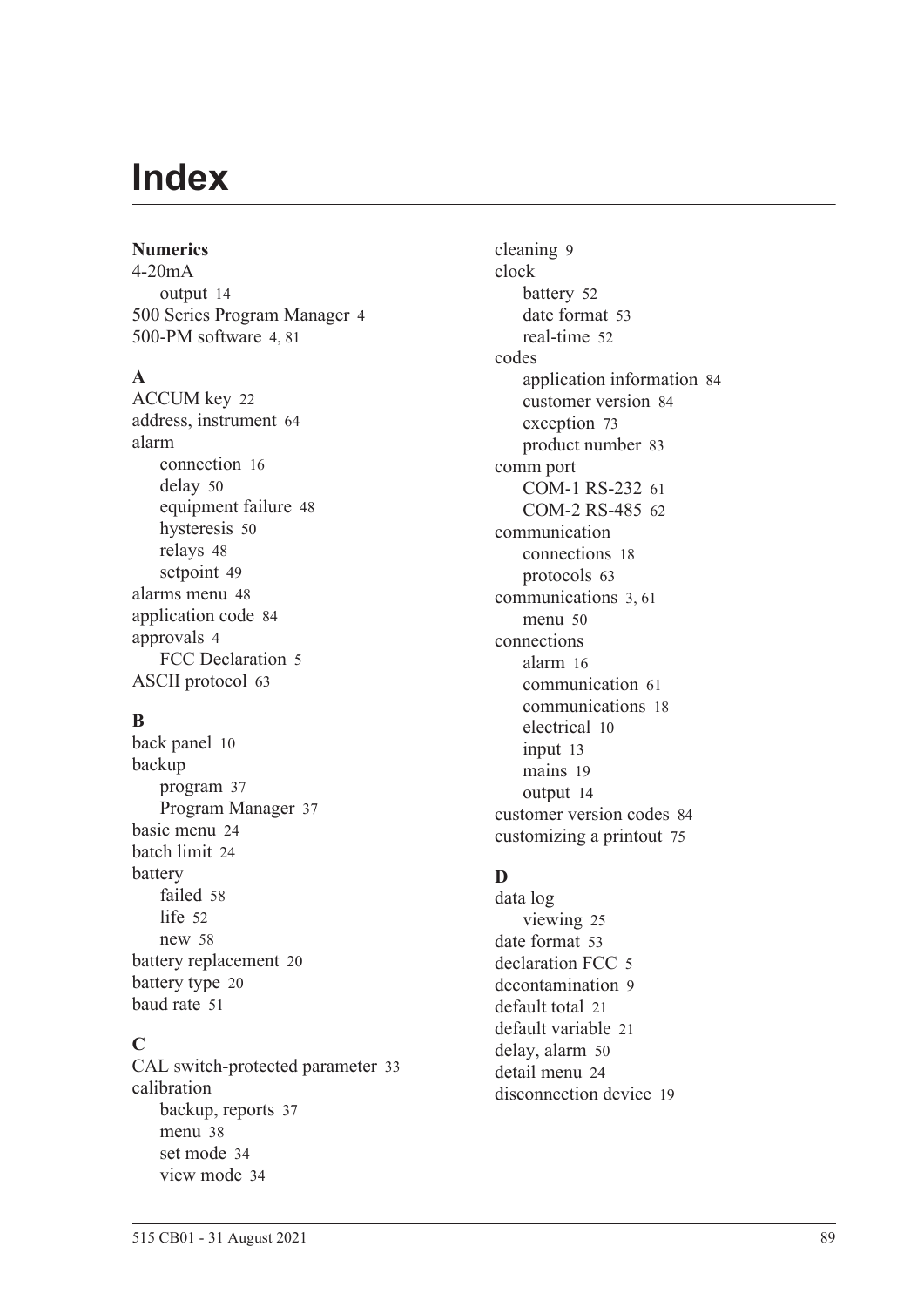display specifications [7](#page-16-0) timeout mod[e 55](#page-64-0) timeout time [55](#page-64-1) DISPLAY key [22,](#page-31-1) [23](#page-32-0) display-only parameter [33](#page-42-1)

#### **E**

earthin[g 19](#page-28-2) edit batch prese[t 24](#page-33-2) electrical connections [10](#page-19-1) equipment failure alarm [48](#page-57-0) error message[s 58](#page-67-1) Ethernet COM-2 por[t 19,](#page-28-3) [62](#page-71-1) exception codes [73](#page-82-1) Exception Status [65](#page-74-0)

#### **F**

features [1](#page-10-0) flash driver port assignmen[t 52](#page-61-3) format, date [53](#page-62-0) frequency input connection [13](#page-22-1) front panel keys [22](#page-31-2) LEDs [22](#page-31-3)

#### **G**

glossary [81](#page-90-1)

#### **H**

hardware connections [61](#page-70-2) hysteresis, alar[m 50](#page-59-2)

#### **I**

input connection[s 13](#page-22-0) frequency [13](#page-22-1) inputs menu [42](#page-51-0) installatio[n 9](#page-18-1) instrument address [64](#page-73-0) request forma[t 63](#page-72-2) response[s 64](#page-73-1) setting[s 40](#page-49-0) interconnections, communication [61](#page-70-2) interference suppression [17](#page-26-0) isolated output[s 3](#page-12-1)

#### **K**

```
key
   ACCUM 22
   DISPLAY 22, 23
   RATE 22
   RESET 22
   SET 24
   TOTAL 22
keys, front panel 22
```
#### **L**

LEDs, status [22](#page-31-3) logged dat[a 25](#page-34-0) viewin[g 25](#page-34-1) logic input connection [14](#page-23-2)

#### **M**

main menu basic and detailed [24](#page-33-0) main menu item[s 23](#page-32-1) mains connections [19](#page-28-0) maintenanc[e 19](#page-28-4) menu alarms [48](#page-57-2) calibration [38](#page-47-0) comm[s 50](#page-59-3) inputs [42](#page-51-0) outputs [46](#page-55-0) param[s 41](#page-50-1) setup [54](#page-63-0) tes[t 56](#page-65-0) tm/log [52](#page-61-4) units [40](#page-49-1) messages error [58](#page-67-1) system [58](#page-67-2) warning [59](#page-68-0) Modbus accessible parameter[s 42](#page-51-1) Modbus data format [51](#page-60-1) Modbus RTU protocol [69](#page-78-0) mode display timeout [55](#page-64-0) normal operation [21](#page-30-1) set calibratio[n 34](#page-43-0) view calibratio[n 34](#page-43-1) model numbers [83](#page-92-1) mounting [9](#page-18-2)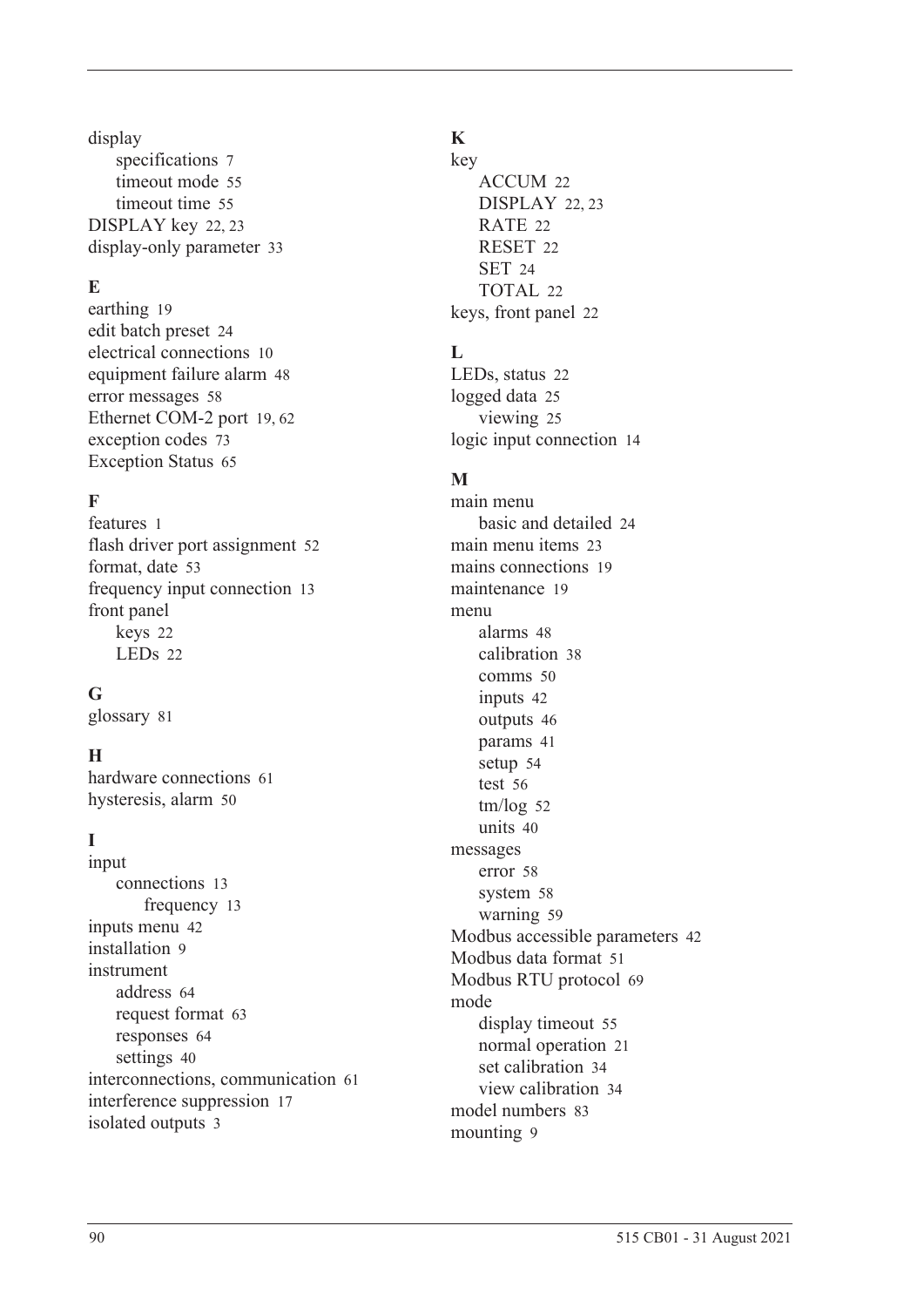normal mode [21](#page-30-1) number mode[l 83](#page-92-1) seria[l 26](#page-35-1)

#### **O**

operation, normal mod[e 21](#page-30-1) output connection[s 14](#page-23-1) 4-20m[A 14](#page-23-0) puls[e 15](#page-24-0) pulse facto[r 47](#page-56-0) outputs men[u 46](#page-55-0)

#### **P**

N<br>
Interactional mode 21<br>
montal mode 21<br>
model as the data 75<br>
model as the data 75<br>
consider a consider a superpose of the data 75<br>
consider a computation of the data 74<br>
equal model as the proposition of the state of t panel LED[s 22](#page-31-3) mountin[g 9](#page-18-2) rear [10](#page-19-0) parameter CAL switch-protecte[d 33](#page-42-0) display-onl[y 33](#page-42-1) not visibl[e 33](#page-42-2) password-protecte[d 33](#page-42-3) programmabl[e 33](#page-42-4) parameters men[u 41](#page-50-1) parity bit[s 51](#page-60-2) password-protected parameter [33](#page-42-3) port assignment, flash drive[r 52](#page-61-3) COM-1 RS-23[2 18,](#page-27-1) [50](#page-59-4) COM-2 Etherne[t 19,](#page-28-3) [62](#page-71-1) COM-2 RS-48[5 18,](#page-27-2) [50](#page-59-5) COM-[3 50](#page-59-6) flash driver assignmen[t 52](#page-61-3) power supply interruption [52](#page-61-1) preset batch value [24](#page-33-2) printer data contro[l 79](#page-88-0) error messages [79](#page-88-1) protoco[l 75](#page-84-2) report type[s 75](#page-84-3) printer type[s 75](#page-84-4) printout configuration repor[t 37](#page-46-2)

printouts individual logs [76](#page-85-0) live data [75](#page-84-5) log report [77](#page-86-0) type[s 75](#page-84-6) product number codes [83](#page-92-0) Program Manager [37](#page-46-1) programmable parameter [33](#page-42-4) protocol ASCI[I 63](#page-72-0) communication [63](#page-72-1) Modbus RT[U 69](#page-78-0) printer [75](#page-84-2) pulse factor, output [47](#page-56-0) pulse output [15](#page-24-0)

#### **R**

RATE key [22](#page-31-4) real-time cloc[k 52](#page-61-2) rear panel [10](#page-19-0) relay output[s 3](#page-12-2) relays, alarm [48](#page-57-1) Remote Reset [22](#page-31-7) RESET key [22](#page-31-5) responses, instrument [64](#page-73-1) RS-232 COM-1 por[t 18,](#page-27-1) [50](#page-59-4) RS-485 COM-2 por[t 18,](#page-27-2) [50](#page-59-5) RTU protocol [69](#page-78-0)

### **S**

serial number [26](#page-35-1) SET key [24](#page-33-3) setpoint, alar[m 49](#page-58-0) settings instrumen[t 40](#page-49-0) setup menu [54](#page-63-0) shielding [19](#page-28-2) snubber [17](#page-26-1) software configuration tool [4](#page-13-0) specifications [7](#page-16-1) standard[s 4](#page-13-1) status LED[s 22](#page-31-3) stop bit[s 51](#page-60-3) suppression, interference [17](#page-26-0) system errors [58](#page-67-1) message[s 58](#page-67-2) warnings [59](#page-68-0)